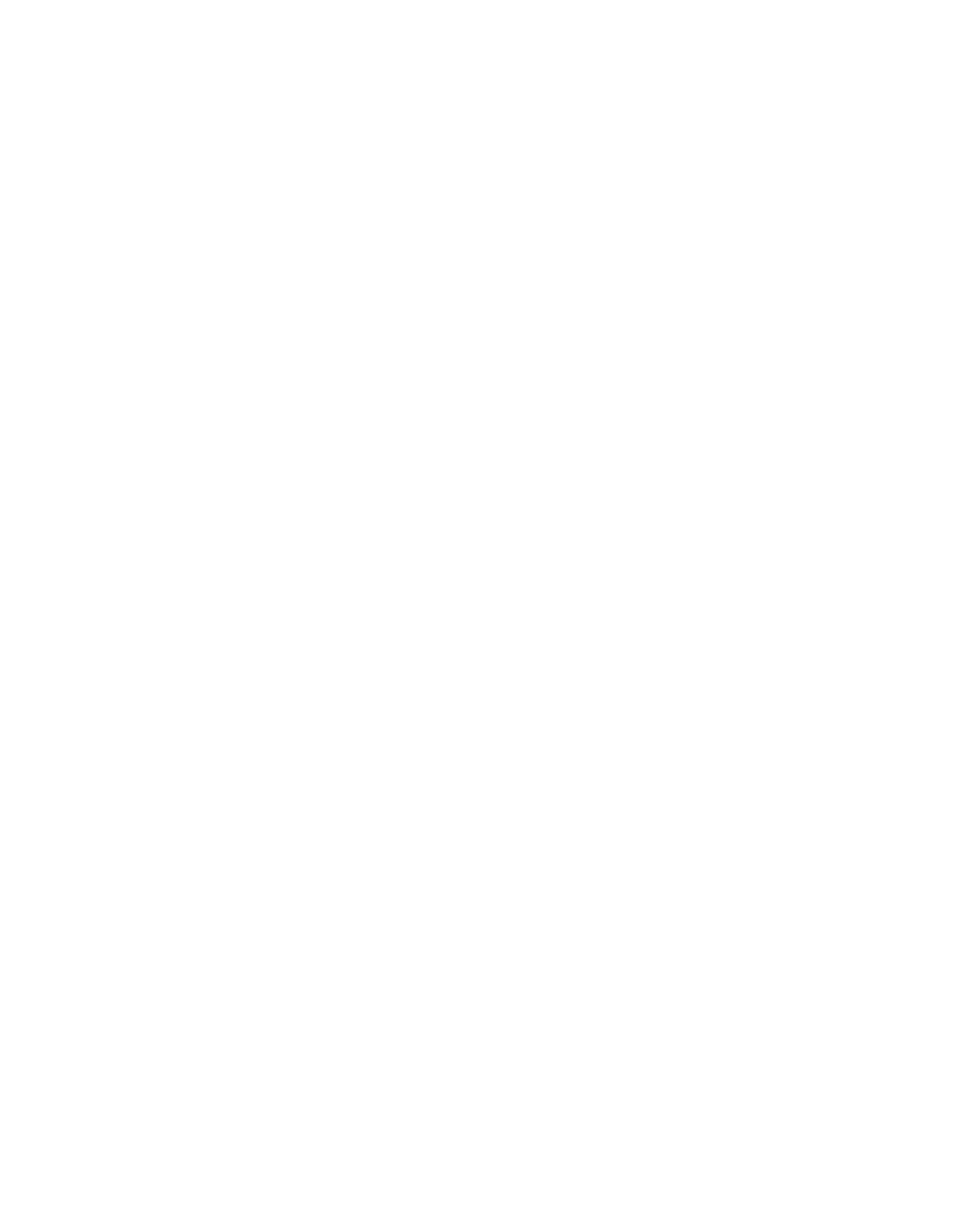## **NOTICE**

## CONNECTICUT LAW JOURNAL Page 3PB<br> **Public Hearing on Practice Book Revisions<br>
Being Considered by the Being Considered by the RULEE**<br>
<u>Rules Committee of the Superior Court</u><br>
<u>Rules Committee of the Superior Court</u>

Public Hearing on Practice Book Revisions<br>
Being Considered by the<br>
Rules Committee of the Superior Court<br>
On May 13, 2019, at 10:00 a.m., the Rules Committee of the Superior<br>
burt will conduct a public hearing in the Supr Being Considered by the<br>
Rules Committee of the Superior Court<br>
Con May 13, 2019, at 10:00 a.m., the Rules Committee of the Superior<br>
Court will conduct a public hearing in the Supreme Court courtroom<br>
in Hartford for the In Hartford for the purpose of receiving comments concerning Practice<br>Book revisions that are being considered by the Committee. The revi-<br>Book revisions that are being considered by the Committee. The revi-On May 13, 2019, at 10:00 a.m., the Rules Committee of the Superior<br>Court will conduct a public hearing in the Supreme Court courtroom<br>in Hartford for the purpose of receiving comments concerning Practice<br>Book revisions th Court will conduct a public hearing in the Supreme Court courtroom<br>in Hartford for the purpose of receiving comments concerning Practice<br>Book revisions that are being considered by the Committee. The revi-<br>sions proposed b positive or the purpose of receiving comments concerning Practice<br>Book revisions that are being considered by the Committee. The revi-<br>sions proposed by the Rules Committee follow this notice and are<br>posted on the Judicial Pursuant of the parpose of recording comments concerning Fractice<br>Dok revisions that are being considered by the Committee. The revi-<br>Dosproposed by the Rules Committee follow this notice and are<br>sted on the Judicial Branc

Book roticlents that are being centrated by the Committee: The revisions proposed by the Rules Committee follow this notice and are posted on the Judicial Branch website at http://www.jud.ct.gov/pb.htm.<br>Pursuant to subsect proposed by the Transe Committee force this holded and are<br>posted on the Judicial Branch website at http://www.jud.ct.gov/pb.htm.<br>Pursuant to subsection (c) of section 51-14 of the Connecticut Gen-<br>eral Statutes, the Supre Pursuant to subsection (c) of section 51-14 of the Connecticut General Statutes, the Supreme Court has designated the Rules Committee to conduct this public hearing also for the purpose of receiving comments on any propose Fustion to subsection (c) of section of the functions and the Ru<br>to conduct this public hearing also for the purpose of<br>ments on any proposed new rule or any change in a<br>that any member of the public deems desirable.<br>Comme conduct this public hearing also for the purpose of receiving com-<br>ents on any proposed new rule or any change in an existing rule<br>at any member of the public deems desirable.<br>Comments may be forwarded to the Rules Committ

at Joseph.DelCiampo@jud.ct.gov or may be forwarded to the Rules Committee by email<br>at Joseph.DelCiampo@jud.ct.gov or may be forwarded to the Rules<br>Committee at the following address and should be received by May that any member of the public deems desirable.<br>Comments may be forwarded to the Rules Committee by email<br>at Joseph.DelCiampo@jud.ct.gov or may be forwarded to the Rules<br>Committee at the following address and should be rece Comments<br>at Joseph.Del<br>Committee at<br>9, 2019. Ciampo@jud.ct.gov or may be forwarded to the following address and should be received<br>the following address and should be received<br>Rules Committee of the Superior Court<br>Attn: Joseph J. Del Ciampo, Counsel Ciampo@jud.ct.gov or may be forwarded the following address and should be receintle<br>Hules Committee of the Superior Court<br>Attn: Joseph J. Del Ciampo, Counsel<br>P.O. Box 150474

the following address and sh<br>Rules Committee of the Sup<br>Attn: Joseph J. Del Ciampo,<br>P.O. Box 150474<br>Hartford, CT 06115-0474 Rules Committee of the S<br>Attn: Joseph J. Del Ciam<br>P.O. Box 150474<br>Hartford, CT 06115-0474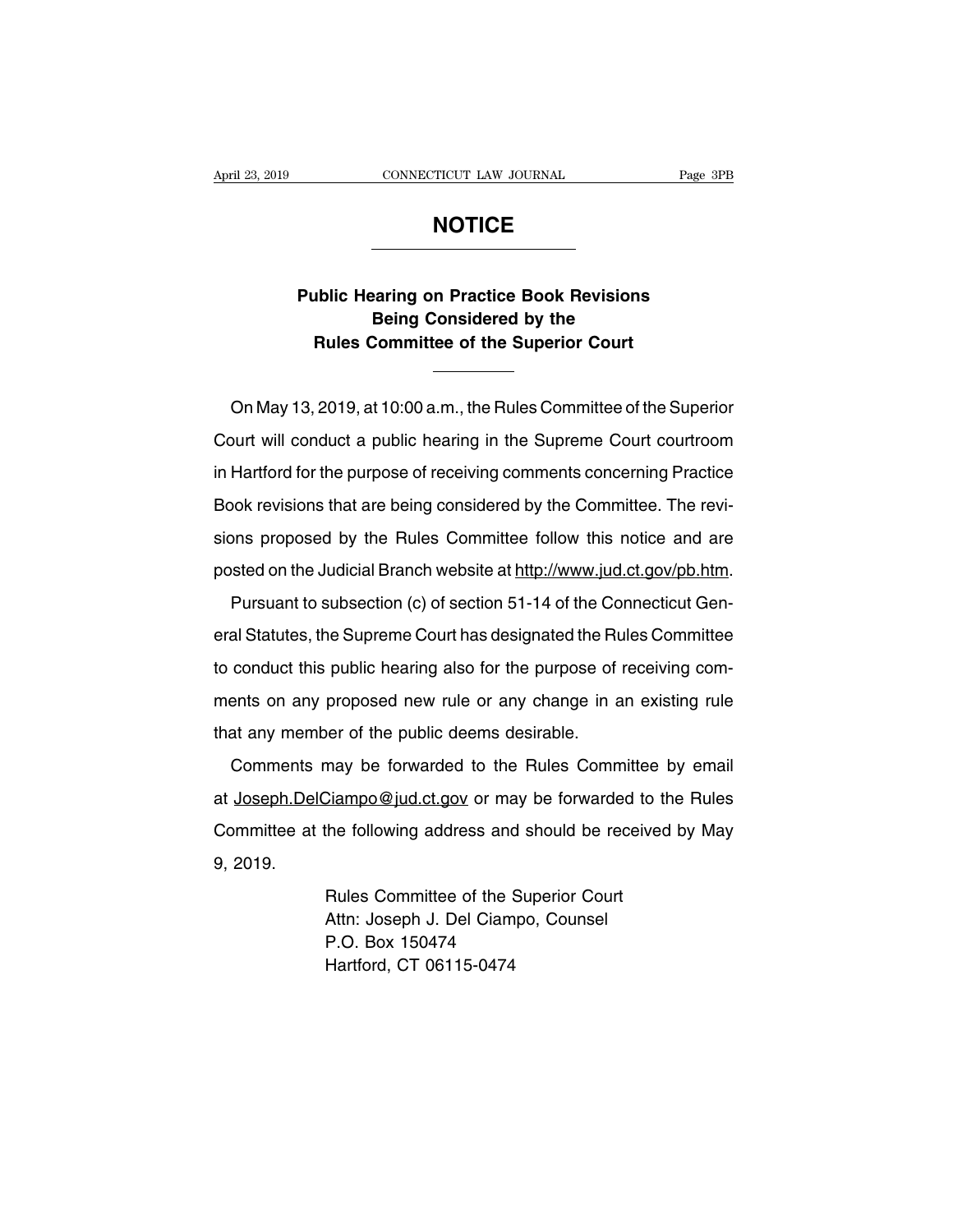Each speaker at the public hearing will be limited to five minutes.<br>
When who believes that they cannot cover their remarks within that Page 4PB CONNECTICUT LAW JOURNAL April 23, 2019<br>Each speaker at the public hearing will be limited to five minutes.<br>Anyone who believes that they cannot cover their remarks within that<br>time period may submit written commen Each speaker at the public hearing will be limited to five minutes.<br>Anyone who believes that they cannot cover their remarks within that<br>time period may submit written comments to the Rules Committee. If<br>written comments a Each speaker at the public hearing will be limited to five minutes.<br>Anyone who believes that they cannot cover their remarks within that<br>time period may submit written comments to the Rules Committee. If<br>written comments a ity where who believes that they cannot cover their remarks within that<br>the period may submit written comments to the Rules Committee. If<br>itten comments are submitted, ten copies should be provided.<br>Wheelchair access is lo

time period may submit written comments to the Rules Committee. If<br>written comments are submitted, ten copies should be provided.<br>Wheelchair access is located in the rear of the Supreme Court<br>building, accessible from the written comments are submitted, ten copies should be provided.<br>Wheelchair access is located in the rear of the Supreme Court<br>building, accessible from the staff parking lot between Lafayette and<br>Oak Streets. There are a li Wheelchair access is located in the rear of the Supreme Court<br>building, accessible from the staff parking lot between Lafayette and<br>Oak Streets. There are a limited number of handicap parking spots<br>in the gated staff lot, building, accessible from the staff parking lot between Lafayette and Oak Streets. There are a limited number of handicap parking spots in the gated staff lot, which is accessible from Oak Street. Use the intercom at the g banding, accessible nont the stan parking for setwoon Eartystic and<br>Oak Streets. There are a limited number of handicap parking spots<br>in the gated staff lot, which is accessible from Oak Street. Use the<br>intercom at the gat entry from security. If you would like to attend the meeting and need an accommodation under the Americans with Disabilities Act, please intercom at the gate to speak to security about the availability of<br>parking. Once at the accessible door, use the intercom to request<br>entry from security. If you would like to attend the meeting and need<br>an accommodation u parking. Once at the accessible door, use the intercom to request<br>entry from security. If you would like to attend the meeting and need<br>an accommodation under the Americans with Disabilities Act, please<br>email the Rules Com parking. Once at the accessible door, use the intercom to request<br>entry from security. If you would like to attend the meeting and need<br>an accommodation under the Americans with Disabilities Act, please<br>email the Rules Com end the meeting and heed<br>with Disabilities Act, please<br>Ciampo@jud.ct.gov before<br>Hon. Andrew J. McDonald<br>*Chair, Rules Committee* n Disabilities Act, please<br>Dimpo@jud.ct.gov before<br>Dimpoment Chair, Rules Committee

### **INTRODUCTION**

INTRODUCTION<br>The following are amendments that are being considered to the<br>actice Book. These amendments are indicated by brackets for dele-INTRODUCTION<br>
The following are amendments that are being considered to the<br>
Practice Book. These amendments are indicated by brackets for dele-<br>
tions and underlines for added language. The designation "NEW" is The following are amendments that are being considered to the<br>Practice Book. These amendments are indicated by brackets for dele-<br>tions and underlines for added language. The designation "NEW" is<br>printed with the title of The following are amendments that are being considered to<br>Practice Book. These amendments are indicated by brackets for<br>tions and underlines for added language. The designation "NEN<br>printed with the title of each proposed ted by brackets for dele-<br>e designation "NEW" is<br>ule and form.<br>Rules Committee of the<br>Superior Court ation "NEW" is<br>prm.<br>mmnittee of the<br>Superior Court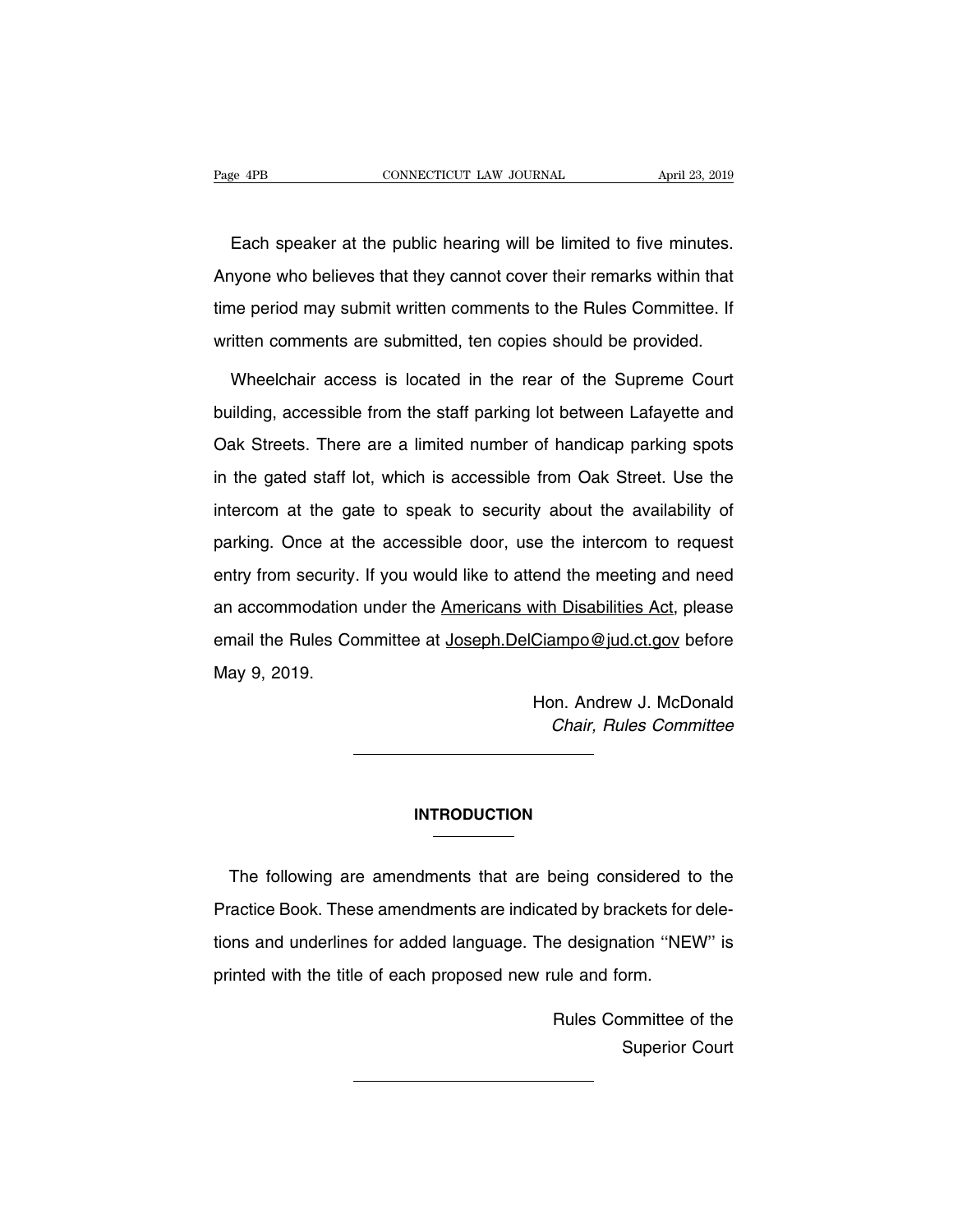# **PAGE CONNECTICUT LAW JOURNAL**<br>
PROPOSED AMENDMENTS TO THE<br>
ULES OF PROFESSIONAL CONDUCT **CONNECTICUT LAW JOURNAL** Page 5P.<br> **PROPOSED AMENDMENTS TO THE<br>
RULES OF PROFESSIONAL CONDUCT PROPOSED AME**<br>**RULES OF PROFE**<br>Rule 1.3. Diligence<br>A lawyer shall act with reaso

PROPOSED AMENDMENTS TO THE<br>RULES OF PROFESSIONAL CONDUCT<br>Ile 1.3. Diligence<br>A lawyer shall act with reasonable diligence and promptness in<br>presenting a client. RULES OF P<br>Rule 1.3. Diligence<br>A lawyer shall act with<br>representing a client.<br>COMMENTARY: A lawy

Ile 1.3. Diligence<br>A lawyer shall act with reasonable diligence and promptness in<br>presenting a client.<br>COMMENTARY: A lawyer must pursue a matter on behalf of a<br>ent despite opposition, obstruction or personal inconvenience A lawyer shall act with reasonable diligence and promptness in<br>representing a client.<br>COMMENTARY: A lawyer must pursue a matter on behalf of a<br>client despite opposition, obstruction or personal inconvenience to the<br>lawyer, representing a client.<br>
COMMENTARY: A lawyer must pursue a matter on behalf of a<br>
client despite opposition, obstruction or personal inconvenience to the<br>
lawyer, and take whatever lawful and ethical measures are required<br> COMMENTARY: A lawyer must pursue a matter on behalf of a<br>client despite opposition, obstruction or personal inconvenience to the<br>lawyer, and take whatever lawful and ethical measures are required<br>to vindicate a client's ca committed and the phosic and matter of boldarion of a<br>client despite opposition, obstruction or personal inconvenience to the<br>lawyer, and take whatever lawful and ethical measures are required<br>to vindicate a client's cause lawyer, and take whatever lawful and ethical measures are required<br>to vindicate a client's cause or endeavor. A lawyer must also act with<br>commitment and dedication to the interests of the client and with zeal<br>in advocacy u to vindicate a client's cause or endeavor. A lawyer must also act with<br>commitment and dedication to the interests of the client and with zeal<br>in advocacy upon the client's behalf. A lawyer is not bound, however,<br>to press f example, a lawyer may have authority to exercise professional discretion in determining the means by which a matter should be pursued.<br>
Here  $\alpha$  alawyer may have authority to exercise professional discretion in determinin in advocacy upon the client's behalf. A lawyer is not bound, however,<br>to press for every advantage that might be realized for a client. For<br>example, a lawyer may have authority to exercise professional discre-<br>tion in dete In davecally applit the energy advantage that might be realized for a client. For<br>example, a lawyer may have authority to exercise professional discre-<br>tion in determining the means by which a matter should be pursued.<br>See example, a lawyer may have authority to exercise professional discretion in determining the means by which a matter should be pursued.<br>See Rule 1.2. The lawyer's duty to act with reasonable diligence does not require the u becample, a lawyer may have damonly to exclude protectional disorder<br>tion in determining the means by which a matter should be pursued.<br>See Rule 1.2. The lawyer's duty to act with reasonable diligence does<br>not require the He Rule 1.2. The lawyer's duty to act with reasonable diligence does<br>t require the use of offensive tactics or preclude the treating of all<br>rsons involved in the legal process with courtesy and respect.<br>A lawyer's work loa not require the use of offensiv<br>persons involved in the legal p<br>A lawyer's work load must l<br>be handled competently.<br>Perhaps no professional sho

Perhaps involved in the legal process with courtesy and respect.<br>
A lawyer's work load must be controlled so that each matter can<br>
Perhaps no professional shortcoming is more widely resented than<br>
porastination. A client's A lawyer's work load must be controlled so that each matter can<br>be handled competently.<br>Perhaps no professional shortcoming is more widely resented than<br>procrastination. A client's interests often can be adversely affected the handled competently.<br>
Perhaps no professional shortcoming is more widely resented than<br>
procrastination. A client's interests often can be adversely affected by<br>
the passage of time or the change of conditions; in extr Perhaps no professional shortcoming is more widely resented than<br>procrastination. A client's interests often can be adversely affected by<br>the passage of time or the change of conditions; in extreme instances,<br>as when a law procrastination. A client's interests often can be adversely affected by<br>the passage of time or the change of conditions; in extreme instances,<br>as when a lawyer overlooks a statute of limitations, the client's legal<br>positi the passage of time or the change of conditions; in extreme instances, as when a lawyer overlooks a statute of limitations, the client's legal position may be destroyed. Even when the client's interests are not affected in and passage of and or and shange or conditions, in extreme instances, as when a lawyer overlooks a statute of limitations, the client's legal position may be destroyed. Even when the client's interests are not affected in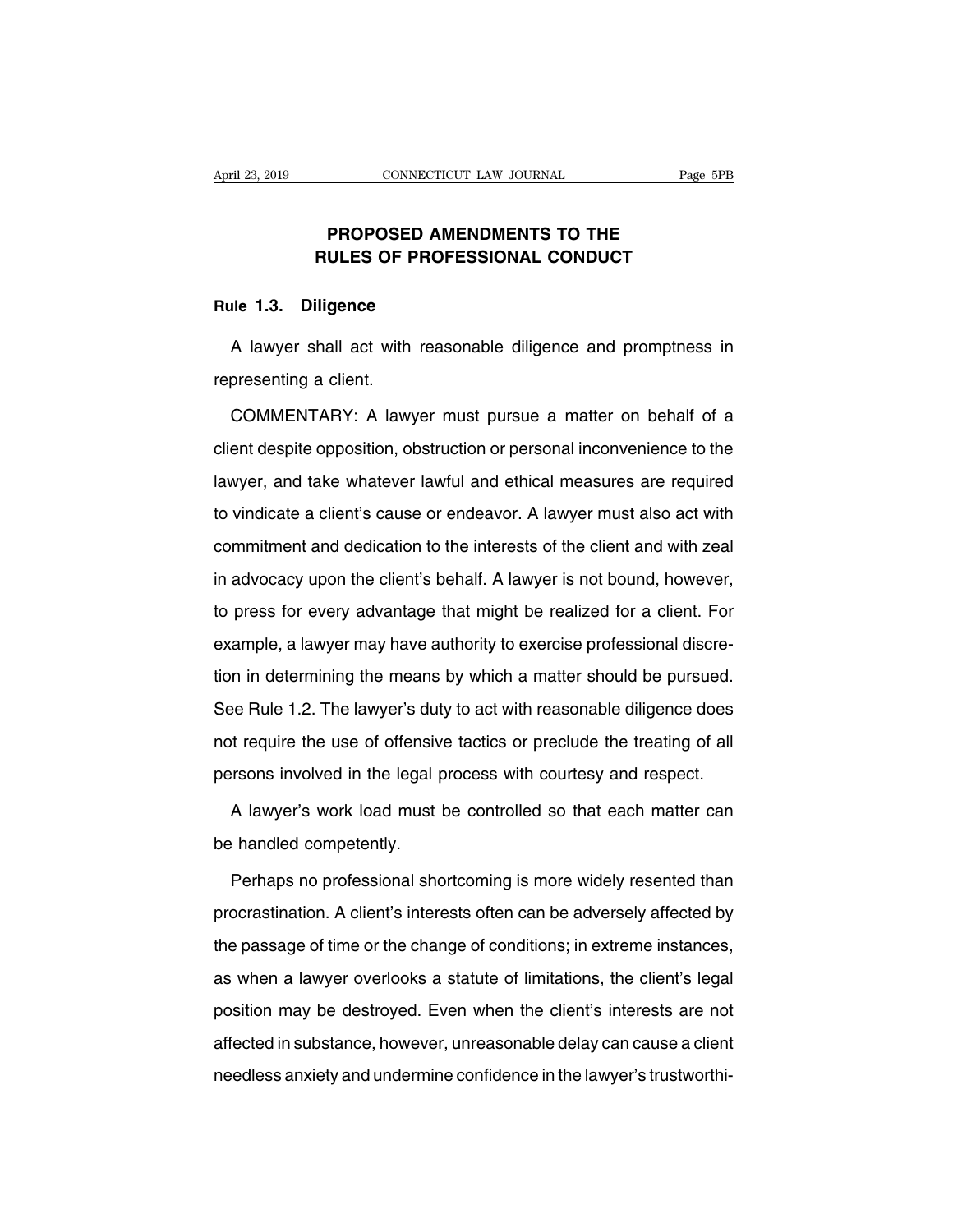Page 6PB<br>
CONNECTICUT LAW JOURNAL<br>
ness. A lawyer's duty to act with reasonable promptness, however,<br>
does not preclude the lawyer from agreeing to a reasonable request Page 6PB CONNECTICUT LAW JOURNAL April 23, 2019<br>ness. A lawyer's duty to act with reasonable promptness, however,<br>does not preclude the lawyer from agreeing to a reasonable request<br>for a postponement that will not prejudic For a postponement that will not prejudice the lawyer's client.<br>The same does not preclude the lawyer from agreeing to a reasonable reque<br>for a postponement that will not prejudice the lawyer's client.<br>Unless the relations Soless. A lawyer's duty to act with reasonable promptness, however,<br>the relationship is terminated as provided in Rule 1.16, a<br>Unless the relationship is terminated as provided in Rule 1.16, a<br>wyer should carry through to

does not preclude the lawyer from agreeing to a reasonable request<br>for a postponement that will not prejudice the lawyer's client.<br>Unless the relationship is terminated as provided in Rule 1.16, a<br>lawyer should carry throu for a postponement that will not prejudice the lawyer's client.<br>Unless the relationship is terminated as provided in Rule 1.16, a<br>lawyer should carry through to conclusion all matters undertaken for<br>a client. If a lawyer's Unless the relationship is terminated as provided in Rule 1.16, a<br>lawyer should carry through to conclusion all matters undertaken for<br>a client. If a lawyer's employment is limited to a specific matter, the<br>relationship te lawyer should carry through to conclusion all matters undertaken for<br>a client. If a lawyer's employment is limited to a specific matter, the<br>relationship terminates when the matter has been resolved. If a lawyer<br>has served a client. If a lawyer's employment is limited to a specific matter, the relationship terminates when the matter has been resolved. If a lawyer has served a client over a substantial period in a variety of matters, the clie a client. If a lawyer's employment is limited to a specific matter, the relationship terminates when the matter has been resolved. If a lawyer has served a client over a substantial period in a variety of matters, the clie drawal. Doubt about when the matter has secult context and any of<br>thas served a client over a substantial period in a variety of matters,<br>the client-sometimes may assume that the lawyer will continue to<br>serve on a continui should be client sometimes may assume that the lawyer will continue to<br>serve on a continuing basis unless the lawyer gives notice of with-<br>drawal. Doubt about whether a client-lawyer relationship still exists<br>should be cla client will not a continuing basis unless the lawyer gives notice of with-<br>drawal. Doubt about whether a client-lawyer relationship still exists<br>should be clarified by the lawyer, preferably in writing, so that the<br>client drawal. Doubt about whether a client-lawyer relationship still exists<br>should be clarified by the lawyer, preferably in writing, so that the<br>client will not mistakenly suppose the lawyer is looking after the client's<br>affair should be clarified by the lawyer, preferably in writing, so that the client will not mistakenly suppose the lawyer is looking after the client's affairs when the lawyer has ceased to do so. For example, if a lawyer has ha client will not mistakenly suppose the lawyer is looking after the client's<br>affairs when the lawyer has ceased to do so. For example, if a lawyer<br>has handled a judicial or administrative proceeding that produced a<br>result a affairs when the lawyer has ceased to do so. For example, if a lawyer<br>has handled a judicial or administrative proceeding that produced a<br>result adverse to the client and the lawyer and the client have not<br>agreed that the must consult adverse to the client and the lawyer and the client have not<br>result adverse to the client and the lawyer and the client have not<br>agreed that the lawyer will handle the matter on appeal, the lawyer<br>must consult result adverse to the client and the lawyer and the client have not<br>agreed that the lawyer will handle the matter on appeal, the lawyer<br>must consult with the client about the possibility of appeal before<br>relinquishing resp agreed that the lawyer will handle the matter on appeal, the lawyer<br>must consult with the client about the possibility of appeal before<br>relinquishing responsibility for the matter. See Rule 1.4 (a) (2). Whether<br>the lawyer agreed that the lawyer thin handle the matter on appeal, the lawyer<br>must consult with the client about the possibility of appeal before<br>relinquishing responsibility for the matter. See Rule 1.4 (a) (2). Whether<br>the lawyer relinquishing responsibility for the<br>the lawyer is obligated to prosect<br>on the scope of the representation<br>to the client. See Rule 1.2.<br>To prevent neglect of client n Exercise is obligated to prosecute the appeal for the client depends<br>the scope of the representation the lawyer has agreed to provide<br>the client. See Rule 1.2.<br>To prevent neglect of client matters in the event of a sole pr

to the scope of the representation the lawyer has agreed to provide<br>to the client. See Rule 1.2.<br>To prevent neglect of client matters in the event of a sole prac-<br>titioner's death or disability, the duty of diligence may r to the client. See Rule 1.2.<br>To prevent neglect of client matters in the event of a sole prac-<br>titioner's death or disability, the duty of diligence may require that each<br>sole practitioner prepare a plan, in conformity wit To prevent neglect of client matters in the event of a sole practitioner's death or disability, the duty of diligence may require that each sole practitioner prepare a plan, in conformity with applicable rules, that design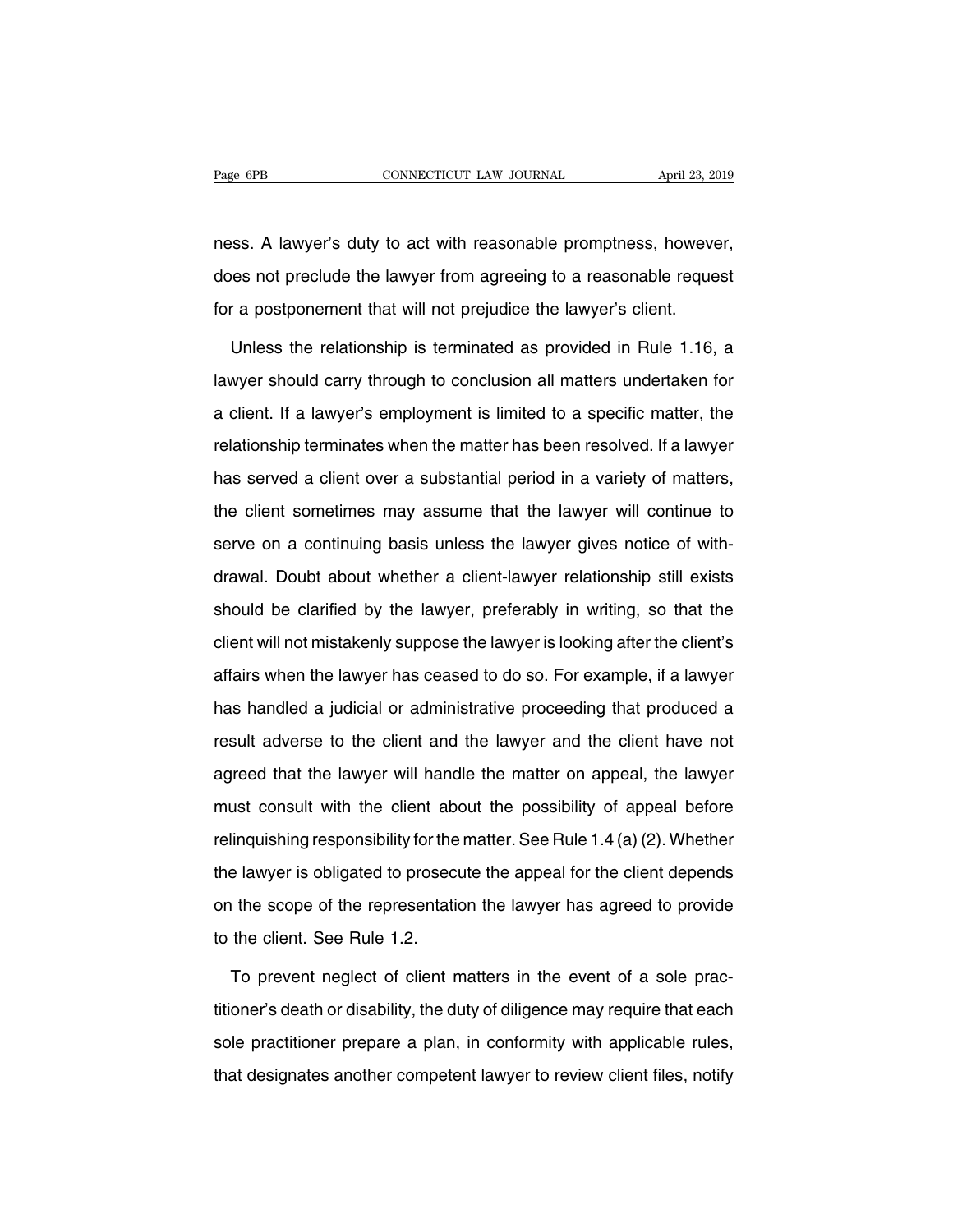April 23, 2019 CONNECTICUT LAW JOURNAL Page 7PB<br>each client of the lawyer's death or disability, and determine whether<br>there is a need for immediate protective action. Cf. Rule 28 of the April 23, 2019 CONNECTICUT LAW JOURNAL Page 7PB<br>each client of the lawyer's death or disability, and determine whether<br>there is a need for immediate protective action. Cf. Rule 28 of the<br>American Bar Association Model Rule each client of the lawyer's death or disability, and determine whether<br>there is a need for immediate protective action. Cf. Rule 28 of the<br>American Bar Association Model Rules for Lawyer Disciplinary<br>Enforcement (providing each client of the lawyer's death or disability, and determine whether<br>there is a need for immediate protective action. Cf. Rule 28 of the<br>American Bar Association Model Rules for Lawyer Disciplinary<br>Enforcement (providing files and take of immediate protective action. Cf. Rule 28 of the<br>American Bar Association Model Rules for Lawyer Disciplinary<br>Enforcement (providing for court appointment of a lawyer to inventory<br>files and take other prot American Bar Association Model Rules for Lawyer Disciplinary<br>Enforcement (providing for court appointment of a lawyer to inventory<br>files and take other protective action in absence of a plan providing<br>for another lawyer to Enforcement (providing for court appointment of a law<br>files and take other protective action in absence of<br>for another lawyer to protect the interests of the clien<br>lawyer or [disabled] a lawyer with disabilities).<br>AMENDMEN AMENDMENT NOTE: The revisions to the commentary conform it<br>the protective action in absence of a plan providing<br>the clients of a deceased<br>ayer or [disabled] a lawyer with disabilities).<br>AMENDMENT NOTE: The revisions to the tor another lawyer to protect the interests of the clients of a declarity for another lawyer to protect the interests of the clients of a declarity or [disabled] a lawyer with disabilities).<br>AMENDMENT NOTE: The revisions t

**Rudden I all as a lawyer with disabilities**).<br> **AMENDMENT NOTE:** The revisions to the conto the provisions of No. 17-202 of the 2017 Propose 1.17. Sale of Law Practice<br>
A lawyer or a law firm may sell or purcha

AMENDMENT NOTE: The revisions to the commentary conform it<br>the provisions of No. 17-202 of the 2017 Public Acts.<br>**Ile 1.17. Sale of Law Practice**<br>A lawyer or a law firm may sell or purchase a law practice, or<br>area of pract to the provisions of No. 17-202 of the 2017 Public Acts.<br> **Rule 1.17. Sale of Law Practice**<br>
A lawyer or a law firm may sell or purchase a law practice, or<br>
an area of practice, including good will, if the following condit **Rule 1.17. Sale (**<br>A lawyer or a la<br>an area of practic<br>are satisfied:<br>(a) The seller ce A lawyer or a law firm may sell or purchase a law practice, or<br>area of practice, including good will, if the following conditions<br>e satisfied:<br>(a) The seller ceases to engage in the private practice of law, or in<br>e area of The area of practice, including good will, if the following correlation area of practice, including good will, if the following correlations are satisfied:<br>
(a) The seller ceases to engage in the private practice of lathe

(a) The seller ceases to engage in the private practice of law, or in<br>e area of practice that has been sold, in Connecticut;<br>(b) The entire practice, or the entire area of practice, is sold to one<br>more lawyers or law firms (a) The seller ceases to engage if<br>the area of practice that has been<br>(b) The entire practice, or the enti<br>or more lawyers or law firms;<br>(c) The seller gives written noti

(c) The seller gives written notice to each of the seller's clients<br>(b) The entire practice, or the entire area of practice, is sold to one<br>more lawyers or law firms;<br>(c) The seller gives written notice to each of the sell regarding: (c) the share practice, or all<br>more lawyers or law firms;<br>(c) The seller gives written<br>garding:<br>(1) the proposed sale;<br>(2) the client's right to retain

(c) The seller gives written notice to each of the seller's clients<br>garding:<br>(1) the proposed sale;<br>(2) the client's right to retain other counsel or to take possession of<br>e file; and regarding:<br>
(1) the proposed sale<br>
(2) the client's right to<br>
the file; and<br>
(3) the fact that the

(1) the proposed sale;<br>
(2) the client's right to retain other counsel or to take possession of<br>  $e$  file; and<br>
(3) the fact that the client's consent to the transfer of the client's<br>  $e$ s will be presumed if the client d (2) the client's right to retain other counsel or to take possession of<br>the file; and<br>(3) the fact that the client's consent to the transfer of the client's<br>files will be presumed if the client does not take any action or (a) the fact that the client's consent to the transfer of the client's<br>files will be presumed if the client does not take any action or does<br>not otherwise object within ninety days of receipt of the notice. If a<br>client can (3) the fact that the client's consent to the transfer of the client's files will be presumed if the client does not take any action or does not otherwise object within ninety days of receipt of the notice. If a client can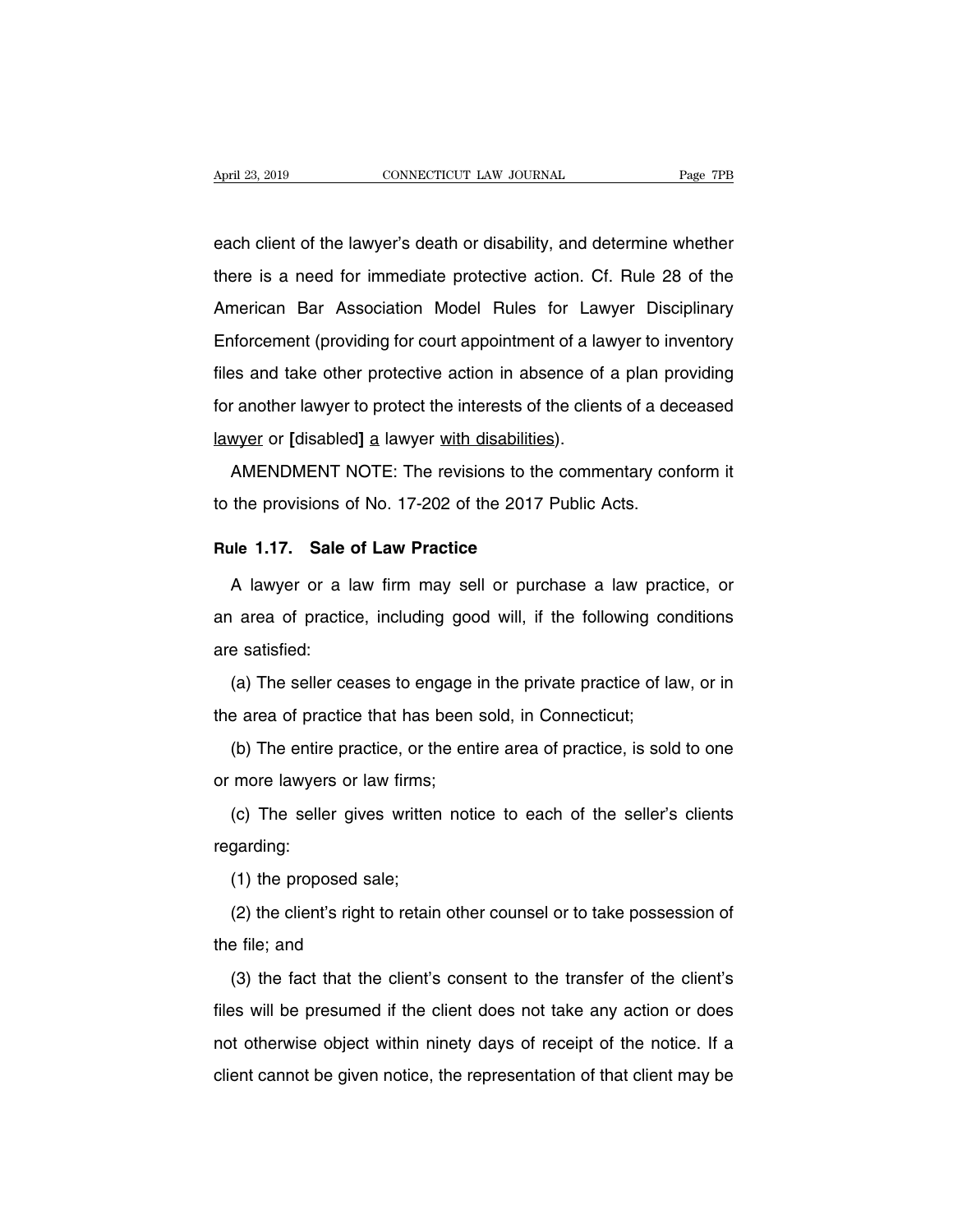The SPB<br>transferred to the purchaser only upon entry of an order so authorizing<br>by a court having jurisdiction. The seller may disclose to the court in Page 8PB CONNECTICUT LAW JOURNAL April 23, 2019<br>transferred to the purchaser only upon entry of an order so authorizing<br>by a court having jurisdiction. The seller may disclose to the court in<br>camera information relating to transferred to the purchaser only upon entry of an order so authorizing<br>by a court having jurisdiction. The seller may disclose to the court in<br>camera information relating to the representation only to the extent<br>necessary transferred to the purchaser only upon entry of an order so authorizing<br>by a court having jurisdiction. The seller may disclose to the court in<br>camera information relating to the representation only to the extent<br>necessary (a) court having jurisdiction. The seller may disclose to the court in<br>mera information relating to the representation only to the extent<br>cessary to obtain an order authorizing the transfer of a file.<br>(d) The fees charged camera inform<br>necessary to d<br>(d) The fees<br>the sale.<br>COMMENT

cessary to obtain an order authorizing the transfer of a file.<br>
(d) The fees charged clients shall not be increased by reason of<br>
e sale.<br>
COMMENTARY: The practice of law is a profession, not merely a<br>
siness. Clients are (d) The fees charged clients shall not be increased by reason of<br>the sale.<br>COMMENTARY: The practice of law is a profession, not merely a<br>business. Clients are not commodities that can be purchased and sold<br>at will. Pursuan the sale.<br>
COMMENTARY: The practice of law is a profession, not merely a<br>
business. Clients are not commodities that can be purchased and sold<br>
at will. Pursuant to this Rule, when a lawyer or an entire firm ceases<br>
to pra COMMENTARY: The practice of law is a profession, not merely a<br>business. Clients are not commodities that can be purchased and sold<br>at will. Pursuant to this Rule, when a lawyer or an entire firm ceases<br>to practice, or ceas business. Clients are not commodities that can be purchased and sold<br>at will. Pursuant to this Rule, when a lawyer or an entire firm ceases<br>to practice, or ceases to practice in an area of law, and other lawyers<br>or firms t at will. Pursuant to this Rule, when a lawyer or an entire firm ceases<br>to practice, or ceases to practice in an area of law, and other lawyers<br>or firms take over the representation, the selling lawyer or firm may<br>obtain co at will a distant to this riale, when a lawyer or an entire limit of<br>to practice, or ceases to practice in an area of law, and other lav<br>or firms take over the representation, the selling lawyer or firm<br>obtain compensation firms take over the representation, the selling lawyer or firm may<br>tain compensation for the reasonable value of the practice as may<br>thdrawing partners of law firms. See Rules 5.4 and 5.6.<br>**Termination of Practice by the S** 

obtain compensation for the reasonable value of the practice as may<br>withdrawing partners of law firms. See Rules 5.4 and 5.6.<br>**Termination of Practice by the Seller.** The requirement that all of<br>the private practice, or al withdrawing partners of law firms. See Rules 5.4 and 5.6.<br> **Termination of Practice by the Seller.** The requirement that all of<br>
the private practice, or all of an area of practice, be sold is satisfied<br>
if the seller in g **Termination of Practice by the Seller.** The requirement that all of the private practice, or all of an area of practice, be sold is satisfied if the seller in good faith makes the entire practice, or the area of practice, The private practice, or all of an area of practice, be sold is satisfied<br>if the seller in good faith makes the entire practice, or the area of<br>practice, available for sale to the purchasers. The fact that a number<br>of the If the seller in good faith makes the entire practice, or the area of practice, available for sale to the purchasers. The fact that a number of the seller's clients decide not to be represented by the purchasers but take t actice, available for sale to the purchasers. The fact that a number<br>the seller's clients decide not to be represented by the purchasers but<br>ke their matters elsewhere, therefore, does not result in a violation.<br>The requir

of the seller's clients decide not to be represented by the purchasers but<br>take their matters elsewhere, therefore, does not result in a violation.<br>The requirement that the seller cease to engage in the private prac-<br>tice take their matters elsewhere, therefore, does not result in a violation.<br>The requirement that the seller cease to engage in the private prac-<br>tice of law does not prohibit employment as a lawyer on the staff of<br>a public ag The requirement that the seller cease to engage in the<br>tice of law does not prohibit employment as a lawyer or<br>a public agency or a legal services entity that provides le<br>to the poor, or as in-house counsel to a business.<br> The Rule permits a sale of an entire practice attendant upon retire-<br>The Rule permits a sale of an entire practice attendant upon retire-<br>The Rule permits a sale of an entire practice attendant upon retire-<br>ent from the pr

ment from the private practices entity that provides legal services<br>to the poor, or as in-house counsel to a business.<br>The Rule permits a sale of an entire practice attendant upon retire-<br>ment from the private practice of to the poor, or as in-house counsel to a business.<br>The Rule permits a sale of an entire practice attendant upon retire-<br>ment from the private practice of law within the jurisdiction. Its provi-<br>sions, therefore, accommodat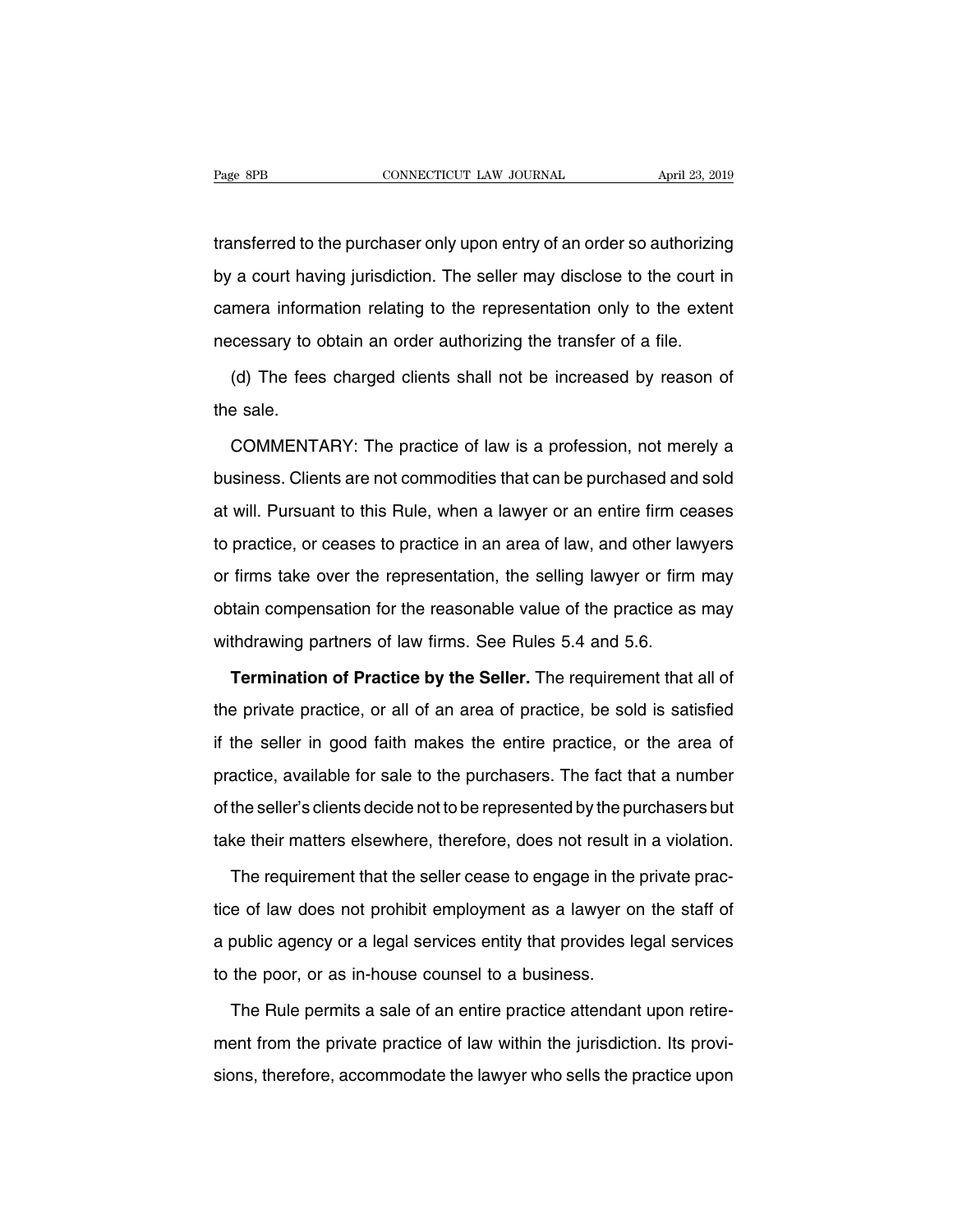April 23, 2019 CONNECTICUT LAW JOURNAL Page 9PB<br>the occasion of moving to another state. Some states are so large<br>that a move from one locale therein to another is tantamount to leaving April 23, 2019 CONNECTICUT LAW JOURNAL Page 9PB<br>the occasion of moving to another state. Some states are so large<br>that a move from one locale therein to another is tantamount to leaving<br>the jurisdiction in which the lawyer the occasion of moving to another state. Some states are so large<br>that a move from one locale therein to another is tantamount to leaving<br>the jurisdiction in which the lawyer has engaged in the practice of law.<br>To also acc the occasion of moving to another state. Some states are so large<br>that a move from one locale therein to another is tantamount to leaving<br>the jurisdiction in which the lawyer has engaged in the practice of law.<br>To also acc that a move from one locale therein to another is tantamount to leaving<br>the jurisdiction in which the lawyer has engaged in the practice of law.<br>To also accommodate lawyers so situated, states may permit the sale<br>of the pr the jurisdiction in which the lawyer has engaged in the practice of law.<br>To also accommodate lawyers so situated, states may permit the sale<br>of the practice when the lawyer leaves the geographic area rather<br>than the jurisd the jurisdiction in which the lawyer has engaged in the practice of law.<br>To also accommodate lawyers so situated, states may permit the sale<br>of the practice when the lawyer leaves the geographic area rather<br>than the jurisd the practice when the lawyer leaves the geographic area rather<br>an the jurisdiction. The alternative desired should be indicated by<br>lecting one of the two provided for in Rule 1.17 (a).<br>This Rule also permits a lawyer or la

It an the jurisdiction. The alternative desired should be indicated by<br>selecting one of the two provided for in Rule 1.17 (a).<br>This Rule also permits a lawyer or law firm to sell an area of practice.<br>If an area of practice selecting one of the two provided for in Rule 1.17 (a).<br>This Rule also permits a lawyer or law firm to sell an area of practice.<br>If an area of practice is sold and the lawyer remains in the active<br>practice of law, the lawy This Rule also permits a lawyer or law firm to sell an area of practice.<br>If an area of practice is sold and the lawyer remains in the active<br>practice of law, the lawyer must cease accepting any matters in the<br>area of pract If an area of practice is sold and the lawyer remains in the active<br>practice of law, the lawyer must cease accepting any matters in the<br>area of practice that has been sold, either as counsel or co-counsel<br>or by assuming jo man area or prasses to sold and the tanyor remains in the astic practice of law, the lawyer must cease accepting any matters in the area of practice that has been sold, either as counsel or co-counsel or by assuming joint by a state of ranks and state in the division of a fee with another lawyer as counsel or co-counsel<br>or by assuming joint responsibility for a matter in connection with the<br>division of a fee with another lawyer as would oth estate planning joint responsibility for a matter in connection with the division of a fee with another lawyer as would otherwise be permitted by Rule 1.5 (e). For example, a lawyer with a substantial number of estate plan division of a fee with another lawyer as would otherwise be permitted<br>by Rule 1.5 (e). For example, a lawyer with a substantial number of<br>estate planning matters and a substantial number of probate adminis-<br>tration cases m by Rule 1.5 (e). For example, a lawyer with a substantial number of estate planning matters and a substantial number of probate administration cases may sell the estate planning portion of the practice but remain in the pr the first content and a substantial number of probate administration cases may sell the estate planning portion of the practice but<br>remain in the practice of law by concentrating on probate administration; however, that pr planning matters and a substantial namber of probate daministration cases may sell the estate planning portion of the practice but remain in the practice of law by concentrating on probate administration; however, that pra remain in the practice of law by concentrating on probate administration; however, that practitioner may not thereafter accept any estate planning matters. Although a lawyer who leaves a jurisdiction or geographical area t tion; however, that practitioner may not thereafter accept any estate<br>planning matters. Although a lawyer who leaves a jurisdiction or geo-<br>graphical area typically would sell the entire practice, this Rule permits<br>the law planning matters. Although a lawyer who leaves a jurisdiction or geographical area typically would sell the entire practice, this Rule permits the lawyer to limit the sale to one or more areas of the practice, thereby pres praming matters manuscry and tangular<br>graphical area typically would sell<br>the lawyer to limit the sale to one c<br>preserving the lawyer's right to c<br>practice that were not sold.<br>Sale of Entire Practice or E Exercise to limit the sale to one or more areas of the practice, thereby<br>eserving the lawyer's right to continue practice in the areas of the<br>actice that were not sold.<br>**Sale of Entire Practice or Entire Area of Practice.** 

preserving the lawyer's right to continue practice in the areas of the<br>practice that were not sold.<br>Sale of Entire Practice or Entire Area of Practice. The Rule<br>requires that the seller's entire practice, or an entire area practice that were not sold.<br> **Sale of Entire Practice or Entire Area of Practice.** The Rule<br>
requires that the seller's entire practice, or an entire area of practice,<br>
be sold. The prohibition against sale of less than a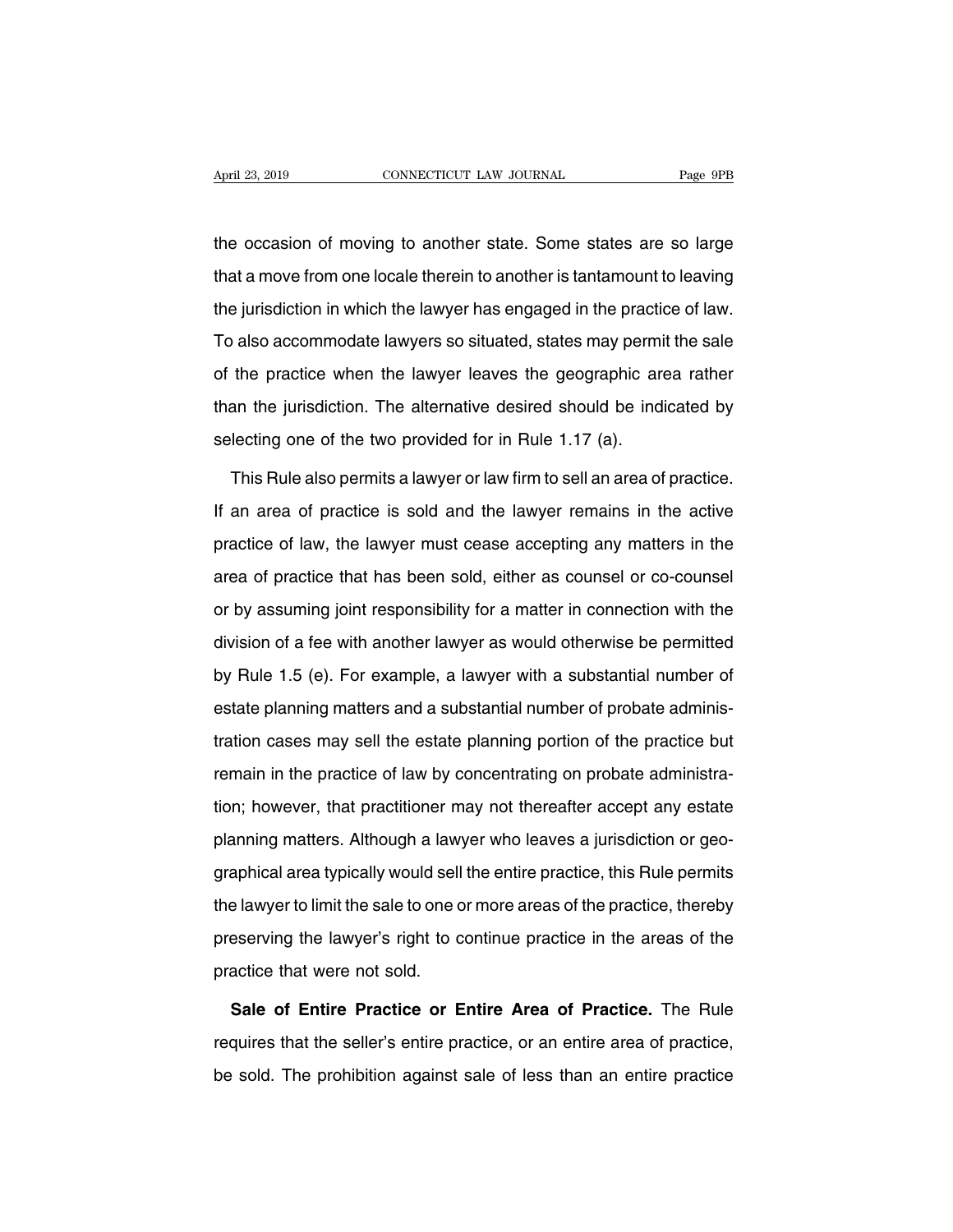Page 10PB CONNECTICUT LAW JOURNAL April 23, 2019<br>area protects those clients whose matters are less lucrative and who<br>might find it difficult to secure other counsel if a sale could be limited make 10PB connecticut taw Journal april 23, 2019<br>area protects those clients whose matters are less lucrative and who<br>might find it difficult to secure other counsel if a sale could be limited<br>to substantial fee-generating area protects those clients whose matters are less lucrative and who<br>might find it difficult to secure other counsel if a sale could be limited<br>to substantial fee-generating matters. The purchasers are required to<br>undertak area protects those clients whose matters are less lucrative and who<br>might find it difficult to secure other counsel if a sale could be limited<br>to substantial fee-generating matters. The purchasers are required to<br>undertak might find it difficult to secure other counsel if a sale could be limited<br>to substantial fee-generating matters. The purchasers are required to<br>undertake all client matters in the practice or practice area, subject<br>to cli purchaser is unable to essent of the purchasers are required to undertake all client matters in the practice or practice area, subject to client consent. This requirement is satisfied, however, even if a purchaser is unabl to substantial fee-generating matters. The purchasers are required to undertake all client matters in the practice or practice area, subject to client consent. This requirement is satisfied, however, even if a purchaser is client consent. This requirement is satisfied, however, even if a<br>probaser is unable to undertake a particular client matter because<br>a conflict of interest.<br>**Client Confidences, Consent and Notice.** Negotiations between<br>se

purchaser is unable to undertake a particular client matter because<br>of a conflict of interest.<br>**Client Confidences, Consent and Notice.** Negotiations between<br>a seller and a prospective purchaser prior to disclosure of info of a conflict of interest.<br> **Client Confidences, Consent and Notice.** Negotiations between<br>
a seller and a prospective purchaser prior to disclosure of information<br>
relating to a specific representation of an identifiable **Client Confidences, Consent and Notice.** Negotiations between a seller and a prospective purchaser prior to disclosure of information relating to a specific representation of an identifiable client no more violate the con a seller and a prospective purchaser prior to disclosure of information<br>relating to a specific representation of an identifiable client no more<br>violate the confidentiality provisions of Rule 1.6 than do preliminary<br>discuss mergers between firms, with respect to which client on more violate the confidentiality provisions of Rule 1.6 than do preliminary discussions concerning the possible association of another lawyer or mergers between firms, relating to a option representation of an identifiable energy violate the confidentiality provisions of Rule 1.6 (c) and the lawyer or mergers between firms, with respect to which client consent is not required. See Rule 1 discussions concerning the possible association of another lawyer or<br>mergers between firms, with respect to which client consent is not<br>required. See Rule 1.6 (c) (5). Providing the purchaser access to<br>detailed information file, however, requires client consent. The Rule provides the client consent is not<br>required. See Rule 1.6 (c) (5). Providing the purchaser access to<br>detailed information relating to the representation, such as the client' required. See Rule 1.6 (c) (5). Providing the purchaser access to<br>detailed information relating to the representation, such as the client's<br>file, however, requires client consent. The Rule provides that before<br>such informa detailed information relating to the representation, such as the client's<br>file, however, requires client consent. The Rule provides that before<br>such information can be disclosed by the seller to the purchaser the<br>client mu file, however, requires client consent. The Rule provides that before<br>such information can be disclosed by the seller to the purchaser the<br>client must be given actual written notice of the contemplated sale,<br>including the and information can be disclosed by the seller to the purchaser the client must be given actual written notice of the contemplated sale, including the identity of the purchaser, and must be told that the decision to consen easth information can be disclosed by the seller to the purchaser the<br>client must be given actual written notice of the contemplated sale,<br>including the identity of the purchaser, and must be told that the<br>decision to cons including the identity of the precision to consent or make of<br>ninety days. If nothing is heard<br>to the sale is presumed.<br>A lawver or law firm ceasing rety days. If nothing is heard from the client within that time, consent<br>the sale is presumed.<br>A lawyer or law firm ceasing to practice cannot be required to remain<br>practice because some clients cannot be given actual noti

minety days. If nothing is heard from the client within that time, consent<br>to the sale is presumed.<br>A lawyer or law firm ceasing to practice cannot be required to remain<br>in practice because some clients cannot be given act to the sale is presumed.<br>A lawyer or law firm ceasing to practice cannot be required to remain<br>in practice because some clients cannot be given actual notice of the<br>proposed purchase. Since these clients cannot themselves A lawyer or law firm ceasing to practice cannot be required to remain<br>in practice because some clients cannot be given actual notice of the<br>proposed purchase. Since these clients cannot themselves consent<br>to the purchase o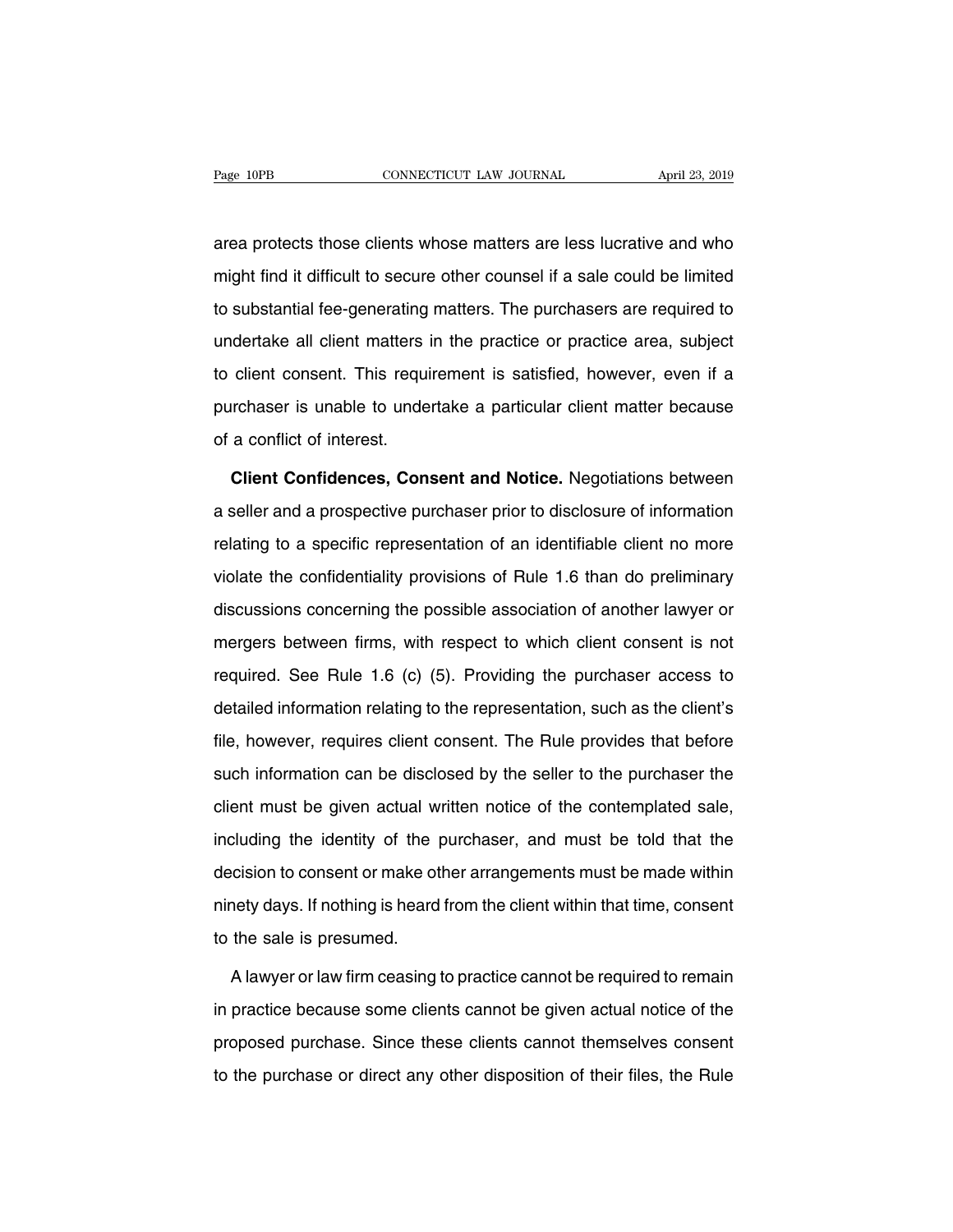April 23, 2019 CONNECTICUT LAW JOURNAL Page 11PB<br>requires an order from a court having jurisdiction authorizing their<br>transfer or other disposition. The court can be expected to determine April 23, 2019 CONNECTICUT LAW JOURNAL Page 11PB<br>requires an order from a court having jurisdiction authorizing their<br>transfer or other disposition. The court can be expected to determine<br>whether reasonable efforts to loca requires an order from a court having jurisdiction authorizing their<br>transfer or other disposition. The court can be expected to determine<br>whether reasonable efforts to locate the client have been exhausted,<br>and whether th requires an order from a court having jurisdiction authorizing their<br>transfer or other disposition. The court can be expected to determine<br>whether reasonable efforts to locate the client have been exhausted,<br>and whether th transfer or other disposition. The court can be expected to determine<br>whether reasonable efforts to locate the client have been exhausted,<br>and whether the absent client's legitimate interests will be served by<br>authorizing the representation. Preservation of client confidences requires that the representation. Preservation of client confidences requires that the pertition for a court order be considered in camera. This procedure and whether the absent client's legitimate interests will be served by<br>authorizing the transfer of the file so that the purchaser may continue<br>the representation. Preservation of client confidences requires that<br>the petiti and meaner are assemble to begin and increase that so correct sy<br>authorizing the transfer of the file so that the purchaser may continue<br>the representation. Preservation of client confidences requires that<br>the petition for Experientation. Preservation of client confidences requires that<br>
a petition for a court order be considered in camera. This procedure<br>
contemplated as an in camera review of privileged materials.<br>
All the elements of clie

the petition for a court order be considered in camera. This procedure<br>is contemplated as an in camera review of privileged materials.<br>All the elements of client autonomy, including the client's absolute<br>right to discharge is contemplated as an in camera review of privileged mandlel and the elements of client autonomy, including the client right to discharge a lawyer and transfer the representation survive the sale of the practice or area of All the elements of client autonomy, including the client's absolute<br>ht to discharge a lawyer and transfer the representation to another,<br>rvive the sale of the practice or area of practice.<br>**Fee Arrangements between Client** 

mother, the sale of the practice or area of practice.<br> **Fee Arrangements between Client and Purchaser.** The sale may<br>
not be financed by increases in fees charged exclusively to the clients<br>
of the purchased practice. Exis survive the sale of the practice or area of practice.<br>
Fee Arrangements between Client and Purchaser. The sale may<br>
not be financed by increases in fees charged exclusively to the clients<br>
of the purchased practice. Existi Fee Arrangements between Client and Purchaser. The sale may<br>not be financed by increases in fees charged exclusively to the clients<br>of the purchased practice. Existing agreements between the seller<br>and the client as to fee Fee Arrangements between Client and Purchaser. The sale may<br>not be financed by increases in fees charged exclusively to the clients<br>of the purchased practice. Existing agreements between the seller<br>and the client as to fee the purchased practice. Existing agreements between the seller<br>
d the client as to fees and the scope of the work must be honored<br>
the purchaser.<br> **Other Applicable Ethical Standards.** Lawyers participating in the<br>
le of a

and the client as to fees and the scope of the work must be honored<br>by the purchaser.<br>**Other Applicable Ethical Standards.** Lawyers participating in the<br>sale of a law practice or a practice area are subject to the ethical<br> by the purchaser.<br> **Other Applicable Ethical Standards.** Lawyers participating in the<br>
sale of a law practice or a practice area are subject to the ethical<br>
standards applicable to involving another lawyer in the represent Other Applicable Ethical Standards. Lawyers participating in the sale of a law practice or a practice area are subject to the ethical standards applicable to involving another lawyer in the representation of a client. Thes sale of a law practice or a practice area are subject to the ethical<br>standards applicable to involving another lawyer in the representation<br>of a client. These include, for example, the seller's obligation to exer-<br>cise com practice and the practice of a practice and and case years to the candates standards applicable to involving another lawyer in the representation of a client. These include, for example, the seller's obligation to exercise of a client. These include, for example, the seller's obligation to exercise competence in identifying a purchaser qualified to assume the practice and the purchaser's obligation to undertake the representation competently Fra ensum three instates, the shall post of example considered consent for the practice and the purchaser's obligation to undertake the representation competently (see Rule 1.1); the obligation to avoid disqualifying confl practice and the purchaser's obligation to undertake the representation<br>competently (see Rule 1.1); the obligation to avoid disqualifying conflicts, and to secure the client's informed consent for those conflicts<br>that can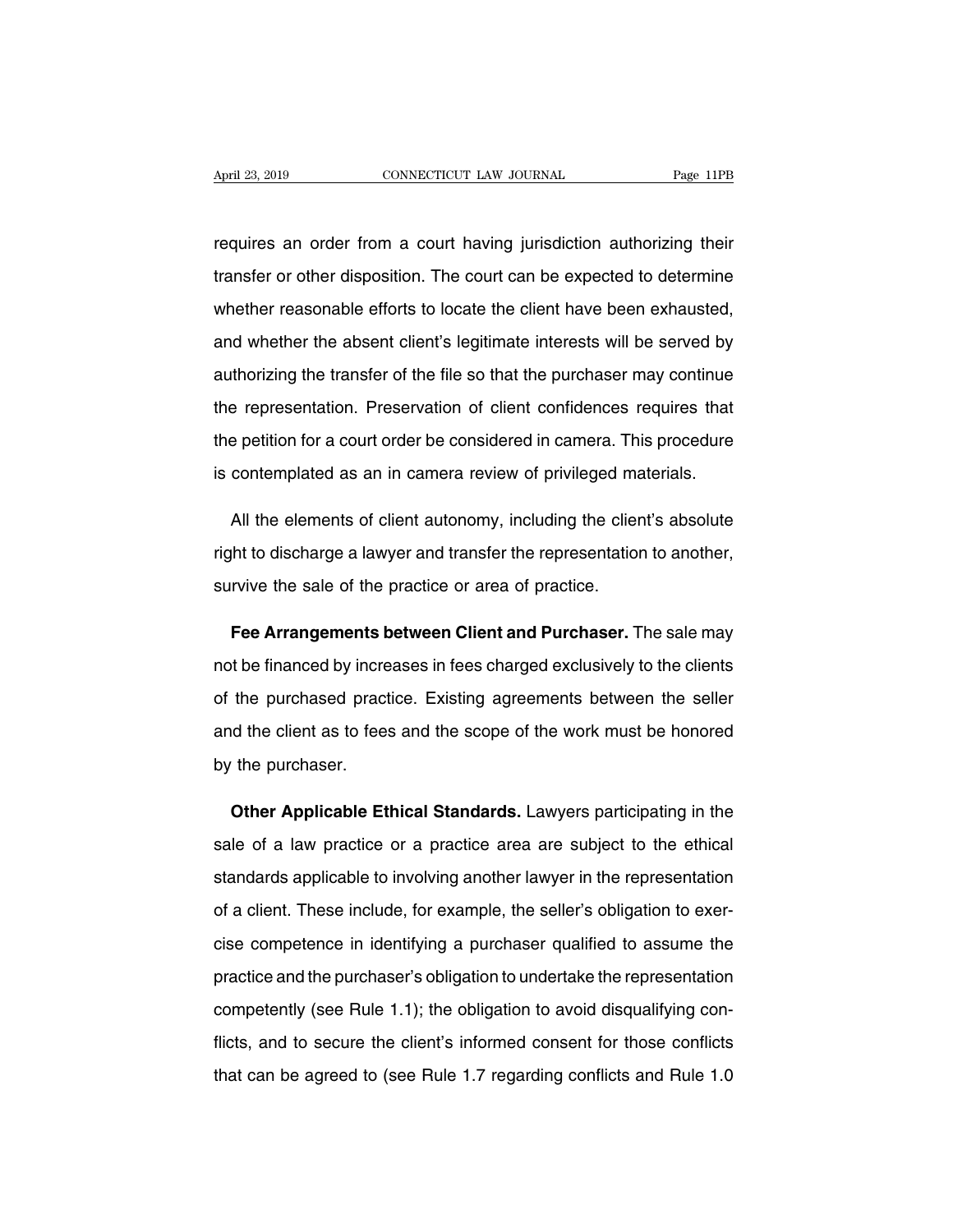Fage 12PB<br>
CONNECTICUT LAW JOURNAL<br>
for the definition of informed consent); and the obligation to protect<br>
information relating to the representation (see Rules 1.6 and 1.9). Fage 12PB CONNECTICUT LAW JOURNAL April 23, 2019<br>for the definition of informed consent); and the obligation to protect<br>information relating to the representation (see Rules 1.6 and 1.9).<br>If approval of the substitution of

If the definition of informed consent); and the obligation to protect<br>
If approval of the substitution of the purchasing lawyer for the selling<br>
If approval of the substitution of the purchasing lawyer for the selling<br>
If for the definition of informed consent); and the obligation to protect<br>information relating to the representation (see Rules 1.6 and 1.9).<br>If approval of the substitution of the purchasing lawyer for the selling<br>lawyer is information relating to the representation (see Rules 1.6 and 1.9).<br>If approval of the substitution of the purchasing lawyer for the selling<br>lawyer is required by the rules of any tribunal in which a matter is<br>pending, suc information relating to the representation (see Rules 1.6 and 1.9).<br>If approval of the substitution of the purchasing lawyer for the selling<br>lawyer is required by the rules of any tribunal in which a matter is<br>pending, suc *A* Application and by the rules of any tribunal in which a matter is ending, such approval must be obtained before the matter can be cluded in the sale (see Rule 1.16).<br>**Applicability of the Rule.** This Rule applies to th

pending, such approval must be obtained before the matter can be included in the sale (see Rule 1.16).<br>**Applicability of the Rule.** This Rule applies to the sale of a law practice by representatives of a [deceased, disable included in the sale (see Rule 1.16).<br> **Applicability of the Rule.** This Rule applies to the sale of a law<br>
practice by representatives of a [deceased, disabled or disappeared]<br>
lawyer with disabilities or a lawyer who is Applicability of the Rule. This Rule applies to the sale of a law<br>practice by representatives of a [deceased, disabled or disappeared]<br>lawyer <u>with disabilities or a lawyer who is deceased or has disap-<br>peared</u>. Thus, the repriction by representatives of a [deceased, disabled or disappeared]<br>lawyer with disabilities or a lawyer who is deceased or has disap-<br>peared. Thus, the seller may be represented by a nonlawyer represen-<br>tative not subj participate in a sale of a lawyer who is deceased or has disap-<br>peared. Thus, the seller may be represented by a nonlawyer represen-<br>tative not subject to these Rules. Since, however, no lawyer may<br>participate in a sale of peared. Thus, the seller may be represented by a nonlawyer representative not subject to these Rules. Since, however, no lawyer may participate in a sale of a law practice which does not conform to the requirements of this tative not subject to these Rules. Since, however, no lawyer may participate in a sale of a law practice which does not conform to the requirements of this Rule, the representatives of the seller as well as the purchasing Admission to an exploration to differ the seller, increasing the interest ratios. The can be solved in the seller as well as<br>a purchasing lawyer can be expected to see to it that they are met.<br>Admission to or retirement fr

participate in a sale of a law practice which associate content to the requirements of this Rule, the representatives of the seller as well as the purchasing lawyer can be expected to see to it that they are met.<br>Admission the purchasing lawyer can be expected to see to it that they are met.<br>Admission to or retirement from a law partnership or professional<br>association, retirement plans and similar arrangements, and a sale of<br>tangible assets ally be paralleling lawyer can be<br>Admission to or retirement<br>association, retirement plans<br>tangible assets of a law prace<br>governed by this Rule.<br>This Rule does not apply Sociation, retirement plans and similar arrangements, and a sale of<br>ngible assets of a law practice, do not constitute a sale or purchase<br>verned by this Rule.<br>This Rule does not apply to the transfers of legal representati

between lawyers when such transfers are unrelated to the sale of a<br>poverned by this Rule.<br>This Rule does not apply to the transfers of legal representation<br>between lawyers when such transfers are unrelated to the sale of a realigible assets of a law practice, as it<br>governed by this Rule.<br>This Rule does not apply to the t<br>between lawyers when such transfer<br>practice or an area of practice.<br>AMENDMENT NOTE: The revision This Rule does not apply to the transfers of legal representation<br>tween lawyers when such transfers are unrelated to the sale of a<br>actice or an area of practice.<br>AMENDMENT NOTE: The revisions to the commentary conform it<br>t the ridio does not apply to the transfers of logal represes<br>between lawyers when such transfers are unrelated to the sa<br>practice or an area of practice.<br>AMENDMENT NOTE: The revisions to the commentary cor<br>to the provisions

practice or an area of practice.<br>
AMENDMENT NOTE: The revisions to the commentary con<br>
to the provisions of No. 17-202 of the 2017 Public Acts.<br> **Rule 5.4. Professional Independence of a Lawyer**<br>
(a) A lawyer or law firm s AMENDMENT NOTE: The revisions to the commentary conform it<br>the provisions of No. 17-202 of the 2017 Public Acts.<br>le 5.4. Professional Independence of a Lawyer<br>(a) A lawyer or law firm shall not share legal fees with a nonl

to the provis<br> **Rule 5.4.**<br>
(a) A law<sub>)</sub><br>
except that: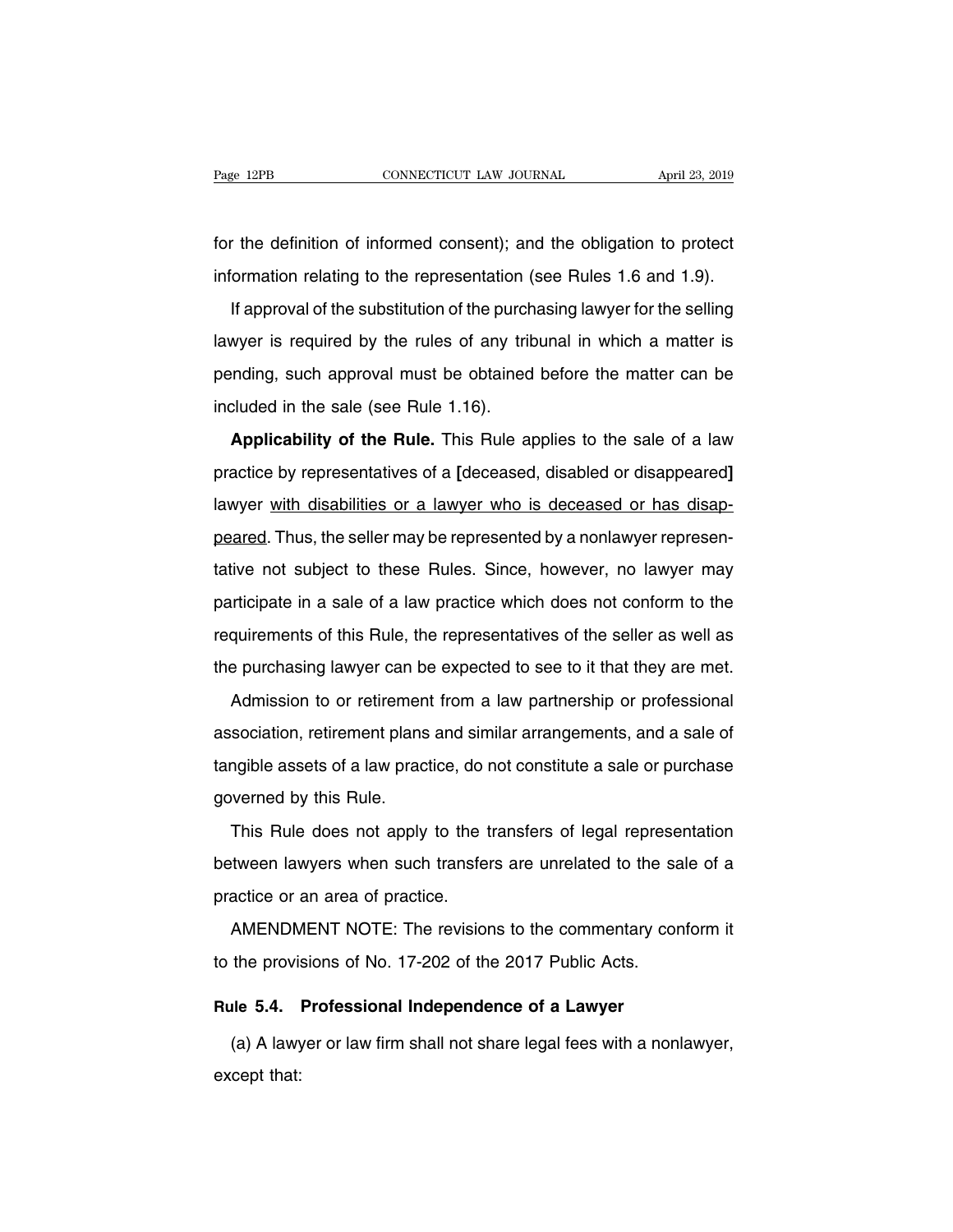THE 23, 2019<br>(1) An agreement by a lawyer with the lawyer's firm, partner, or<br>sociate may provide for the payment of money, over a reasonable April 23, 2019 CONNECTICUT LAW JOURNAL Page 13PB<br>
(1) An agreement by a lawyer with the lawyer's firm, partner, or<br>
associate may provide for the payment of money, over a reasonable<br>
period of time after the lawyer's death (1) An agreement by a lawyer with the lawyer's firm, partner, or associate may provide for the payment of money, over a reasonable period of time after the lawyer's death, to the lawyer's estate or to one or more specified (1) An agreement by a lawye<br>associate may provide for the pa<br>period of time after the lawyer's d<br>or more specified persons;<br>(2) A lawyer who purchases th sociate may provide for the payment of money, over a reasonable<br>riod of time after the lawyer's death, to the lawyer's estate or to one<br>more specified persons;<br>(2) A lawyer who purchases the practice of a [deceased, disabl

period of time after the lawyer's death, to the lawyer's estate or to one<br>or more specified persons;<br>(2) A lawyer who purchases the practice of a [deceased, disabled<br>or disappeared] lawyer with disabilities or a lawyer who or more specified persons;<br>(2) A lawyer who purchases the practice of a [deceased, disabled<br>or disappeared] lawyer with disabilities or a lawyer who is deceased<br>or has disappeared may, pursuant to the provisions of Rule 1. (2) A lawyer who purchases the practice of a [deceased, disabled<br>or disappeared] lawyer <u>with disabilities or a lawyer who is deceased</u><br>or has disappeared may, pursuant to the provisions of Rule 1.17, pay<br>to the estate or or disappeared] lawyer with dis<br>or has disappeared may, pursual<br>to the estate or other represen<br>purchase price; and<br>(3) A lawyer or law firm ma has disappeared may, pursuant to the provisions of Rule 1.17, pay<br>the estate or other representative of that lawyer the agreed upon<br>rchase price; and<br>(3) A lawyer or law firm may include nonlawyer employees in a<br>mpensation

compensation or retirement plan, even though the plan is based in<br>whole or in part on a profit-sharing arrangement.<br>Whole or in part on a profit-sharing arrangement. purchase price; and<br>
(3) A lawyer or law firm may include nonlawyer er<br>
compensation or retirement plan, even though the pla<br>
whole or in part on a profit-sharing arrangement.<br>
(4) A lawyer may share legal fees from a cour (3) A lawyer or law firm may include nonlawyer employees in a<br>mpensation or retirement plan, even though the plan is based in<br>nole or in part on a profit-sharing arrangement.<br>(4) A lawyer may share legal fees from a court

compensation or retirement plan, even though the plan is based in<br>whole or in part on a profit-sharing arrangement.<br>(4) A lawyer may share legal fees from a court award or settlement<br>with a non-profit organization that emp whole or in part on a profit-sharing arrangement.<br>
(4) A lawyer may share legal fees from a court award<br>
with a non-profit organization that employed, retaine<br>
mended employment of the lawyer in the matter.<br>
(b) A lawyer s (4) A lawyer may share legal fees from a court award or settlement<br>th a non-profit organization that employed, retained, or recom-<br>ended employment of the lawyer in the matter.<br>(b) A lawyer shall not form a partnership wi with a non-profit organization that employed, retained, or recon<br>mended employment of the lawyer in the matter.<br>(b) A lawyer shall not form a partnership with a nonlawyer if any<br>the activities of the partnership consist of

ended employment of the lawyer in the matter.<br>
(b) A lawyer shall not form a partnership with a nonlawyer if any of<br>
e activities of the partnership consist of the practice of law.<br>
(c) A lawyer shall not permit a person w (b) A lawyer shall not form a partnership with a nonlawyer if any of<br>the activities of the partnership consist of the practice of law.<br>(c) A lawyer shall not permit a person who recommends, employs,<br>or pays the lawyer to r the activities of the partnership consist of the practice of law.<br>
(c) A lawyer shall not permit a person who recommends, employs,<br>
or pays the lawyer to render legal services for another to direct or<br>
regulate the lawyer' services. (b)  $\lambda$  lawyer to render legal services for another to direct or gulate the lawyer's professional judgment in rendering such legal rvices.<br>(d) A lawyer shall not practice with or in the form of a professional reporation regulate the lawyer's professional judgment in rendering such legal<br>services.<br>(d) A lawyer shall not practice with or in the form of a professional<br>corporation or association authorized to practice law for a profit, if:<br>(1

rvices.<br>
(d) A lawyer shall not practice with or in the form of a professional<br>
rporation or association authorized to practice law for a profit, if:<br>
(1) A nonlawyer owns any interest therein, except that a fiduciary<br>
pre (d) A lawyer shall not practice with or in the form of a professional corporation or association authorized to practice law for a profit, if:<br>(1) A nonlawyer owns any interest therein, except that a fiduciary representativ corporation or association authorized to practice law for a<br>
(1) A nonlawyer owns any interest therein, except that<br>
representative of the estate of a lawyer may hold the stock<br>
of the lawyer for a reasonable time during a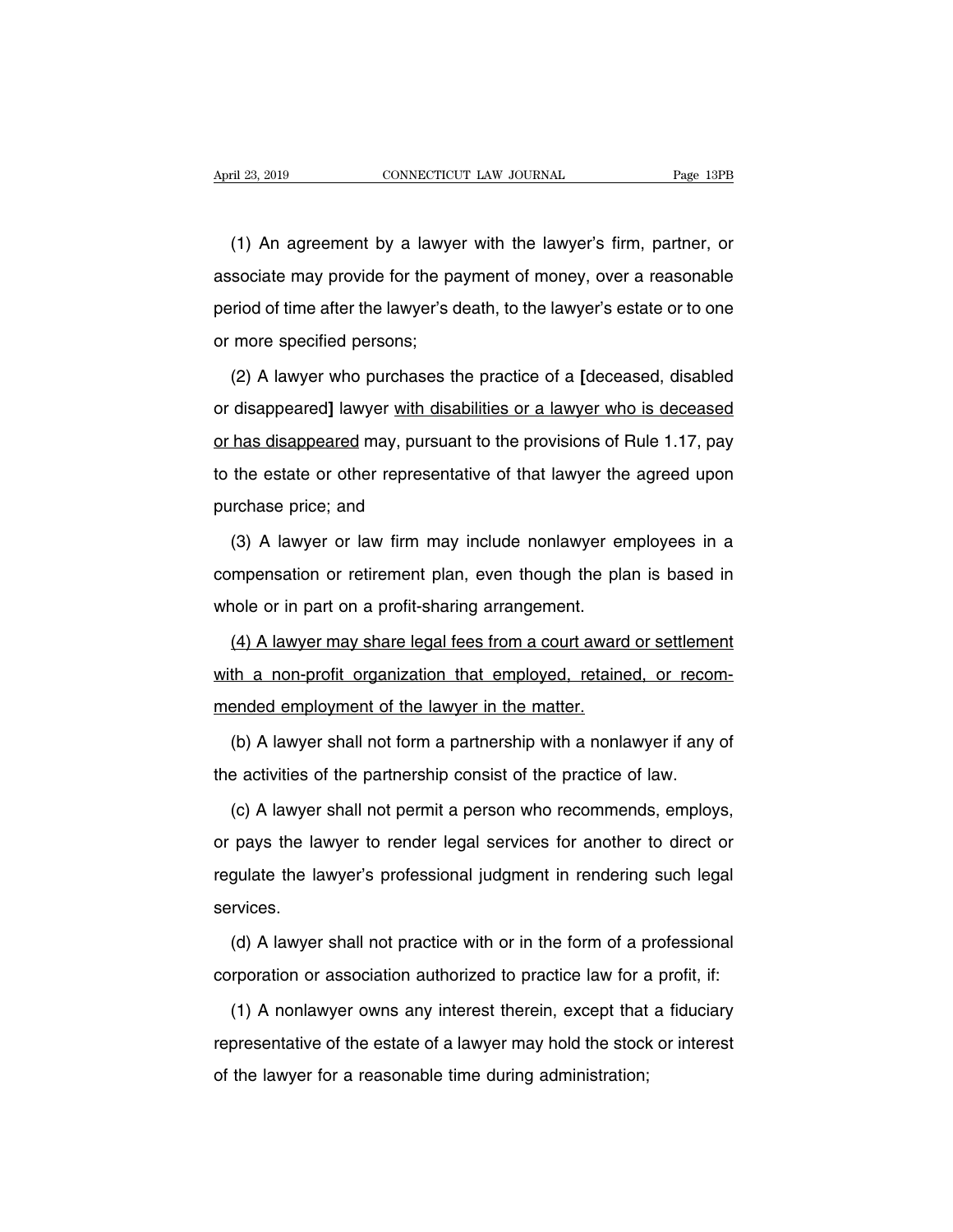EXEMBERT AND THE CONNECTICUT LAW JOURNAL April 23, 2019<br>(2) A nonlawyer is a corporate director or officer thereof or occupies<br>a position of similar responsibility in any form of association other The position of similar responsibility in any form of association other<br>than a corporation; or<br>than a corporation; or (2) A nonlawyer is a corpor<br>the position of similar resport<br>than a corporation; or (2) A nonlawyer is a corporate director or officer thereof or occupies<br>e position of similar responsibility in any form of association other<br>an a corporation; or<br>(3) A nonlawyer has the right to direct or control the profe the position of similar resport<br>than a corporation; or<br>(3) A nonlawyer has the<br>judgment of a lawyer.

(3) A nonlawyer has the right to direct or control the professional<br>dgment of a lawyer.<br>COMMENTARY: The provisions of this Rule express traditional limi-<br>tions on sharing fees. These limitations are to protect the lawyer's

(3) A nonlawyer has the right to direct or control the professional<br>judgment of a lawyer.<br>COMMENTARY: The provisions of this Rule express traditional limi-<br>tations on sharing fees. These limitations are to protect the lawy professional independence of judgment.<br>
The provisions of this Rule express traditional limitations on sharing fees. These limitations are to protect the lawyer's<br>
professional independence of judgment. Where someone other COMMENTARY: The provisions of this Rule express traditional limitations on sharing fees. These limitations are to protect the lawyer's professional independence of judgment. Where someone other than the client pays the law tations on sharing fees. These limitations are to protect the lawyer's<br>professional independence of judgment. Where someone other than<br>the client pays the lawyer's fee or salary, or recommends employment<br>of the lawyer, tha professional independence of judgment. Where someone other than<br>the client pays the lawyer's fee or salary, or recommends employment<br>of the lawyer, that arrangement does not modify the lawyer's obligation<br>to the client. As the client pays the lawyer's fee or salary, or recommends en<br>of the lawyer, that arrangement does not modify the lawyer's<br>to the client. As stated in subsection (c), such arrangement<br>not interfere with the lawyer's profess the lawyer, that arrangement does not modify the lawyer's obligation<br>the client. As stated in subsection (c), such arrangements should<br>t interfere with the lawyer's professional judgment.<br>This Rule also expresses tradition

to the client. As stated in subsection (c), such arrangements should<br>not interfere with the lawyer's professional judgment.<br>This Rule also expresses traditional limitations on permitting a third<br>party to direct or regulate ing interfere with the lawyer's professional judgment.<br>This Rule also expresses traditional limitations on permitting a third<br>party to direct or regulate the lawyer's professional judgment in render-<br>ing legal services to This Rule also expresses traditional limitations on permitting a third<br>party to direct or regulate the lawyer's professional judgment in render-<br>ing legal services to another. See also Rule 1.8 (f) (lawyer may accept<br>compe party to direct or regulate the lawyer's professional judgment in render-<br>ing legal services to another. See also Rule 1.8 (f) (lawyer may accept<br>compensation from a third party as long as there is no interference<br>with the ing legal services to another. S<br>compensation from a third pair<br>with the lawyer's independent<br>gives informed consent). mpensation from a third party as long as there is no interference<br>th the lawyer's independent professional judgment and the client<br>ves informed consent).<br>AMENDMENT NOTE: The revisions to this rule conform it to the<br>ovision

with the lawyer's independent professional judgment and the client<br>gives informed consent).<br>AMENDMENT NOTE: The revisions to this rule conform it to the<br>provisions of No. 17-202 of the 2017 Public Acts and adopt language<br>s gives informed consent).<br>AMENDMENT NOTE: The revisions to this rule conform it to the<br>provisions of No. 17-202 of the 2017 Public Acts and adopt language<br>similar to Rule 5.4 (a) (4) of the ABA Model Rules of Professional<br>C AMENDMENT NOTE: The revisions to this rule conform it to the<br>provisions of No. 17-202 of the 2017 Public Acts and adopt language<br>similar to Rule 5.4 (a) (4) of the ABA Model Rules of Professional<br>Conduct regarding the shar provisions of No. 17-202 of the 2017 Public Acts and adopt language<br>similar to Rule 5.4 (a) (4) of the ABA Model Rules of Professional<br>Conduct regarding the sharing of fees and includes language that<br>makes it clear that th court award and the S.4 (a) (4)<br>Conduct regarding the sh<br>makes it clear that the rul<br>court award or settlement.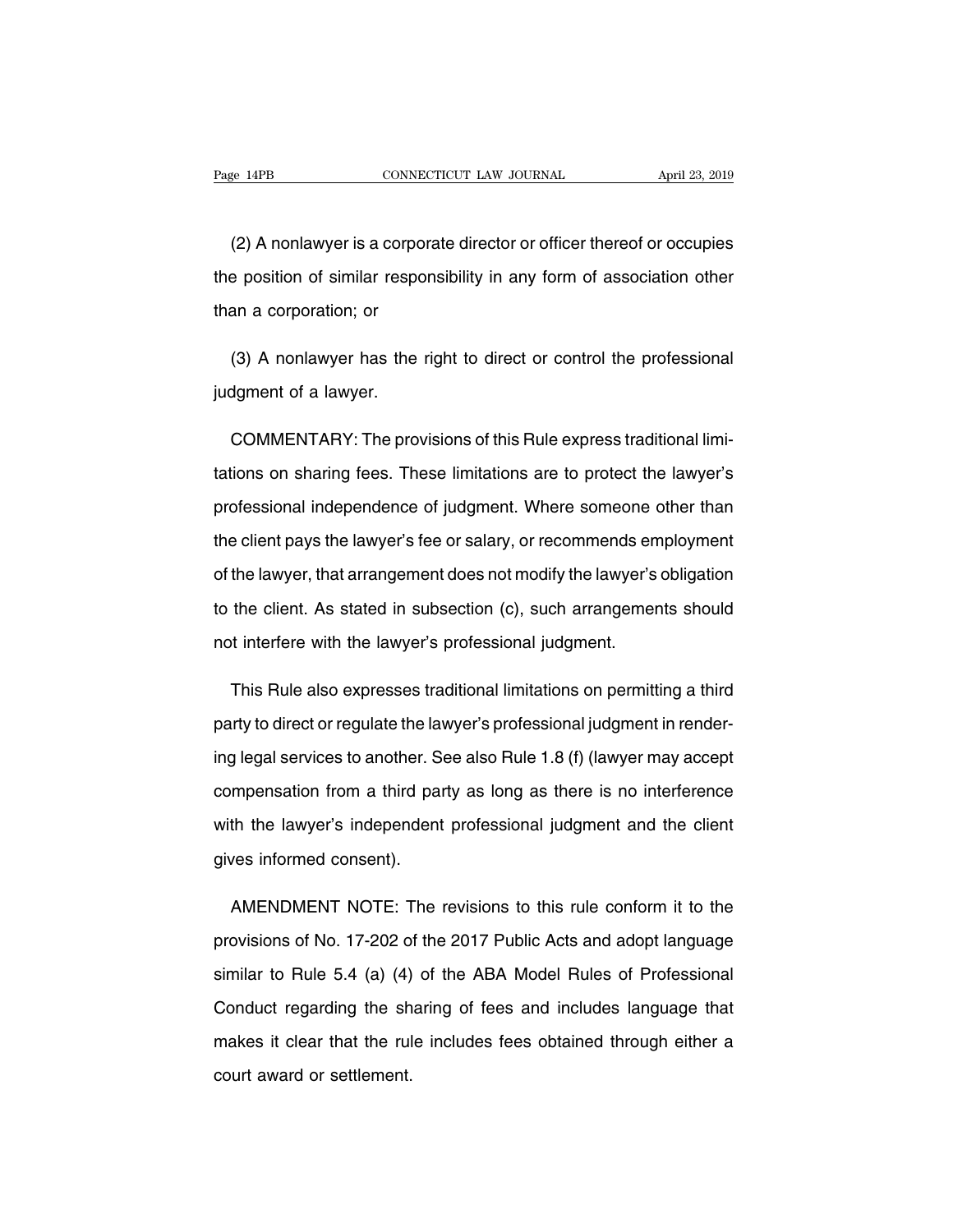# April 23, 2019 **CONNECTICUT LAW JOURNAL** Page 15PB<br> **Rule 7.1. Communications Concerning a Lawyer's Services**<br> **A** lawyer shall not make a false or misleading communication about

File 23, 2019 CONNECTICUT LAW JOURNAL Page 15PB<br> **A lawyer shall not make a false or misleading communication about**<br>
A lawyer shall not make a false or misleading communication about<br>
E lawyer or the lawyer's services. A Rule 7.1. Communications Concerning a Lawyer's Services<br>A lawyer shall not make a false or misleading communication about<br>the lawyer or the lawyer's services. A communication is false or mis-<br>leading if it contains a mater Rule 7.1. Communications Concerning a Lawyer's Services<br>A lawyer shall not make a false or misleading communication about<br>the lawyer or the lawyer's services. A communication is false or mis-<br>leading if it contains a mater A lawyer shall not make a false or misleading communication about<br>the lawyer or the lawyer's services. A communication is false or mis-<br>leading if it contains a material misrepresentation of fact or law, or<br>omits a fact ne Thanger shall not make a rale<br>the lawyer or the lawyer's servi-<br>leading. if it contains a materia<br>omits a fact necessary to make<br>not materially misleading.<br>COMMENTARY: This Rule ading if it contains a material misrepresentation of fact or law, or<br>nits a fact necessary to make the statement considered as a whole<br>t materially misleading.<br>COMMENTARY: This Rule governs all communications about a<br>wyer'

omits a fact necessary to make the statement considered as a whole<br>not materially misleading.<br>COMMENTARY: This Rule governs all communications about a<br>lawyer's services, including advertising [permitted by Rule 7.2]. Whatnot materially misleading.<br>
COMMENTARY: This Rule governs all communications about a<br>
lawyer's services, including advertising [permitted by Rule 7.2]. What-<br>
ever means are used to make known a lawyer's services, statemen COMMENTARY: This Rule governs all communications about a<br>lawyer's services, including advertising [permitted by Rule 7.2]. What-<br>ever means are used to make known a lawyer's services, statements<br>about them must be truthful are means are used to make known a lawyer's services, statements<br>about them must be truthful. [Statements, even if literally true, that<br>are m]Misleading truthful statements are [also] prohibited by this Rule.<br>A truthful st Example is sorvices, instaaning aavontising pormitted by ride 7.2.5. What<br>ever means are used to make known a lawyer's services, statements<br>about them must be truthful. [Statements, even if literally true, that<br>are m]Misle about them must be truthful. [Statements, even if literally true, that<br>are m]Misleading truthful statements are [also] prohibited by this Rule.<br>A truthful statement is misleading if it omits a fact necessary to make<br>the la are m]Misleading truthful statements are [also] prohibited by this Rule.<br>A truthful statement is misleading if it omits a fact necessary to make<br>the lawyer's communication considered as a whole not materially mis-<br>leading. A truthful statement is misleading if it omits a fact necessary to make<br>the lawyer's communication considered as a whole not materially mis-<br>leading. A truthful statement is [also] misleading if [there is] a substan-<br>tial The lawyer's communication considered as a whole not materially mis-<br>leading. A truthful statement is [also] misleading if [there is] a substan-<br>tial likelihood <u>exists</u> that it will lead a reasonable person to formulate<br>a deading. A truthful statement is [also] misleading if [there is] a substantial likelihood exists that it will lead a reasonable person to formulate a specific conclusion about the lawyer or the lawyer's services for which reduing. The date is determinent to passed in a reasonable person to formulate<br>a specific conclusion about the lawyer or the lawyer's services for<br>which there is no reasonable factual foundation. A truthful statement<br>also the lawyer's services for<br>a specific conclusion about the lawyer or the lawyer's services for<br>which there is no reasonable factual foundation. A truthful statement<br>also is misleading if presented in a way that leads a reas which there is no reasonable factual foundation. A truth<br>also is misleading if presented in a way that leads a reaso<br>to believe the lawyer's communication requires that p<br>further action when, in fact, no action is required So is misleading if presented in a way that leads a reasonable person<br>
believe the lawyer's communication requires that person to take<br>
ther action when, in fact, no action is required.<br>
A[n advertisement] communication th

to believe the lawyer's communication requires that person to take<br>further action when, in fact, no action is required.<br>A[n advertisement] communication that truthfully reports a lawyer's<br>achievements on behalf of clients further action when, in fact, no action is required.<br>A[n advertisement] communication that truthfully reports a lawyer's<br>achievements on behalf of clients or former clients may be misleading<br>if presented without a disclaim A[n advertisement] communication that truthfully reports a lawyer's<br>achievements on behalf of clients or former clients may be misleading<br>if presented without a disclaimer indicating that the communicated<br>result is based u reports a lawyer of a lawyer of a lawyer of a lawyer of a lawyer of a lawyer of a lawyer of a lawyer of a lawyer of a lawyer of a lawyer of a lawyer of a lawyer of the person to form an unjustified that the same is based u if presented without a disclaimer indicating that the communicated<br>result is based upon the particular facts of that case so as to lead a<br>reasonable person to form an unjustified expectation that the same<br>results could be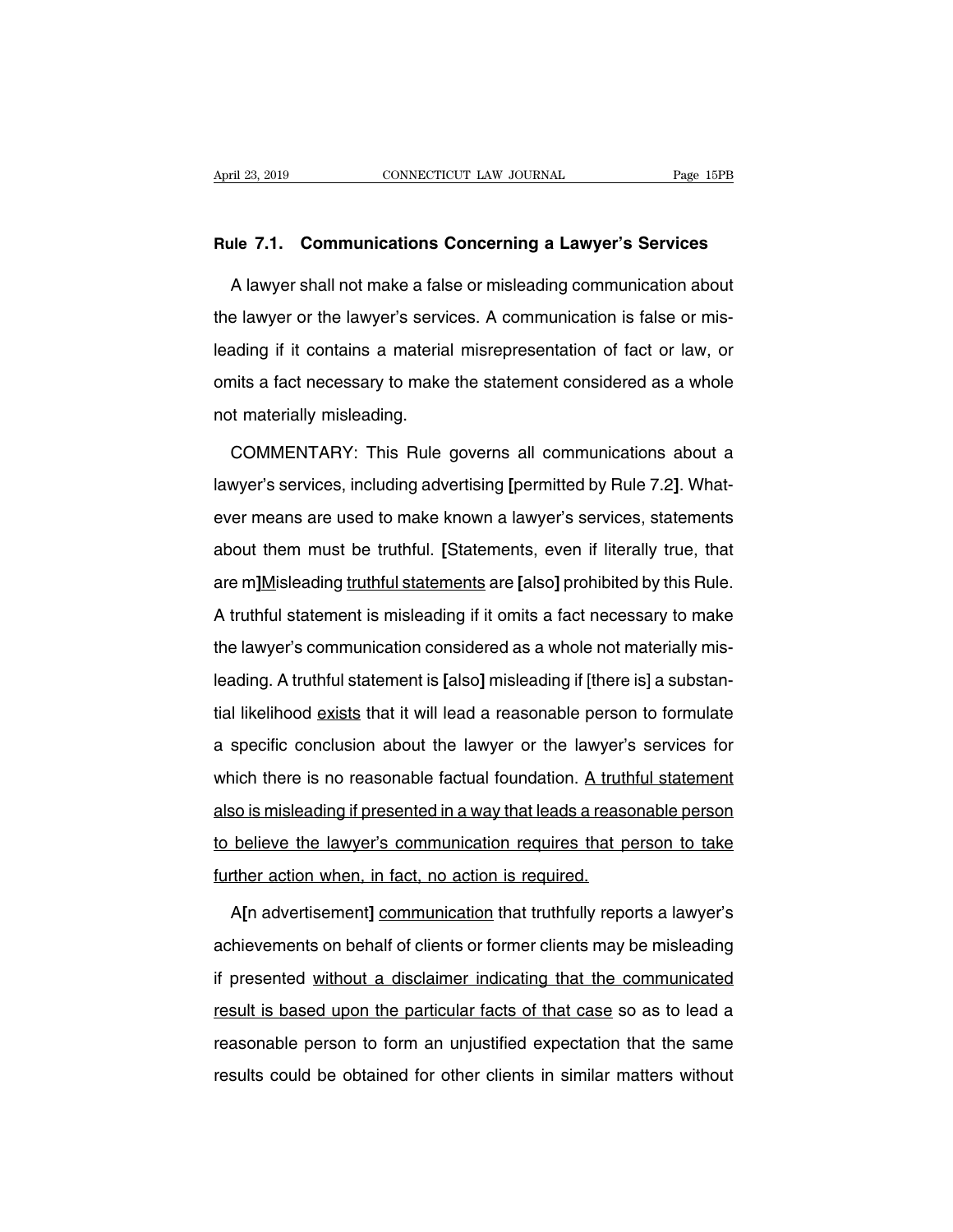Page 16PB<br>
CONNECTICUT LAW JOURNAL April 23, 2019<br>
reference to the specific factual and legal circumstances of each cli-<br>
ent's case. Similarly, <u>an unsubstantiated claim about a lawyer's or</u> Page 16PB CONNECTICUT LAW JOURNAL April 23, 2019<br>
reference to the specific factual and legal circumstances of each cli-<br>
ent's case. Similarly, <u>an unsubstantiated claim about a lawyer's or</u><br>
<u>law firm's services or fees,</u> reference to the specific factual and legal circumstances of each client's case. Similarly, <u>an unsubstantiated claim about a lawyer's or law firm's services or fees, or</u> an unsubstantiated comparison of the lawyer's servi reference to the specific factual and legal circumstances of each cli-<br>ent's case. Similarly, <u>an unsubstantiated claim about a lawyer's or</u><br>law firm's services or fees, or an unsubstantiated comparison of the<br>lawyer's ser law firm's case. Similarly, an unsubstantiated claim about a lawyer's or<br>law firm's services or fees, or an unsubstantiated comparison of the<br>lawyer's services or fees with [the services or fees] <u>those</u> of other<br>lawyers <u></u> law firm's services or fees, or an unsubstantiated comparison of the<br>lawyer's services or fees with [the services or fees] those of other<br>lawyers or law firms may be misleading if presented with such specific-<br>ity as would diverting services or fees with [the services or fees] those of other<br>lawyer's services or fees with [the services or fees] those of other<br>lawyers or law firms may be misleading if presented with such specific-<br>ity as woul dany or o cornoce or recomminging corrices or recognized or cancil<br>lawyers or law firms may be misleading if presented with such specific-<br>ity as would lead a reasonable person to conclude that the comparison<br>or claim can ity as would lead a reasonable person to conclude that the comparison<br>or claim can be substantiated. The inclusion of an appropriate dis-<br>claimer or qualifying language may preclude a finding that a statement<br>is likely to public. It is professional misconduct for a lawyer to engage in conduct<br>It is professional misconduct for a lawyer to engage in conduct<br>Verting dishonesty, fraud, deceit or misrepresentation. Rule 8.4 (3).

is likely to create unjustified expectations or otherwise mislead the<br>public.<br>It is professional misconduct for a lawyer to engage in conduct<br>involving dishonesty, fraud, deceit or misrepresentation. Rule 8.4 (3).<br>See also public.<br>It is professional misconduct for a lawyer to engage in conduct<br>involving dishonesty, fraud, deceit or misrepresentation. Rule 8.4 (3).<br>See also Rule 8.4 (5) for the prohibition against stating or implying<br>an abili It is professional misconduct for a lawyer to engage in conduct<br>involving dishonesty, fraud, deceit or misrepresentation. Rule 8.4 (3).<br>See also Rule 8.4 (5) for the prohibition against stating or implying<br>an ability to im involving dishonesty, fraud, deceit or misrepresentation. Rule 8.4 (3).<br>See also Rule 8.4 (5) for the prohibition against stating or implying<br>an ability to improperly influence [improperly] a government agency<br>or official See also Rule 8.4 (5) for the anability to improperly influ<br>or official or to achieve res<br>Professional Conduct.<br>Firm names. letterhead an Firm names, letterhead and professional designations are communitions concerning a lawyer's services. A firm may be designated by the scheme are communitions concerning a lawyer's services. A firm may be designated by

or official or to achieve results by means that violate the Rules of<br>Professional Conduct.<br>Eirm names, letterhead and professional designations are communi-<br>cations concerning a lawyer's services. A firm may be designated Professional Conduct.<br>
Firm names, letterhead and professional designations are communi-<br>
cations concerning a lawyer's services. A firm may be designated by<br>
the names of all or some of its current members, by the names o Firm names, letterhead and professional designations are communications concerning a lawyer's services. A firm may be designated by the names of all or some of its current members, by the names of deceased or retired membe cations concerning a lawyer's services. A firm may be designated by<br>the names of all or some of its current members, by the names of<br>deceased or retired members where there has been a succession in<br>the firm's identity or b Me names of all or some of its current members, by the names of<br>deceased or retired members where there has been a succession in<br>the firm's identity or by a trade name if it is not false or misleading.<br>A lawyer or law firm and manned or all of the same of the called members, by the name of deceased or retired members where there has been a succession in the firm's identity or by a trade name if it is not false or misleading.<br>A lawyer or law the firm's identity or by a trade name if it is not false or misleading.<br>A lawyer or law firm also may be designated by a distinctive website<br>address, social media username or comparable professional designa-<br>tion that is if it implies a connection with a government agency, with a lawyer or law firm also may be designated by a distinctive website<br>address, social media username or comparable professional designa-<br>tion that is not misleading. and a formula who was not a formula we may be designed by a distinctive increased<br>address, social media username or comparable professional designa-<br>tion that is not misleading. A law firm name or designation is misleading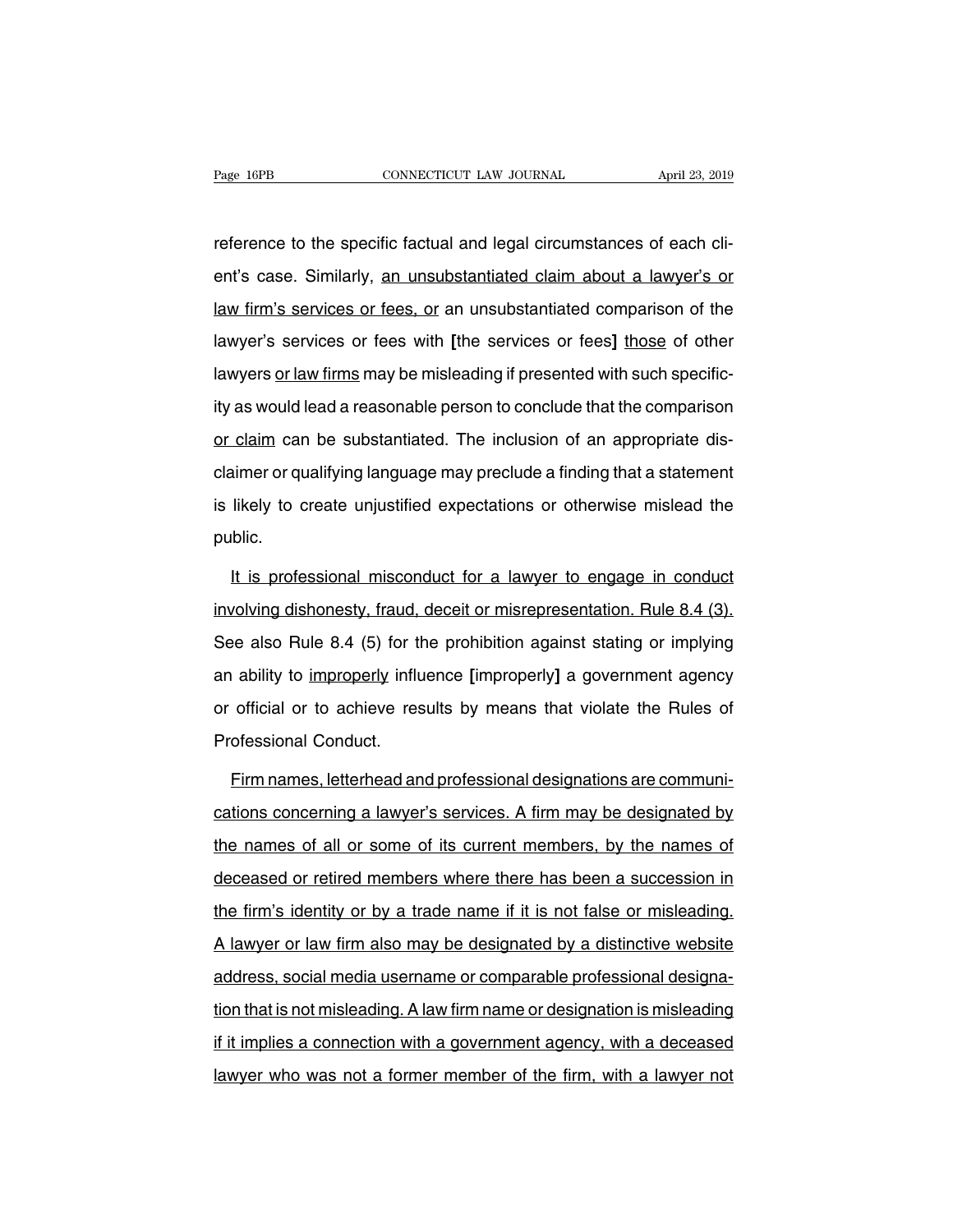April 23, 2019 CONNECTICUT LAW JOURNAL Page 17PB<br>associated with the firm or a predecessor firm, with a nonlawyer or<br>with a public or charitable legal services organization. If a firm uses April 23, 2019 CONNECTICUT LAW JOURNAL Page 17PB<br>associated with the firm or a predecessor firm, with a nonlawyer or<br>with a public or charitable legal services organization. If a firm uses<br>a trade name that includes a geog associated with the firm or a predecessor firm, with a nonlawyer or<br>with a public or charitable legal services organization. If a firm uses<br>a trade name that includes a geographical name such as "Springfield<br>Legal Clinic," associated with the firm or a predecessor firm, with a nonlawyer or<br>with a public or charitable legal services organization. If a firm uses<br>a trade name that includes a geographical name such as "Springfield<br>Legal Clinic," with a public or charitable legal services organization. If a firm uses<br>a trade name that includes a geographical name such as "Springfield<br>Legal Clinic," an express statement explaining that it is not a public<br>legal aid o cation. Letterhead identification of the lawyers in the office of the firm shall<br>Letterhead identification of the lawyers in the office of the firm shall<br>dicate the jurisdictional limitations on those not licensed to practice

legal aid organization may be required to avoid a misleading impli-<br>cation.<br>Letterhead identification of the lawyers in the office of the firm shall<br>indicate the jurisdictional limitations on those not licensed to practice in the jurisdiction of the lawyers in the official<br>indicate the jurisdictional limitations on those not lim<br>in the jurisdiction where the office is located.<br>A law firm with offices in more than one jurisdiction Letterhead identification of the lawyers in the office of the firm shall<br>dicate the jurisdictional limitations on those not licensed to practice<br>the jurisdiction where the office is located.<br>A law firm with offices in more indicate the jurisdictional limitations on those not licensed to practice<br>in the jurisdiction where the office is located.<br>A law firm with offices in more than one jurisdiction may use the<br>same name or other professional d

The jurisdiction where the office is located.<br>A law firm with offices in more than one jurisdiction may use the<br>me name or other professional designation in each jurisdiction.<br>Lawyers may not imply or hold themselves out a A law firm with offices in more than one jurisdiction may use the<br>same name or other professional designation in each jurisdiction.<br>Lawyers may not imply or hold themselves out as practicing together<br>in one firm when they same name or other professional designation<br>Lawyers may not imply or hold themselves ou<br>in one firm when they are not a firm, as defined if<br>to do so would be false and misleading.<br>It is misleading to use the name of a lawy Lawyers may not imply or hold themselves out as practicing together<br>one firm when they are not a firm, as defined in Rule 1.0 (d), because<br>do so would be false and misleading.<br>It is misleading to use the name of a lawyer h

in one firm when they are not a firm, as defined in Rule 1.0 (d), because<br>to do so would be false and misleading.<br>It is misleading to use the name of a lawyer holding a public office<br>in the name of a law firm, or in commun behalf, during any substantial period in which the lawyer holding a public office<br>in the name of a law firm, or in communications on the law firm's<br>behalf, during any substantial period in which the lawyer is not actively<br> It is misleading to use the name of a law<br>in the name of a law firm, or in communi<br>behalf, during any substantial period in whic<br>and regularly practicing with the firm.<br>AMENDMENT NOTE: The purpose of t the name of a law firm, or in communications on the law firm's<br>half, during any substantial period in which the lawyer is not actively<br>d regularly practicing with the firm.<br>AMENDMENT NOTE: The purpose of the amendments to

behalf, during any substantial period in which the lawyer is not actively<br>and regularly practicing with the firm.<br>AMENDMENT NOTE: The purpose of the amendments to Rules<br>7.1–7.5 and to Section 2-28A is to incorporate the 20 and regularly practicing with the firm.<br>
AMENDMENT NOTE: The purpose of the amendments to Rules<br>
7.1–7.5 and to Section 2-28A is to incorporate the 2018 amendments to<br>
the American Bar Association's Model Rules of Professi and regarding processing and the animatom and a<br>7.1–7.5 and to Section 2-28A is to incord<br>the American Bar Association's Model<br>concerning attorney advertising. 7.1–7.5 and to Section 2-28A is to incorporate the 2018 amendments to<br>the American Bar Association's Model Rules of Professional Conduct<br>concerning attorney advertising.<br>**Rule 7.2.** [Advertising]Communications Concerning a American Bar Association's Model Rule<br>
Services: Specific Rules<br>
Services: Specific Rules<br>
Services: Specific Rules<br>
Services: Specific Rules

meerning attorney advertising.<br> **EXECT:** The 7.2. [Advertising]Communications Concerning a Lawyer's<br>
Services: Specific Rules<br>
(a) [Subject to the requirements set forth in Rules 7.1 and 7.3,<br>
A lawyer may [advertise] comm **Rule 7.2. [Advertising]Communications Concerning a Lawyer's<br>
<b>Services: Specific Rules**<br>
(a) [Subject to the requirements set forth in Rules 7.1 and 7.3,<br>
a]A lawyer may [advertise] communicate information regarding the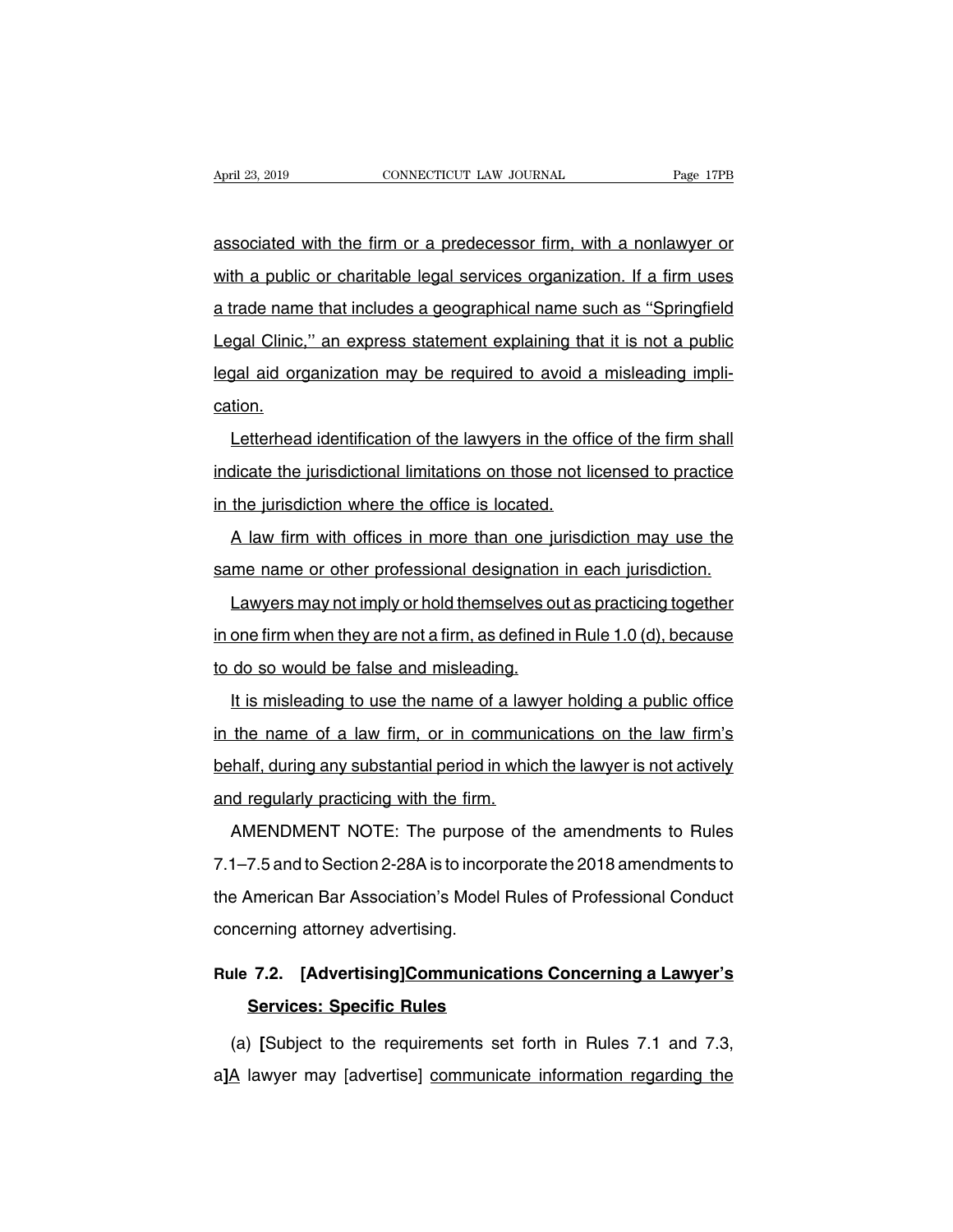Page 18PB<br> **CONNECTICUT LAW JOURNAL**<br>
<u>Iawyer's</u> services through **[**written, recorded or electronic communication, including public] <u>any</u> media. Example 18PB<br>
<u>Internal Connectricut LAW</u><br>
<u>Internal any media.</u><br>
tion, including public<u>ornal any</u> media.<br>
(b) (1) A copy or recording of a[n adv

mater's services through [written, recorded or electronic communica-<br>
(b) (1) A copy or recording of a[n advertisement or] communication<br>
garding the lawyer's services shall be kept for three years after its lawyer's services through [written, recorded or electronic communication, including public] any media.<br>
(b) (1) A copy or recording of a[n advertisement or] communication<br>
regarding the lawyer's services shall be kept for last dissemination along with a record of when and where it was used.<br>An electronic factor of all advertisement or communication<br>regarding the lawyer's services shall be kept for three years after its<br>last dissemination al (b) (1) A copy or recording of a[n advertisement or] communication regarding the lawyer's services shall be kept for three years after its last dissemination along with a record of when and where it was used.<br>An electronic regarding the lawyer's services shall be kept for three years after its<br>last dissemination along with a record of when and where it was used.<br>An electronic [advertisement or] communication regarding the lawyer's<br>services s sigarding the lawyer of cervices of the total to vept for three years after he<br>last dissemination along with a record of when and where it was used.<br>An electronic [advertisement or] communication regarding the lawyer's<br>ser (advertisement or communication regarding the lawyer's ryices shall be copied once every three months on a compact disc or milar technology and kept for three years after its last dissemination.<br>(2) A lawyer shall comply w Services shall be copied once every<br>
similar technology and kept for three<br>
(2) A lawyer shall comply with th<br>
Practice Book Section 2-28A.<br>
(c) A lawyer shall not compensate

milar technology and kept for three years after its last dissemination.<br>
(2) A lawyer shall comply with the mandatory filing requirement of<br>
actice Book Section 2-28A.<br>
(c) A lawyer shall not compensate, give or promise an (2) A lawyer shall comply with the mandatory filing requirement of<br>Practice Book Section 2-28A.<br>(c) A lawyer shall not compensate, give or promise anything of value<br>to a person for recommending the lawyer's services, excep Practice Book See<br>(c) A lawyer sha<br>to a person for re<br>lawyer may:<br>(1) pay the rease (c) A lawyer shall not compensate, give or promise anything of value<br>a person for recommending the lawyer's services, except that a<br>wyer may:<br>(1) pay the reasonable cost of advertisements or communications<br>rmitted by this to a person for recommend<br>lawyer may:<br>(1) pay the reasonable co<br>permitted by this Rule;<br>(2) pay the usual charges of

wyer may:<br>
(1) pay the reasonable cost of advertisements or communications<br>
(2) pay the usual charges of a not-for-profit or qualified lawyer referral<br>
rvice[. A qualified lawyer referral service is a lawyer referral servi (1) pay the reasonable cost of advertisements or communications<br>permitted by this Rule;<br>(2) pay the usual charges of a not-for-profit or qualified lawyer referral<br>service[. A qualified lawyer referral service is a lawyer r permitted by this Rule;<br>(2) pay the usual charges of a not-for-profit or qualified lawyer referral<br>service[. A qualified lawyer referral service is a lawyer referral service<br>that has been approved by an appropriate regulat (2) pay the usual charges of a not-for-profit or qualified lawyer refer<br>rvice[. A qualified lawyer referral service is a lawyer referral servi<br>at has been approved by an appropriate regulatory authority];<br>(3) pay for a la rvice[. A qualified lawyer referral service is a lawyer referral service<br>at has been approved by an appropriate regulatory authority];<br>(3) pay for a law practice in accordance with Rule 1.17[.];<br>(4) refer clients to anothe

that has been approved by an appropriate regulatory authority];<br>
(3) pay for a law practice in accordance with Rule 1.17[.];<br>
(4) refer clients to another lawyer or a nonlawyer professional pursu-<br>
ant to an agreement not (3) pay for a law practice in accordance with Rule 1.17[.];<br>
(4) refer clients to another lawyer or a nonlawyer professional pursu-<br>
ant to an agreement not otherwise prohibited under these Rules that<br>
provides for the ot (4) refer clien<br>ant to an agree<br>provides for th<br>lawyer, if:<br>(A) the recipr (A) the reciprocal referral agreement is not exclusive; and<br>(A) the reciprocal referral agreement is not exclusive; and<br>(B) the client is informed of the existence and nature of the ovides for the other person to refer clients or customers to the<br>wyer, if:<br>(A) the reciprocal referral agreement is not exclusive; and<br>(B) the client is informed of the existence and nature of the<br>preement; and

lawyer, if:<br>(A) the recipre<br>(B) the clien<br>agreement; and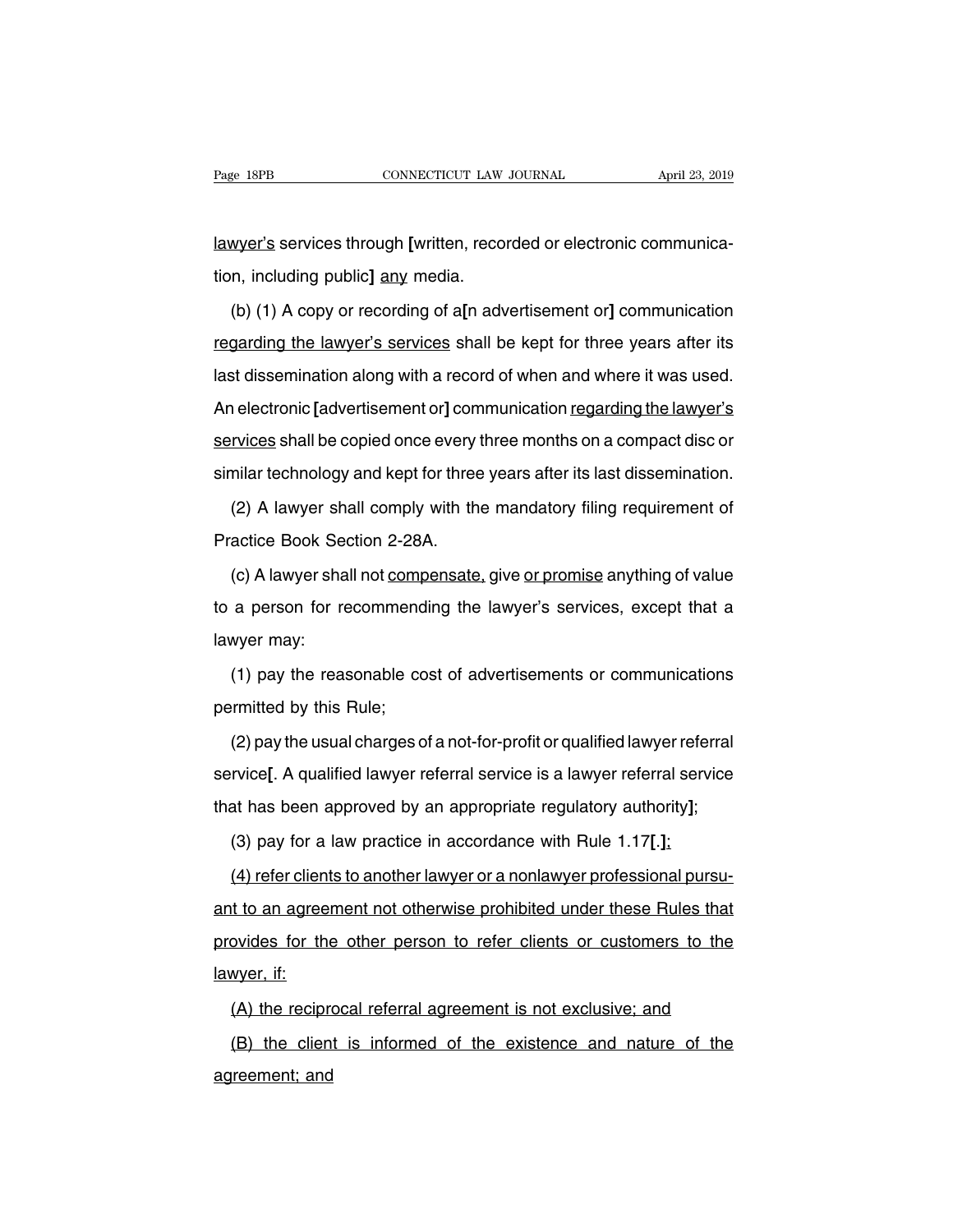The state of the connect connect connect connect connect text of the state of the state of the state of the state of the state of the state of the state of the state of the state of the state of the state of the state of t April 23, 2019 CONNECTICUT LAW JOURNAL Page 19PB<br>
(5) give a nominal gift as an expression of appreciation, provided<br>
that such a gift is neither intended nor reasonably expected to be a<br>
form of compensation for recommend (5) give a nominal gift as an expression of appreciation, provided<br>that such a gift is neither intended nor reasonably expected to be a<br>form of compensation for recommending a lawyer's services, and such<br>gifts are limited (5) give a nominal gift as an expression of appreciation, provided<br>that such a gift is neither intended nor reasonably expected to be a<br>form of compensation for recommending a lawyer's services, and such<br>gifts are limited (d) A lawyer shall not state or imply and a lawyer's services, and such<br>that are limited to no more than two per year to any recipient.<br>(d) A lawyer shall not state or imply that a lawyer is certified as a<br>ecialist in a pa form of compensation for recommending a lawyer's<br>gifts are limited to no more than two per year to a<br>(d) A lawyer shall not state or imply that a law,<br>specialist in a particular field of law, unless:<br>(1) the lawyer is curr

(d) A lawyer shall not state or imply that a lawyer is certified as a<br>(d) A lawyer shall not state or imply that a lawyer is certified as a<br>ecialist in a particular field of law, unless:<br>(1) the lawyer is currently certifi (d) A lawyer shall not state or imply that a lawyer is certified as a specialist in a particular field of law, unless:<br>(1) the lawyer is currently certified as a specialist in that field of law<br>by a board or other entity w specialist in a particular field of law, unless:<br>
(1) the lawyer is currently certified as a specialist in that field of law<br>
by a board or other entity which is approved by the Rules Committee<br>
of the superior court of th (1) the lawyer is currently certified as a spectry a board or other entity which is approved by of the superior court of this state or by an orgathe American Bar Association; and (2) the name of the certifying organization (2) the name of the certifying organization is clearly identified in the memoriation.<br>
(2) the name of the certifying organization is clearly identified in the mmunication.

communication.

**Example 2 American Bar Association; and**<br>(2) the name of the certifying organization is clearly identified in the<br>mmunication.<br>**[**(d)]<u>(e)</u> Any [advertisement or] communication made [pursuant to]<br>der this Rule [shall] <u>mu</u> (2) the name of the certifying organization is clearly identified in the<br>
communication.<br>
[(d)](e) Any [advertisement or] communication made [pursuant to]<br>
under this Rule [shall] must include the name and contact informat communication.<br>
[(d)](e) Any [advertisement or] communication made [pursuant to]<br>
under this Rule [shall] must include the name and contact information<br>
of at least one lawyer admitted in Connecticut responsible for its co I(d)](e) Any [advertisement or] communication made [pursuant to]<br>
under this Rule [shall] must include the name and contact information<br>
of at least one lawyer admitted in Connecticut responsible for its con-<br>
tent. In the and telephone number of the lawyer admitted in Connecticut shall for its content. In the case of television advertisements, the name, address and telephone number of the lawyer admitted in Connecticut shall be displayed i of at least one lawyer admitted in Connecticut responsible for its content. In the case of television advertisements, the name, address and telephone number of the lawyer admitted in Connecticut shall be displayed in bold tent. In the case of television advertisements, the name, address<br>and telephone number of the lawyer admitted in Connecticut shall<br>be displayed in bold print for fifteen seconds or the duration of the<br>commercial, whichever and telephone nu<br>be displayed in bo<br>commercial, which<br>be readable.<br>[(e) Advertiseme **Example 10** displayed in bold print for fifteen seconds or the duration of the mmercial, whichever is less, and shall be prominent enough to readable.<br> **[(e)** Advertisements on the electronic media such as television and

radio may contain the same factual information and illustrations as<br>permitted in advertisements on the electronic media such as television and<br>radio may contain the same factual information and illustrations as<br>permitted i be readable.<br>
[(e) Advertisements on the electronic media such as<br>
radio may contain the same factual information and i<br>
permitted in advertisements in the print media.]<br>
(f) Every [advertisement and written] communication (e) Advertisements on the electronic media such as television and<br>dio may contain the same factual information and illustrations as<br>rmitted in advertisements in the print media.]<br>(f) Every [advertisement and written] commu

radio may contain the same factual information and illustrations as<br>permitted in advertisements in the print media.]<br>(f) Every [advertisement and written] communication that contains<br>information about the lawyer's fee, inc permitted in advertisements in the print media.]<br>(f) Every [advertisement and written] communication that contains<br>information about the lawyer's fee, including those indicating that the<br>charging of a fee is contingent on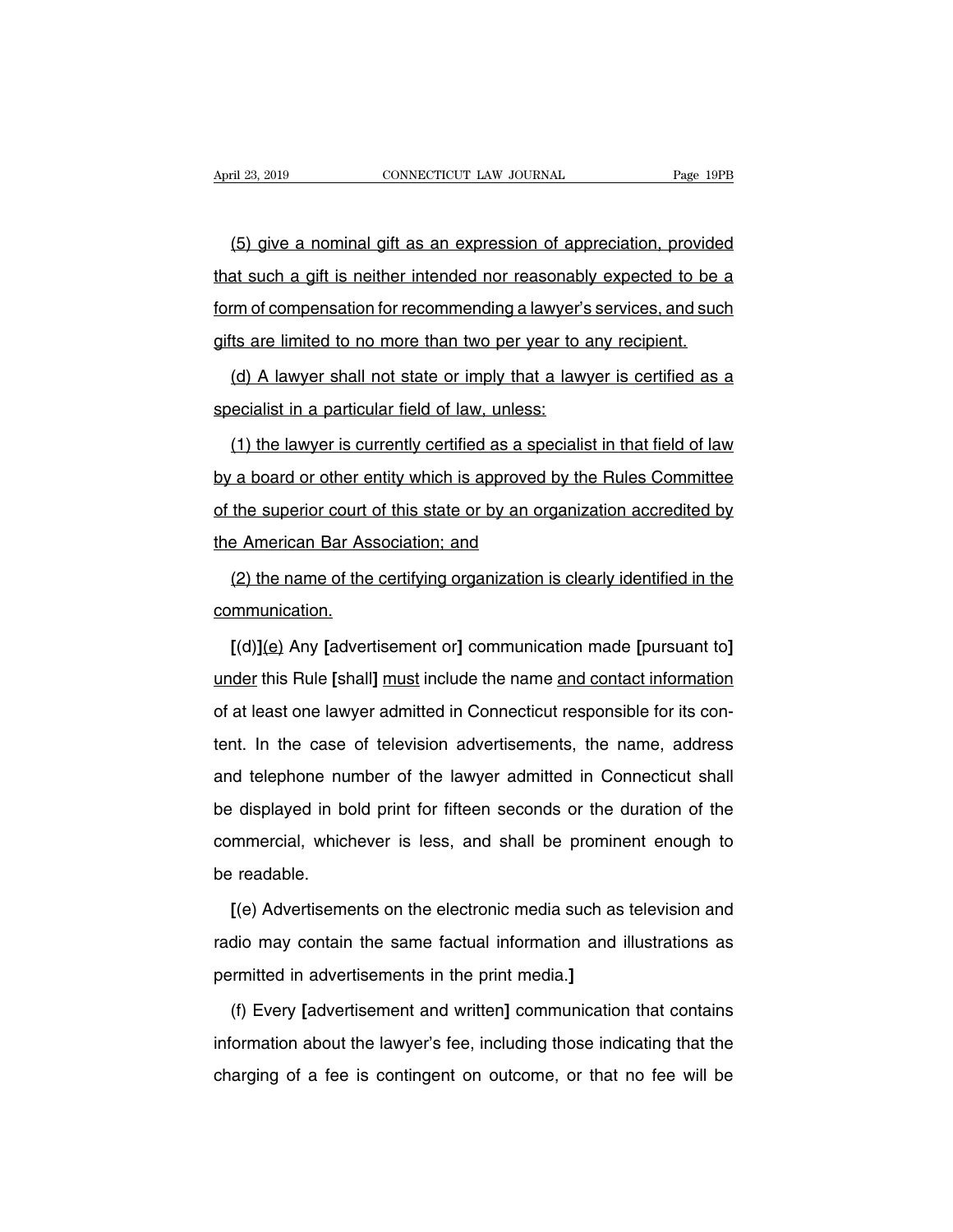Page 20PB<br>
connecticut LAW JOURNAL<br>
charged in the absence of a recovery, or that the fee will be a percent-<br>
age of the recovery, shall disclose whether and to what extent the Page 20PB CONNECTICUT LAW JOURNAL April 23, 2019<br>
charged in the absence of a recovery, or that the fee will be a percent-<br>
age of the recovery, shall disclose whether and to what extent the<br>
client will be responsible for charged in the absence of a recovery, or that the fee will be a percent-<br>age of the recovery, shall disclose whether and to what extent the<br>client will be responsible for any court costs and expenses of litigation.<br>The dis charged in the absence of a recovery, or that the fee will be a percent-<br>age of the recovery, shall disclose whether and to what extent the<br>client will be responsible for any court costs and expenses of litigation.<br>The dis be in the same print size and type as the information regarding the lawyer's fee and, if broadcast, shall appear for the same duration as<br>lawyer's fee and, if broadcast, shall appear for the same duration as dient will be responsible for any court costs and expenses of litigation.<br>The disclosure concerning court costs and expenses of litigation shall<br>be in the same print size and type as the information regarding the<br>lawyer's The disclosure concerning court costs and expenses of litigation shall<br>be in the same print size and type as the information regarding the<br>lawyer's fee and, if broadcast, shall appear for the same duration as<br>the informati the finite same print size and type as the information regarding the lawyer's fee and, if broadcast, shall appear for the same duration as the information regarding the lawyer's fee. If the information regarding the fee is be an also and type as<br>lawyer's fee and, if broadcast, shall ap<br>the information regarding the lawyer's fi<br>the fee is spoken, the disclosure concer<br>of litigation shall also be spoken. (g) A lawyer who **[advertises]** communicates a specific fee or range fee is spoken, the disclosure concerning court costs and expenses<br> **[**itigation shall also be spoken.]<br>
(g) A lawyer who **[**advertises**]** communicates a

the fee is spoken, the disclosure concerning court costs and expenses<br>of litigation shall also be spoken.<br>(g) A lawyer who [advertises] communicates a specific fee or range<br>of fees for a particular service shall honor the of litigation shall also be spoken.<br>
(g) A lawyer who [advertises] communicates a specific fee or range<br>
of fees for a particular service shall honor the [advertised] fee or range<br>
of fees <u>described in the communication</u> (g) A lawyer who [advertises] communicates a specific fee or range<br>of fees for a particular service shall honor the [advertised] fee or range<br>of fees <u>described in the communication</u> for at least ninety days unless<br>the [ad of fees for a particular service shall honor the [advertised] fee or range<br>of fees <u>described in the communication</u> for at least ninety days unless<br>the [advertisement] <u>communication</u> specifies a shorter period; pro-<br>vided of fees <u>described in the communication</u> for at least ninety days unless<br>the [advertisement] <u>communication</u> specifies a shorter period; pro-<br>vided that, for [advertisements] communications in the yellow pages<br>of telephone the [advertisement] communication specifies a shorter period; pro-<br>vided that, for [advertisements] communications in the yellow pages<br>of telephone directories or other media not published more frequently<br>than annually, th ing part and that, for [advertisements] communications in the yellow pages<br>of telephone directories or other media not published more frequently<br>than annually, the [advertised] fee or range of fees <u>described in the</u><br>commu publication. an annually, the [advertised] fee or range of fees <u>described in the</u><br>
<u>mmunication</u> shall be honored for no less than one year following<br>
blication.<br>
[(h) No lawyers shall directly or indirectly pay all or part of the cos

communication shall be honored for no less than one year following<br>publication.<br>[(h) No lawyers shall directly or indirectly pay all or part of the cost<br>of an advertisement by a lawyer not in the same firm unless the<br>adver publication.<br>
[(h) No lawyers shall directly or indirectly pay all or part of the cost<br>
of an advertisement by a lawyer not in the same firm unless the<br>
advertisement discloses the name and address of the nonadvertising<br>
l [(h) No lawyers shall directly or indirectly pay all or part of the cost<br>of an advertisement by a lawyer not in the same firm unless the<br>advertisement discloses the name and address of the nonadvertising<br>lawyer, and whethe of an advertisement by a lawyer not in the same firm unless the advertisement discloses the name and address of the nonadvertising lawyer, and whether the advertising lawyer may refer any case received through the adverti (i) Ivertisement discloses the name and address of the nonadvertising<br>wyer, and whether the advertising lawyer may refer any case<br>ceived through the advertisement to the nonadvertising lawyer.<br>(i) The following information lawyer, and whether the advertising lawyer may refer any cas<br>received through the advertisement to the nonadvertising lawyer.<br>(i) The following information in advertisements and written commun<br>cations shall be presumed not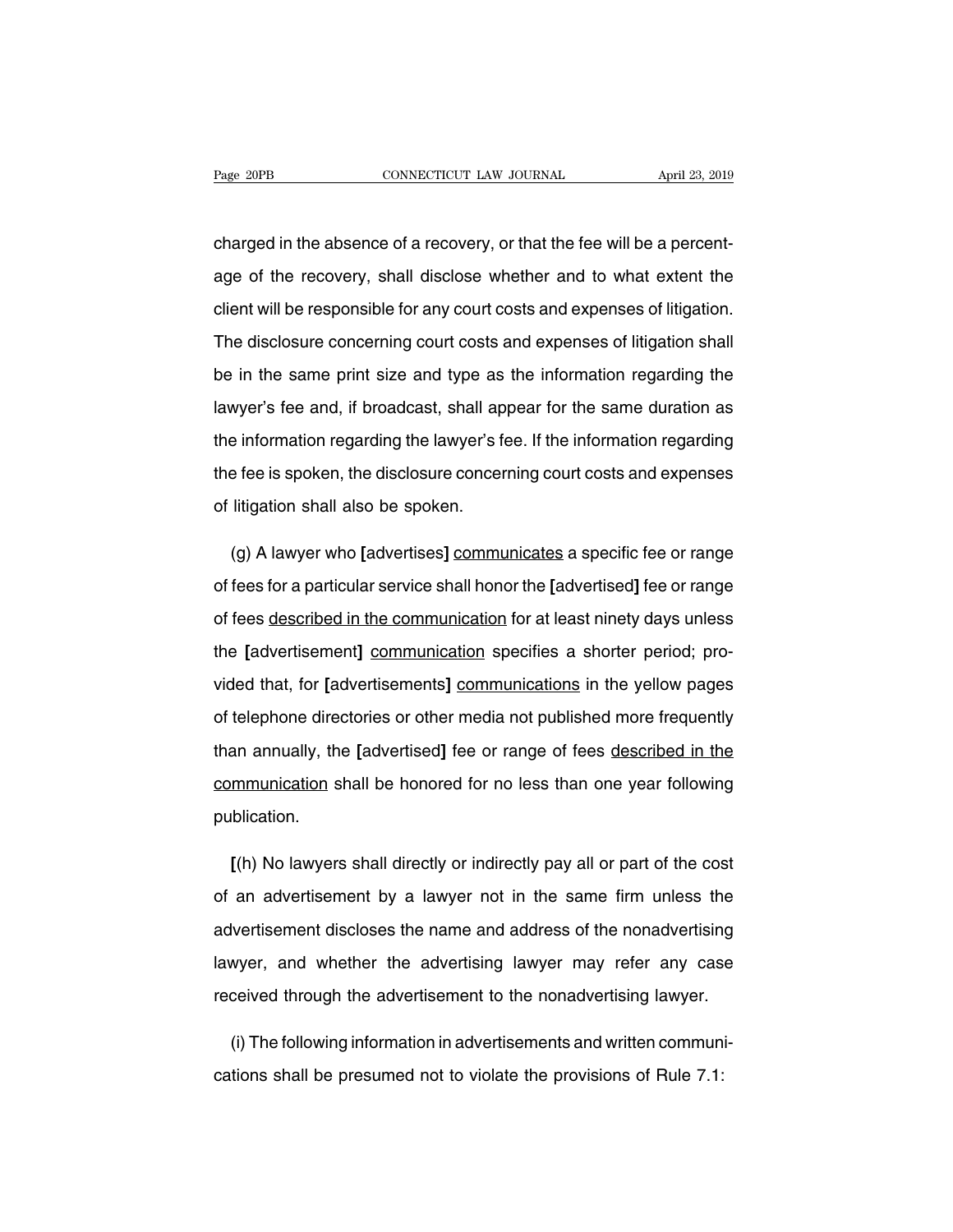(1) Subject to the requirements of Rule 7.3, the name of the lawyer<br>
(1) Subject to the requirements of Rule 7.3, the name of the lawyer<br>
law firm, a listing of lawyers associated with the firm, office addresses April 23, 2019 CONNECTICUT LAW JOURNAL Page 21PB<br>
(1) Subject to the requirements of Rule 7.3, the name of the lawyer<br>
or law firm, a listing of lawyers associated with the firm, office addresses<br>
and telephone numbers, of (1) Subject to the requirements of Rule 7.3, the name of the lawyer<br>or law firm, a listing of lawyers associated with the firm, office addresses<br>and telephone numbers, office and telephone service hours, fax num-<br>bers, web (1) Subject to the requirements of Rule 7.3, the name of the lawyer<br>or law firm, a listing of lawyers associated with the firm, office addresses<br>and telephone numbers, office and telephone service hours, fax num-<br>bers, web or law firm, a listing of lawyers associated w<br>and telephone numbers, office and telepho<br>bers, website and e-mail addresses and dor<br>tion such as "attorney" or "law firm."<br>(2) Date of admission to the Connection d telephone numbers, office and telephone service hours, fax num-<br>rs, website and e-mail addresses and domain names, and a designa-<br>n such as "attorney" or "law firm."<br>(2) Date of admission to the Connecticut bar and any o

bers, website and e-mail addresses and domain names, and a designation such as "attorney" or "law firm."<br>
(2) Date of admission to the Connecticut bar and any other bars<br>
and a listing of federal courts and jurisdictions w tion such as "attorney" or<br>
(2) Date of admission t<br>
and a listing of federal co<br>
licensed to practice.<br>
(3) Technical and profes (2) Date of admission to the Connecticut bar and any other bars<br>d a listing of federal courts and jurisdictions where the lawyer is<br>ensed to practice.<br>(3) Technical and professional licenses granted by the state or other<br>c and a listing of federal courts and jure<br>licensed to practice.<br>(3) Technical and professional licens<br>recognized licensing authorities.<br>(4) Foreign language ability.

ensed to practice.<br>(3) Technical and professional licer<br>cognized licensing authorities.<br>(4) Foreign language ability.<br>(5) Fields of law in which the lay

(3) Technical and professional licenses granted by the state or other<br>cognized licensing authorities.<br>(4) Foreign language ability.<br>(5) Fields of law in which the lawyer practices or is designated,<br>bject to the requirement recognized licensing authorities.<br>
(4) Foreign language ability.<br>
(5) Fields of law in which the lawyer practices or is designated,<br>
subject to the requirements of Rule 7.4, or is certified pursuant to<br>
Rule 7.4A. (4) Foreign lan<br>
(5) Fields of I<br>
subject to the re<br>
Rule 7.4A.<br>
(6) Prepaid or (5) Fields of law in which the lawyer practices or is designated,<br>bject to the requirements of Rule 7.4, or is certified pursuant to<br>ule 7.4A.<br>(6) Prepaid or group legal service plans in which the lawyer partic-<br>ates.

ipates. ile 7.4A.<br>(6) Prepaid or group legal service plants.<br>ates.<br>(7) Acceptance of credit cards.<br>(8) Fee for initial consultation and fe (6) Prepaid or group legal service plans in which the land<br>ates.<br>(7) Acceptance of credit cards.<br>(8) Fee for initial consultation and fee schedule.<br>(9) A listing of the name and geographic location of a l

incomorpoontance of credit cards.<br>(8) Fee for initial consultation and fee schedule.<br>(9) A listing of the name and geographic location of a lawyer or law<br>m as a sponsor of a public service announcement or charitable, (7) Acceptance of credit cards.<br>
(8) Fee for initial consultation and fee schedule.<br>
(9) A listing of the name and geographic location of a lawyer or law<br>
firm as a sponsor of a public service announcement or charitable,<br> (8) Fee for initial consultation and fee sc<br>(9) A listing of the name and geographic I<br>firm as a sponsor of a public service ann<br>civic or community program or event.<br>(10) Nothing in this Rule prohibits a lawyer (9) A listing of the name and geographic location of a lawyer or law<br>m as a sponsor of a public service announcement or charitable,<br>vic or community program or event.<br>(10) Nothing in this Rule prohibits a lawyer or law fir

firm as a sponsor of a public service announcement or charitable,<br>civic or community program or event.<br>(10) Nothing in this Rule prohibits a lawyer or law firm from permitting<br>the inclusion in the law directories intended civic or community program or event.<br>
(10) Nothing in this Rule prohibits a lawyer or law firm from permitting<br>
the inclusion in the law directories intended primarily for the use of<br>
the legal profession of such informati (10) Nothing in this Rule prohit<br>the inclusion in the law directo<br>the legal profession of such i<br>included in these publications.]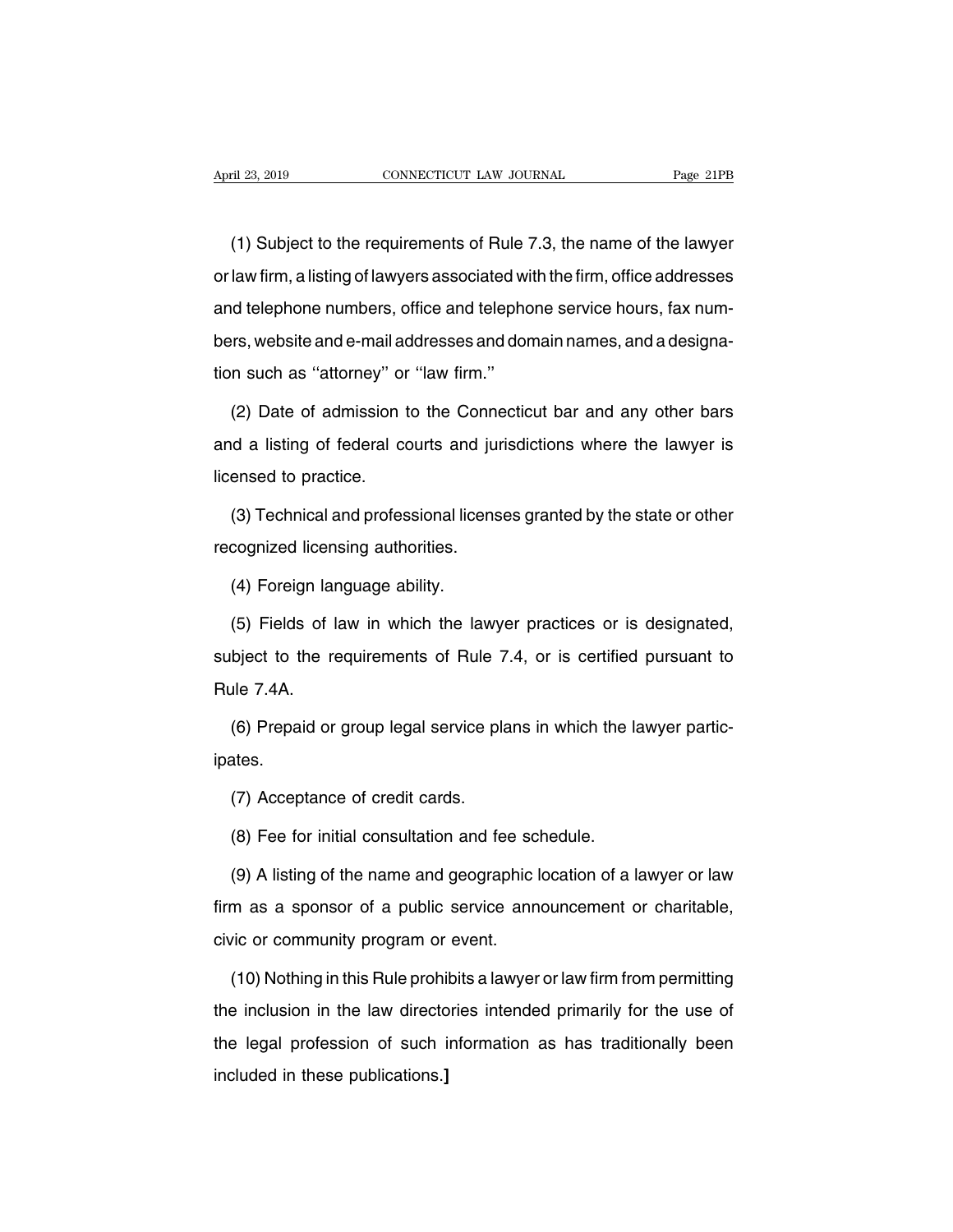**[**(j)**]**(h) **[**Notwithstanding the provisions of subsection (d), a**]**A lawyer Page 22PB CONNECTICUT LAW JOURNAL April 23, 2019<br> **EXECUTE CONNECTICUT LAW JOURNAL** April 23, 2019<br> **EXECUTE:** The provisions of subsection (d), a<br>
JA lawyer and service may participate in an internet based client to lawye I(i)](h) [Notwithstanding the provisions of subsection (d), a]A lawyer<br>and service may participate in an internet based client to lawyer match-<br>ing service, provided the service otherwise complies with the Rules<br>of Profess  $[(j)](h)$  [Notwithstanding the provisions of subsection (d), a] $\triangle$  lawyer and service may participate in an internet based client to lawyer matching service, provided the service otherwise complies with the Rules of Profe and service may participate in an internet based client to lawyer matching service, provided the service otherwise complies with the Rules of Professional Conduct. If the service provides an exclusive referral to a lawyer ing service, provided the service otherwise complies with the Rules<br>of Professional Conduct. If the service provides an exclusive referral<br>to a lawyer or law firm for a particular practice area in a particular<br>geographical **[**(d)**]**(e). a lawyer or law firm for a particular practice area in a particular<br>ographical region, then the service must comply with subsection<br>d)](e).<br>COMMENTARY: [To assist the public in learning about and<br>taining legal services, la

geographical region, then the service must comply with subsection<br>
[(d)](e).<br>
COMMENTARY: [To assist the public in learning about and<br>
obtaining legal services, lawyers should be allowed to make known<br>
their services not o (d)](e).<br>COMMENTARY: [To assist the public in learning about and<br>obtaining legal services, lawyers should be allowed to make known<br>their services not only through reputation but also through organized<br>information campaigns COMMENTARY: [To assist the public in learning about and<br>obtaining legal services, lawyers should be allowed to make known<br>their services not only through reputation but also through organized<br>information campaigns in the f botaining legal services, lawyers should be allowed to make known<br>their services not only through reputation but also through organized<br>information campaigns in the form of advertising. Advertising involves<br>an active quest not seek clientele, through reputation but also through organized<br>information campaigns in the form of advertising. Advertising involves<br>an active quest for clients, contrary to the tradition that a lawyer should<br>not seek their services not only through reputation but also through organized<br>information campaigns in the form of advertising. Advertising involves<br>an active quest for clients, contrary to the tradition that a lawyer should<br>not s an active quest for clients, contrary to the tradition that a lawyer should<br>not seek clientele. However, the public's need to know about legal<br>services can be fulfilled in part through advertising. This need is particu-<br>la an denve queen of biomic, estimally to the madinism mark alarnyer encerate<br>not seek clientele. However, the public's need to know about legal<br>services can be fulfilled in part through advertising. This need is particu-<br>lar increase an be fulfilled in part through advertising. This need is particularly acute in the case of persons of moderate means who have not made extensive use of legal services. The interest in expanding public information darly acute in the case of persons of moderate means who have not<br>made extensive use of legal services. The interest in expanding public<br>information about legal services ought to prevail over considerations<br>of tradition. N provide the are of legal services. The interest in example extensive use of legal services. The interest in example<br>information about legal services ought to prevail over<br>of tradition. Nevertheless, advertising by lawyers formation about legal services ought to prevail over considerations<br>tradition. Nevertheless, advertising by lawyers entails the risk of<br>actices that are misleading or overreaching.]<br>This Rule permits public dissemination o

of tradition. Nevertheless, advertising by lawyers entails the risk of<br>practices that are misleading or overreaching.]<br>This Rule permits public dissemination of information concerning a<br>lawyer <u>or law firm's name</u> [or firm practices that are misleading or overreaching.]<br>This Rule permits public dissemination of information concerning a<br>lawyer <u>or law firm</u>'s name [or firm name], address, e-mail address,<br>website, and telephone number; the kin This Rule permits public dissemination of information concerning a<br>lawyer <u>or law firm</u>'s name [or firm name], address, e-mail address,<br>website, and telephone number; the kinds of services the lawyer will<br>undertake; the ba Internal permits passes alteenmination or intermation concerning a<br>lawyer <u>or law firm</u>'s name [or firm name], address, e-mail address,<br>website, and telephone number; the kinds of services the lawyer will<br>undertake; the ba website, and telephone number; the kinds of services the lawyer will<br>undertake; the basis on which the lawyer's fees are determined, includ-<br>ing prices for specific services and payment and credit arrangements;<br>whether and coster, and telephone namber, the ninte of corricce the langum undertake; the basis on which the lawyer's fees are determined, including prices for specific services and payment and credit arrangements; whether and to what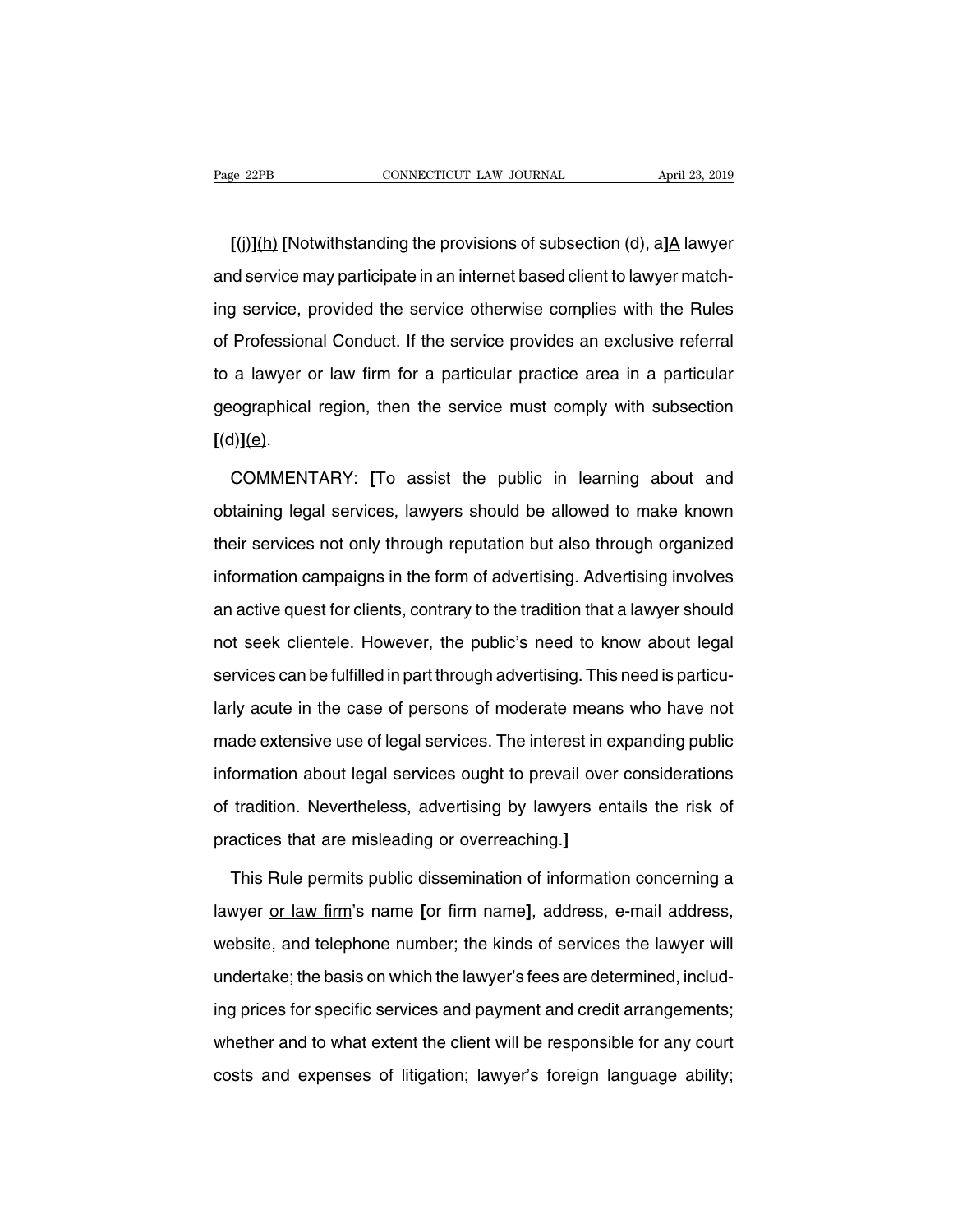April 23, 2019 CONNECTICUT LAW JOURNAL Page 23PB<br>
names of references and, with their consent, names of clients regularly<br>
represented; and other information that might invite the attention of April 23, 2019 CONNECTICUT LAW JOURNAL Page 23PB<br>names of references and, with their consent, names of clients regularly<br>represented; and other information that might invite the attention of<br>those seeking legal assistance. Those seeking legal assistance.<br>Those seeking legal assistance.<br>Those seeking legal assistance.<br>The seeking legal assistance. Imes of references and, with their consent, names of clients regularly<br>presented; and other information that might invite the attention of<br>pse seeking legal assistance.<br>[Questions of effectiveness and taste in advertising

represented; and other information that might invite the attention of<br>those seeking legal assistance.<br>[Questions of effectiveness and taste in advertising are matters of<br>speculation and subjective judgment. Some jurisdicti those seeking legal assistance.<br>
[Questions of effectiveness and taste in advertising are matters of<br>
speculation and subjective judgment. Some jurisdictions have had<br>
extensive prohibitions against television advertising [Questions of effectiveness and taste in advertising are matters of speculation and subjective judgment. Some jurisdictions have had extensive prohibitions against television advertising and other forms of advertising, aga speculation and subjective judgment. Some jurisdictions have had extensive prohibitions against television advertising and other forms of advertising, against advertising going beyond specified facts about a lawyer, or aga extensive prohibitions against television advertising and other forms<br>of advertising, against advertising going beyond specified facts about<br>a lawyer, or against "undignified" advertising. Television, the Internet,<br>and oth promismions against totonion tationting and other forms<br>of advertising, against advertising going beyond specified facts about<br>a lawyer, or against "undignified" advertising. Television, the Internet,<br>and other forms of el a lawyer, or against "undignified" advertising. Television, the Internet,<br>and other forms of electronic communication are now among the most<br>powerful media for getting information to the public, particularly per-<br>sons of l and other forms of electronic communication are now among the most<br>powerful media for getting information to the public, particularly per-<br>sons of low and moderate income; prohibiting television, Internet, and<br>other forms powerful media for getting information to the public, particularly persons of low and moderate income; prohibiting television, Internet, and other forms of electronic advertising, therefore, would impede the flow of inform Limiting the information is the pastic, particularly persons of low and moderate income; prohibiting television, Internet, and other forms of electronic advertising, therefore, would impede the flow of information about le about of the and induction income, promising television, internet, and<br>other forms of electronic advertising, therefore, would impede the flow<br>of information about legal services to many sectors of the public.<br>Limiting the of information about legal services to many sect<br>Limiting the information that may be advertised hand assumes that the bar can accurately forecast th<br>tion that the public would regard as relevant.<br>Neither this Rule nor Rul miting the information that may be advertised has a similar effect<br>d assumes that the bar can accurately forecast the kind of informa-<br>n that the public would regard as relevant.<br>Neither this Rule nor Rule 7.3 prohibits co and assumes that the bar can accurately forecast the kind of information that the public would regard as relevant.<br>
Neither this Rule nor Rule 7.3 prohibits communications authorized<br>
by law, such as notice to members of a

In that the public would regard as relevant.<br>
Neither this Rule nor Rule 7.3 prohibits communications authorized<br>
law, such as notice to members of a class in class action litigation.]<br> **Record of [Advertising] Communicati** Neither this Rule nor Rule 7.3 prohibits communications authorized<br>by law, such as notice to members of a class in class action litigation.]<br>**Record of [Advertising] <u>Communications</u>**. Subsection (b)<br>requires that a record by law, such as notice to members of a class in class action litigation.]<br> **Record of [Advertising] Communications.** Subsection (b)<br>
requires that a record of the content and use of advertising be kept<br>
in order to facilit Record of [Advertising] Communications. Subsection (b)<br>requires that a record of the content and use of advertising be kept<br>in order to facilitate enforcement of this Rule. It does not require<br>that advertising be subject t requires that a record of the content and use of advertising be kept<br>in order to facilitate enforcement of this Rule. It does not require<br>that advertising be subject to review prior to dissemination. Such a<br>requirement wou in order to facilitate enforcement of this Rule. It does n<br>that advertising be subject to review prior to dissemination<br>requirement would be burdensome and expensive relative to<br>ble benefits, and may be of doubtful constit at advertising be subject to review prior to dissemination. Such a<br>quirement would be burdensome and expensive relative to its possi-<br>penefits, and may be of doubtful constitutionality.<br>**Paying Others To Recommend a Lawyer** requirement would be burdensome and expensive relative to its possi-<br>ble benefits, and may be of doubtful constitutionality.<br>**Paying Others To Recommend a Lawyer.** Except as permitted<br>under subsection (c) (1) through (c)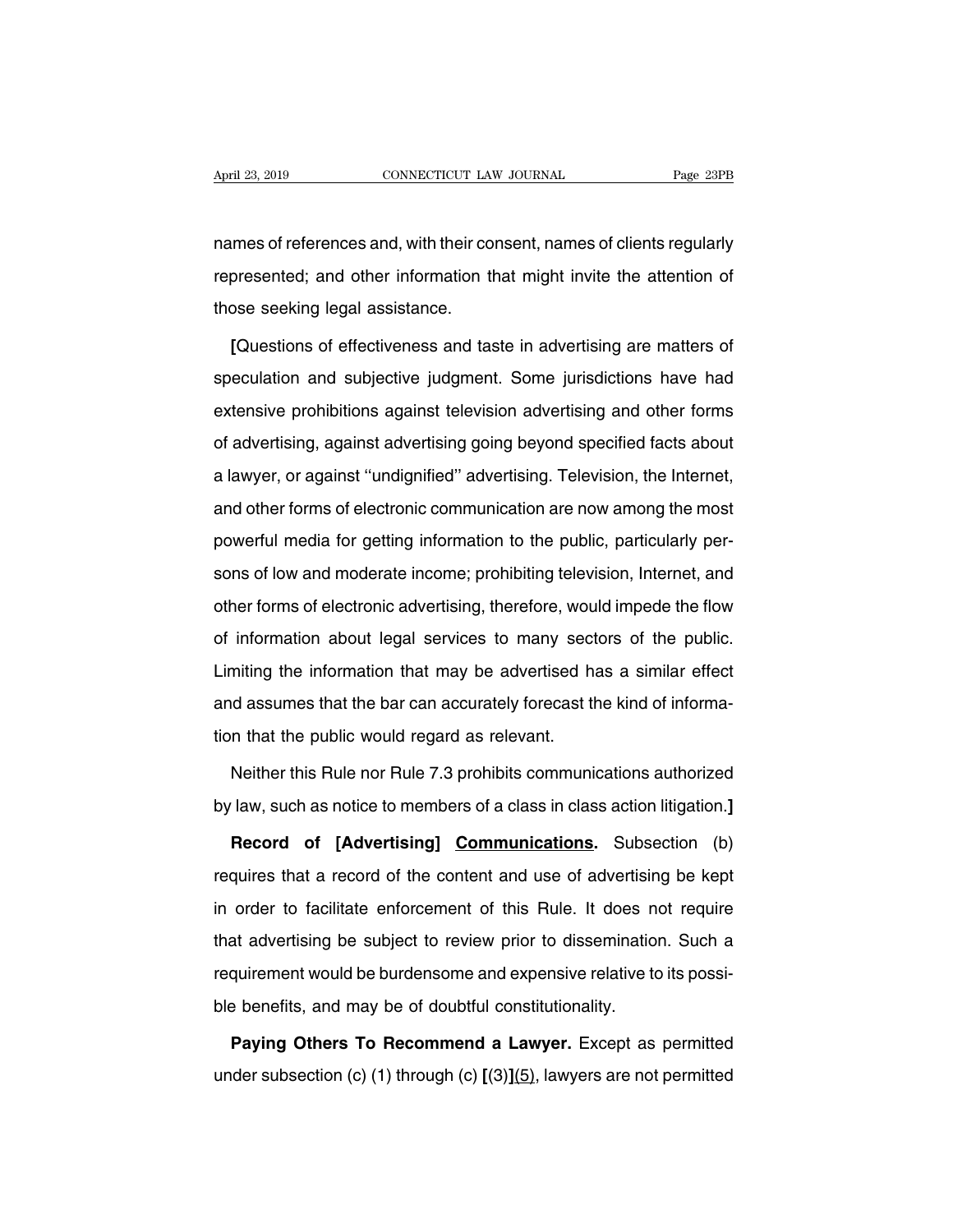Trage 24PB<br>to pay others for recommending the lawyer's services **[**or for channeling<br>professional work in a manner that violates Rule 7.3]. A communication Page 24PB CONNECTICUT LAW JOURNAL April 23, 2019<br>to pay others for recommending the lawyer's services [or for channeling<br>professional work in a manner that violates Rule 7.3]. A communication<br>contains a recommendation if i to pay others for recommending the lawyer's services [or for channeling<br>professional work in a manner that violates Rule 7.3]. A communication<br>contains a recommendation if it endorses or vouches for a lawyer's<br>credentials, to pay others for recommending the lawyer's services [or for channeling<br>professional work in a manner that violates Rule 7.3]. A communication<br>contains a recommendation if it endorses or vouches for a lawyer's<br>credentials, professional work in a manner that violates Rule 7.3]. A communication<br>contains a recommendation if it endorses or vouches for a lawyer's<br>credentials, abilities, competence, character, or other professional<br>qualities. Dire professional work in a manner that violates Rule 7.3]. A communication<br>contains a recommendation if it endorses or vouches for a lawyer's<br>credentials, abilities, competence, character, or other professional<br>qualities. Dire mendations.'' readities. Directory listings and group advertisements that list lawyers<br>practice area, without more, do not constitute impermissible "recom-<br>endations."<br>Subsection (c) (1)[, however,] allows a lawyer to pay for advertisin

by practice area, without more, do not constitute impermissible "recommendations."<br>
Subsection (c) (1)[, however,] allows a lawyer to pay for advertising<br>
and communications permitted by this Rule, including the costs of<br> mendations."<br>
Subsection (c) (1)[, however,] allows a lawyer to pay for advertising<br>
and communications permitted by this Rule, including the costs of<br>
print directory list on-line directory listings, newspaper advertiseme Subsection (c) (1)[, however,] allows a lawyer to pay for advertising<br>and communications permitted by this Rule, including the costs of<br>print directory list on-line directory listings, newspaper advertisements,<br>television and communications permitted by this Rule, including the costs of<br>print directory list on-line directory listings, newspaper advertisements,<br>television and radio airtime, domain name registrations, sponsorship<br>fees, advert and commanications permitted by this rials, instealing the code of<br>print directory list on-line directory listings, newspaper advertisements,<br>television and radio airtime, domain name registrations, sponsorship<br>fees, adver print ancetory het on line ancetory hourige, nonepaper advertisements,<br>television and radio airtime, domain name registrations, sponsorship<br>fees, advertisements, Internet-based advertisements, and group<br>advertising. A lawy services, advertisements, Internet-based advertisements, and group<br>advertising. A lawyer may compensate employees, agents and ven-<br>dors who are engaged to provide marketing or client development<br>services, such as publicist advertising. A lawyer may compensate employees, agents and ven-<br>dors who are engaged to provide marketing or client development<br>services, such as publicists, public relations personnel, business devel-<br>opment staff, televi dors who are engaged to provide marketing or client development<br>services, such as publicists, public relations personnel, business devel-<br>opment staff, television and radio employees or spokespersons, and<br>website designers services, such as publicists, public relations personnel, business devel-<br>opment staff, television and radio employees or spokespersons, and<br>website designers. See also Rule 5.3 (duties of lawyers and law firms<br>with respec by the Rules through the Rules throughouse or spoke<br>website designers. See also Rule 5.3 (duties of lawyer<br>with respect to the conduct of nonlawyers); Rule 8.4 (a<br>violating the Rules through the acts of another).<br>Pursuant Pursuant to subsection (c) (4), a lawyer and law firms<br>th respect to the conduct of nonlawyers); Rule 8.4 (a) (duty to avoid<br>plating the Rules through the acts of another).<br>Pursuant to subsection (c) (4), a lawyer also may

with respect to the conduct of nonlawyers); Rule 8.4 (a) (duty to avoid<br>violating the Rules through the acts of another).<br>Pursuant to subsection (c) (4), a lawyer also may agree to refer<br>clients to another lawyer or a nonl violating the Rules through the acts of another).<br>
Pursuant to subsection (c) (4), a lawyer also may agree to refer<br>
clients to another lawyer or a nonlawyer professional, in return for the<br>
undertaking of that person to r Pursuant to subsection (c) (4), a lawyer also may agree to refer<br>clients to another lawyer or a nonlawyer professional, in return for the<br>undertaking of that person to refer clients or customers to the lawyer.<br>Such recipro clients to another lawyer or a nonlawyer professional, in return for the undertaking of that person to refer clients or customers to the lawyer.<br>Such reciprocal referral arrangements must not interfere with the law-<br>yer's substantive is another tangular services. Such reciprocal referral arrangements or customers to the lawyer.<br>Such reciprocal referral arrangements must not interfere with the law-<br>yer's professional judgment as to making re Such reciprocal referral arrangements must not interfere with the law-<br>yer's professional judgment as to making referrals or as to providing<br>substantive legal services. See Rules 2.1 and 5.4 (c). Except as pro-<br>vided in Ru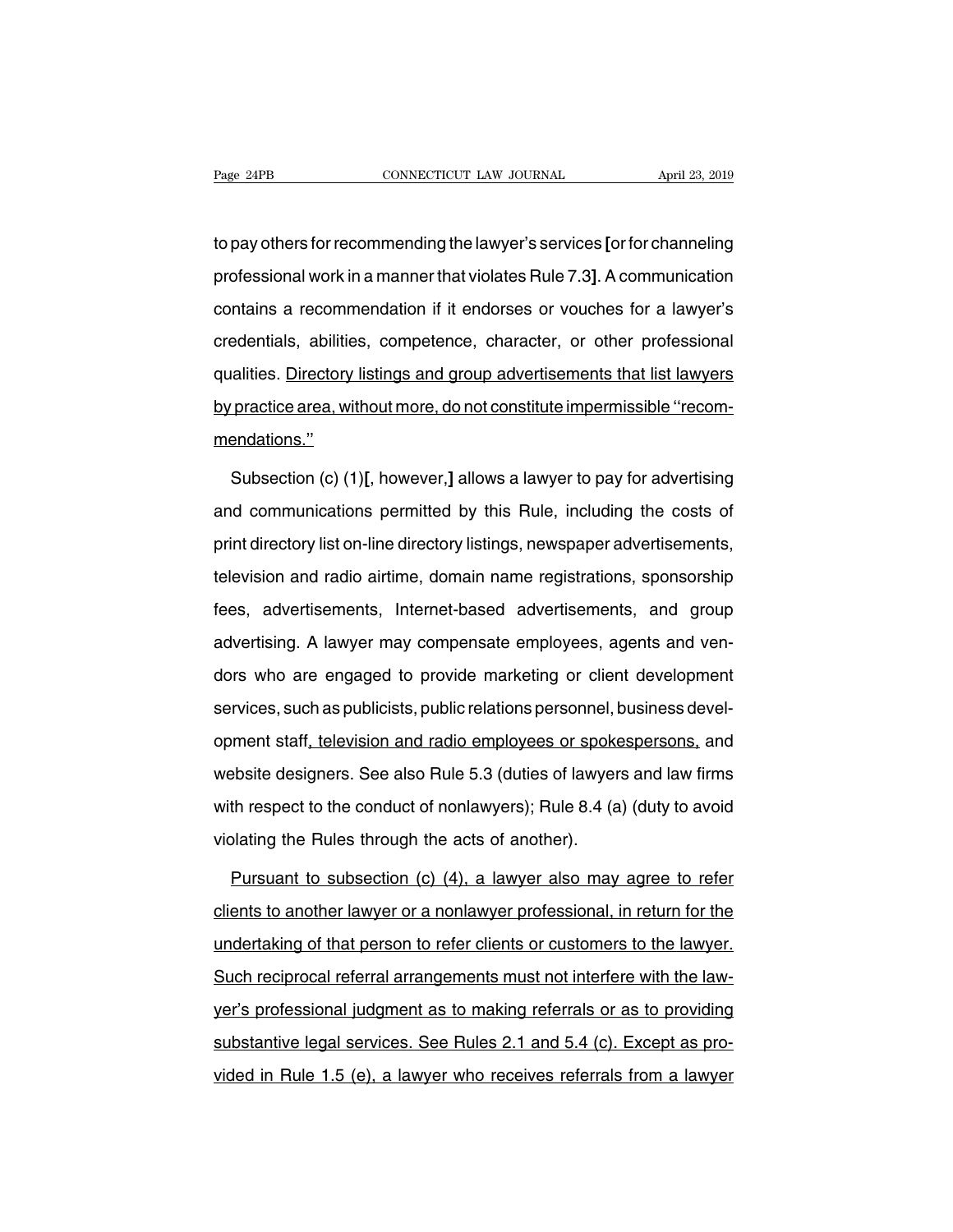or nonlawyer professional must not pay anything solely for the referral, April 23, 2019 CONNECTICUT LAW JOURNAL Page 25PB<br>
or nonlawyer professional must not pay anything solely for the referral,<br>
but the lawyer does not violate subsection (b) of this Rule by agreeing<br>
to refer clients to the o or nonlawyer professional must not pay anything solely for the referral,<br>but the lawyer does not violate subsection (b) of this Rule by agreeing<br>to refer clients to the other lawyer or nonlawyer professional, so long<br>as th or nonlawyer professional must not pay anything solely for the referral,<br>but the lawyer does not violate subsection (b) of this Rule by agreeing<br>to refer clients to the other lawyer or nonlawyer professional, so long<br>as th but the lawyer does not violate subsection (b) of this Rule by agreeing<br>to refer clients to the other lawyer or nonlawyer professional, so long<br>as the reciprocal referral agreement is not exclusive and the client is<br>inform such arrangements to the other lawyer or nonlawyer professional, so long<br>as the reciprocal referral agreement is not exclusive and the client is<br>informed of the referral agreement. Conflicts of interest created by<br>such arr as the reciprocal referral agreement is not exclusive and the client is<br>informed of the referral agreement. Conflicts of interest created by<br>such arrangements are governed by Rule 1.7. Reciprocal referral<br>agreements should informed of the referral agreement. Conflicts of interest created by<br>such arrangements are governed by Rule 1.7. Reciprocal referral<br>agreements should not be of indefinite duration and should be reviewed<br>periodically to de such arrangements are governed by Rule 1.7. Reciprocal referral<br>agreements should not be of indefinite duration and should be reviewed<br>periodically to determine whether they comply with these Rules. This<br>Rule does not rest agreements should not be of indefinite duration and should be revised periodically to determine whether they comply with these Rules.<br>Rule does not restrict referrals or divisions of revenues or net incomprised at multiple riodically to determine whether they comply with these Rules. This<br>ale does not restrict referrals or divisions of revenues or net income<br>nong lawyers within firms comprised of multiple entities.<br>Subsection (c) (5) permits

Rule does not restrict referrals or divisions of revenues or net income<br>among lawyers within firms comprised of multiple entities.<br>Subsection (c) (5) permits lawyers to give nominal gifts as an expres-<br>sion of appreciation among lawyers within firms comprised of multiple entities.<br>Subsection (c) (5) permits lawyers to give nominal gifts as an expres-<br>sion of appreciation to a person for recommending the lawyer's ser-<br>vices or referring a pro Subsection (c) (5) permits lawyers to give nominal gifts as an expression of appreciation to a person for recommending the lawyer's services or referring a prospective client. The gift may not be more than a token item as sion of appreciation to a person for recommending the lawyer's services or referring a prospective client. The gift may not be more than a token item as might be given for holidays, or other ordinary social hospitality. A vices or referring a prospective client. The gift may not be more than<br>a token item as might be given for holidays, or other ordinary social<br>hospitality. A gift is prohibited if the value of the gift is more than \$50,<br>or o vices or referring a prospective client. The gift may not be more than<br>a token item as might be given for holidays, or other ordinary social<br>hospitality. A gift is prohibited if the value of the gift is more than \$50,<br>or o a tend in the might be given for indicaty of extrementary social hospitality. A gift is prohibited if the value of the gift is more than \$50, or otherwise indicates a sharing of either legal fees or the ultimate recovery i or otherwise indicates a sharing of either legal fees or the ultimate<br>recovery in the referred case, or if the gift is offered or given in consider-<br>ation of any promise, agreement or understanding that such a gift<br>would b From the reference in the reference of any prom would be forthcom<br>in the future.<br>A lawver may pay on of any promise, agreement or understanding that such a gift<br>buld be forthcoming or that referrals would be made or encouraged<br>the future.<br>A lawyer may pay others for generating client leads, such as Internet-<br>sed client

based client leads, as long as the lead generator is consistent with Rules<br>A lawyer may pay others for generating client leads, such as Internet-<br>based client leads, as long as the lead generator does not recommend<br>the law in the future.<br>A lawyer may pay others for generating client leads, such as Internet-<br>based client leads, as long as the lead generator does not recommend<br>the lawyer, any payment to the lead generator is consistent with Ru A lawyer may pay others for generating client leads, such as Internet-<br>based client leads, as long as the lead generator does not recommend<br>the lawyer, any payment to the lead generator is consistent with Rules<br>1.5 (e) (di based client leads, as long as the lead generator does not recommend<br>the lawyer, any payment to the lead generator is consistent with Rules<br>1.5 (e) (division of fees) and 5.4 (professional independence of the<br>lawyer), and Rule 7.1 (communications concerning a lawyer's services). To comply<br>Rule 7.1 (communications concerning a lawyer), and the lead generator's communications are consistent with<br>Rule 7.1 (communications concerning a lawyer's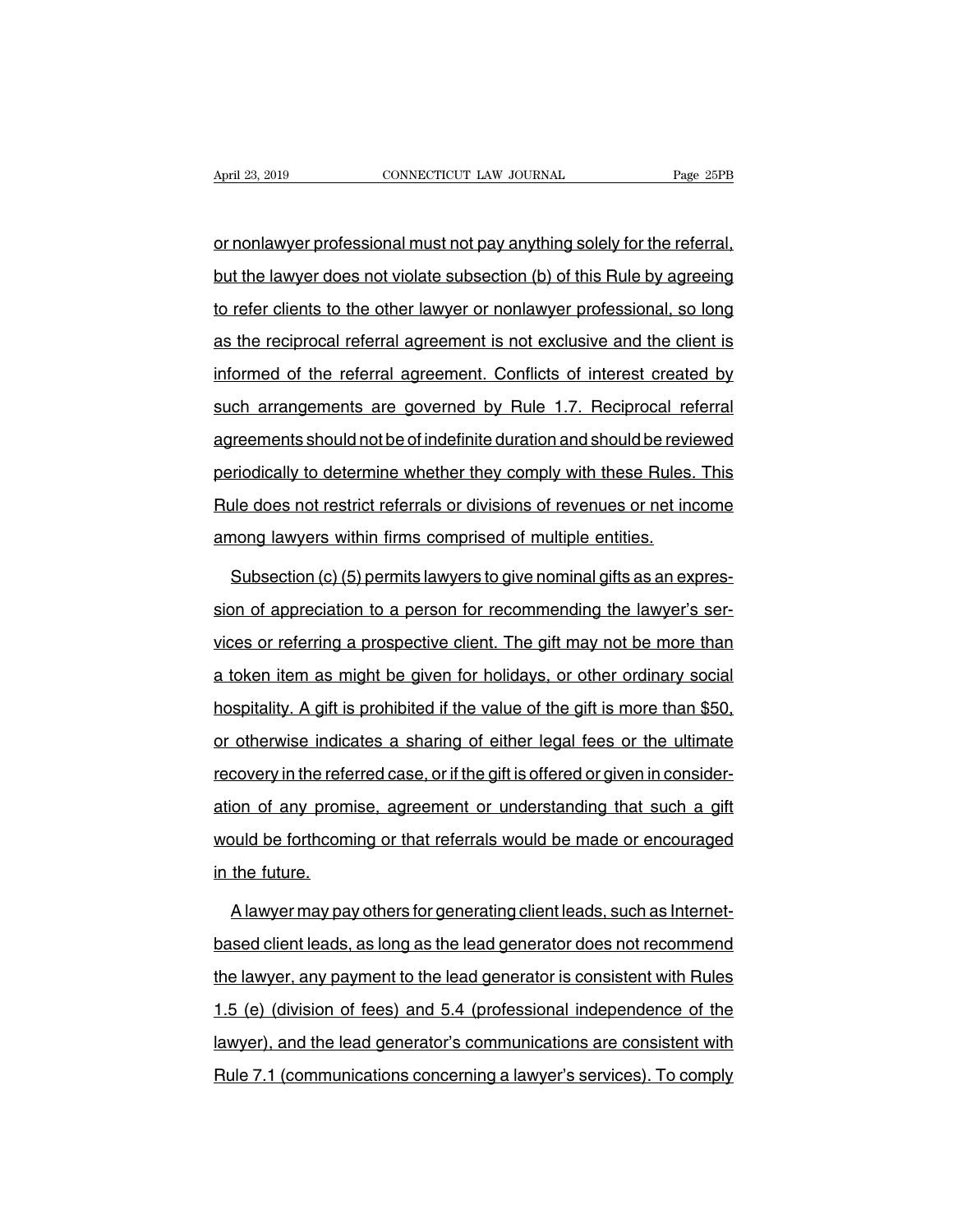Page 26PB<br>
CONNECTICUT LAW JOURNAL<br>
With Rule 7.1, a lawyer must not pay a lead generator that states,<br>
implies, or creates a reasonable impression that it is recommending Page 26PB CONNECTICUT LAW JOURNAL April 23, 2019<br>with Rule 7.1, a lawyer must not pay a lead generator that states,<br>implies, or creates a reasonable impression that it is recommending<br>the lawyer, is making the referral wit with Rule 7.1, a lawyer must not pay a lead generator that states,<br>implies, or creates a reasonable impression that it is recommending<br>the lawyer, is making the referral without payment from the lawyer,<br>or has analyzed a p with Rule 7.1, a lawyer must not pay a lead generator that states,<br>implies, or creates a reasonable impression that it is recommending<br>the lawyer, is making the referral without payment from the lawyer,<br>or has analyzed a p implies, or creates a reasonable impression that it is recommending<br>the lawyer, is making the referral without payment from the lawyer,<br>or has analyzed a person's legal problems when determining which<br>lawyer should receive the lawyer, is making the referral without payment from the lawyer,<br>or has analyzed a person's legal problems when determining which<br>lawyer should receive the referral. See Comment above (definition of<br>"recommendation"). S first any or, is making the formal influency payment from the languation of the conduct definition of "recommendation"). See also Rule 5.3 (duties of lawyers and law firms with respect to the conduct of nonlawyers); Rule 8 Iawyer should receive the referral. See Comment above (definitive<br>commendation"). See also Rule 5.3 (duties of lawyers are<br>firms with respect to the conduct of nonlawyers); Rule 8.4 (a)<br>to avoid violating the Rules through ecommendation"). See also Rule 5.3 (duties of lawyers and law<br>ms with respect to the conduct of nonlawyers); Rule 8.4 (a) (duty<br>avoid violating the Rules through the acts of another).<br>A lawyer may pay the usual charges of

firms with respect to the conduct of nonlawyers); Rule 8.4 (a) (duty<br>to avoid violating the Rules through the acts of another).<br>A lawyer may pay the usual charges of a legal service plan or a<br>not-for-profit or qualified la is a prepaid violating the Rules through the acts of another).<br>
A lawyer may pay the usual charges of a legal service plan or a<br>
not-for-profit or qualified lawyer referral service. A legal service plan<br>
is a prepaid or gr A lawyer may pay the usual charges of a legal service plan or a<br>not-for-profit or qualified lawyer referral service. A legal service plan<br>is a prepaid or group legal service plan or a similar delivery system<br>that assists p referral or qualified lawyer referral service. A legal service plan<br>is a prepaid or group legal service plan or a similar delivery system<br>that assists people who seek to secure legal representation. A lawyer<br>referral servi It is a prepaid or group legal service plan or a similar delivery system<br>that assists people who seek to secure legal representation. A lawyer<br>referral service, on the other hand, is any organization that holds itself<br>out that assists people who seek to secure legal representation. A lawyer<br>referral service, on the other hand, is any organization that holds itself<br>out to the public as a lawyer referral service. Such referral services<br>are un that absets propre three seems regain representation that holds itself<br>referral service, on the other hand, is any organization that holds itself<br>out to the public as a lawyer referral service. Such referral services<br>are u in the public as a lawyer referral service. Such referral services<br>are understood by the public to be consumer oriented organizations<br>that provide unbiased referrals to lawyers with appropriate experience<br>in the subject ma protective interpretations, and the public to be consumer oriented organizations<br>that provide unbiased referrals to lawyers with appropriate experience<br>in the subject matter of the representation and afford other client<br>pr that provide unbiased referrals to lawyers with appropriate experience<br>in the subject matter of the representation and afford other client<br>protections, such as complaint procedures or malpractice insurance<br>requirements. Co the usual charges of a not-for-profit or qualified lawyer referral service.<br>A qualified lawyer referral service is one that is approved the usual charges of a not-for-profit or qualified lawyer referral service.<br>A qualifie A qualified lawyer referral service is one that is approved by an appropriate requirements. Consequently, this Rule only permits a lawyer to pay the usual charges of a not-for-profit or qualified lawyer referral service.<br>A procedure, each also enappear presedures of a mappeness area interestingulate requirements. Consequently, this Rule only permits a lawyer to pay the usual charges of a not-for-profit or qualified lawyer referral service.<br>A public. See, e.g., the American Bar Association's Model Lawyer<br>Chaptitied lawyer referral service is one that is approved by an appro-<br>priate regulatory authority as affording adequate protections for the<br>public. See, e.g. A qualified lawyer referral service is one that is approved by an appropriate regulatory authority as affording adequate protections for the public. See, e.g., the American Bar Association's Model Supreme Court Rules Gover Referral and Information Service City and the uppercessly an apper-<br>Referral and Information Service Act Services and Model Supreme<br>Court Rules Governing Lawyer Referral Services and Model Lawyer<br>Referral and Information S prime regalities, attitions the americing acceptate precedibility are<br>public. See, e.g., the American Bar Association's Model Supreme<br>Court Rules Governing Lawyer Referral Services and Model Lawyer<br>Referral and Information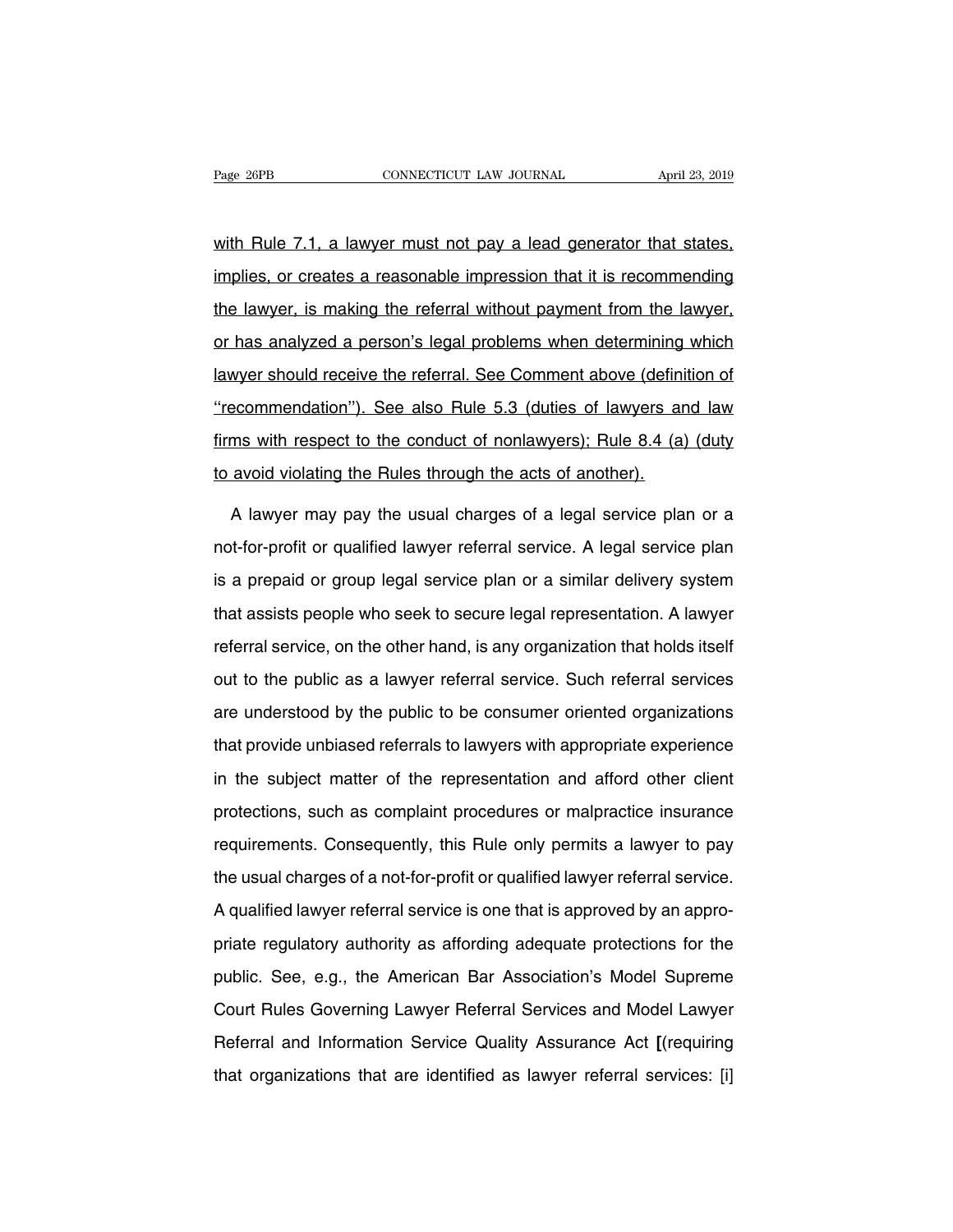April 23, 2019 CONNECTICUT LAW JOURNAL Page 27PB<br>permit the participation of all lawyers who are licensed and eligible to<br>practice in the jurisdiction and who meet reasonable objective eligibility April 23, 2019 CONNECTICUT LAW JOURNAL Page 27PB<br>permit the participation of all lawyers who are licensed and eligible to<br>practice in the jurisdiction and who meet reasonable objective eligibility<br>requirements as may be es permit the participation of all lawyers who are licensed and eligible to<br>practice in the jurisdiction and who meet reasonable objective eligibility<br>requirements as may be established by the referral service for the<br>protect permit the participation of all lawyers who are licensed and eligible to<br>practice in the jurisdiction and who meet reasonable objective eligibility<br>requirements as may be established by the referral service for the<br>protect practice in the jurisdiction and who meet reasonable objective eligibility<br>requirements as may be established by the referral service for the<br>protection of the public; [ii] require each participating lawyer to carry<br>reason requirements as may be established by the referral service for the<br>protection of the public; [ii] require each participating lawyer to carry<br>reasonably adequate malpractice insurance; [iii] act reasonably to<br>assess client protection of the public; [ii] require each participating lawyer to carry<br>reasonably adequate malpractice insurance; [iii] act reasonably to<br>assess client satisfaction and address client complaints; and [iv] do<br>not make re The reasonably adequate malpractice insurance; [iii] act reasonably to<br>assess client satisfaction and address client complaints; and [iv] do<br>not make referrals to lawyers who own, operate or are employed by<br>the referral se

not make referrals to lawyers who own, operate or are employed by<br>the referral service)].<br>A lawyer who accepts assignments or referrals from a legal service<br>plan or referrals from a lawyer referral service must act reasona the referral service)].<br>A lawyer who accepts assignments or referrals from a legal service<br>plan or referrals from a lawyer referral service must act reasonably to<br>assure that the activities of the plan or service are compa A lawyer who accepts assignments or referrals from a legal service<br>plan or referrals from a lawyer referral service must act reasonably to<br>assure that the activities of the plan or service are compatible with<br>the lawyer's plan or referrals from a lawyer referral service must act reasonably to<br>assure that the activities of the plan or service are compatible with<br>the lawyer's professional obligations. See Rule 5.3. Legal service plans<br>and law such that the activities of the plan or service are compatible with<br>the lawyer's professional obligations. See Rule 5.3. Legal service plans<br>and lawyer referral services may communicate with the public, but<br>such communicat the lawyer's professional obligations. See Rule 5.3. Legal service plans<br>and lawyer referral services may communicate with the public, but<br>such communication must be in conformity with these Rules. Thus,<br>advertising must n and lawyer referral services may communicate with the public, but<br>such communication must be in conformity with these Rules. Thus,<br>advertising must not be false or misleading, as would be the case if<br>the communications of such communication must be in conformity with these Rules. Thus,<br>advertising must not be false or misleading, as would be the case if<br>the communications of a group advertising program or a group legal<br>services plan would m advertising must not be false or misleading, as would be the case if<br>the communications of a group advertising program or a group legal<br>services plan would mislead the public to think that it was a lawyer<br>referral service the communications of a group advertising program or a group legal<br>services plan would mislead the public to think that it was a lawyer<br>referral service sponsored by a state agency or bar association. [Nor<br>could the lawyer services plan would mislead the<br>referral service sponsored by a<br>could the lawyer allow in persor<br>would violate Rule 7.3.] Ferral service sponsored by a state agency or bar association. [Nor<br>uld the lawyer allow in person, telephonic, or real-time contacts that<br>buld violate Rule 7.3.]<br>**Communications about Fields of Practice.** Subsection (a) o

could the lawyer allow in person, telephonic, or real-time contacts that<br>would violate Rule 7.3.]<br>**Communications about Fields of Practice.** Subsection (a) of this<br>Rule permits a lawyer to communicate that the lawyer does would violate Rule 7.3.]<br> **Communications about Fields of Practice.** Subsection (a) of this<br>
Rule permits a lawyer to communicate that the lawyer does or does<br>
not practice in particular areas of law. A lawyer is generally **Communications about Fields of Practice.** Subsection (a) of this Rule permits a lawyer to communicate that the lawyer does or does not practice in particular areas of law. A lawyer is generally permitted to state that the Rule permits a lawyer to communicate that the lawyer does or does<br>not practice in particular areas of law. A lawyer is generally permitted<br>to state that the lawyer "concentrates in," "focuses on," or that the<br>practice is "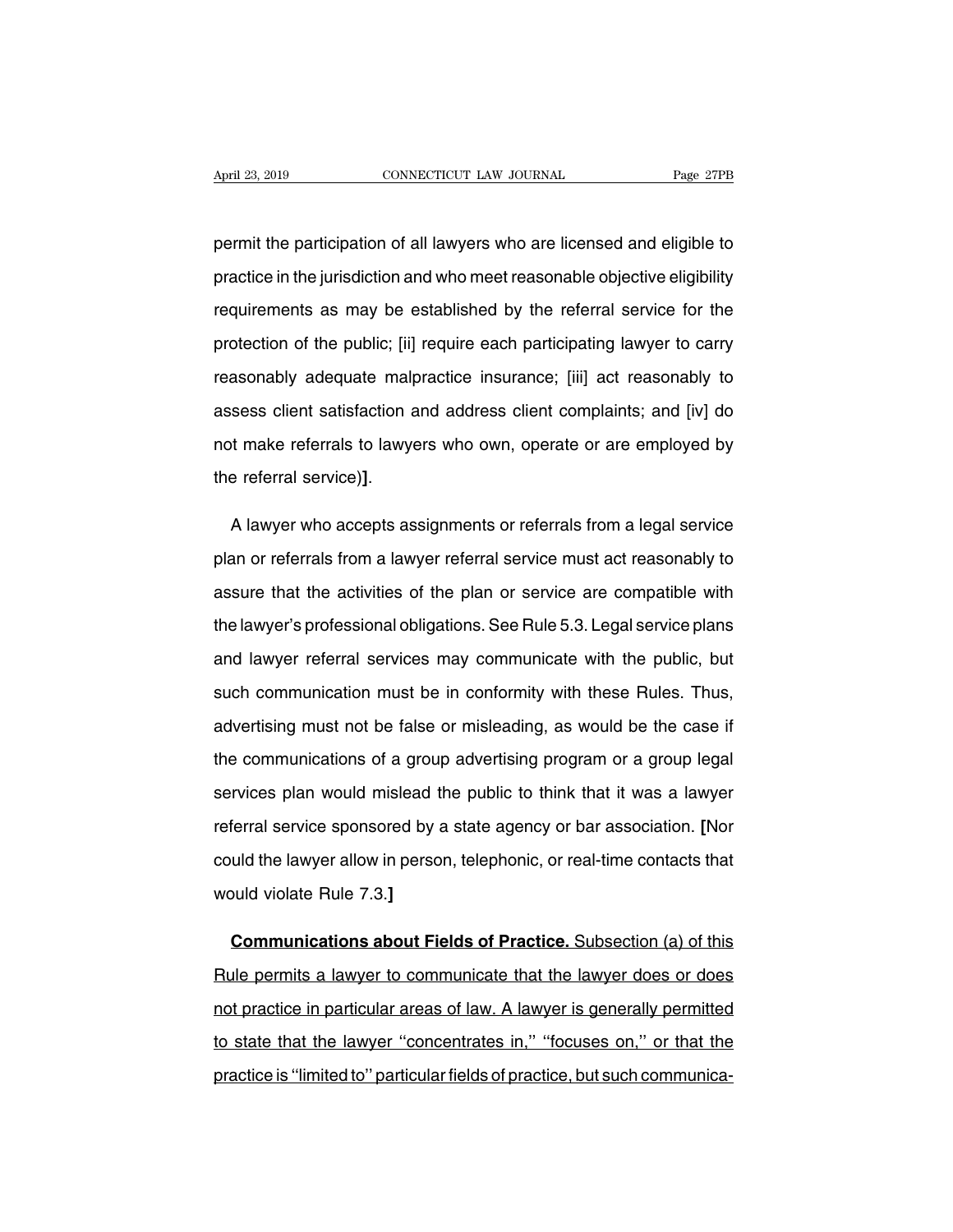The Page 28PB<br>tions are subject to the "false and misleading" standard applied in<br>Rule 7.1 to communications concerning a lawyer's services. Page 28PB CONNECTICUT LAW JOURNAL April 23, 2<br>
dions are subject to the "false and misleading" standard applied<br>
Rule 7.1 to communications concerning a lawyer's services.<br>
The Patent and Trademark Office has a long-establ

in the same subject to the "false and misleading" standard applied in<br>
ile 7.1 to communications concerning a lawyer's services.<br>
The Patent and Trademark Office has a long-established policy of<br>
signating lawyers practici tions are subject to the "false and misleading" standard applied in<br>Rule 7.1 to communications concerning a lawyer's services.<br>The Patent and Trademark Office has a long-established policy of<br>designating lawyers practicing Rule 7.1 to communications concerning a lawyer's services.<br>The Patent and Trademark Office has a long-established policy of<br>designating lawyers practicing before the Office. The designation of<br>Admiralty practice also has a The Patent and Trademark Office has a long-established policy of<br>designating lawyers practicing before the Office. The designation of<br>Admiralty practice also has a long historical tradition associated with<br>maritime commerc designating lawyers practicing before the Office. The designatic<br>Admiralty practice also has a long historical tradition associated<br>maritime commerce and the federal courts. A lawyer's communicat<br>about these practice areas Imiralty practice also has a long historical tradition associated with<br>aritime commerce and the federal courts. A lawyer's communications<br>out these practice areas are not prohibited by this Rule.<br>This Rule permits a lawyer

maritime commerce and the federal courts. A lawyer's communications<br>about these practice areas are not prohibited by this Rule.<br>This Rule permits a lawyer to state that the lawyer is certified as a<br>specialist in a field of specialist in a field of law if such the lawyer is certified as a specialist in a field of law if such the lawyer is currently certified as a specialist in a field of law if such the lawyer is currently certified as a spec This Rule permits a lawyer to state that the lawyer is certified as a specialist in a field of law if such the lawyer is currently certified as a specialist in that field of law by a board or other entity which is approved specialist in a field of law if such the lawyer is currently certified as a specialist in that field of law by a board or other entity which is approved by the Rules Committee of the superior court of this state or by an o specialist in that field of law by a board or other entity which is approved<br>by the Rules Committee of the superior court of this state or by an<br>organization accredited by the American Bar Association. Certification<br>signif by the Rules Committee of the superior court of this state or by an organization accredited by the American Bar Association. Certification signifies that an objective entity has recognized an advanced degree of knowledge a sy and nated committed or and experient deart or and extend by an<br>organization accredited by the American Bar Association. Certification<br>signifies that an objective entity has recognized an advanced degree<br>of knowledge and signifies that an objective entity has recognized an advanced degree<br>of knowledge and experience in the specialty area greater than is<br>suggested by general licensure to practice law. Certifying organiza-<br>tions may be expec and proficience and experience in the specialty area greater than is<br>suggested by general licensure to practice law. Certifying organiza-<br>tions may be expected to apply standards of experience, knowledge<br>and proficiency to suggested by general licensure to practice law. Certifying organiza-<br>tions may be expected to apply standards of experience, knowledge<br>and proficiency to ensure that a lawyer's recognition as a specialist<br>is meaningful and but ions may be expected to apply standards of experience, knowledge<br>and proficiency to ensure that a lawyer's recognition as a specialist<br>is meaningful and reliable. To ensure that consumers can obtain<br>access to useful in and proficiency to ensure that a lawyer's recognition as a specialist<br>is meaningful and reliable. To ensure that consumers can obtain<br>access to useful information about an organization granting certifica-<br>tion, the name of is meaningful and reliable. To ensure that concess to useful information about an organization, the name of the certifying organization mu communication regarding the certification.<br>Required Contact Information. This Rule reas to useful information about an organization granting certifica-<br>
In, the name of the certifying organization must be included in any<br>
mmunication regarding the certification.<br> **Required Contact Information.** This Rule

tion, the name of the certifying organization must be included in any<br>communication regarding the certification.<br>**Required Contact Information**. This Rule requires that any com-<br>munication about a lawyer or law firm's serv communication regarding the certification.<br> **Required Contact Information**. This Rule requires that any com-<br>
munication about a lawyer or law firm's services include the name of,<br>
and contact information for, the lawyer o Required Contact Information. This Rule requires that any com-<br>munication about a lawyer or law firm's services include the name of,<br>and contact information for, the lawyer or law firm. Contact information<br>includes a websi munication about a lawyer of<br>and contact information for, the<br>includes a website address,<br>or a physical office location.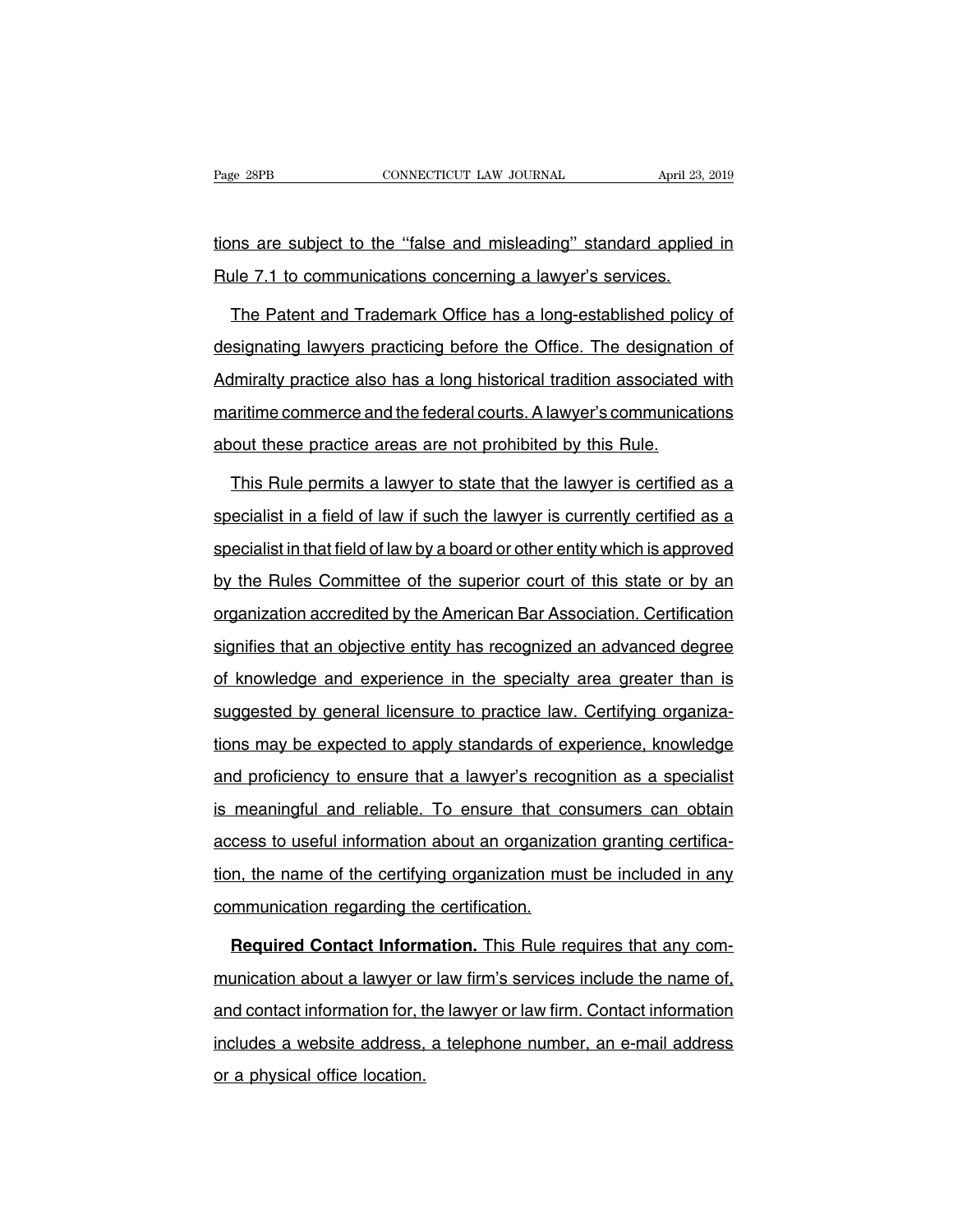Example 33, 2019<br>
AMENDMENT NOTE: The purpose of the amendments to Rules<br>
1-7.5 and to Section 2-28A is to incorporate the 2018 amendments to April 23, 2019 CONNECTICUT LAW JOURNAL Page 29PB<br> **AMENDMENT NOTE:** The purpose of the amendments to Rules<br>
7.1–7.5 and to Section 2-28A is to incorporate the 2018 amendments to<br>
the American Bar Association's Model Rules AMENDMENT NOTE: The purpose of the amendments to Rules<br>7.1–7.5 and to Section 2-28A is to incorporate the 2018 amendments to<br>the American Bar Association's Model Rules of Professional Conduct<br>concerning attorney advertisin AMENDMENT NOTE: The purpose<br>7.1–7.5 and to Section 2-28A is to incor<br>the American Bar Association's Model<br>concerning attorney advertising. **Ruler 7.1–7.5 and to Section 2-28A is to incorporate the American Bar Association's Model Rules of Concerning attorney advertising.<br>
<b>Rule 7.3. Solicitation of Clients**<br>
(a) "Solicitation" or "solicit" denotes a com (a) "Bolicitation" or ''solicitation's Model Rules of Professional Conduct<br>
(a) "Solicitation" or ''solicit'' denotes a communication initiated by<br>
(a) "Solicitation" or ''solicit'' denotes a communication initiated by<br>
on

concerning attorney advertising.<br> **Rule 7.3. Solicitation of Clients**<br>
(a) "Solicitation" or "solicit" denotes a communication initiated by<br>
or on behalf of a lawyer or law firm that is directed to a specific person<br>
the l Rule 7.3. Solicitation of Clients<br>
(a) "Solicitation" or "solicit" denotes a communication initiated by<br>
or on behalf of a lawyer or law firm that is directed to a specific person<br>
the lawyer knows or reasonably should kno (a) "Solicitation" or "solicit" denotes a communication initiated by<br>or on behalf of a lawyer or law firm that is directed to a specific person<br>the lawyer knows or reasonably should know needs legal services in<br>a particula or on behalf of a lawyer or law firm that is directed to a specific person<br>the lawyer knows or reasonably should know needs legal services in<br>a particular matter and that offers to provide, or reasonably can be<br>understood **Example 12 and 12 and 13 and 13 and 13 and 13 and 13 and 13 and 13 and 13 and 13 and 13 and 13 and 14 and 15 and 15 and 16 and 16 and 16 and 16 and 16 and 16 and 16 and 16 and 16 and 16 and 16 and 16 and 16 and 16 and 16** 

employment by live **[**telephone, or real-time electronic] personably can be understood as offering to provide, legal services for that matter.<br> **[(a)](b)** A lawyer shall not [initiate personal,] solicit professional employ a painted as offering to provide, legal services for that matter.<br>
[(a)](b) A lawyer shall not [initiate personal,] <u>solicit professional</u><br>
employment by live [telephone, or real-time electronic] person-to-per-<br>
son contac (a)](b) A lawyer shall not [initiate personal,] solicit professional<br>employment by live [telephone, or real-time electronic] person-to-per-<br>son contact[, including telemarketing contact, for the purpose of<br>obtaining profes employment by live [telephone, or real-time electronic] person-to-person contact[, including telemarketing contact, for the purpose of obtaining professional employment, except in the following circumstances:] when a signi son contact[, including telemarketing contact, for the purpose<br>obtaining professional employment, except in the following circ<br>stances:] when a significant motive for the lawyer's doing so is<br>lawyer's or law firm's pecunia In contact<sub>i</sub>, including coloniant and geomact, for the parpect of<br>taining professional employment, except in the following circum-<br>ances:] when a significant motive for the lawyer's doing so is the<br>wyer's or law firm's pe

client or one whom the lawyer's doing so is the<br>lawyer's or law firm's pecuniary gain unless the contact is:<br>(1) [If the target of the solicitation is a close friend, relative, former<br>client or one whom the lawyer reasonab lawyer's or law firm's pecuniary gain unless the contact is:<br>
(1) [If the target of the solicitation is a close friend, relative, former<br>
client or one whom the lawyer reasonably believes to be a client] With<br>
a lawyer or (1) [If the target of the solicitation is a close frie<br>client or one whom the lawyer reasonably believes<br>a lawyer or a person who has a family, close person<br>or professional relationship with the lawyer;<br>(2) Under the auspi (1) In the target of the conditation is a dided mond, relative, remies<br>ent or one whom the lawyer reasonably believes to be a client] With<br>awyer or a person who has a family, close personal or prior business<br>professional r

zation;

may is the proceduring the auspices of a public or charitable legal services organi-<br>(2) Under the auspices of a public or charitable legal services organi-<br>tion;<br>(3) Under the auspices of a bona fide political, social, ci (2) Under the auspices of a public or charitable legal services organization;<br>(3) Under the auspices of a bona fide political, social, civic, fraternal,<br>employee or trade organization whose purposes include but are not<br>lim (2) Shash are displaced or a passion or shamashologic convictor origin.<br>
23) Under the auspices of a bona fide political, social, civic, fraternal,<br>
employee or trade organization whose purposes include but are not<br>
limite (3) Under the auspices of a bona fide political, social, civic, fra<br>employee or trade organization whose purposes include but a<br>limited to providing or recommending legal services, if the lega<br>vices are related to the prin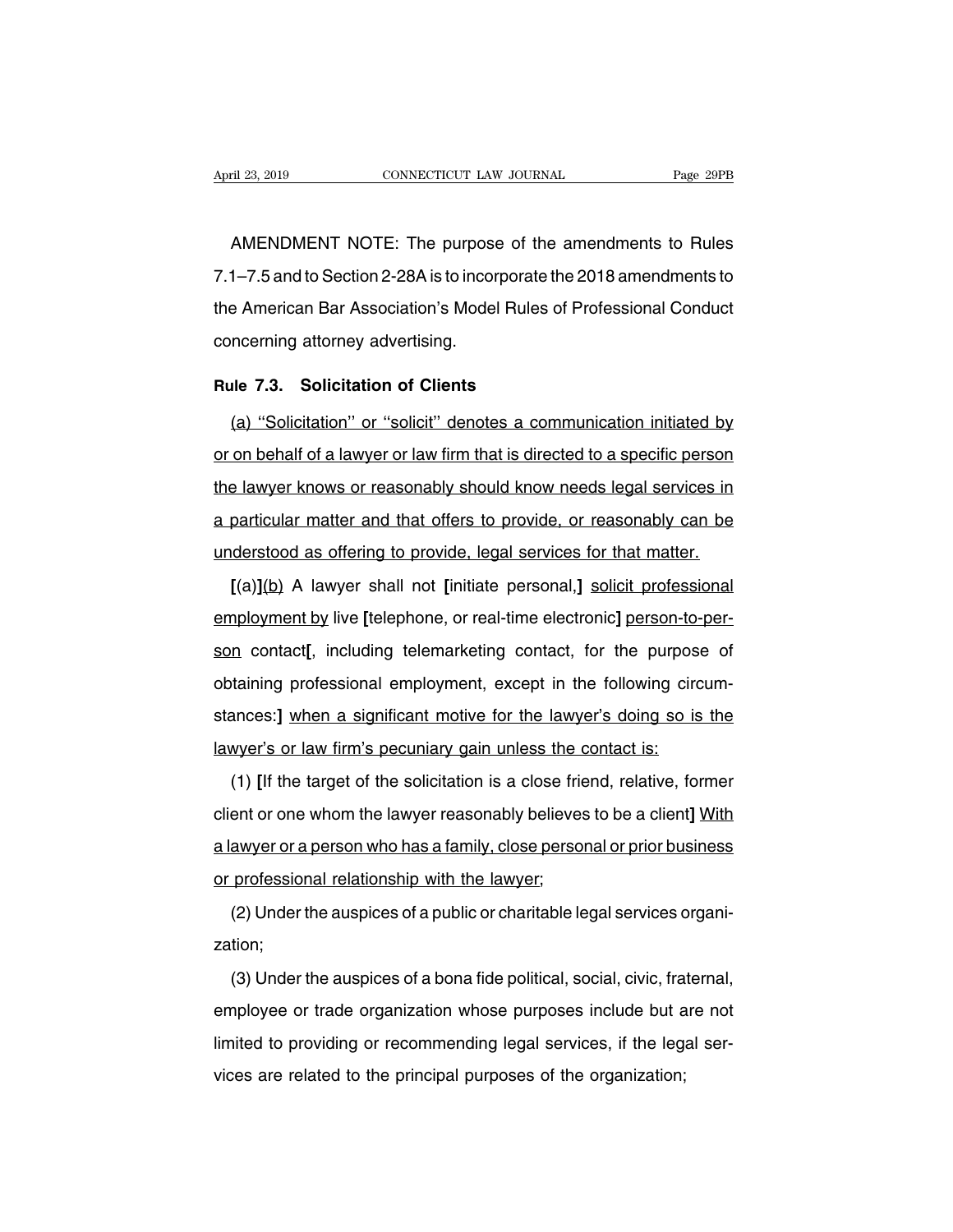(4) [If the target of the solicitation is] With a person who routinely<br>es for business purposes the type of legal services offered by the Page 30PB CONNECTICUT LAW JOURNAL April 23, 2019<br>
(4) [If the target of the solicitation is] <u>With a person who routinely</u><br>
uses for business purposes the type of legal services offered by the<br>
lawyer or with a business or (4) [If the target of the solicitation is] With a person who routinely uses for business purposes the type of legal services offered by the lawyer or with a business organization, a not-for-profit organization or governmen (4) [If the target of the solicitation is] <u>With a person who routinely</u><br>uses for business purposes the type of legal services offered by the<br>lawyer or with a business organization, a not-for-profit organization or<br>governm (4) [If the target of the solicitation is] With a person who routinely<br>uses for business purposes the type of legal services offered by the<br>lawyer or with a business organization, a not-for-profit organization or<br>governme **Example 15 your or with a business organization, a not-for-profit organization or<br>
<b>(b)** wernmental body and the lawyer seeks to provide services related<br>
the organization.<br> **[(b)](c)** A lawyer shall not [contact or send

governmental body and the lawyer seeks to provide services related<br>to the organization.<br>
[(b)](c) A lawyer shall not [contact or send a written or electronic<br>
communication to any person for the purpose of obtaining] solic to the organization.<br>
[(b)](c) A lawyer shall not [contact or send a written or electronic<br>
communication to any person for the purpose of obtaining] solicit<br>
professional employment even when not otherwise prohibited by s  $[(b)](c)$  A lawyer<br>communication to<br>professional emplo<br>section (b) if:<br>(1) The lawyer ki mmunication to any person for the purpose of obtaining] solicit<br>ofessional employment <u>even when not otherwise prohibited by sub-</u><br>ction (b) if:<br>(1) The lawyer knows or reasonably should know that the physical,<br>notional or

professional employment <u>even when not otherwise prohibited by subsection (b</u>) if:<br>section (b) if:<br>(1) The lawyer knows or reasonably should know that the physical,<br>emotional or mental state of the person makes it unlikely section (b) if:<br>
(1) The lawyer knows or reasonably should know that the physical,<br>
emotional or mental state of the person makes it unlikely that the<br>
person would exercise reasonable judgment in employing a lawyer;<br>
(2) (1) The lawyer knows or reasonably should know that the physical,<br>notional or mental state of the person makes it unlikely that the<br>rson would exercise reasonable judgment in employing a lawyer;<br>(2) [It has been] The targe

emotional or mental state of the person makes it unlikely that the<br>person would exercise reasonable judgment in employing a lawyer;<br>(2) [It has been] The target of the solicitation has made known to the<br>lawyer [that the pe from would exercise reasonable judgment in emplo<br>
(2) [It has been] The target of the solicitation has may<br>
lawyer [that the person does not want to receive such c<br>
from] <u>a desire not to be solicited by the lawyer;</u><br>
(3) (2) [It has been] The target of the solicitation has made known to the wyer [that the person does not want to receive such communications<br>om] <u>a desire not to be solicited by</u> the lawyer;<br>(3) The [communication] <u>solicitat</u> Fraud, overreaching, harassment, intimidation or undue influence;<br>
fraud, overreaching, harassment, intimidation or undue influence;<br>
(3) The [communication] <u>solicitation</u> involves coercion, duress,<br>
fraud, overreaching,

Form and a desire not to be solicited by the lawyer;<br> **[3)** The [communication] <u>solicitation</u> involves coercion, duress,<br>
ud, overreaching, harassment, intimidation or undue influence;<br> **[(4)** The written communication co (3) The [communication] solicitation involves coercion, duress,<br>fraud, overreaching, harassment, intimidation or undue influence;<br>[(4) The written communication concerns a specific matter and the<br>lawyer knows or reasonably fraud, overreaching, harassment, intimidation or undue influence;<br>
[(4) The written communication concerns a specific matter and the<br>
lawyer knows or reasonably should know that the person to whom the<br>
communication is dir [(4) The written communication concerns a specific matter and the wyer knows or reasonably should know that the person to whom the mmunication is directed is represented by a lawyer in the matter;] or [(5)](4) The [written

lawyer knows or reasonably should know that the person to whom the<br>communication is directed is represented by a lawyer in the matter;] or<br>[(5)](4) The [written or electronic communication] <u>solicitation</u> con-<br>cerns an act communication is directed is represented by a lawyer in the matter;] or<br>
[(5)](4) The [written or electronic communication] <u>solicitation</u> con-<br>
cerns an action for personal injury or wrongful death or otherwise<br>
relates t [(5)](4) The [written or electronic communication] solicitation concerns an action for personal injury or wrongful death or otherwise relates to an accident or disaster involving the person to whom the [communication] soli Examples an action for personal injury or wrongful death or otherwise<br>relates to an accident or disaster involving the person to whom the<br>[communication] <u>solicitation</u> is addressed or a relative of that person,<br>unless the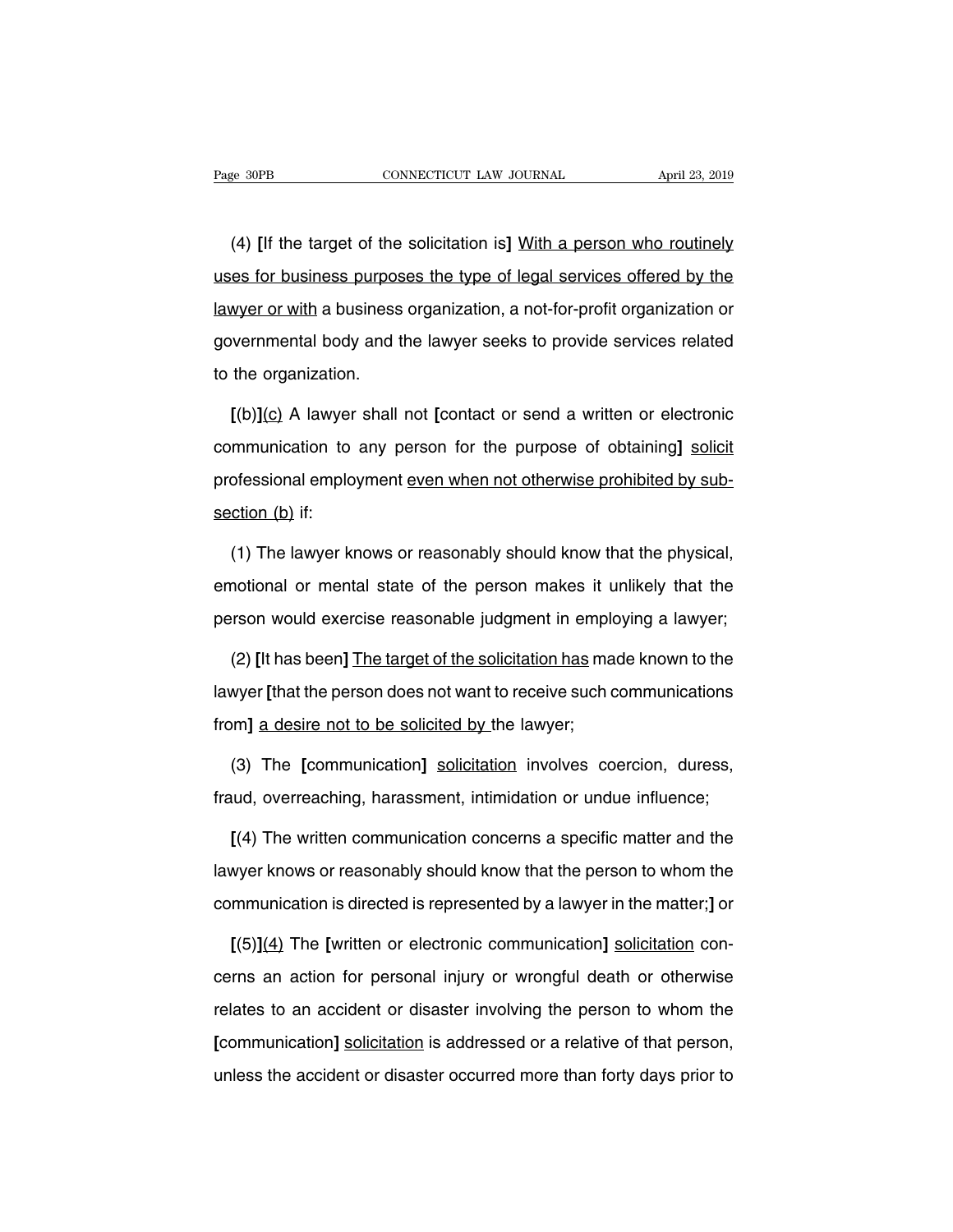April 23, 2019 **CONNECTICUT LAW JOURNAL** Page 31PB<br>the mailing of the **[**communication] solicitation, or the recipient is a<br>person or entity within the scope of subsection (b) of this Rule. April 23, 2019 CONNECTICUT LAW JOURNAL Page 31PB<br>the mailing of the [communication] <u>solicitation, or the recipient is a</u><br>person or entity within the scope of subsection (b) of this Rule. (a) This Rule does not prohibit communication, or the recipient is a<br>
(b) of this Rule does not prohibit communications authorized by law<br>
ordered by a court or other tribunal. the mailing of the [communication] <u>solicitation</u><br>person or entity within the scope of subsection<br>(d) This Rule does not prohibit communication<br>or ordered by a court or other tribunal.

(d) This Rule does not prohibit communications authorized by law<br>ordered by a court or other tribunal.<br>[(c)](e) Every written [communication] solicitation, as well as any<br>pmmunication] <u>solicitation</u> by audio or video reco (d) This Rule does not prohibit communications authorized by law<br>or ordered by a court or other tribunal.<br>
[(c)](e) Every written [communication] <u>solicitation</u>, as well as any<br>
[communication] solicitation by audio or vid or ordered by a court or other tribunal.<br>
[(c)](e) Every written [communication] solicitation, as well as any<br>
[communication] solicitation by audio or video recording, or other elec-<br>
tronic means, used by a lawyer for th [(c)](e) Every written [communication] solicitation, as well as any<br>[communication] solicitation by audio or video recording, or other elec-<br>tronic means, used by a lawyer for the purpose of obtaining profes-<br>sional employ [communication] solicitation by audio or video recording, or other electronic means, used by a lawyer for the purpose of obtaining professional employment from anyone known to be in need of legal services<br>in a particular m tronic means, used by a lawyer for the purpose of obtaining professional employment from anyone known to be in need of legal services<br>in a particular matter, must be clearly and prominently labeled "Adver-<br>tising Material" sional employment from anyone known to be in need of legal services<br>in a particular matter, must be clearly and prominently labeled "Adver-<br>tising Material" in red ink on the first page of any written [communica-<br>tion] <u>so</u> in a particular matter, must be clearly and prominently labeled "Advertising Material" in red ink on the first page of any written [communication] <u>solicitation</u> and the lower left corner of the outside envelope or contain tising Material" in red ink on the first page of any written [communication] <u>solicitation</u> and the lower left corner of the outside envelope or container, if any, and at the beginning and ending of any [communication] <u>so</u> If the written and the lower left corner of the outside envelope or<br>
container, if any, and at the beginning and ending of any [communica-<br>
If the written [communication] solicitation is in the form of a self-mailing<br>
broc container, if any, and at the beginning and ending of any [communication] solicitation by audio or video recording or other electronic means.<br>If the written [communication] <u>solicitation</u> is in the form of a self-mailing<br>b ion] solicitation by audio or video recording or other electronic means.<br>If the written [communication] solicitation is in the form of a self-mailing<br>brochure or pamphlet, the label "Advertising Material" in red ink shall<br> If the written [communication] solicitation is in the form of a self-mailing<br>brochure or pamphlet, the label "Advertising Material" in red ink shall<br>appear on the address panel of the brochure or pamphlet. [Brochures]<br>Comm brochure or pamphlet, the label "Advertising Material" in red ink shall<br>appear on the address panel of the brochure or pamphlet. [Brochures]<br>Communications solicited by clients or any other person, or if the<br>recipient is a appear on the address panel of the brochure or pamphlet. [Brochures]<br>Communications solicited by clients or any other person<u>, or if the</u><br>recipient is a person or entity within the scope of subsection (b) of<br>this Rule, the Communications solicited by clients or any other person<u>, or if the recipient is a person or entity within the scope of subsection (b) of this Rule, the solicitation need not contain such marks. No reference shall be made </u> recipient is a person or entity within the scope of subsection (b) of<br>this Rule, the solicitation need not contain such mark<u>s</u>. No reference<br>shall be made in the [communication] <u>solicitation</u> to the [communica-<br>tion] <u>so</u> this Rule, the solicitation need not contain such marks. No reference<br>shall be made in the [communication] solicitation to the [communica-<br>tion] <u>solicitation</u> having any kind of approval from the Connecticut<br>bar. Such wri shall be made in the [communication] solicitation to the [communication] solicitation having any kind of approval from the Connecticut<br>bar. Such written [communications] solicitations shall be sent only by<br>regular United S tion] <u>solicitation</u> h<br>bar. Such written [<br>regular United Sta<br>restricted delivery.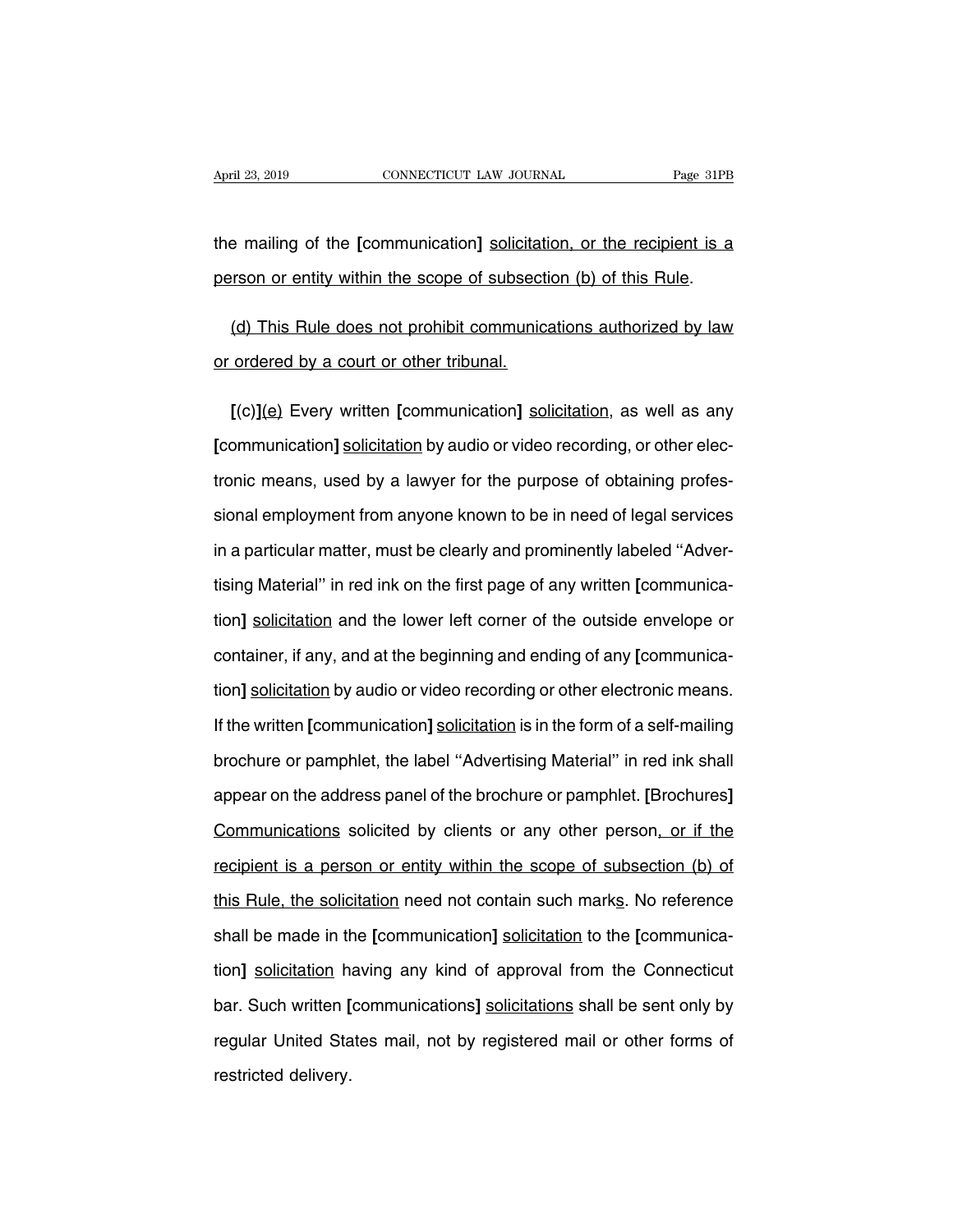EXEMBER **EXECUT CONNECTICUT LAW JOURNAL** April 23, 2019<br> **[(d)** The first sentence of any written communication concerning a ecific matter shall be: "If you have already retained a lawyer for this Fage 32PB CONNECTICUT LAW JOURNAL April 23, 2019<br>
[(d) The first sentence of any written communication concerning a<br>
specific matter shall be: "If you have already retained a lawyer for this<br>
matter, please disregard this  $[(d)$  The first sentence of any written consection matter, please disregard this letter."<br>  $(6)$  A written communication seeking emerges [(d) The first sentence of any written communication concerning a<br>ecific matter shall be: "If you have already retained a lawyer for this<br>atter, please disregard this letter."<br>(e) A written communication seeking employment

specific matter shall be: "If you have already retained a lawyer for this<br>matter, please disregard this letter."<br>(e) A written communication seeking employment in a specific matter<br>shall not reveal on the envelope, or on t matter, please disregard this letter."<br>
(e) A written communication seeking employment in a specific matter<br>
shall not reveal on the envelope, or on the outside of a self-mailing<br>
brochure or pamphlet, the nature of the le (e) A written communication seeking employment in a specific matter<br>all not reveal on the envelope, or on the outside of a self-mailing<br>ochure or pamphlet, the nature of the legal matter.<br>(f) If a contract for representati

shall not reveal on the envelope, or on the outside of a self-mailing<br>brochure or pamphlet, the nature of the legal matter.<br>(f) If a contract for representation is mailed with the communication,<br>the top of each page of the brochure or pamphlet, the nature of the legal matter.<br>
(f) If a contract for representation is mailed with the communication,<br>
the top of each page of the contract shall be marked "Sample" in bold<br>
letters in red ink in a (f) If a contract for representation is mailed with the communication,<br>the top of each page of the contract shall be marked "Sample" in bold<br>letters in red ink in a type size one size larger than the largest type<br>used in t the top of each page of the contract shall be marked "Sample" in bold<br>letters in red ink in a type size one size larger than the largest type<br>used in the contract and the words "Do Not Sign" in bold letters shall<br>appear on ters in red ink in a type size one size larger than the largest type<br>ed in the contract and the words "Do Not Sign" in bold letters shall<br>pear on the client signature line.<br>(g) Written communications shall be on letter-siz

used in the contract and the words "Do Not Sign" in bold letters shall<br>appear on the client signature line.<br>(g) Written communications shall be on letter-sized paper rather than<br>legal-sized paper and shall not be made to r appear on the client signature line.<br>
(g) Written communications shall be on letter-sized paper rather than<br>
legal-sized paper and shall not be made to resemble legal pleadings<br>
or other legal documents. This provision doe (g) Written communications shall<br>legal-sized paper and shall not be<br>or other legal documents. This prov<br>of brochures and pamphlets. (a) Islamington and shall not be made to resemble legal pleadings<br>
other legal documents. This provision does not preclude the mailing<br>
brochures and pamphlets.<br>
(h) If a lawyer other than the lawyer whose name or signatur

or other legal documents. This provision does not preclude the mailing<br>of brochures and pamphlets.<br>(h) If a lawyer other than the lawyer whose name or signature<br>appears on the communication will actually handle the case or of brochures and pamphlets.<br>
(h) If a lawyer other than the lawyer whose name or signature<br>
appears on the communication will actually handle the case or matter,<br>
or if the case or matter will be referred to another lawyer (h) If a lawyer other than the lawyer whose name or signature<br>appears on the communication will actually handle the case or matter,<br>or if the case or matter will be referred to another lawyer or law firm,<br>any written commu (h) If a lawyer other than the lawyer whose name or signature appears on the communication will actually handle the case or matter, or if the case or matter will be referred to another lawyer or law firm, any written commu if the case or matter will be referred to another lawyer or law firm,<br>y written communication concerning a specific matter shall include<br>statement so advising the target of the solicitation.]<br>**[(i)](f)** Notwithstanding the

any written communication concerning a specific matter shall include<br>a statement so advising the target of the solicitation.]<br>[(i)](f) Notwithstanding the prohibitions in [subsection (a)] this Rule,<br>a lawyer may participat a statement so advising the target of the solicitation.]<br>
[(i)](f) Notwithstanding the prohibitions in [subsection (a)] this Rule,<br>
a lawyer may participate with a prepaid or group legal service plan<br>
operated by an organi [(i)](f) Notwithstanding the prohibitions in [subsection (a)] this Rule,<br>a lawyer may participate with a prepaid or group legal service plan<br>operated by an organization not owned or directed by the lawyer which<br>uses [in-pe a lawyer may participate with a prepaid or group legal service plan<br>operated by an organization not owned or directed by the lawyer which<br>uses [in-person or telephone] <u>live person-to-person</u> contact to [solicit]<br><u>enroll</u>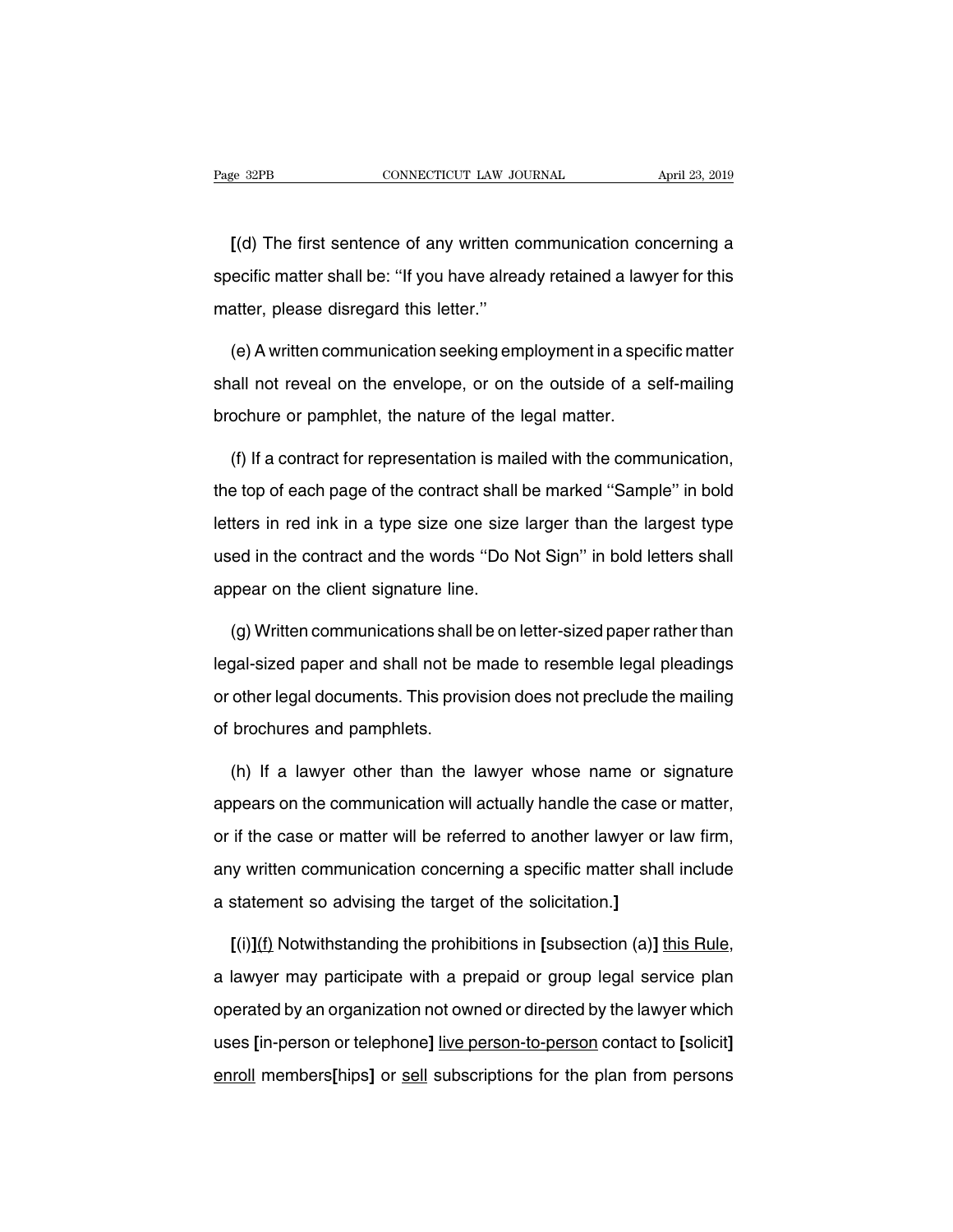April 23, 2019 CONNECTICUT LAW JOURNAL Page 33PB<br>who are not known to need legal services in a particular matter covered<br>by the plan. April 23, 2019<br>Who are not known<br>by the plan.<br>COMMENTARY

no are not known to need legal services in a particular matter covered<br>the plan.<br>COMMENTARY: [A solicitation is a targeted communication initiated<br>the lawyer that is directed to a specific person and that offers to who are not known to need legal services in a particular matter covered<br>by the plan.<br>COMMENTARY: [A solicitation is a targeted communication initiated<br>by the lawyer that is directed to a specific person and that offers to<br> by the plan.<br>COMMENTARY: [A solicitation is a targeted communication initiated<br>by the lawyer that is directed to a specific person and that offers to<br>provide, or can reasonably be understood as offering to provide, legal<br>s COMMENTARY: [A solicitation is a targeted communication initiated<br>by the lawyer that is directed to a specific person and that offers to<br>provide, or can reasonably be understood as offering to provide, legal<br>services. In c by the lawyer that is directed to a specific person and that offers to<br>provide, or can reasonably be understood as offering to provide, legal<br>services. In contrast, a] Subsection (b) prohibits a lawyer from soliciting<br>prof sy are lawyer and to different of a specific provide, and and shore to<br>provide, or can reasonably be understood as offering to provide, legal<br>services. In contrast, a] Subsection (b) prohibits a lawyer from soliciting<br>prof firm's peculary se and total and the person-to-person soliciting<br>professional employment by live person-to-person contact when a<br>significant motive for the lawyer's doing so is the lawyer's or the law<br>firm's pecuniary gain professional employment by live person-to-person contact when a<br>significant motive for the lawyer's doing so is the lawyer's or the law<br>firm's pecuniary gain. A lawyer's communication [typically does not<br>constitute] is not significant motive for the lawyer's doing so is the lawyer's or the law<br>firm's pecuniary gain. A lawyer's communication [typically does not<br>constitute] is not a solicitation if it is directed to the general public, such<br>as firm's pecuniary gain. A lawyer's communication [typically does not constitute] is not a solicitation if it is directed to the general public, such as through a billboard, an Internet banner advertisement, a website or a t constitute] is not a solicitation if it is directed to the general public, such<br>as through a billboard, an Internet banner advertisement, a website<br>or a television commercial, or if it is in response to a request for<br>infor constitute] is not a solicitation if it is directed to the general public, such<br>as through a billboard, an Internet banner advertisement, a website<br>or a television commercial, or if it is in response to a request for<br>infor a television commercial, or if it is in response to a request for<br>
iormation or is automatically generated in response to [Internet]<br>
<u>ectronic</u> searches.<br>
[Unrestricted solicitation involves definite social harms. Among<br>

information or is automatically generated in response to [Internet]<br>electronic searches.<br>[Unrestricted solicitation involves definite social harms. Among<br>these are harassment, overreaching, provocation of nuisance litigati electronic searches.<br>
[Unrestricted solicitation involves definite social harms. Among<br>
these are harassment, overreaching, provocation of nuisance litigation<br>
and schemes for systematic fabrication of claims, all of which [Unrestricted solicitation involves definite social harms. Among<br>these are harassment, overreaching, provocation of nuisance litigation<br>and schemes for systematic fabrication of claims, all of which were<br>experienced prior reasonably designed to suppress these harms are considered trigation<br>reasonably designed to suppress these harms are constitutionally<br>legitimate. At the same time, measures going beyond realization of and schemes for systematic fabrication of claims, all of which were<br>experienced prior to adoption of restrictions on solicitation. Measures<br>reasonably designed to suppress these harms are constitutionally<br>legitimate. At th experienced prior to adoption of restrictions on solicitation. Measures<br>reasonably designed to suppress these harms are constitutionally<br>legitimate. At the same time, measures going beyond realization of<br>such objectives wo reasonably designed to suppress these halogitimate. At the same time, measures goil such objectives would appear to be invalid to the United States Supreme Court.]<br><sup>1</sup> The United States Supreme Court. quarely interest and the same time, measures going beyond realization of<br>
ch objectives would appear to be invalid under relevant decisions<br>
the United States Supreme Court.]<br>
"Live person-to-person contact" means in-perso

such objectives would appear to be invalid under relevant decisions<br>of the United States Supreme Court.]<br>"Live person-to-person contact" means in-person, face-to-face, live<br>telephone and other real-time visual or auditory of the United States Supreme Court.]<br>
"Live person-to-person contact" means in-person, face-to-face, live<br>
telephone and other real-time visual or auditory person-to-person com-<br>
munications where the person is subject to "Live person-to-person contact" means in-person, face-to-face, live<br>telephone and other real-time visual or auditory person-to-person com-<br>munications where the person is subject to a direct personal encounter<br>without time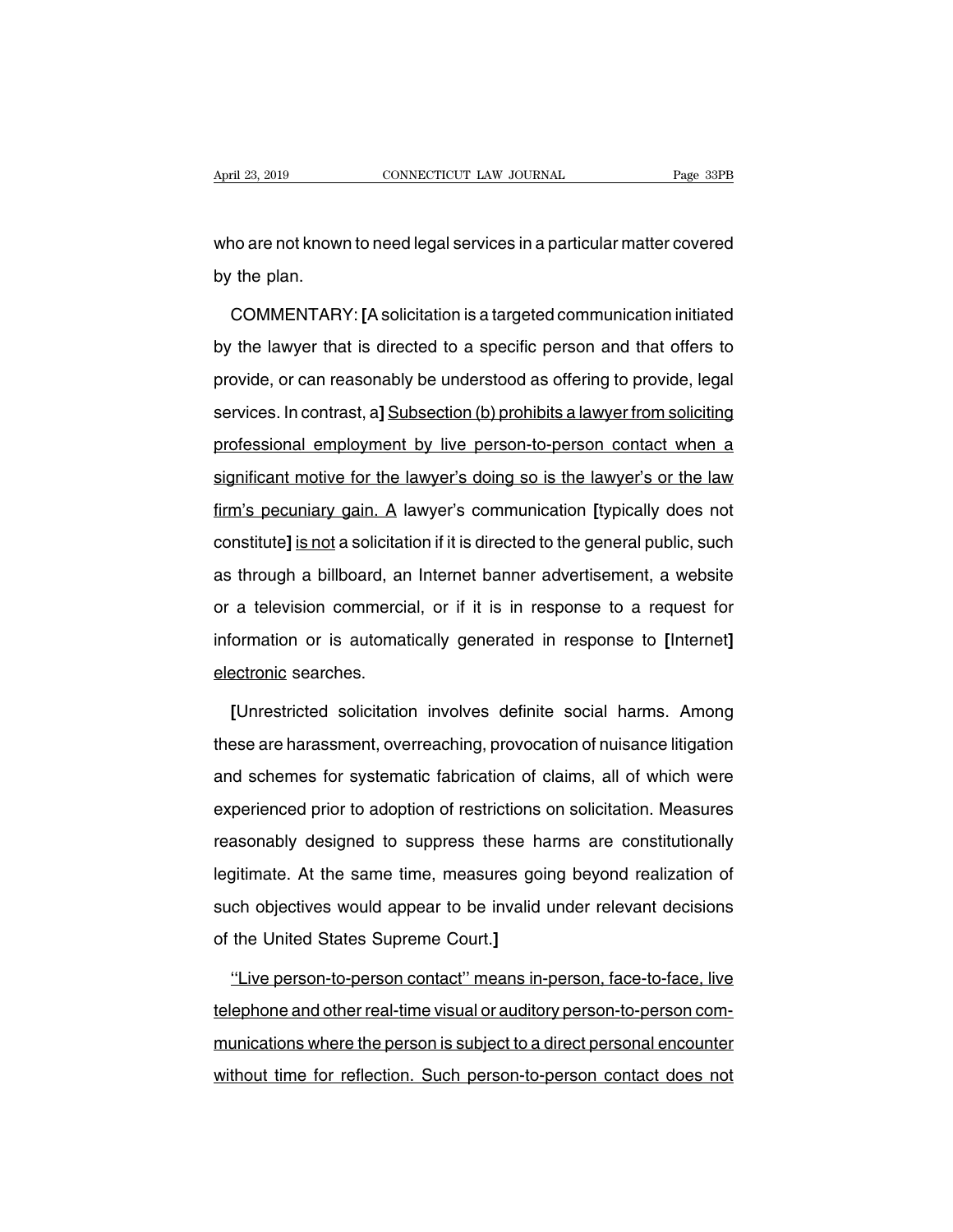Page 34PB<br>include chat rooms, text messages or other written communications<br>that recipients may easily disregard. A potential for overreaching exists Trage 34PB<br>include chat rooms, text messages or other written communications<br>that recipients may easily disregard. A potential for overreaching exists<br>when a lawyer, seeking pecuniary gain, solicits a person known to be include chat rooms, text messages or other written communications<br>that recipients may easily disregard. A potential for overreaching exists<br>when a lawyer, seeking pecuniary gain, solicits a person known to be<br>in need of le include chat rooms, text messages or other written communications<br>that recipients may easily disregard. A potential for overreaching exists<br>when a lawyer, seeking pecuniary gain, solicits a person known to be<br>in need of le that recipients may easily disregard. A potential for overreaching exists<br>when a lawyer, seeking pecuniary gain, solicits a person known to be<br>in need of legal services. This form of contact subjects a person to<br>the privat when a lawyer, seeking pecuniary gain, solicits a person known to be<br>in need of legal services. This form of contact subjects a person to<br>the private importuning of the trained advocate in a direct interpersonal<br>encounter. in need of legal services. This form of contact subjects a person to<br>the private importuning of the trained advocate in a direct interpersonal<br>encounter. The person, who may already feel overwhelmed by the<br>circumstances gi the private importuning of the trained advocate in a direct interpersonal<br>encounter. The person, who may already feel overwhelmed by the<br>circumstances giving rise to the need for legal services, may find it<br>difficult to fu encounter. The person, who may already feel overwhelmed by the circumstances giving rise to the need for legal services, may find it difficult to fully evaluate all available alternatives with reasoned judgment and appropr circumstances giving rise to the need for legal services, may find it<br>difficult to fully evaluate all available alternatives with reasoned judg-<br>ment and appropriate self-interest in the face of the lawyer's presence<br>and i difficult to fully evaluate all available alternatives with reasoned judg-<br>ment and appropriate self-interest in the face of the lawyer's presence<br>and insistence upon an immediate response. The situation is fraught<br>with th ent and appropriate self-interest in the face of the lawyer's presence<br>d insistence upon an immediate response. The situation is fraught<br>th the possibility of undue influence, intimidation, and over-reaching.<br>The potential

live telephone or real time electronic solicitation, and over-reaching with the possibility of undue influence, intimidation, and over-reaching.<br>The potential for [abuse] <u>overreaching</u> inherent in [direct in-person,<br>live with the possibility of undue influence, intimidation, and over-reaching.<br>The potential for [abuse] <u>overreaching</u> inherent in [direct in-person,<br>live telephone or real time electronic solicitation] <u>live person-to-person</u> The potential for [abuse] <u>overreaching</u> inherent in [direct in-person,<br>live telephone or real time electronic solicitation] <u>live person-to-person</u><br>contact justifies [their] its prohibition, [particularly] since lawyers h Interpretation problem in particular person, in person, live telephone or real time electronic solicitation] live person-to-person<br>contact justifies [their] its prohibition, [particularly] since lawyers have<br>alternative me be mailed or transmitted by e-mail or other electronic means favorement and thermative means of conveying necessary information [to those who may be in need of legal services]. In particular, communications can be mailed o not involve real time of conveying necessary information [to those whomay be in need of legal services]. In particular, communications can be mailed or transmitted by e-mail or other electronic means that [do not involve r shighted in the forms of comparing increased, in mormalism per ancient may be in need of legal services]. In particular, communications can<br>be mailed or transmitted by e-mail or other electronic means that [do<br>not involve in particularly be in head or transmitted by e-mail or other electronic means that [do not involve real time contact and] do not violate other laws [governing solicitations]. These forms of communications [and solicitation se maked of nationities by o mail of other discrete means that  $I_{\text{co}}$ <br>not involve real time contact and] do not violate other laws [governing<br>solicitations]. These forms of communications [and solicitations] make<br>it pos firms, without subjecting to the informed about the need for legal<br>services, and about the qualifications of available lawyers and law<br>firms, without subjecting the public to [direct in-person, telephone or<br>real-time elect solicitations]. These forms of communications [and solicitations] make<br>it possible for the public to be informed about the need for legal<br>services, and about the qualifications of available lawyers and law<br>firms, without s wherevices, and about the qualificat<br>firms, without subjecting the public<br>real-time electronic] live person-to<br>whelm a person's judgment.<br>The use of general advertising a ms, without subjecting the public to [direct in-person, telephone or<br>al-time electronic] <u>live person-to-person</u> persuasion that may over-<br>nelm a person's judgment.<br>[The use of general advertising and written, recorded and real-time electronic] live person-to-person persuasion that may over-<br>whelm a person's judgment.<br>[The use of general advertising and written, recorded and electronic<br>communications to transmit information from lawyer to th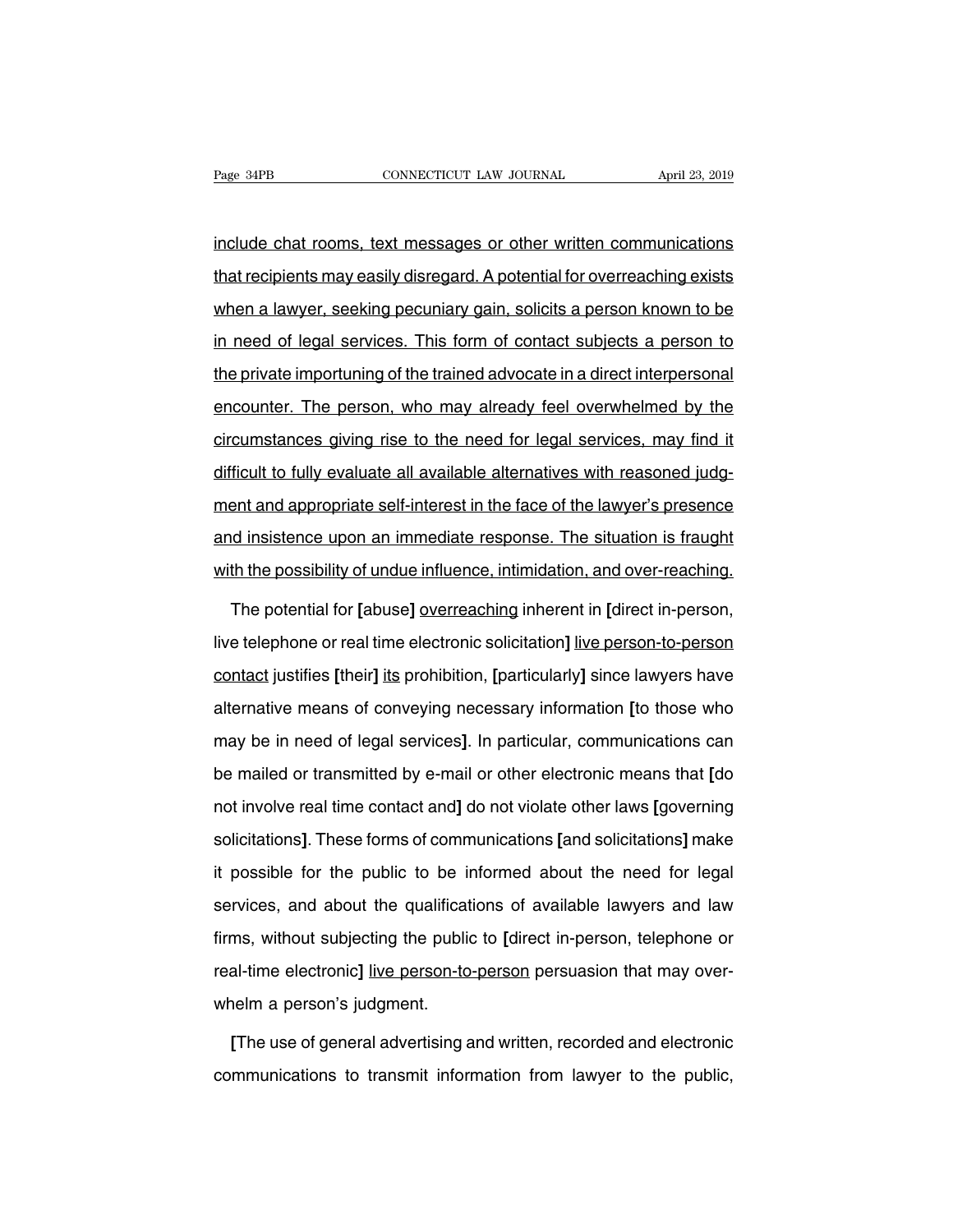April 23, 2019 CONNECTICUT LAW JOURNAL Page 35PB<br>
rather than direct in-person, live telephone, or real-time electronic<br>
contact, will help to ensure that the information flows cleanly as well as April 23, 2019 CONNECTICUT LAW JOURNAL Page 35PB<br>
rather than direct in-person, live telephone, or real-time electronic<br>
contact, will help to ensure that the information flows cleanly as well as<br>
freely. The contents of a rather than direct in-person, live telephone, or real-time electronic<br>contact, will help to ensure that the information flows cleanly as well as<br>freely. The contents of advertisements and communications permitted<br>under Rul rather than direct in-person, live telephone, or real-time electronic<br>contact, will help to ensure that the information flows cleanly as well as<br>freely. The contents of advertisements and communications permitted<br>under Rul disputed and may be ensure that the information flows cleanly as well as<br>freely. The contents of advertisements and communications permitted<br>under Rule 7.2 can be permanently recorded so that they cannot be<br>disputed and ma potential, which provides that the informalism next example of the displane of the properties and communications permitted under Rule 7.2 can be permanently recorded so that they cannot be disputed and may be shared with o mediations and claims and communications point and<br>under Rule 7.2 can be permanently recorded so that they cannot be<br>disputed and may be shared with others who know the lawyer. This<br>potential for informal review is itself disputed and may be shared with others who know the lawyer. This<br>potential for informal review is itself likely to help guard against state-<br>ments and claims that might constitute false and misleading communi-<br>cations, in method interesting the telephone interesting the telephone, or real-time electronic] live person-to-person contact<br>can be disputed and [are] may not be subject to a third-party scrutiny. ments and claims that might constitute false and misleading communications, in violation of Rule 7.1.] The contents of [direct in-person, live telephone, or real-time electronic] <u>live person-to-person</u> contact can be disp Consequently, they are much more likely to approach (and occasion-<br>alive telephone, or real-time electronic] live person-to-person contact<br>can be disputed and [are] may not be subject to a third-party scrutiny.<br>Consequentl Find the disputed and [are] may not be subject to a third-party scrutiny.<br>Consequently, they are much more likely to approach (and occasion-<br>ally cross) the dividing line between accurate representations and<br>those that are the disputed and [are] may not be subj<br>Consequently, they are much more likely t<br>ally cross) the dividing line between acc<br>those that are false and misleading.<br>There is far less likelihood that a lawyer Insequently, they are much more likely to approach (and occasion-<br>y cross) the dividing line between accurate representations and<br>ose that are false and misleading.<br>There is far less likelihood that a lawyer would engage i

ally cross) the dividing line between accurate representations and<br>those that are false and misleading.<br>There is far less likelihood that a lawyer would engage in [abusive<br>practices] <u>overreaching</u> against a former client, those that are false and misleading.<br>There is far less likelihood that a lawyer would engage in [abusive<br>practices] <u>overreaching</u> against a former client, or a person with whom<br>the lawyer has a close personal, [or] family There is far less likelihood that a lawyer would engage in [abusive practices] overreaching against a former client, or a person with whom the lawyer has a close personal, [or] family, business or professional relationship practices] overreaching against a former client, or a person with whom<br>the lawyer has a close personal. [or] family, business or professional<br>relationship, or in situations in which the lawyer is motivated by consid-<br>erati potential for a close personal, [or] family, business or professional<br>relationship, or in situations in which the lawyer is motivated by consid-<br>erations other than the lawyer's pecuniary gain. Nor is there a serious<br>poten relationship, or in situations in which the lawyer is motivated by considerations other than the lawyer's pecuniary gain. Nor is there a serious potential for [abuse] overreaching when the person contacted is a lawyer or i Fortunomy, characteristic in this time any of to mean alleger or a serious<br>potential for [abuse] <u>overreaching</u> when the person contacted is a<br>lawyer or is known to routinely use the type of legal services involved<br>for bus potential for [abuse] <u>overreaching</u> when the person contacted is a<br>lawyer <u>or is known to routinely use the type of legal services involved</u><br>for business purposes. Examples include persons who routinely hire<br>outside couns recommand to parabody <u>of an outinely</u> then the person contracted to a<br>lawyer or is known to routinely use the type of legal services involved<br>for business purposes. Examples include persons who routinely hire<br>outside coun for business purposes. Examples include persons who routinely hire<br>outside counsel to represent the entity; entrepreneurs who regularly<br>engage business, employment law or intellectual property lawyers;<br>small business propr outside counsel to represent the entity; entrepreneurs who regularly<br>engage business, employment law or intellectual property lawyers;<br>small business proprietors who routinely hire lawyers for lease or<br>contract issues; and business transactions in the similar properties interliginary<br>engage business, employment law or intellectual property lawyers;<br>small business proprietors who routinely hire lawyers for lease or<br>contract issues; and other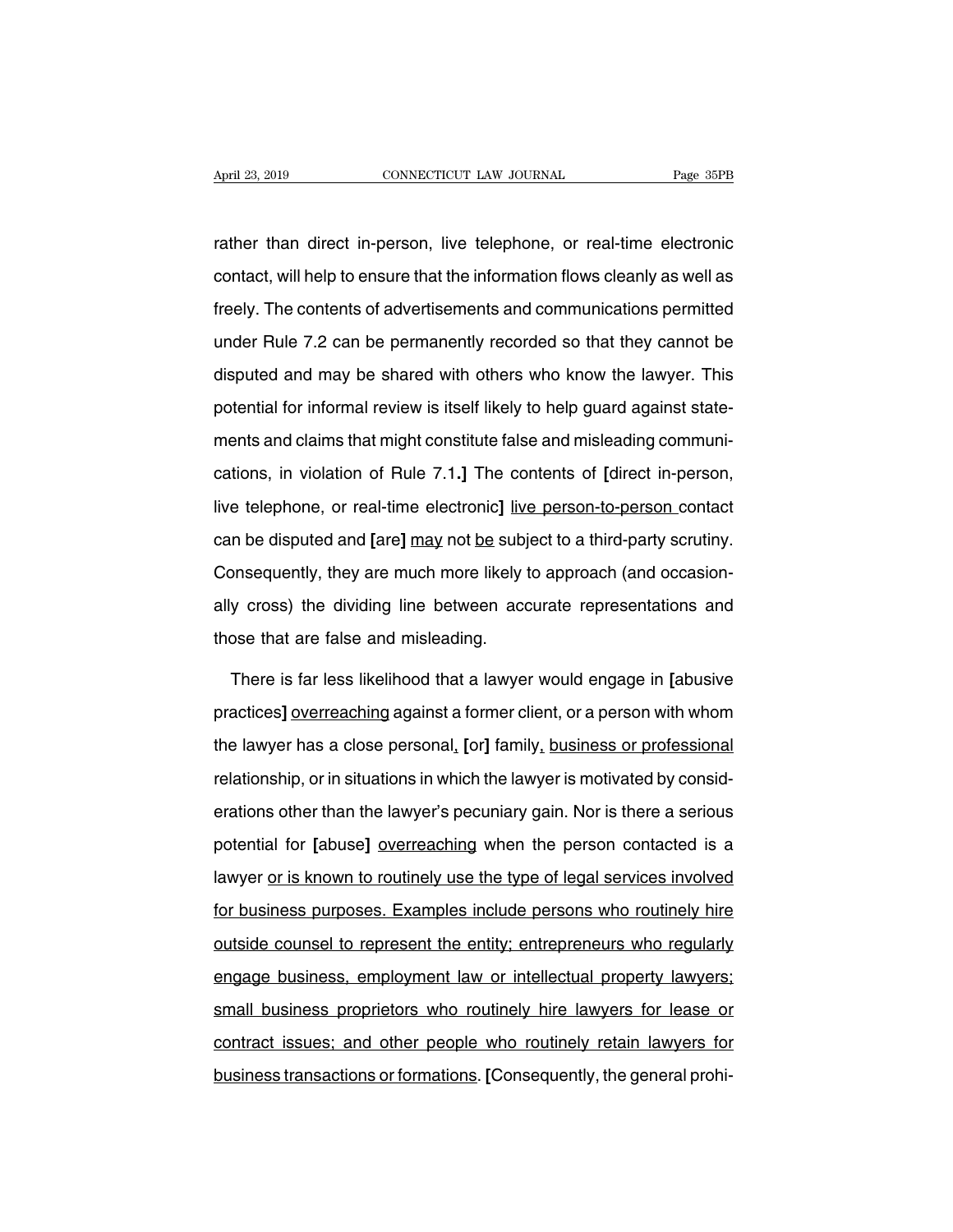Page 36PB<br>
CONNECTICUT LAW JOURNAL<br>
bition in Rule 7.3 (a) and the requirements of Rule 7.3 (c) are not<br>
applicable in those situations. Also, nothing in this Commentary] Sub-Page 36PB **CONNECTICUT LAW JOURNAL** April 23, 2019<br>bition in Rule 7.3 (a) and the requirements of Rule 7.3 (c) are not<br>applicable in those situations. Also, nothing in this Commentary] Sub-<br>section (b) is not intended to p bition in Rule 7.3 (a) and the requirements of Rule 7.3 (c) are not<br>applicable in those situations. Also, nothing in this Commentary] Sub-<br>section (b) is not intended to prohibit a lawyer from participating in<br>constitution bition in Rule 7.3 (a) and the requirements of Rule 7.3 (c) are not<br>applicable in those situations. Also, nothing in this Commentary] Sub-<br>section (b) is not intended to prohibit a lawyer from participating in<br>constitution short in Frate 7:5 (a) and the requirements of Frate 7:5 (c) are not<br>applicable in those situations. Also, nothing in this Commentary] Sub-<br>section (b) is not intended to prohibit a lawyer from participating in<br>constitutio section (b) is not intended to prohibit a lawyer from participating in constitutionally protected activities of public or charitable legal service organizations or bona fide political, social, civic, fraternal, employee or constitutionally protected activities of public or charitable legal se<br>organizations or bona fide political, social, civic, fraternal, emp<br>or trade organizations whose purposes include providing or re<br>mending legal service ganizations or bona fide political, social, civic, fraternal, employee<br>trade organizations whose purposes include providing or recom-<br>ending legal services to their members or beneficiaries.<br>[In determining whether a conta

it is relevant to consider the time and circumstances under Rule 7.3 (b),<br>it is relevant to consider the time and circumstances under Rule 7.3 (b),<br>it is relevant to consider the time and circumstances under which the<br>cont mending legal services to their members or beneficiaries.<br>
[In determining whether a contact is permissible under Rule 7.3 (b),<br>
it is relevant to consider the time and circumstances under which the<br>
contact is initiated. [In determining whether a contact is permissible under Rule 7.3 (b),<br>it is relevant to consider the time and circumstances under which the<br>contact is initiated. For example, a person undergoing active medical<br>treatment for In accomming whether a contact is permissible and ritate riate rise (e),<br>it is relevant to consider the time and circumstances under which the<br>contact is initiated. For example, a person undergoing active medical<br>treatment contact is initiated. For example, a person undergoing active medical<br>treatment for traumatic injury is unlikely to be in an emotional state in<br>which reasonable judgment about employing a lawyer can be exer-<br>cised. Moreove treatment for traumatic injury is unlikely to be in an emotional state in<br>which reasonable judgment about employing a lawyer can be exer-<br>cised. Moreover, if after sending a letter or other communication to a<br>member of the which reasonable judgment about employing a lawyer can be exer-<br>cised. Moreover, if after sending a letter or other communication to a<br>member of the public as permitted by Rule 7.2 the lawyer receives<br>no response, any furt vinon reasonable jaagnont about employ.<br>
cised. Moreover, if after sending a letter or<br>
member of the public as permitted by Rul<br>
no response, any further effort to communi<br>
violate the provisions of Rule 7.3 (b).<br>
The req ember of the public as permitted by Rule 7.2 the lawyer receives<br>
response, any further effort to communicate with the person may<br>
blate the provisions of Rule 7.3 (b).<br>
The requirement in Rule 7.3 (c) that certain communi

mo response, any further effort to communicate with the person may<br>violate the provisions of Rule 7.3 (b).<br>The requirement in Rule 7.3 (c) that certain communications be<br>marked "Advertising Material" does not apply to comm violate the provisions of Rule 7.3 (b).<br>
The requirement in Rule 7.3 (c) that certain communications be<br>
marked "Advertising Material" does not apply to communications sent<br>
in response to requests of potential clients or The requirement in Rule 7.3 (c) that certain communications be<br>marked "Advertising Material" does not apply to communications sent<br>in response to requests of potential clients or their spokespersons or<br>sponsors. General an me requirement in train 7:5 (o) that cortain communications sent<br>marked "Advertising Material" does not apply to communications sent<br>in response to requests of potential clients or their spokespersons or<br>sponsors. General in response to requests of potential clients or their spokespersons or<br>sponsors. General announcements by lawyers, including changes in<br>personnel or office location, do not constitute communications solicit-<br>ing profession sponsors. General announcements by lawyers, including<br>personnel or office location, do not constitute communica<br>ing professional employment from any person known to<br>of legal services within the meaning of this Rule.]<br>A sol From all or office location, do not constitute communications solicit-<br>a professional employment from any person known to be in need<br>legal services within the meaning of this Rule.]<br>A solicitation that contains false or mi

ing professional employment from any person known to be in need<br>of legal services within the meaning of this Rule.]<br>A solicitation that contains false or misleading information within the<br>meaning of Rule 7.1, that involves of legal services within the meaning of this Rule.]<br>A solicitation that contains false or misleading information within the<br>meaning of Rule 7.1, that involves coercion, duress or harassment<br>within the meaning of Rule 7.3 (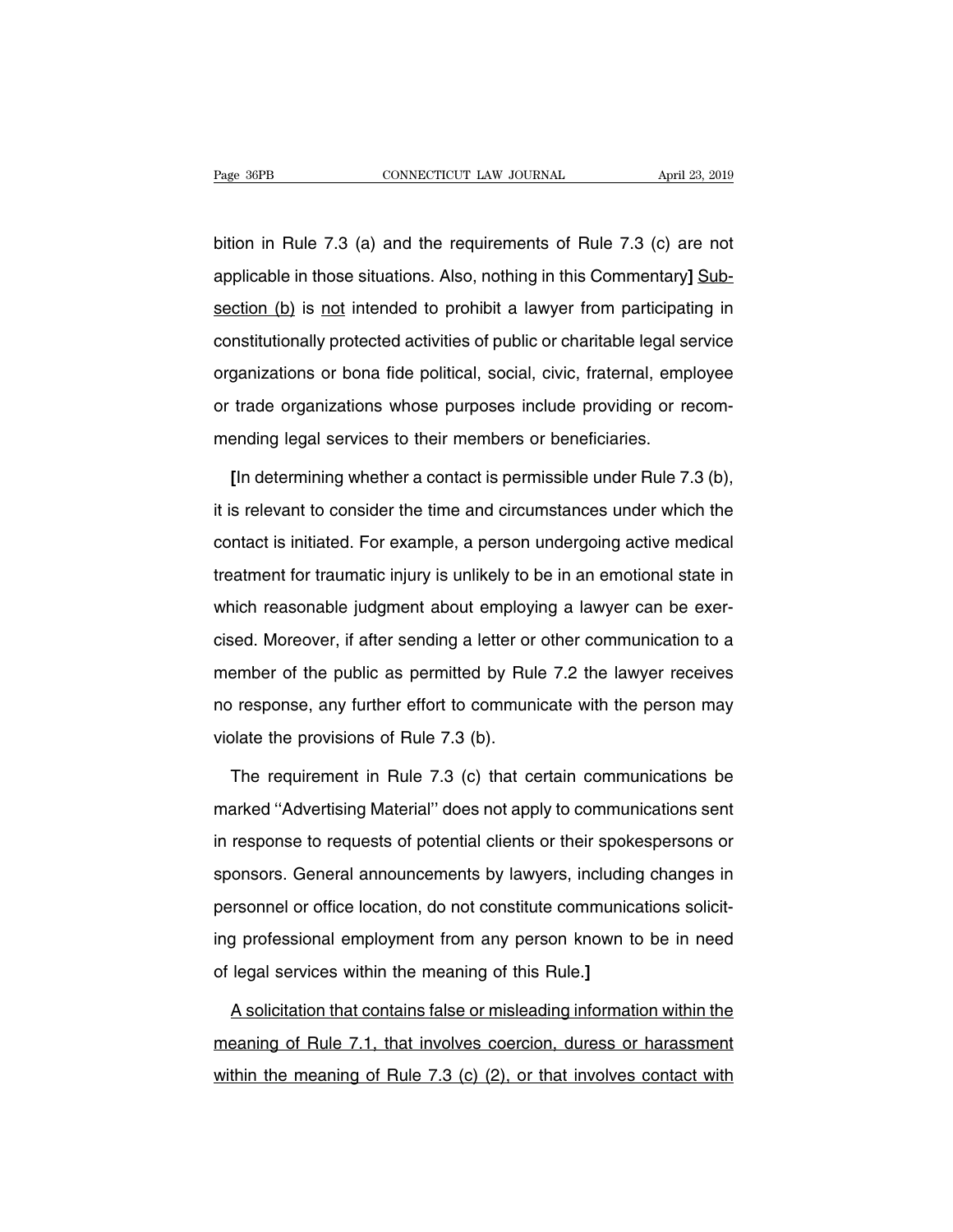Someone who has made known to the lawyer a desire not to be solicited<br>by the lawyer within the meaning of Rule 7.3 (c) (1) is prohibited. April 23, 2019 CONNECTICUT LAW JOURNAL Page 37PB<br>
someone who has made known to the lawyer a desire not to be solicited<br>
by the lawyer within the meaning of Rule 7.3 (c) (1) is prohibited.<br>
Live, person-to-person contact o Someone who has made known to the lawyer a desire not to be solicited<br>by the lawyer within the meaning of Rule 7.3 (c) (1) is prohibited.<br>Live, person-to-person contact of individuals who may be especially<br>vulnerable to co someone who has made known to the lawyer a desire not to be solicited<br>by the lawyer within the meaning of Rule 7.3 (c) (1) is prohibited.<br>Live, person-to-person contact of individuals who may be especially<br>vulnerable to co by the lawyer within the meaning of Rule 7.3 (c) (1) is prohibited.<br>Live, person-to-person contact of individuals who may be especially<br>vulnerable to coercion or duress is ordinarily not appropriate, for exam-<br>ple, the eld disabled. Inerable to coercion or duress is ordinarily not appropriate, for exam-<br>
e, the elderly, those whose first language is not English, or the<br>
sabled.<br>
This Rule [is] <u>does</u> not [intended to] prohibit a lawyer from contacting

ple, the elderly, those whose first language is not English, or the<br>disabled.<br>This Rule [is] does not [intended to] prohibit a lawyer from contacting<br>representatives of organizations or groups that may be interested in<br>est disabled.<br>This Rule [is] does not [intended to] prohibit a lawyer from contacting<br>representatives of organizations or groups that may be interested in<br>establishing a group or prepaid legal plan for their members, insureds, This Rule [is] <u>does</u> not [intended to] prohibit a lawyer from contacting<br>representatives of organizations or groups that may be interested in<br>establishing a group or prepaid legal plan for their members, insureds,<br>benefic representatives of organizations or groups that may be interested in establishing a group or prepaid legal plan for their members, insureds, beneficiaries or other third parties for the purpose of informing such entities o establishing a group or prepaid legal plan for their members, insureds,<br>beneficiaries or other third parties for the purpose of informing such<br>entities of the availability of and details concerning the plan or arrange-<br>men beneficiaries or other third parties for the purpose of informing such<br>entities of the availability of and details concerning the plan or arrange-<br>ment which the lawyer or lawyer's firm is willing to offer. This form of<br>co entities of the availability of and details concerning the plan or arrangement which the lawyer or lawyer's firm is willing to offer. This form of communication is not directed to people who are seeking legal services for ment which the lawyer or lawyer's firm is willing to offer. This form of<br>communication is not directed to people who are seeking legal services<br>for themselves. Rather, it is usually addressed to an individual acting<br>in a f communication is not directed to people who are seeking legal services<br>for themselves. Rather, it is usually addressed to an individual acting<br>in a fiduciary capacity seeking a supplier of legal services for others<br>who may for themselves. Rather, it is usually addressed to an individual acting<br>in a fiduciary capacity seeking a supplier of legal services for others<br>who may, if they choose, become prospective clients of the lawyer.<br>Under these in a fiduciary capacity seeking a supplier of legal services for others<br>who may, if they choose, become prospective clients of the lawyer.<br>Under these circumstances, the activity which the lawyer undertakes<br>in communicatin who may, if they choose, become prospective clients of the lawyer.<br>Under these circumstances, the activity which the lawyer undertakes<br>in communicating with such representatives and the type of information<br>transmitted to t Under these circumstances, the activity which the lawyer undertakes<br>in communicating with such representatives and the type of information<br>transmitted to the individual are functionally similar to and serve the<br>same purpos in communicating with such representatives and the type of information<br>transmitted to the individual are functionally similar to and serve the<br>same purpose as advertising permitted under Rule 7.2. [Subsection (i)<br>of this R transmitted to the individual are functionally similar to and serve the<br>same purpose as advertising permitted under Rule 7.2. [Subsection (i)<br>of this Rule would permit an attorney to participate with an organization<br>which same purpose as advertising permitted under Rule 7.2. [Subsection (i)<br>of this Rule would permit an attorney to participate with an organization<br>which uses personal contact to solicit members for its group or prepaid<br>legal of this Rule would permit an attorney to participate with an organization<br>which uses personal contact to solicit members for its group or prepaid<br>legal service plan, provided that the personal contact is not undertaken<br>by which use<br>legal serv<br>by any la<br>the plan.**]**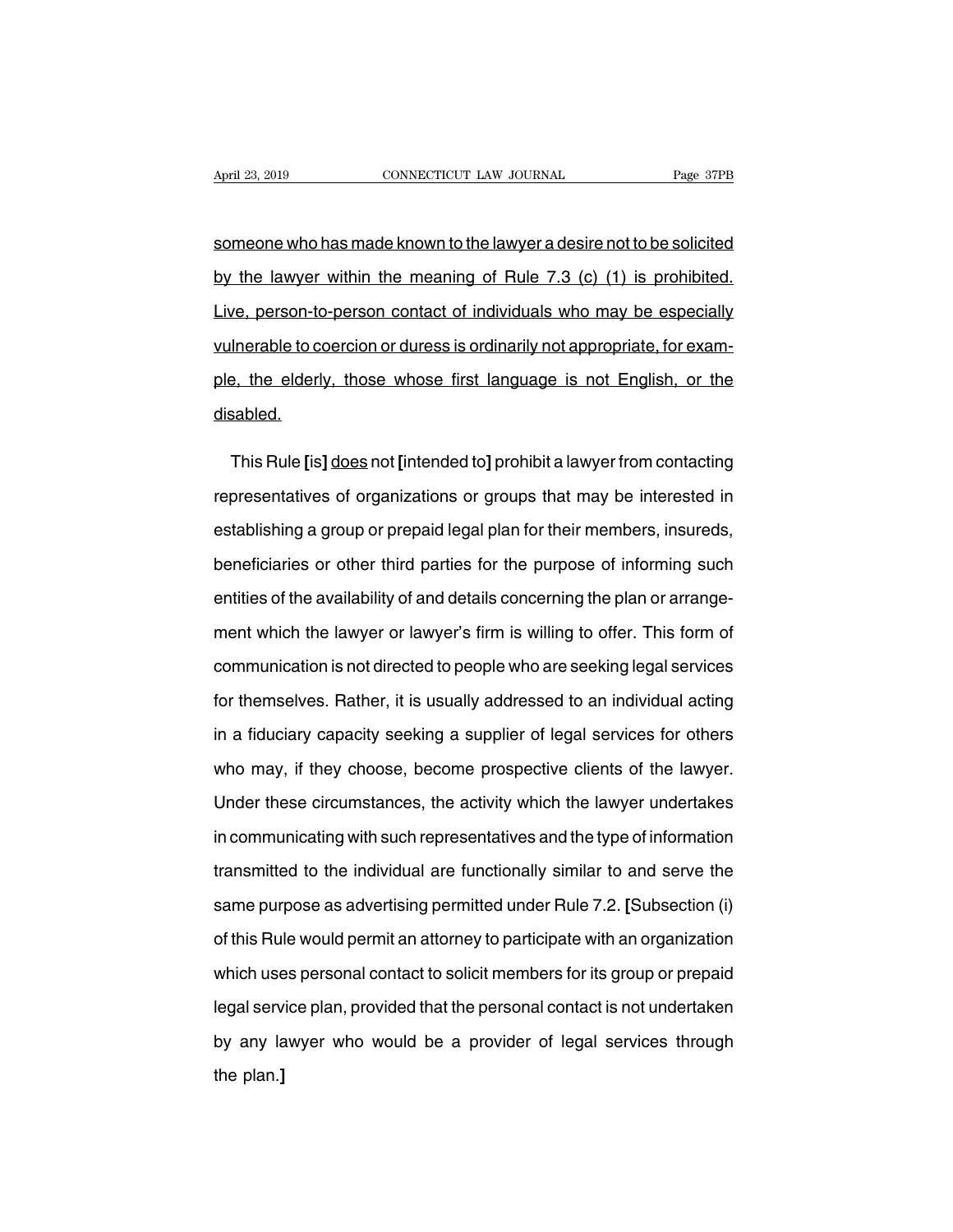EXEMBER ENGINEED CONNECTICUT LAW JOURNAL April 23, 2019<br>Communications authorized by law or ordered by a court or tribunal<br>Clude a notice to potential members of a class in class action litigation. Eage 38PB CONNECTICUT LAW JOURNAL April 23, 2019<br> **Communications authorized by law or ordered by a court or tribunal**<br>
include a notice to potential members of a class in class action litigation.<br>
Subsection  $[(i)](f)$  of t

Communications authorized by law or ordered by a court or tribunal<br>
clude a notice to potential members of a class in class action litigation.<br>
Subsection  $[(i)](f)$  of this Rule permits a lawyer to participate with<br>
organiz Communications authorized by law or ordered by a court or tribunal<br>include a notice to potential members of a class in class action litigation.<br>Subsection  $[(i)](f)$  of this Rule permits a lawyer to participate with<br>an organ group or prepaid legal service plan, provided that the personal contact is not undertaken by any lawyer who would be a provider of legal service plan, provided that the personal contact is not undertaken by any lawyer who Subsection [(i)](f) of this Rule permits a lawyer to participate with<br>an organization that uses personal contact to solicit members for its<br>group or prepaid legal service plan, provided that the personal contact<br>is not und an organization that uses personal contact to solicit members for its<br>group or prepaid legal service plan, provided that the personal contact<br>is not undertaken by any lawyer who would be a provider of legal<br>services throug group or prepaid legal service plan, provided that the personal contact<br>is not undertaken by any lawyer who would be a provider of legal<br>services through the plan. The organization must not be owned by or<br>directed (whethe that participate is not undertaken by any lawyer who would be a provider of legal<br>services through the plan. The organization must not be owned by or<br>directed (whether as manager or otherwise) by any lawyer or law firm<br>tha permit a lawyer and use a provided by or<br>directed (whether as manager or otherwise) by any lawyer or law firm<br>that participates in the plan. For example, subsection  $[(i)](f)$  would not<br>permit a lawyer to create an organizat betweed throught the plan. The organization finds not be owned by or<br>directed (whether as manager or otherwise) by any lawyer or law firm<br>that participates in the plan. For example, subsection  $[(i)](f)$  would not<br>permit a l shocked (whence as manager or otherwise) by any lawyer or law mini-<br>that participates in the plan. For example, subsection [(i)](f) would not<br>permit a lawyer to create an organization controlled directly or indirectly<br>by t in the plan or otherwise. The communication controlled directly or indirectly<br>by the lawyer and use the organization for the in-person or telephone<br>solicitation of legal employment of the lawyer through memberships<br>in the by the lawyer and use the organization for the in-person or telephone solicitation of legal employment of the lawyer through memberships in the plan or otherwise. The communication permitted by these organizations also mus solicitation of legal employment of the lawyer through memberships<br>solicitation of legal employment of the lawyer through memberships<br>in the plan or otherwise. The communication permitted by these organi-<br>zations also must plan members generally of another means of affordable legal services.<br>Lawyers also must not be directed to a person known to need legal<br>services in a particular matter, but is to be designed to inform potential<br>plan member Exations also must not be directed to a person known to need legal<br>services in a particular matter, but is to be designed to inform potential<br>plan members generally of another means of affordable legal services.<br>Lawyers wh Eations also must not be alreaded to a percent million to held legal<br>services in a particular matter, but is to be designed to inform potential<br>plan members generally of another means of affordable legal services.<br>Lawyers plan members generally<br>plan members generally<br>Lawyers who participate<br>that the plan sponsors a<br>(b). [See 8.4(a).]<br>AMENDMENT NOTE Myers who participate in a legal service plan must reasonably ensure<br>at the plan sponsors are in compliance with Rules 7.1, 7.2 and 7.3<br>0. [See 8.4(a).]<br>AMENDMENT NOTE: The purpose of the amendments to Rules<br>1–7.5 and to S

22.1.1–7.5 and to Section 2-28A is to incorporate the 2018 amendments to Rules<br>7.1–7.5 and to Section 2-28A is to incorporate the 2018 amendments to<br>the American Bar Association's Model Rules of Professional Conduct that the plant opensions are throsthphanics that transe 7.1, 7.1 and 7.6<br>(b). [See 8.4(a).]<br>The purpose of the amendments to Rules<br>7.1–7.5 and to Section 2-28A is to incorporate the 2018 amendments to<br>the American Bar Asso AMENDMENT NOTE: The purpose<br>7.1–7.5 and to Section 2-28A is to incor<br>the American Bar Association's Model<br>concerning attorney advertising. F.1–7.5 and to Section 2-28A is to incorporate the 2018 amendme<br>
the American Bar Association's Model Rules of Professional Co<br>
concerning attorney advertising.<br> **[Rule 7.4. Communication of Fields of Practice**<br>
(a) A lawy

Exercican Bar Association's Model Rules of Professional Conduct<br>
Incerning attorney advertising.<br> **ule 7.4. Communication of Fields of Practice**<br>
(a) A lawyer may communicate the fact that the lawyer does or does<br>
t practi concerning attorney advertising.<br> **[Rule 7.4. Communication of Field**<br>
(a) A lawyer may communicate the fields of law.<br>
not practice in particular fields of law.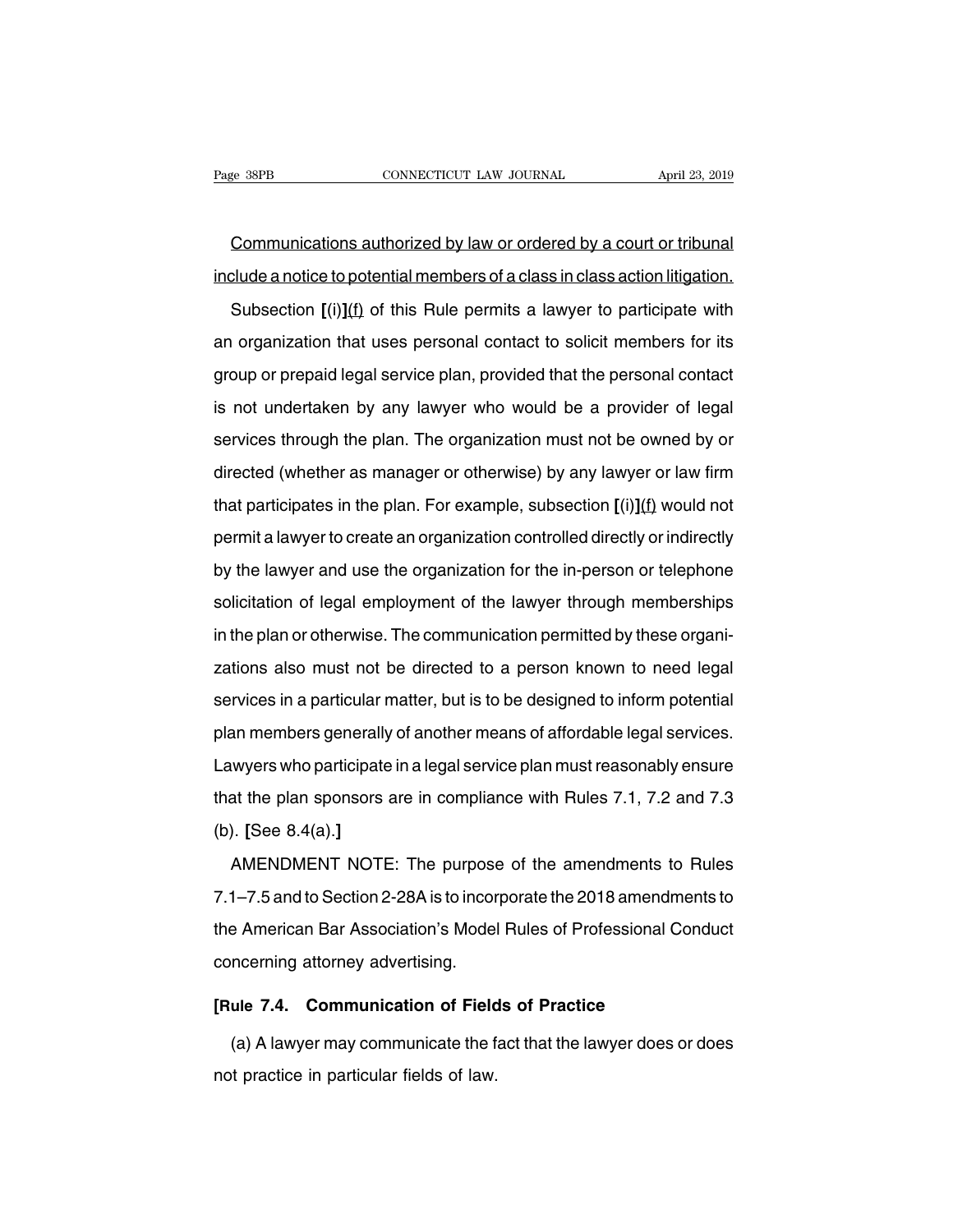The CONNECTICUT LAW JOURNAL Trage 39PB<br>(b) A lawyer admitted to engage in patent practice before the United<br>ates Patent and Trademark Office may use the designation "Patent April 23, 2019 CONNECTICUT LAW JOURNAL Page 39PB<br>
(b) A lawyer admitted to engage in patent practice before the United<br>
States Patent and Trademark Office may use the designation "Patent<br>
Attorney" or a substantially simil (b) A lawyer admitted to engage in patent practice b<br>States Patent and Trademark Office may use the desi<br>Attorney" or a substantially similar designation.<br>(c) A lawyer engaged in admiralty practice may use (b) A lawyer admitted to engage in patent practice before the United<br>ates Patent and Trademark Office may use the designation "Patent<br>torney" or a substantially similar designation.<br>(c) A lawyer engaged in admiralty practi (b) A lawyer admitted to engage in patent practice before the United<br>States Patent and Trademark Office may use the designation "Patent<br>Attorney" or a substantially similar designation.<br>(c) A lawyer engaged in admiralty pr

nation. (c) A lawyer engaged in admiralty practice may use the designation<br>dmiralty," "Proctor in Admiralty" or a substantially similar desig-<br>tion.<br>(d) A lawyer shall not state or imply that the lawyer is a specialist<br>a particula "Admiralty," "Proctor in Admiralty" or a substantially similar designation.<br>
(d) A lawyer shall not state or imply that the lawyer is a specialist<br>
in a particular field of law except as provided herein and in Rule 7.4A.<br>

tion.<br>(d) A lawyer shall not state or imply that the lawyer is a specialist<br>a particular field of law except as provided herein and in Rule 7.4A.<br>COMMENTARY: This Rule permits a lawyer to indicate fields of<br>actice in commu (d) A lawyer shall not state or imply that the lawyer is a specialist<br>in a particular field of law except as provided herein and in Rule 7.4A.<br>COMMENTARY: This Rule permits a lawyer to indicate fields of<br>practice in commun in a particular field of law except as provided herein and in Rule 7.4A.<br>COMMENTARY: This Rule permits a lawyer to indicate fields of<br>practice in communications about the lawyer's services. If a lawyer<br>practices only in ce COMMENTARY: This Rule permits a lawyer to indicate fields of<br>practice in communications about the lawyer's services. If a lawyer<br>practices only in certain fields, or will not accept matters except in<br>such fields, the lawye practice in communications about the lawyer's services. If a lawyer<br>practices only in certain fields, or will not accept matters except in<br>such fields, the lawyer is permitted so to indicate. A lawyer may indicate<br>that the practices only in certain fields, or will not accept matters except in<br>such fields, the lawyer is permitted so to indicate. A lawyer may indicate<br>that the lawyer "concentrates in," "focuses on," or that the practice<br>is "li placifields, the lawyer is permitted so to indicate. A lawyer may indicate<br>that the lawyer "concentrates in," "focuses on," or that the practice<br>is "limited to" particular fields of practice as long as the statements<br>are n diam individe the terms "'focuses on," or that the practice<br>is "limited to" particular fields of practice as long as the statements<br>are not false or misleading in violation of Rule 7.1. However, the<br>lawyer may not use the is "limited to" particular fields of practice as long as the statements<br>are not false or misleading in violation of Rule 7.1. However, the<br>lawyer may not use the terms "specialist," "certified," "board-certified,"<br>"expert" is "limited to" particular fields of practice as long as the statements<br>are not false or misleading in violation of Rule 7.1. However, the<br>lawyer may not use the terms "specialist," "certified," "board-certified,"<br>"expert" Wer may not use the terms "specialist," "certified," "board-certified,"<br>
xpert" or any similar variation, unless the lawyer has been certified<br>
accordance with Rule 7.4A.<br>
Recognition of specialization in patent matters is

"expert" or any similar variation, unless the lawyer has been certified<br>in accordance with Rule 7.4A.<br>Recognition of specialization in patent matters is a matter of long-<br>established policy of the Patent and Trademark Offi in accordance with Rule 7.4A.<br>Recognition of specialization in patent matters is a matter of long-<br>established policy of the Patent and Trademark Office. Designation<br>of admiralty practice has a long historical tradition as Recognition of specialization in patent matters is<br>established policy of the Patent and Trademark C<br>of admiralty practice has a long historical tradition<br>maritime commerce and the federal courts.]<br>AMENDMENT NOTE: The purpo tablished policy of the Patent and Trademark Office. Designation<br>admiralty practice has a long historical tradition associated with<br>aritime commerce and the federal courts.]<br>AMENDMENT NOTE: The purpose of the amendments to

of admiralty practice has a long historical tradition associated with<br>maritime commerce and the federal courts.]<br>AMENDMENT NOTE: The purpose of the amendments to Rules<br>7.1–7.5 and to Section 2-28A is to incorporate the 201 maritime commerce and the federal courts.]<br>AMENDMENT NOTE: The purpose of the amendments to Rules<br>7.1–7.5 and to Section 2-28A is to incorporate the 2018 amendments to<br>the American Bar Association's Model Rules of Professi AMENDMENT NOTE: The pu<br>7.1–7.5 and to Section 2-28A is to<br>the American Bar Association's I<br>concerning attorney advertising.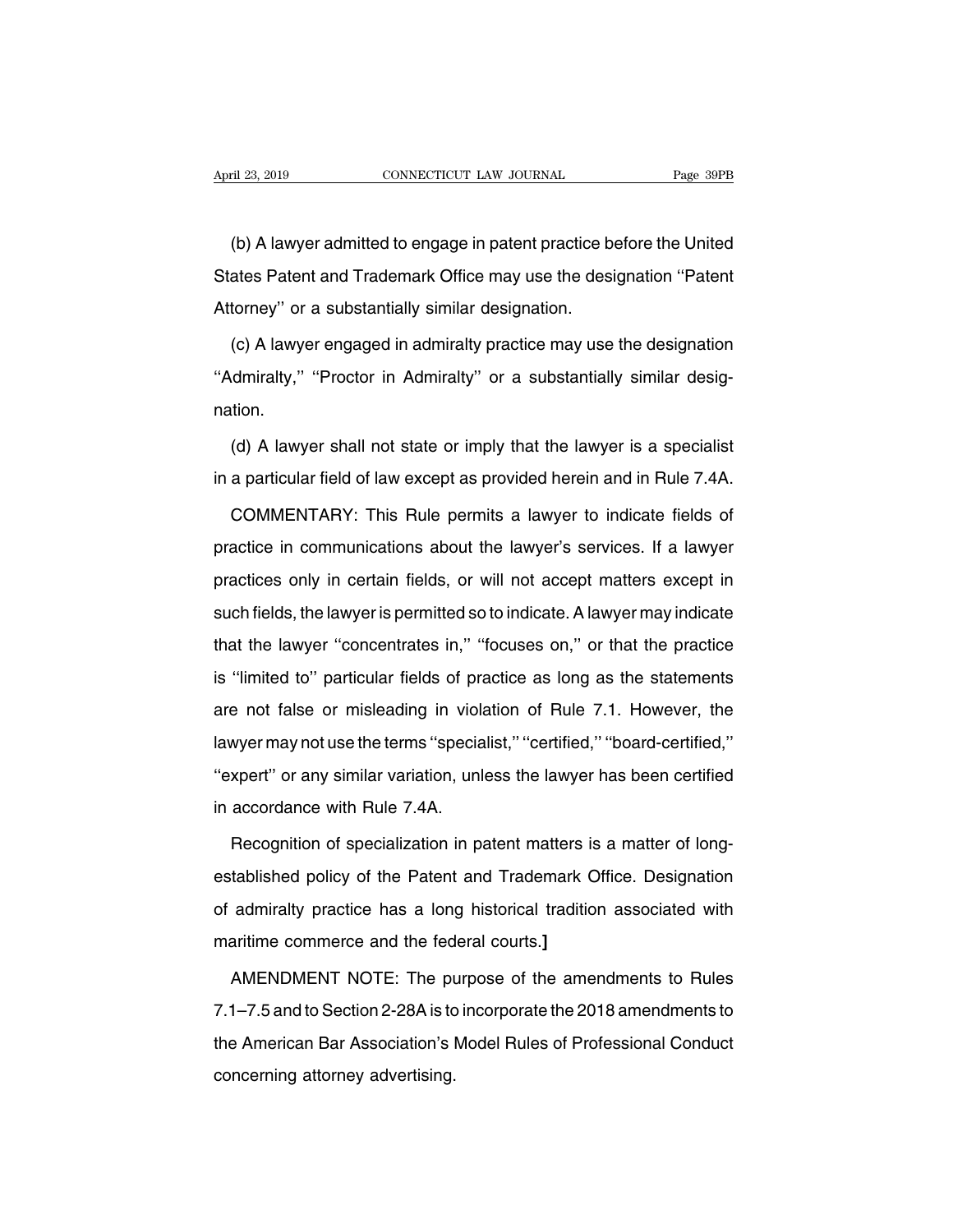# Page 40PB<br> **Rule 7.4A. Certification as Specialist**<br>  $\begin{bmatrix} 1 & 0 & 0 \\ 0 & 1 & 0 \\ 0 & 0 & 0 \\ 0 & 0 & 0 \\ 0 & 0 & 0 \\ 0 & 0 & 0 \\ 0 & 0 & 0 \\ 0 & 0 & 0 \\ 0 & 0 & 0 \\ 0 & 0 & 0 \\ 0 & 0 & 0 \\ 0 & 0 & 0 \\ 0 & 0 & 0 \\ 0 & 0 & 0 \\ 0 & 0 & 0 \\ 0 & 0 & 0 \\ 0 & 0 & 0 \\ 0 & 0 & 0 \\$

(a) **[Except as provided in Rule 7.4, a]** <u>April 23, 2019</u><br> **Except as provided in Rule 7.4, a]** <u>A</u> lawyer shall not state or<br>
ply that he or she is a specialist in a field of law unless the lawyer Figure 7.4A. Certification as Specialist<br>
(a) [Except as provided in Rule 7.4, a]  $\underline{A}$  lawyer shall not state or<br>
imply that he or she is a specialist in a field of law unless the lawyer<br>
is currently certified as a s From 7.4A. Certification as Specialist<br>
(a) [Except as provided in Rule 7.4, a]  $\underline{A}$  lawyer shall not state or<br>
imply that he or she is a specialist in a field of law unless the lawyer<br>
is currently certified as a spe (a) [Except as provided in Rule 7.4, a]  $\underline{A}$  lawyer shall not state or<br>imply that he or she is a specialist in a field of law unless the lawyer<br>is currently certified as a specialist in that field of law by a board or Except as previous in transition,  $\alpha_1 \leq \alpha_2$  for star field of the lawyer<br>is currently certified as a specialist in that field of law by a board or<br>other entity which is approved by the Rules Committee of the Superior<br> Bar Association. Among the criteria to be considered by a board or<br>Bar entity which is approved by the Rules Committee of the Superior<br>Court of this state <u>or by an organization accredited by the American</u><br>Bar Association. of the entity which is approved by the Rules Committee of the Superior<br>Court of this state <u>or by an organization accredited by the American</u><br>Bar Association. Among the criteria to be considered by the Rules<br>Committee in d Court of this state or by an organization accredited by the American<br>Bar Association. Among the criteria to be considered by the Rules<br>Committee in determining upon application whether to approve a board<br>or entity as an ag Bar Association. Among the criteria to be considered by the Rules<br>Committee in determining upon application whether to approve a board<br>or entity as an agency which may certify lawyers practicing in this<br>state as being spec Committee in determining upon application whether to approve a board<br>or entity as an agency which may certify lawyers practicing in this<br>state as being specialists, shall be the requirement that the board<br>or entity certify procedures are against minimal approximation of experience and or entity as an agency which may certify lawyers practicing in this state as being specialists, shall be the requirement that the board or entity certify speci er entry as an agency miner may seruly tanyone practioning in the state as being specialists, shall be the requirement that the board<br>or entity certify specialists on the basis of published standards and<br>procedures which ( or entity certify specialists on the basis of published standards and<br>procedures which (1) do not discriminate against any lawyer properly<br>qualified for such certification, (2) provide a reasonable basis for the<br>representa and (3) require redetermination of the special qualified for such certification, (2) provide a reasonable basis for the representation that lawyers so certified possess special competence, and (3) require redetermination o qualified for such certification, (2) provide a reasonable based representation that lawyers so certified possess special cor<br>and (3) require redetermination of the special qualifications of<br>specialists after a period of n presentation that lawyers so certified possess special competence,<br>
d (3) require redetermination of the special qualifications of certified<br>
ecialists after a period of not more than five years.<br>
(b) Upon certifying a law

ist, and (3) require redetermination of the special qualifications of certified<br>specialists after a period of not more than five years.<br>(b) Upon certifying a lawyer practicing in this state as being a special-<br>ist, the boa specialists after a period of not more than five years.<br>
(b) Upon certifying a lawyer practicing in this state as being a special-<br>
ist, the board or entity that certified the lawyer shall notify the Statewide<br>
Grievance C (b) Upon certifying a lawyer practicing in this state as being a specialist, the board or entity that certified the lawyer shall notify the Statewide<br>Grievance Committee of the name and juris number of the lawyer,<br>the spec ist, the board or entity that certified the lawyer shall notify the Grievance Committee of the name and juris number of the specialty field in which the lawyer was certified, the certification and the date such certificat The specialty field in which the lawyer was certified, the date of such<br>trification and the date such certification expires.<br>(c) A lawyer shall not state that he or she is a certified specialist if<br>elawyer's certification

the specialty field in which the lawyer was certified, the date of such<br>certification and the date such certification expires.<br>(c) A lawyer shall not state that he or she is a certified specialist if<br>the lawyer's certifica certification and the date such certification expi<br>
(c) A lawyer shall not state that he or she is a<br>
the lawyer's certification has terminated, or if the s<br>
contrary to the terms of such certification.<br>
(d) Certification (c) A lawyer shall not state that he or she is a certified specialist if<br>elawyer's certification has terminated, or if the statement is otherwise<br>ntrary to the terms of such certification.<br>(d) Certification as a specialist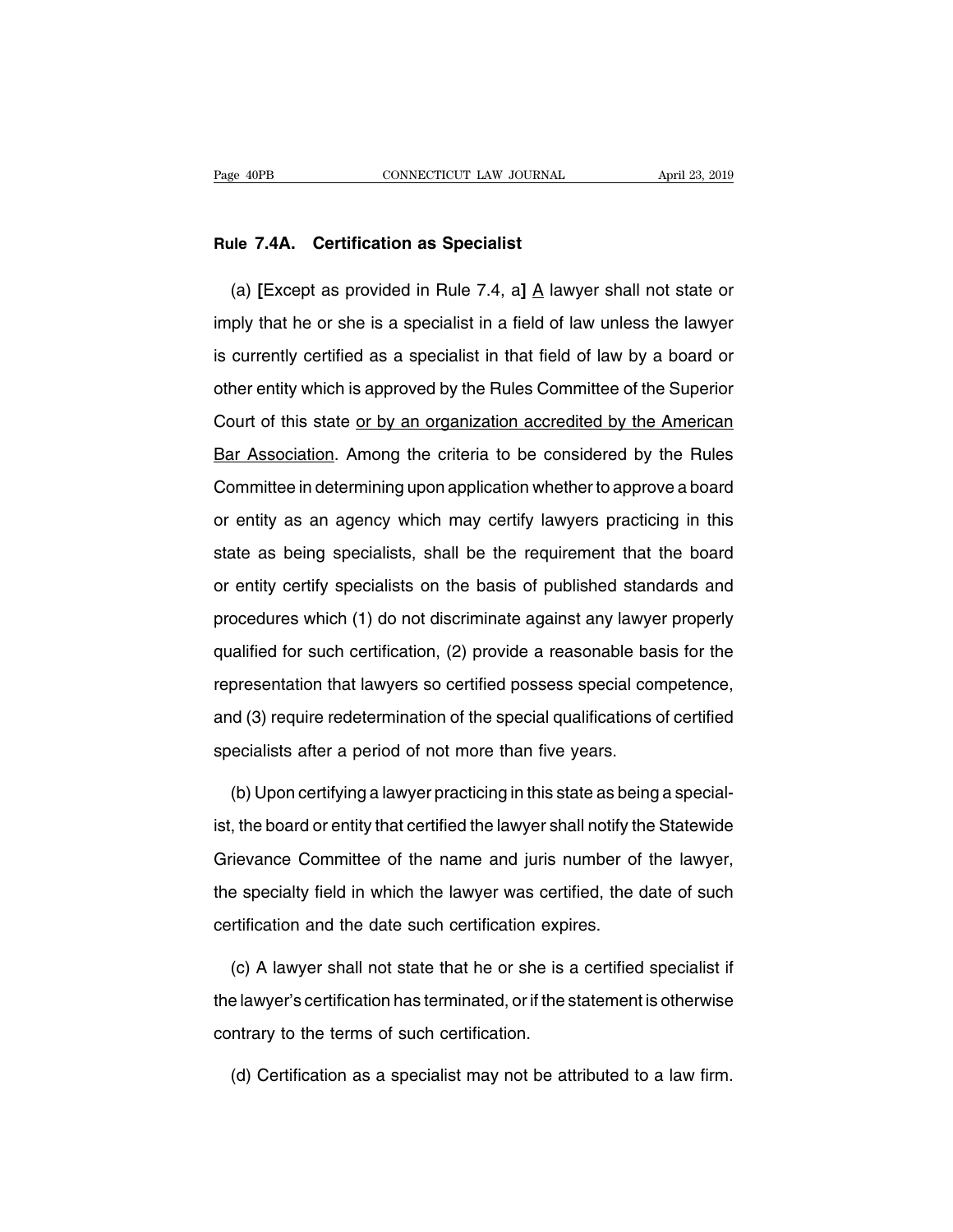The state of the connective connective connective transition of the state of the following fields in the following fields and the following fields and the following fields and the following fields and the following fields April 23, 2019<br>
(e) Lawye<br>
of law:<br>
(1) Admin

(e) Lawyers may be certified as specialists in the following fields<br>law:<br>(1) Administrative law: The practice of law dealing with states, their<br>litical subdivisions, regional and metropolitan authorities and other (e) Lawyers may be certified as specialists in the following fields<br>of law:<br>(1) Administrative law: The practice of law dealing with states, their<br>political subdivisions, regional and metropolitan authorities and other<br>pub of law:<br>
(1) *Administrative law*: The practice of law dealing with states, their<br>
political subdivisions, regional and metropolitan authorities and other<br>
public entities including, but not limited to, their rights and du (1) Administrative law: The practice of law dealing with states, their<br>political subdivisions, regional and metropolitan authorities and other<br>public entities including, but not limited to, their rights and duties,<br>financi employees, election law, school law, sovereign immunity, and constitutional law; practice before federal and state courts and governmentally and urban development, the rights of public employees, election law, school law, political distributions, regional and metropolitant databased and other<br>public entities including, but not limited to, their rights and duties,<br>financing, public housing and urban development, the rights of public<br>employee Francing, public hemployees, electional law; practice<br>tal agencies.<br>(2) Admirative Ti mployees, election law, school law, sovereign immunity, and constitu-<br>hal law; practice before federal and state courts and governmen-<br>agencies.<br>(2) Admiralty: The practice of law dealing with all matters arising<br>der the C

tional law; practice before federal and state courts and governmental agencies.<br>
(2) Admiralty: The practice of law dealing with all matters arising<br>
under the Carriage of Goods by Sea Act (COGSA), Harter Act, Jones<br>
Act, (2) Admiralty: The practice of law dealing with all matters arising<br>under the Carriage of Goods by Sea Act (COGSA), Harter Act, Jones<br>Act, and federal and state maritime law including, but not limited to, the<br>carriage of g (2) Admiralty: The practice of law dealing with all matters arising<br>under the Carriage of Goods by Sea Act (COGSA), Harter Act, Jones<br>Act, and federal and state maritime law including, but not limited to, the<br>carriage of g (L) Mahmany. The plactice of law acaling with an inatione anong<br>under the Carriage of Goods by Sea Act (COGSA), Harter Act, Jones<br>Act, and federal and state maritime law including, but not limited to, the<br>carriage of goods and the samage of doods by Sea Act (SSGDA), hand Act, school<br>Act, and federal and state maritime law including, but not limited to, the<br>carriage of goods, collision and other maritime torts, general average,<br>salvage, limit continue and state manning taw instanting, service in mises to, the carriage of goods, collision and other maritime torts, general average, salvage, limitation of liability, ship financing, ship subsidies, the rights of in Commission). injured sailors and longshoremen; practice before federal and state<br>urts and governmental agencies (including the Federal Maritime<br>ommission).<br>(3) Antitrust: The practice of law dealing with all matters arising<br>der the She

courts and governmental agencies (including the Federal Maritime<br>Commission).<br>(3) Antitrust: The practice of law dealing with all matters arising<br>under the Sherman Act, Clayton Act, Federal Trade Commission Act,<br>Hart-Scott Commission).<br>
(3) Antitrust. The practice of law dealing with all matters arising<br>
under the Sherman Act, Clayton Act, Federal Trade Commission Act,<br>
Hart-Scott-Rodino Antitrust Improvements Act and state antitrust stat-<br> (3) Antitrust. The practice of law dealing with all matters arising<br>under the Sherman Act, Clayton Act, Federal Trade Commission Act,<br>Hart-Scott-Rodino Antitrust Improvements Act and state antitrust stat-<br>utes including, b (c) Thanactic The practice of faw dealing with air matters drieng<br>under the Sherman Act, Clayton Act, Federal Trade Commission Act,<br>Hart-Scott-Rodino Antitrust Improvements Act and state antitrust stat-<br>utes including, but Before federal and state courts and governments and state antitrust states including, but not limited to, restraints of trade, unfair competition monopolization, price discrimination, restrictive practices; pract before fe es including, but not limited to, restraints of trade, unfair competition,<br>propolization, price discrimination, restrictive practices; practice<br>fore federal and state courts and governmental agencies.<br>(4) Appellate practic monopolization, price discrimination, restrictive practices; practice<br>before federal and state courts and governmental agencies.<br>(4) Appellate practice: The practice of law dealing with all procedural<br>and substantive aspec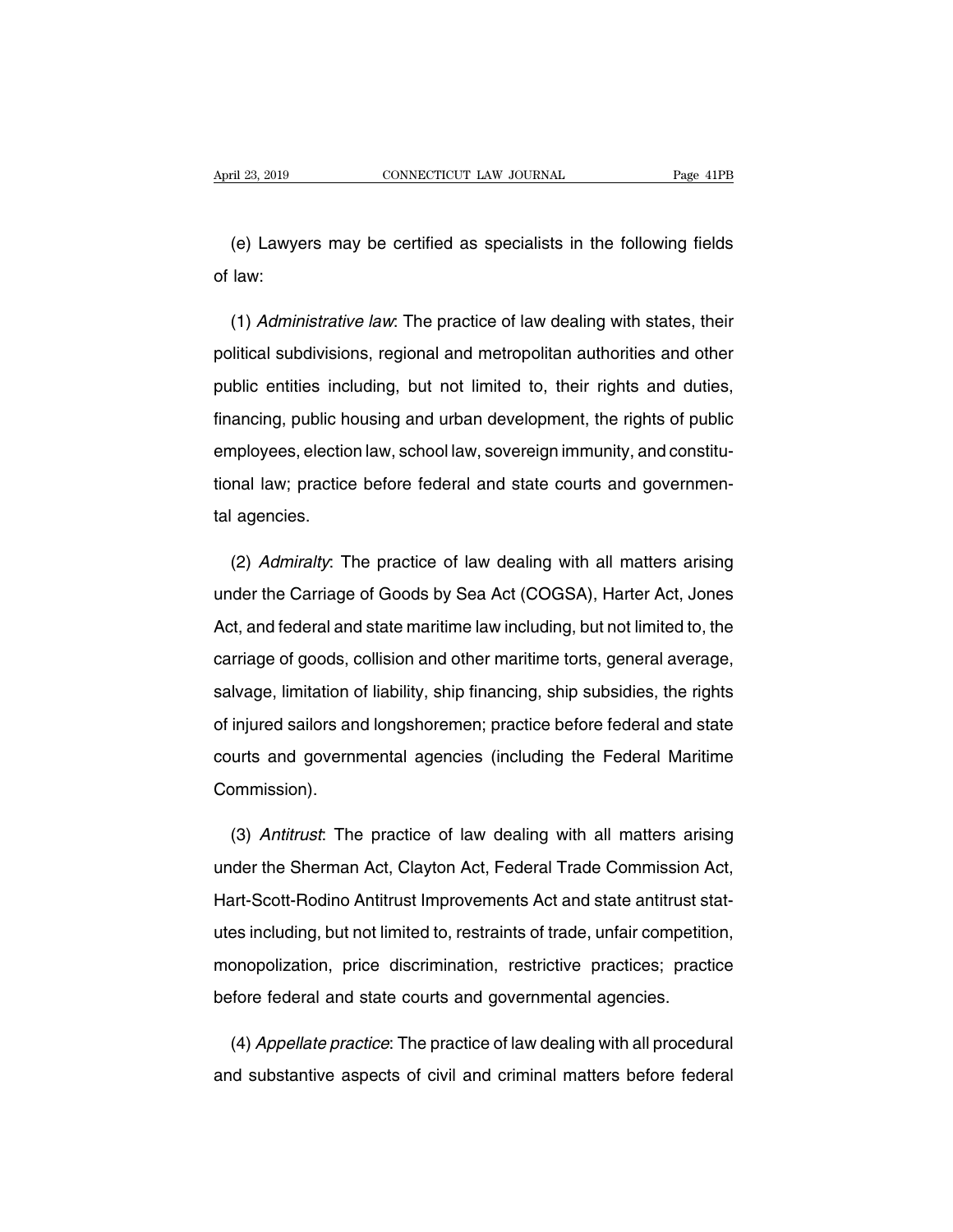Page 42PB CONNECTICUT LAW JOURNAL April 23, 2019<br>and state appeals courts including, but not limited to, arguments and<br>the submission of briefs. Page 42PB CONNECT<br>and state appeals courts include<br>the submission of briefs.

(5) Business bankruptcy: The practice of law dealing with all aspects<br>(5) Business bankruptcy: The practice of law dealing with all aspects<br>the United States Bankruptcy Code when the debtor was engaged and state appeals courts including, but not limited to, arguments and<br>the submission of briefs.<br>(5) *Business bankruptcy*: The practice of law dealing with all aspects<br>of the United States Bankruptcy Code when the debtor w the submission of briefs.<br>
(5) *Business bankruptcy*: The practice of law dealing with all aspects<br>
of the United States Bankruptcy Code when the debtor was engaged<br>
in business before the institution of a Chapter 7, 9, or (5) *Business bankruptcy*: The practice of law dealing with all aspects of the United States Bankruptcy Code when the debtor was engaged in business before the institution of a Chapter 7, 9, or 11 proceeding. This includes reorganizations, and related adversary and contested proceedings.<br>This includes, but is not limited to, business liquidations, business reorganizations, and related adversary and contested proceedings. business before the institution of a Chapter 7, 9, or 11 proceeding.<br>is includes, but is not limited to, business liquidations, business<br>organizations, and related adversary and contested proceedings.<br>(6) *Child welfare la* 

This includes, but is not limited to, business liquidations, business<br>reorganizations, and related adversary and contested proceedings.<br>(6) Child welfare law: The practice of law representing children,<br>parents or the gover reorganizations, and related adversary and contested proceedings.<br>
(6) Child welfare law. The practice of law representing children,<br>
parents or the government in all child protection proceedings including<br>
emergency, temp (6) *Child welfare law*: The practice of law representing children, parents or the government in all child protection proceedings including emergency, temporary custody, adjudication, disposition, foster care, permanency p parents or the government in all child protection proceedings including<br>emergency, temporary custody, adjudication, disposition, foster care,<br>permanency planning, termination, guardianship, and adoption. Child<br>welfare law parents of the government in all stillar proceedin proceedings<br>emergency, temporary custody, adjudication, disposition, for<br>permanency planning, termination, guardianship, and adopt<br>welfare law does not include representat elfare law does not include representation in private child custody<br>elfare law does not include representation in private child custody<br>d adoption disputes where the state is not a party.<br>(7) Consumer bankruptcy: The pract

welfare law does not include representation in private child custody<br>and adoption disputes where the state is not a party.<br>(7) Consumer bankruptcy: The practice of law dealing with all<br>aspects of the United States Bankrupt and adoption disputes where the state is not a party.<br>
(7) Consumer bankruptcy: The practice of law dealing with all<br>
aspects of the United States Bankruptcy Code when the debtor was<br>
not engaged in business before the ins (7) Consumer bankruptcy: The practice of law dealing with all aspects of the United States Bankruptcy Code when the debtor was not engaged in business before the institution of a Chapter 7, 12, or 13 proceeding. This inclu (7) Consumer bankruptcy. The practice of law dealing with all aspects of the United States Bankruptcy Code when the debtor was not engaged in business before the institution of a Chapter 7, 12, or 13 proceeding. This inclu ceedings. (8) proceeding. This includes, but is not limited to, liquidations, wage<br>
interplans, family farmers and related adversary and contested pro-<br>
edings.<br>
(8) Civil rights and discrimination: The practice of law dealing with<br>

earner plans, family farmers and related adversary and contested pro-<br>ceedings.<br>(8) *Civil rights and discrimination*: The practice of law dealing with<br>all matters arising under federal and state law relating to proper tre ceedings.<br>
(8) *Civil rights and discrimination*: The practice of law dealing with<br>
all matters arising under federal and state law relating to proper treat-<br>
ment in the areas of, among others, public accommodations, voti (8) *Civil rights and discrimination*: The practice of law dealing with all matters arising under federal and state law relating to proper treat-<br>ment in the areas of, among others, public accommodations, voting,<br>employmen (b) OM highle and discrimination. The plactice of law dealing with<br>all matters arising under federal and state law relating to proper treat-<br>ment in the areas of, among others, public accommodations, voting,<br>employment, ho agencies.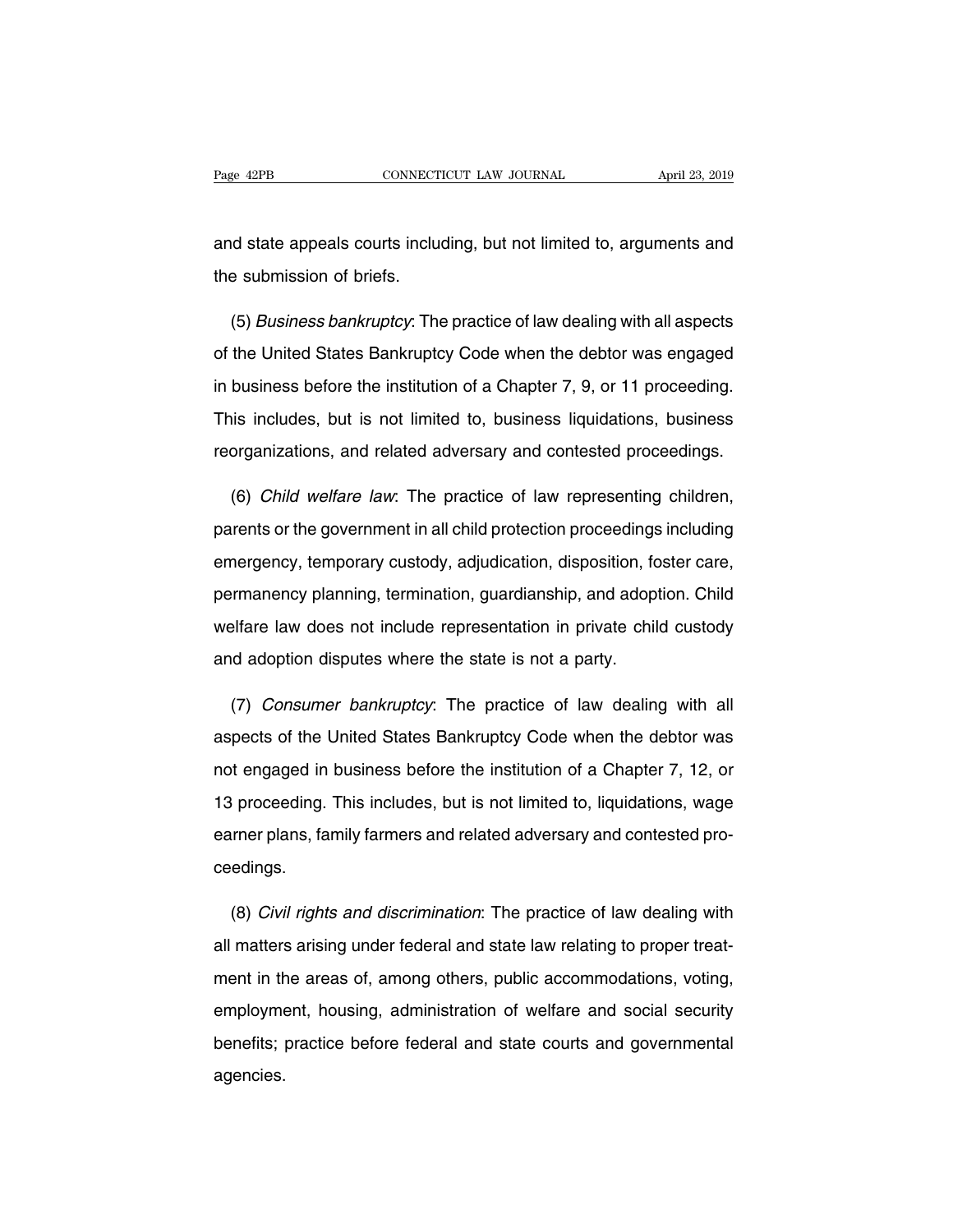(9) Civil trial practice: The practice of law dealing with representation<br>parties before federal or state courts in all noncriminal matters. April 23, 2019 CONNECTICUT LAW JOURNAL Page 43PB<br>
(9) Civil trial practice: The practice of law dealing with representation<br>
of parties before federal or state courts in all noncriminal matters.<br>
(10) Commercial transactio

(9) *Civil trial practice*: The practice of law dealing with representation parties before federal or state courts in all noncriminal matters.<br>(10) *Commercial transactions*: The practice of law dealing with all pects of c (9) *Civil trial practice*: The practice of law dealing with representation of parties before federal or state courts in all noncriminal matters.<br>(10) *Commercial transactions*: The practice of law dealing with all aspects of parties before federal or state courts in all<br>
(10) *Commercial transactions*: The practice<br>
aspects of commercial paper, contracts, sales<br>
but not limited to, secured transactions.<br>
(11) Consumer claims and protection: (10) Commercial transactions: The practice of law dealing with all<br>pects of commercial paper, contracts, sales and financing, including,<br>it not limited to, secured transactions.<br>(11) Consumer claims and protection: The pra

aspects of commercial paper, contracts, sales and financing, including,<br>but not limited to, secured transactions.<br>(11) Consumer claims and protection: The practice of law dealing<br>with all aspects of consumer transactions i but not limited to, secured transactions.<br>
(11) Consumer claims and protection: The practice of law dealing<br>
with all aspects of consumer transactions including, but not limited to,<br>
sales practices, credit transactions, s (11) Consumer claims and protection: The practice of law dealing<br>with all aspects of consumer transactions including, but not limited to,<br>sales practices, credit transactions, secured transactions and warrant-<br>ies; all mat with all aspects of consumer transactions including, but not limited to, sales practices, credit transactions, secured transactions and warranties; all matters arising under the Equal Credit Opportunity Act, the Fair Credi which an apposes or sonsultion transactions instanting, set first initials to,<br>sales practices, credit transactions, secured transactions and warrant-<br>ies; all matters arising under the Equal Credit Opportunity Act, the<br>Fa gous produces, steam manded short, set<br>ies; all matters arising under the Equ<br>Fair Credit Reporting Act, the Magnus<br>ing Act, state statutes such as the "Lit<br>gous federal and state statutes. ir Credit Reporting Act, the Magnuson-Moss Act, the Truth in Lend-<br>
g Act, state statutes such as the "Little FTC" acts, and other analo-<br>
us federal and state statutes.<br>
(12) Corporate and business organizations: The prac

ing Act, state statutes such as the "Little FTC" acts, and other analo-<br>gous federal and state statutes.<br>(12) Corporate and business organizations: The practice of law<br>dealing with all aspects of the formation, operation a qous federal and state statutes.<br>
(12) Corporate and business organizations: The practice of law<br>
dealing with all aspects of the formation, operation and dissolution of<br>
corporations, partnerships (general and limited), a (12) *Corporate and business orgal*<br>dealing with all aspects of the formatio<br>corporations, partnerships (general and<br>forms of business organizations. vating with all aspects of the formation, operation and dissolution of<br>rporations, partnerships (general and limited), agency and other<br>rms of business organizations.<br>(13) Corporate finance and securities: The practice of

corporations, partnerships (general and limited), agency and other<br>forms of business organizations.<br>(13) Corporate finance and securities: The practice of law dealing<br>with all matters arising under the Securities Act of 19 forms of business organizations.<br>
(13) Corporate finance and securities: The practice of law dealing<br>
with all matters arising under the Securities Act of 1933, Securities<br>
Exchange Act of 1934, Investment Advisors Act (or (13) Corporate finance and securities: The practice of law dealing<br>with all matters arising under the Securities Act of 1933, Securities<br>Exchange Act of 1934, Investment Advisors Act (or the Federal Securi-<br>ties Code, if a (10) Defective and detailed the Securities Act of 1933, Securities<br>Exchange Act of 1934, Investment Advisors Act (or the Federal Securi-<br>ties Code, if adopted) and other federal and state securities statutes;<br>financing cor before the Securities and Securities Code, if adopted) and other federal and state securities statutes;<br>financing corporate activities; mergers and acquisitions; practice<br>before the Securities and Exchange Commission and s Exercise recents<br>ties Code, if adopted) a<br>financing corporate ad<br>before the Securities a<br>ties commissions. ancing corporate activities; mergers and acquisitions; practice<br>fore the Securities and Exchange Commission and state securi-<br>s commissions.<br>(14) Criminal: The practice of law dealing with the prosecution or<br>presentation o representation of persons accused of crimes at all stages of criminal<br>representation of persons accused of crimes at all stages of criminal<br>representation of persons accused of crimes at all stages of criminal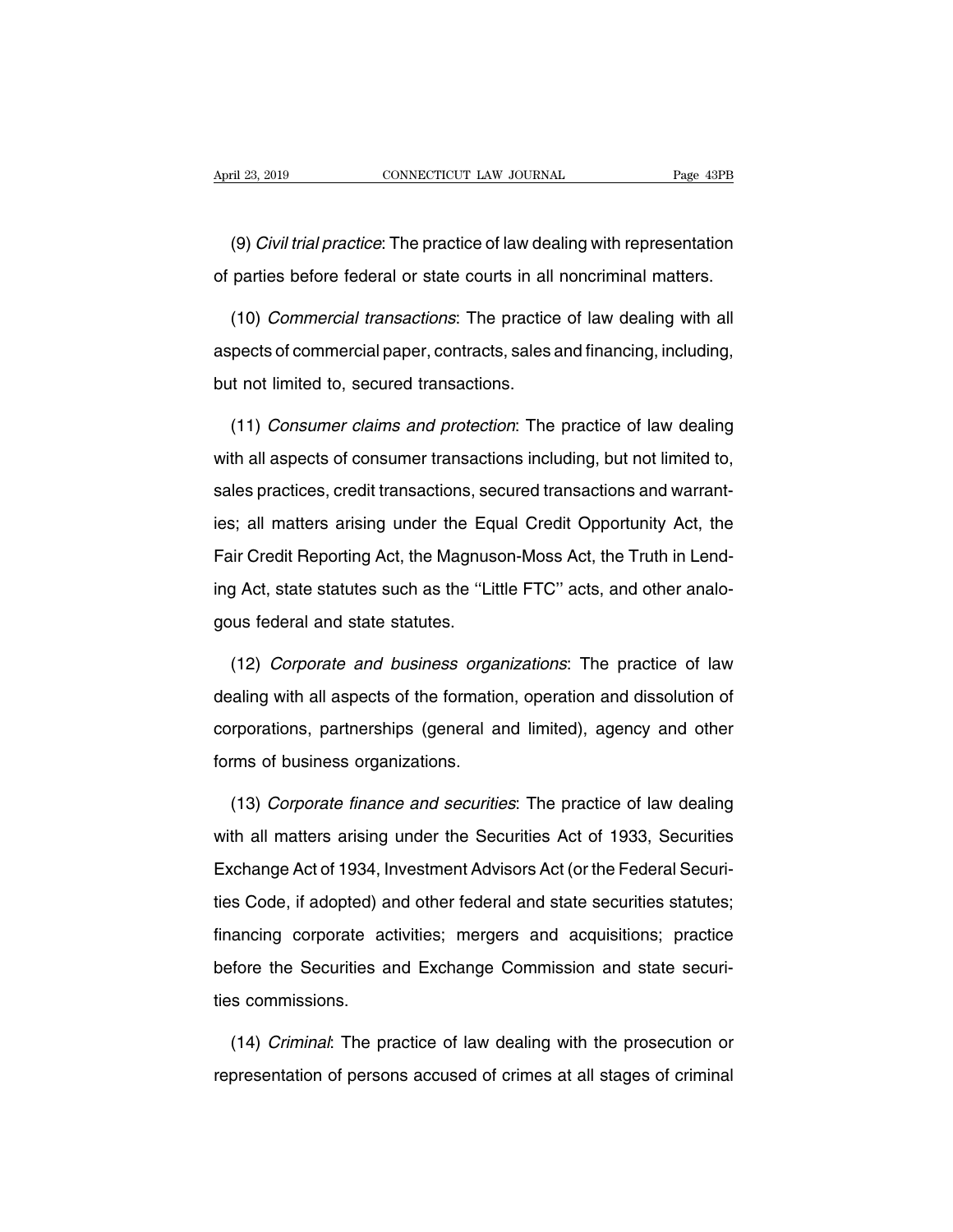Page 44PB<br>
connecticut LAW JOURNAL<br>
proceedings in federal or state courts including, but not limited to, the<br>
protection of the accused's constitutional rights. Page 44PB<br>
proceedings in federal or state courts including, but no<br>
protection of the accused's constitutional rights.<br>
(15) *Elder law*: The practice of law involving the d

oceedings in federal or state courts including, but not limited to, the<br>otection of the accused's constitutional rights.<br>(15) Elder law: The practice of law involving the counseling and<br>presentation of older persons and th proceedings in federal or state courts including, but not limited to, the<br>protection of the accused's constitutional rights.<br>(15) *Elder law*: The practice of law involving the counseling and<br>representation of older person protection of the accused's constitutional rights.<br>
(15) *Elder law*. The practice of law involving the counseling and<br>
representation of older persons and their representatives relative to<br>
the legal aspects of health and (15) *Elder law*: The practice of law involving the counseling and representation of older persons and their representatives relative to the legal aspects of health and long term care planning and financing; public benefit representation of older persons and their representatives relative to<br>the legal aspects of health and long term care planning and financing;<br>public benefits; alternative living arrangements and attendant resi-<br>dents' right surrogate decision making; decision making capacity; conservator-<br>ships; conservation making; decision making capacity; conservator-<br>ships; conservation, disposition, and administration of the estates of ships; conservation, disposition, and administration of the estates of older persons and the implementation of the estates of older persons and the implementation of decisions of older persons dents' rights under state and federal law; special needs counseling;<br>surrogate decision making; decision making capacity; conservator-<br>ships; conservation, disposition, and administration of the estates of<br>older persons an and their representatives relative to the foregoing capacity; conservator-<br>ships; conservation, disposition, and administration of the estates of<br>older persons and the implementation of decisions of older persons<br>and their ships; conservation, disposition, and administration of the estates of older persons and the implementation of decisions of older persons and their representatives relative to the foregoing with due consideration to the ap only appropriate. The implementation of decisions of older persons<br>and their representatives relative to the foregoing with due consider-<br>ation to the applicable tax consequences of an action, involving, when<br>appropriate, and their representatives relative to the foregoing with due consider-<br>ation to the applicable tax consequences of an action, involving, when<br>appropriate, consultation and collaboration with professionals in<br>related discip and then representatives retains to the reregiong minitate centrate.<br>ation to the applicable tax consequences of an action, involving, when<br>appropriate, consultation and collaboration with professionals in<br>related discipli and the the appropriate, consultation and collaboration with professionals in related disciplines. Lawyers certified in elder law must be capable of recognizing issues that arise during counseling and representation of old related disciplines. Lawyers certified in elder law must be capable of<br>recognizing issues that arise during counseling and representation of<br>older persons or their representatives with respect to the following:<br>Abuse, negl planning; of their representatives with respect to the following:<br>Abuse, neglect or exploitation of older persons; estate, trust, and tax<br>planning; other probate matters. Elder law specialists must be capable<br>of recognizin of recognizing issues that alles daming democining and representation of<br>older persons or their representatives with respect to the following:<br>Abuse, neglect or exploitation of older persons; estate, trust, and tax<br>plannin Abuse, neglect or exploitation.<br>planning; other probate matt<br>of recognizing the profession.<br>during representation.<br>(16) Environmental: The (16) anoning; other probate matters. Elder law specialists must be capable<br>recognizing the professional conduct and ethical issues that arise<br>ring representation.<br>(16) Environmental: The practice of law dealing with all as

of recognizing the professional conduct and ethical issues that arise<br>during representation.<br>(16) *Environmental*: The practice of law dealing with all aspects<br>of the regulation of environmental quality by both federal and during representation.<br>
(16) *Environmental*: The practice of law dealing with all aspects<br>
of the regulation of environmental quality by both federal and state<br>
governments; control of air pollution, water pollution, nois (16) *Environmental*: The practice of law dealing with all aspects of the regulation of environmental quality by both federal and state governments; control of air pollution, water pollution, noise pollution, toxic substan of the regulation of environmental quality by both federal and state<br>governments; control of air pollution, water pollution, noise pollution,<br>toxic substances, pesticides, and civilian uses of nuclear energy; solid<br>waste/r governments; control of air pollution, water pollution, noise pollution, toxic substances, pesticides, and civilian uses of nuclear energy; solid waste/resource recovery; all matters arising under the National Environmenta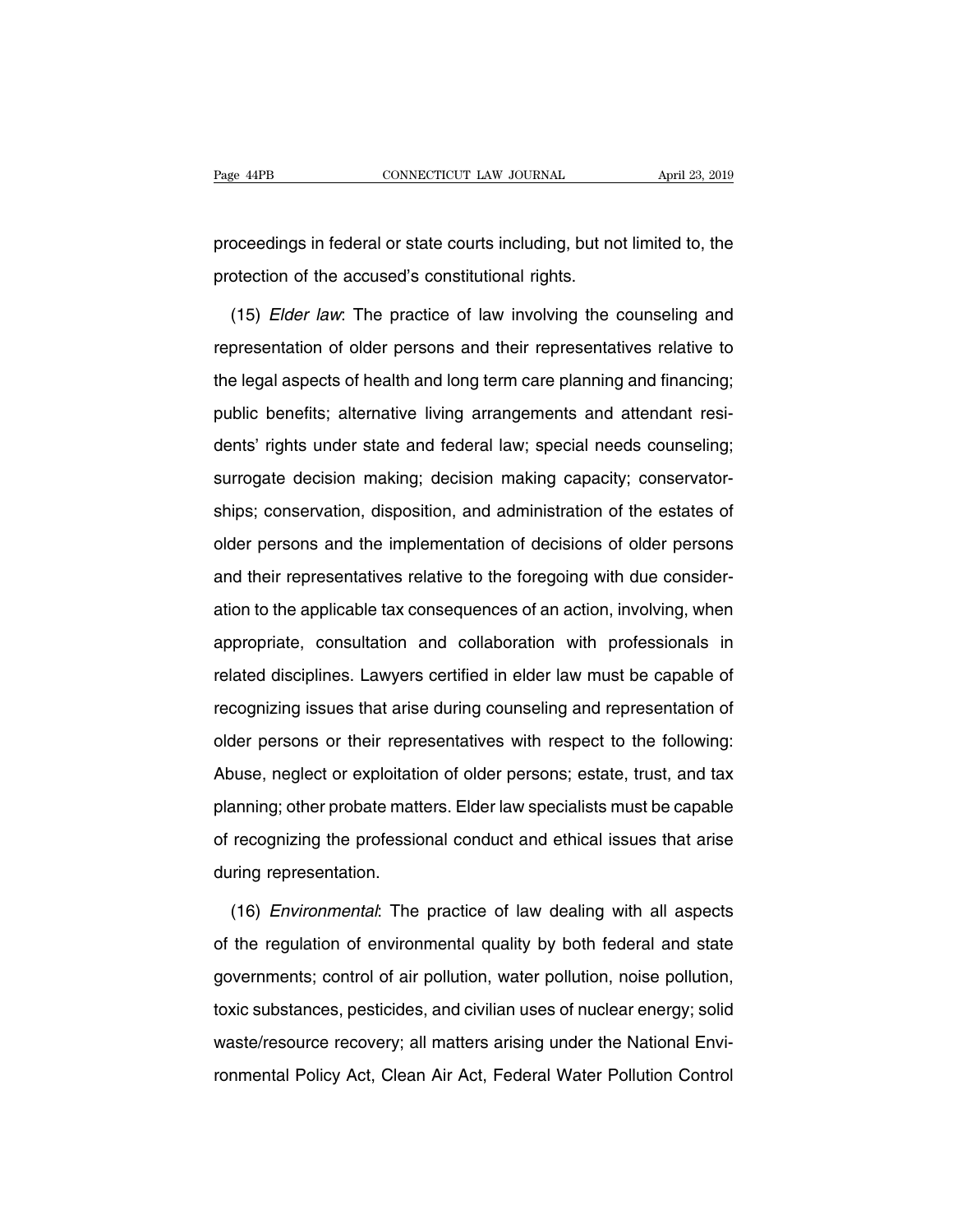April 23, 2019 CONNECTICUT LAW JOURNAL Page 45PB<br>Act, Noise Control Act, Solid Waste Disposal Act, Toxic Substance<br>Control Act and other federal and state environmental statutes; practice April 23, 2019 CONNECTICUT LAW JOURNAL Page 45PB<br>Act, Noise Control Act, Solid Waste Disposal Act, Toxic Substance<br>Control Act and other federal and state environmental statutes; practice<br>before federal and state courts an Act, Noise Control Act, Solid Waste Disposal Act, Toxic Substan<br>Control Act and other federal and state environmental statutes; pract<br>before federal and state courts and governmental agencies.<br>(17) Estate planning and prob t, Noise Control Act, Solid Waste Disposal Act, Toxic Substance<br>
pharmontrol Act and other federal and state environmental statutes; practice<br>
fore federal and state courts and governmental agencies.<br>
(17) Estate planning

Control Act and other federal and state environmental statutes; practice<br>before federal and state courts and governmental agencies.<br>(17) Estate planning and probate: The practice of law dealing with<br>all aspects of the anal before federal and state courts and governmental agencies.<br>
(17) Estate planning and probate: The practice of law dealing with<br>
all aspects of the analysis and planning for the conservation and<br>
disposition of estates, giv (17) *Estate planning and probate*: The practice of law dealing with all aspects of the analysis and planning for the conservation and disposition of estates, giving due consideration to the applicable tax consequences, bo all aspects of the analysis and planning for the conservation and<br>disposition of estates, giving due consideration to the applicable tax<br>consequences, both federal and state; the preparation of legal instru-<br>ments in order disposition of estates, giving due consideration to the<br>consequences, both federal and state; the preparation<br>ments in order to effectuate estate plans; administering<br>ing tax related matters, both federal and state.<br>(18) F msequences, both federal and state; the preparation of legal instru-<br>ents in order to effectuate estate plans; administering estates, includ-<br>g tax related matters, both federal and state.<br>(18) Family and matrimonial: The

ments in order to effectuate estate plans; administering estates, includ-<br>ing tax related matters, both federal and state.<br>(18) Family and matrimonial: The practice of law dealing with all<br>aspects of antenuptial and domest ing tax related matters, both federal and state.<br>
(18) Family and matrimonial: The practice of law dealing with all<br>
aspects of antenuptial and domestic relationships, separation and<br>
divorce, alimony and child support, di (18) Family and matrimonial: The practice of law dealing with all<br>aspects of antenuptial and domestic relationships, separation and<br>divorce, alimony and child support, distribution of assets, child custody<br>matters and adop aspects of antenuptial and domestic relationships, s<br>divorce, alimony and child support, distribution of assets<br>matters and adoption, giving due consideration to the<br>quences, and court proceedings relating thereto.<br>(19) Go vorce, alimony and child support, distribution of assets, child custody<br>atters and adoption, giving due consideration to the tax conse-<br>ences, and court proceedings relating thereto.<br>(19) *Government contracts and claims*:

matters and adoption, giving due consideration to the tax consequences, and court proceedings relating thereto.<br>
(19) *Government contracts and claims*: The practice of law dealing<br>
with all aspects of the negotiation and quences, and court proceedings relating theretories.<br>
(19) *Government contracts and claims*: The p<br>
with all aspects of the negotiation and administrated<br>
federal and state governmental agencies.<br>
(20) Immigration and nat (19) *Government contracts and claims*: The practice of law dealing<br>th all aspects of the negotiation and administration of contracts with<br>deral and state governmental agencies.<br>(20) *Immigration and naturalization*: The p

with all aspects of the negotiation and administration of contracts with<br>federal and state governmental agencies.<br>(20) *Immigration and naturalization*: The practice of law dealing with<br>obtaining and retaining permission t federal and state governmental agencies.<br>
(20) *Immigration and naturalization*: The practice of law dealing with<br>
obtaining and retaining permission to enter and remain in the United<br>
States including, but not limited to, (20) *Immigration and naturalization*: The practice of law dealing with obtaining and retaining permission to enter and remain in the United States including, but not limited to, such matters as visas, change of status, de commission and natural and the precise of an adding mini-<br>obtaining and retaining permission to enter and remain in the United<br>States including, but not limited to, such matters as visas, change of<br>status, deportation and States including, b<br>status, deportation<br>courts and gover<br>tional rights. atus, deportation and naturalization; representation of aliens before<br>urts and governmental agencies; protection of aliens' constitu-<br>nal rights.<br>(21) *International*: The practice of law dealing with all aspects of<br>e rela tional rights.<br>tional rights.<br>(21) *International*: The practice of law dealing with all aspects of<br>the relations among states, international business transactions, inter-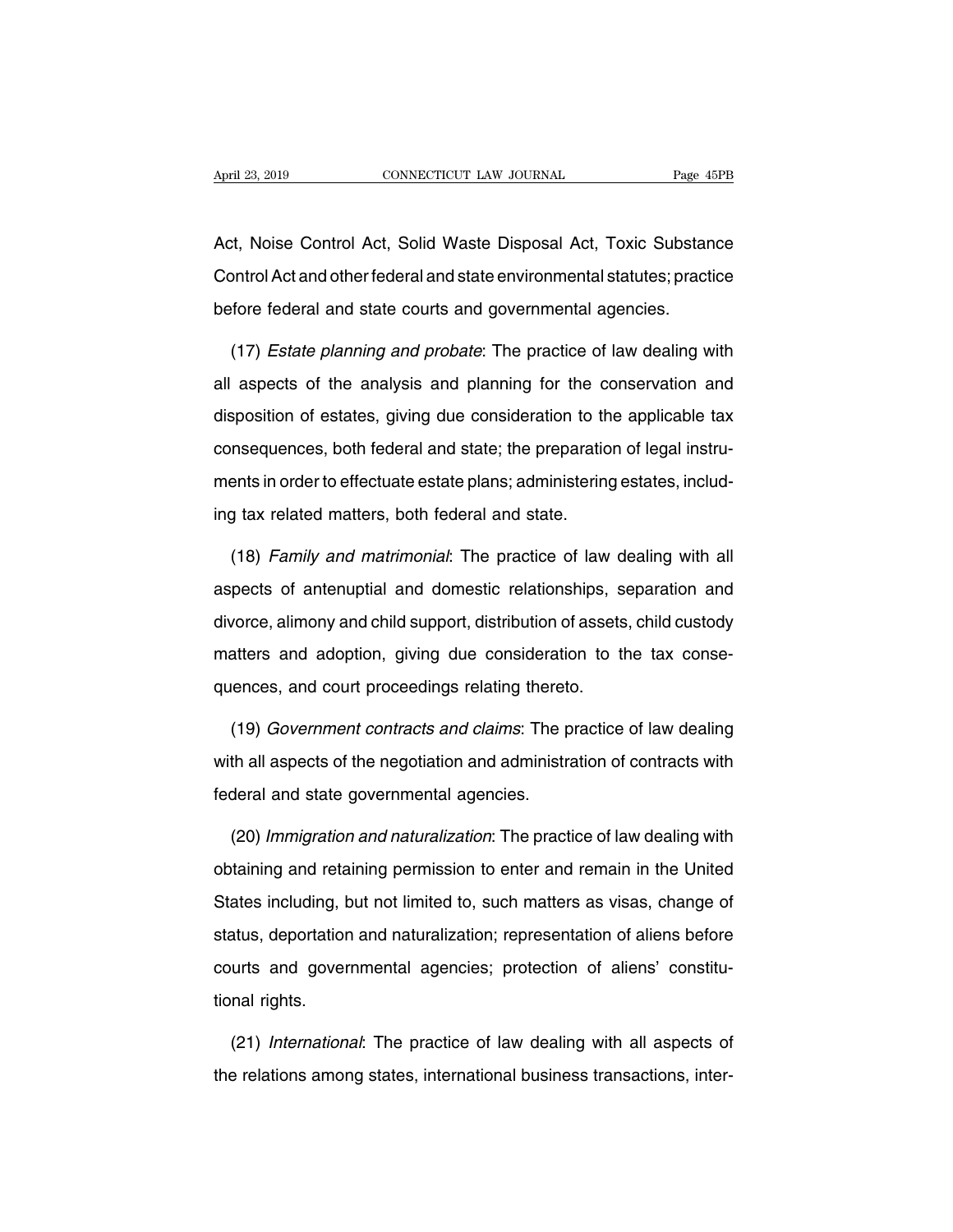Page 46PB<br>
connecticut LAW JOURNAL April 23, 2019<br>
national taxation, customs and trade law and foreign and compara-<br>
tive law. Page 46PB<br>national taxati<br>tive law.<br>(22) *Labor*.

tional taxation, customs and trade law and foreign and compara-<br>e law.<br>(22) *Labor*: The practice of law dealing with all aspects of employ-<br>ent relations (public and private) including, but not limited to, unfair mational taxation, customs and trade law and foreign and compara-<br>tive law.<br>(22) Labor. The practice of law dealing with all aspects of employ-<br>ment relations (public and private) including, but not limited to, unfair<br>labo tive law.<br>
(22) *Labor*: The practice of law dealing with all aspects of employ-<br>
ment relations (public and private) including, but not limited to, unfair<br>
labor practices, collective bargaining, contract administration, (22) Labor. The practice of law dealing with all aspects of employ-<br>ment relations (public and private) including, but not limited to, unfair<br>labor practices, collective bargaining, contract administration, the<br>rights of i (22) 2006). The prostice of law dealing with all appeals of empty<br>ment relations (public and private) including, but not limited to, unfair<br>labor practices, collective bargaining, contract administration, the<br>rights of ind Habor practices, collective bargaining, contract administration, the rights of individual employees and union members, employment discrimination; all matters arising under the National Labor Relations Act (Wagner Act), Lab rights of individual employees and union members, employment dis-<br>crimination; all matters arising under the National Labor Relations Act<br>(Wagner Act), Labor Management Relations Act (Taft-Hartley Act),<br>Labor Management Re Express of individual employees and amon membere, employment also crimination; all matters arising under the National Labor Relations Act (Wagner Act), Labor Management Reporting and Disclosure Act (Landrum-Griffin Act), F (Wagner Act), Labor Management Relations Act (Taft-Hartley Act),<br>Labor Management Reporting and Disclosure Act (Landrum-Griffin<br>Act), Fair Labor Standards Act, Title VII of The Civil Rights Act of 1964,<br>Occupational Safety Income Security, Exister Management Trendments 7 for (Tait Fridrich) 7 for, Labor Management Reporting and Disclosure Act (Landrum-Griffin Act), Fair Labor Standards Act, Title VII of The Civil Rights Act of 1964, Occupati Easor Managomont Troponing and Brootocare 7tot (Eanaram Cimin)<br>Act), Fair Labor Standards Act, Title VII of The Civil Rights Act of 1964,<br>Occupational Safety and Health Act (OSHA), Employee Retirement<br>Income Security Act ( and Easter Statistics Act, this Virst Tile Statinghis Act of 1884,<br>Occupational Safety and Health Act (OSHA), Employee Retirement<br>Income Security Act (ERISA), other federal statutes and analogous<br>state statutes; practice b The Security Act (ERISA), other federal statutes and analogous<br>ate statutes; practice before the National Labor Relations Board,<br>alogous state boards, federal and state courts, and arbitrators.<br>(23) *Military*: The practic

state statutes; practice before the National Labor Relations Board,<br>analogous state boards, federal and state courts, and arbitrators.<br>(23) *Military*: The practice of law dealing with the presentation of<br>parties before co analogous state boards, federal and state courts, and arbitrators.<br>
(23) *Military*: The practice of law dealing with the presentation of<br>
parties before courts-martial and other military tribunals in disputes<br>
arising und (23) *Military*: The practice of law dealing with the presentation of parties before courts-martial and other military tribunals in disputes arising under the Uniform Code of Military Justice; the representation of veteran parties before courts-martial and other military tribunals in disputes<br>arising under the Uniform Code of Military Justice; the representation<br>of veterans and their dependents in seeking government benefits due<br>to them on a parties before courts-martial and other military tribunals in disputes<br>arising under the Uniform Code of Military Justice; the representation<br>of veterans and their dependents in seeking government benefits due<br>to them on a veterans and their dependents in seeking government benefits due<br>them on account of military service; handling civil law problems of<br>e military.<br>(24) Natural resources: The practice of law dealing with all aspects<br>the regu

to them on account of military service; handling civil law problems of<br>the military.<br>(24) Natural resources: The practice of law dealing with all aspects<br>of the regulation of natural resources such as coal, oil, gas, miner the military.<br>
(24) Natural resources: The practice of law dealing with all aspects<br>
of the regulation of natural resources such as coal, oil, gas, minerals,<br>
water and public lands; the rights and responsibilities relatin (24) *Natural resources*: The practice of law dealing with a<br>of the regulation of natural resources such as coal, oil, gas,<br>water and public lands; the rights and responsibilities relati<br>ownership and exploitation of such the regulation of natural resources such as coal, oil, gas, minerals,<br>tater and public lands; the rights and responsibilities relating to the<br>vnership and exploitation of such natural resources.<br>(25) Patent, trademark and water and public lands; the rights and responsibilities relating to the<br>ownership and exploitation of such natural resources.<br>(25) Patent, trademark and copyright. The practice of law dealing<br>with all aspects of the regist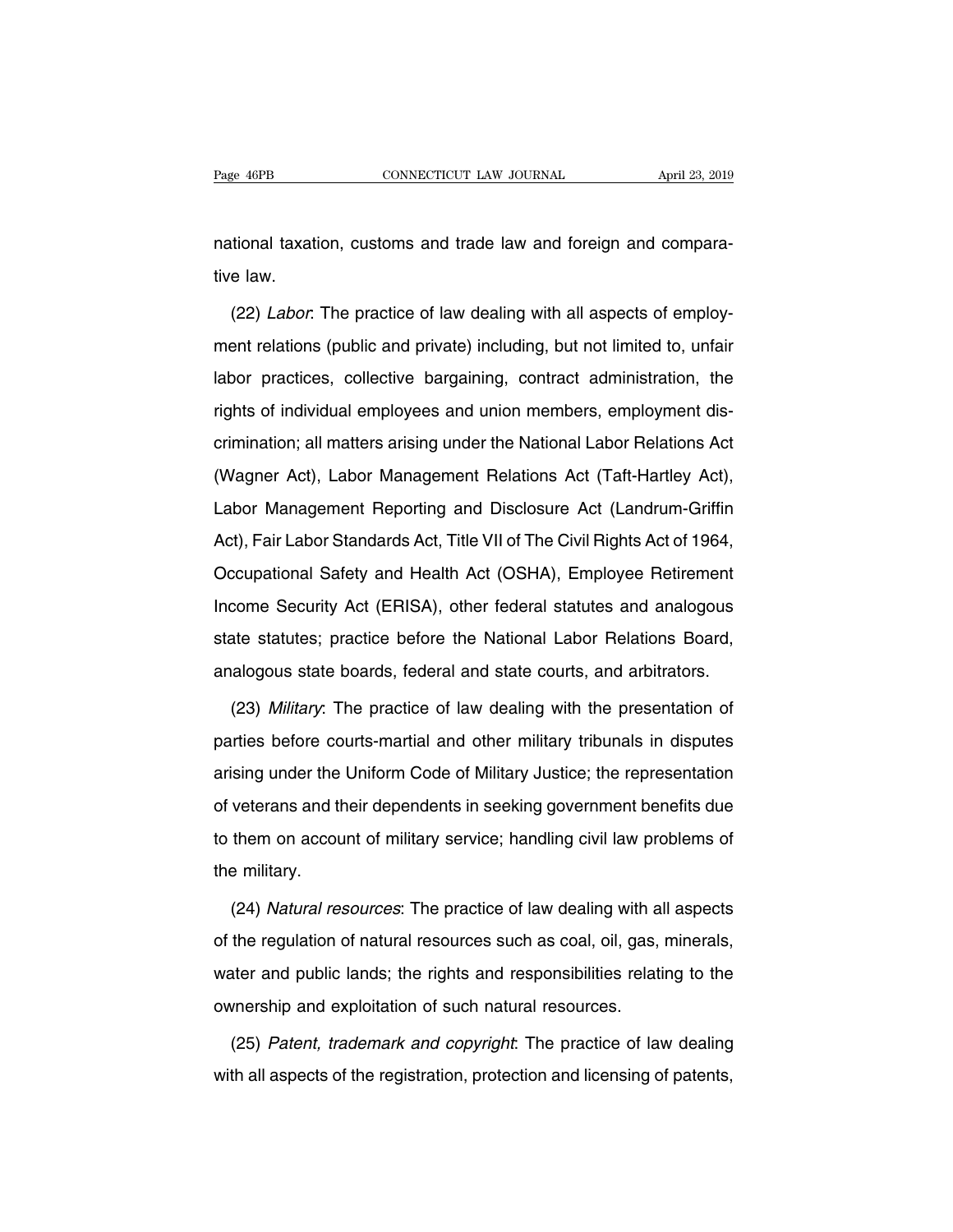April 23, 2019 CONNECTICUT LAW JOURNAL Page 47PB<br>trademarks or copyrights; practice before federal and state courts in<br>actions for infringement and other actions; the prosecution of applica-April 23, 2019 CONNECTICUT LAW JOURNAL Page 47PB<br>trademarks or copyrights; practice before federal and state courts in<br>actions for infringement and other actions; the prosecution of applica-<br>tions before the United States trademarks or copyrights; practice before federal and state courts in<br>actions for infringement and other actions; the prosecution of applica-<br>tions before the United States Patent and Trademark Office; counsel-<br>ing with re trademarks or copyrights; practice before federal and state courts in<br>actions for infringement and other actions; the prosecution of applica-<br>tions before the United States Patent and Trademark Office; counsel-<br>ing with re addinante or copyrights, practice<br>actions for infringement and other<br>tions before the United States Pa<br>ing with regard to the law of unfail<br>trademarks and copyrights.<br>(26) (A) Residential real estate ms before the United States Patent and Trademark Office; counsel-<br>g with regard to the law of unfair competition as it relates to patents,<br>idemarks and copyrights.<br>(26) (A) *Residential real estate*: The practice of law de

ing with regard to the law of unfair competition as it relates to patents,<br>trademarks and copyrights.<br>(26) (A) *Residential real estate*: The practice of law dealing with all<br>aspects of real property transactions involving trademarks and copyrights.<br>
(26) (A) *Residential real estate*: The practice of law dealing with all<br>
aspects of real property transactions involving single one-to-four family<br>
residential dwellings when the client uses su (26) (A) *Residential real estate*: The practice of law dealing with all aspects of real property transactions involving single one-to-four family residential dwellings when the client uses such dwelling or expresses in wr aspects of real property transactions involving single one-to-four family<br>residential dwellings when the client uses such dwelling or expresses<br>in writing the intent to use such dwelling as the client's primary or<br>other r aspects of real property transactions involving single one-to-four family<br>residential dwellings when the client uses such dwelling or expresses<br>in writing the intent to use such dwelling as the client's primary or<br>other re tives, and other common interest communities, planned unit developments, mortgages, condominiums, cooperatives, and other common interest communities, planned unit developments, mortgages, condomination and eminent domain, ment mining and micht to doe back aroundly about of printary of<br>other residence including, but not limited to, real estate conveyances,<br>title searches and property transfers, leases, condominiums, coopera-<br>tives, and other Land use planning, partner inhibited to, real estate servey anses,<br>title searches and property transfers, leases, condominiums, coopera-<br>tives, and other common interest communities, planned unit develop-<br>ments, mortgages, es, and other common interest communities, planned unit developents, mortgages, condemnation and eminent domain, zoning and<br>nd use planning, property taxes, and determination of property rights.<br>(B) *Commercial real estate* 

ments, mortgages, condemnation and eminent domain, zoning and<br>land use planning, property taxes, and determination of property rights.<br>(B) *Commercial real estate*: The practice of law dealing with all<br>aspects of real prop land use planning, property taxes, and determination of property rights.<br>
(B) *Commercial real estate*: The practice of law dealing with all<br>
aspects of real property transactions except for residential real estate<br>
as def (B) *Commercial real estate*: The practice of law dealing with all aspects of real property transactions except for residential real estate as defined in subparagraph (A) of this subdivision, including, but not limited to, (B) Commorolar rear colate. The practice of faw dealing with all aspects of real property transactions except for residential real estate as defined in subparagraph (A) of this subdivision, including, but not limited to, r as defined in subparagraph (A) of this subdivision, including, but not<br>limited to, real estate conveyances, title searches and property trans-<br>fers, leases, condominiums, cooperatives and other common interest<br>communities, as domicd in subparagraph (x) or this subdivision, instituting, but hist<br>limited to, real estate conveyances, title searches and property trans-<br>fers, leases, condominiums, cooperatives and other common interest<br>communitie real estate developments, and other common interest<br>fers, leases, condominiums, cooperatives and other common interest<br>communities, planned unit developments, mortgages, condemnation<br>and eminent domain, zoning and land use consequences) and securities, planned unit developments, mortgages, condemnation<br>and eminent domain, zoning and land use planning, property taxes,<br>real estate development and financing (with due consideration to tax<br>and se d eminent domain, zoning and land use planning, property taxes,<br>al estate development and financing (with due consideration to tax<br>d securities consequences) and determination of property rights.<br>(27) Taxation: The practic

real estate development and financing (with due consideration to tax<br>and securities consequences) and determination of property rights.<br>(27) Taxation: The practice of law dealing with all matters arising<br>under the Internal and securities consequences) and determination of property rights.<br>(27) Taxation: The practice of law dealing with all matters arising<br>under the Internal Revenue Code, Employee Retirement Income Secu-<br>rity Act (ERISA), sta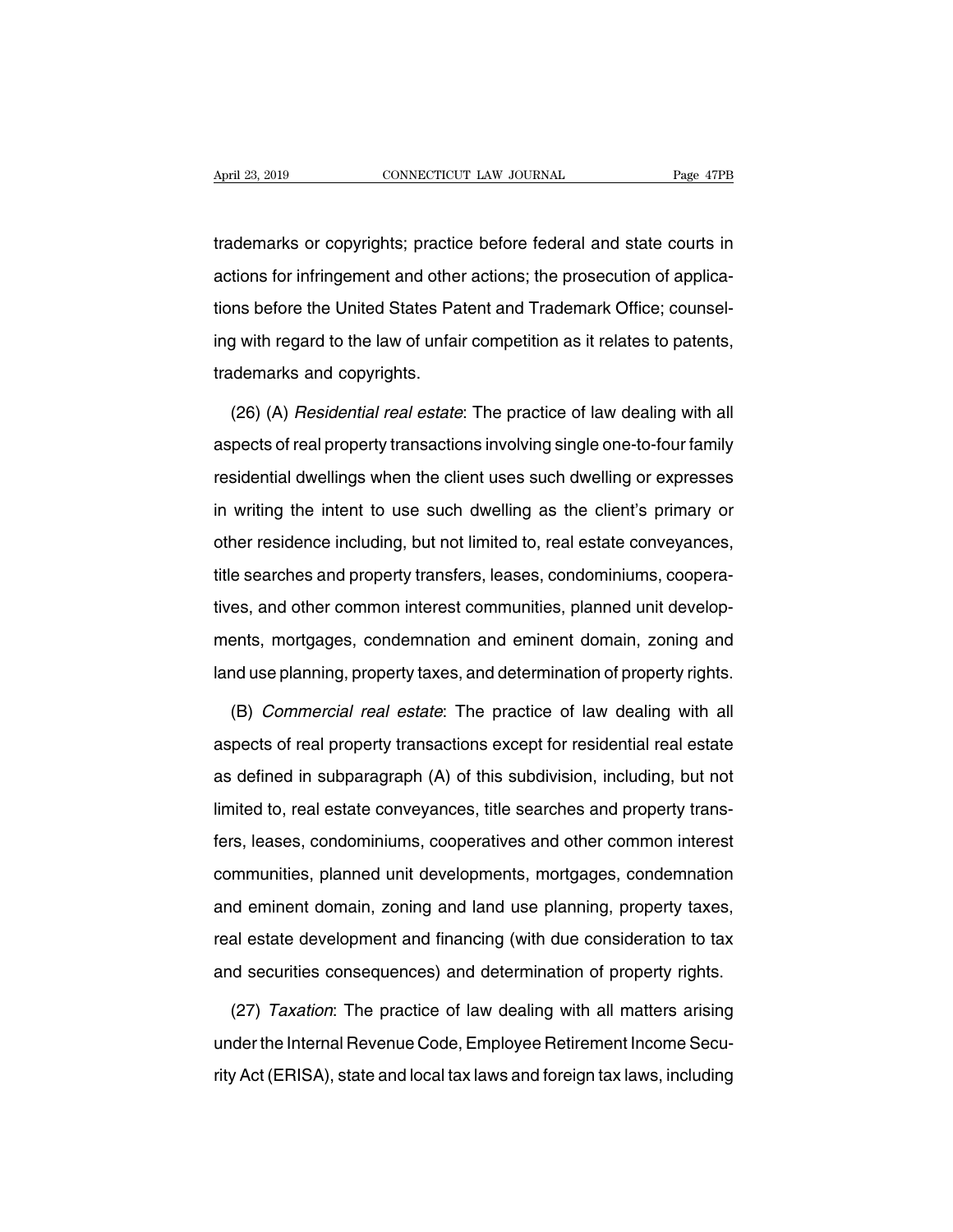Page 48PB<br>
connectricut LAW JOURNAL<br>
counseling with respect thereto; practice before federal and state<br>
courts and governmental agencies. Page 48PB<br>
counseling with respect thereto; practic<br>
courts and governmental agencies.<br>
(28) *Workers' compensation*: The prac

Unseling with respect thereto; practice before federal and state<br>urts and governmental agencies.<br>(28) Workers' compensation: The practice of law dealing with the<br>presentation of parties before federal and state agencies, b representation of parties before federal and state<br>courts and governmental agencies.<br>(28) Workers' compensation: The practice of law dealing with the<br>representation of parties before federal and state agencies, boards<br>and courts and governmental agencies.<br>
(28) *Workers' compensation*: The practice of law dealing with the<br>
representation of parties before federal and state agencies, boards<br>
and courts in actions to determine eligibility for courts and governmental agencies.<br>
(28) Workers' compensation: The practice of law dealing with the<br>
representation of parties before federal and state agencies, boards<br>
and courts in actions to determine eligibility for w presentation of parties before federal and state agencies, boards<br>d courts in actions to determine eligibility for workers' compensation,<br>d disability.<br>AMENDMENT NOTE: The purpose of the amendments to Rules<br>1–7.5 and to Se

representation or partice before federal and edate agenere, bearastical<br>and courts in actions to determine eligibility for workers' compensation,<br>and disability.<br>AMENDMENT NOTE: The purpose of the amendments to Rules<br>7.1–7 and disability.<br>and disability.<br>AMENDMENT NOTE: The purpose of the amendments to Rules<br>7.1–7.5 and to Section 2-28A is to incorporate the 2018 amendments to<br>the American Bar Association's Model Rules of Professional Conduc and disability.<br>
AMENDMENT NOTE: The purpose<br>
7.1–7.5 and to Section 2-28A is to incor<br>
the American Bar Association's Model<br>
concerning attorney advertising.<br>
Puls 7.4C. Application by Boord **Rule** 7.1–7.5 and to Section 2-28A is to incorporate the 2018 amendments to<br>the American Bar Association's Model Rules of Professional Conduct<br>concerning attorney advertising.<br>**Rule 7.4C.** Application by Board or Entity t American Bar Association's<br> **as Specialists<br>
as Specialists<br>
We board or entity seeking** 

The T.4C. Application by Board or Entity to Certify Lawyers<br>as Specialists<br>Any board or entity seeking the approval of the Rules Committee<br>the superior court for authority to certify lawyers practicing in this Rule 7.4C. Application by Board or Entity to Certify Lawyers<br>as Specialists<br>Any board or entity seeking the approval of the Rules Committee<br>of the superior court for authority to certify lawyers practicing in this<br>state as as Specialists<br>Any board or entity seeking the approval of the Rules Committee<br>of the superior court for authority to certify lawyers practicing in this<br>state as being specialists in a certain field or fields of law as set Any board or entity seeking the approval of the Rules Committee<br>of the superior court for authority to certify lawyers practicing in this<br>state as being specialists in a certain field or fields of law as set forth<br>in Rule Why board of only seeming the approvance the Haltes Scrimmtos<br>of the superior court for authority to certify lawyers practicing in this<br>state as being specialists in a certain field or fields of law as set forth<br>in Rule 7. 3. State as being specialists in a certain field or fields of law as set forth<br>in Rule 7.4A (e), shall file [an original and six copies of] its application<br>with the Legal Specialization Screening Committee pursuant to Rule in Rule 7.4A (e), shall file [an original and six copies of] its application<br>with the Legal Specialization Screening Committee pursuant to Rule<br>7.48 on form JD-ES-63. The application materials shall be filed in a<br>format pr with the Legal Specialization Screening Committee pur<br>7.48 on form JD-ES-63. The application materials shall<br>format prescribed by the Legal Specialization Screenin<br>which may require them to be filed electronically.<br>AMENDME AMENDMENT NOTE: The application materials shall be filed in a<br>AMENDMENT NOTE: The amendment to this rule removes an<br>consistency between the language of the first and second sentences

format prescribed by the Legal Specialization Screening Committee,<br>which may require them to be filed electronically.<br>AMENDMENT NOTE: The amendment to this rule removes an<br>inconsistency between the language of the first an which may require them to be filed electronically.<br>MENDMENT NOTE: The amendment to this rule removes an<br>inconsistency between the language of the first and second sentences<br>of this rule, and clarifies that the Legal Specia MMENDMENT NOTE: The amendment to this rule removes an inconsistency between the language of the first and second sentences of this rule, and clarifies that the Legal Specialization Screening Committee will prescribe the fo Inconsistency between the language of the first and second sentences<br>of this rule, and clarifies that the Legal Specialization Screening Com-<br>mittee will prescribe the format of the application submission, rather<br>than to h of this rule, and clarifies that the Legal Specialization Screening Com-<br>mittee will prescribe the format of the application submission, rather<br>than to have the rule require the application to be filed in multiple hard<br>cop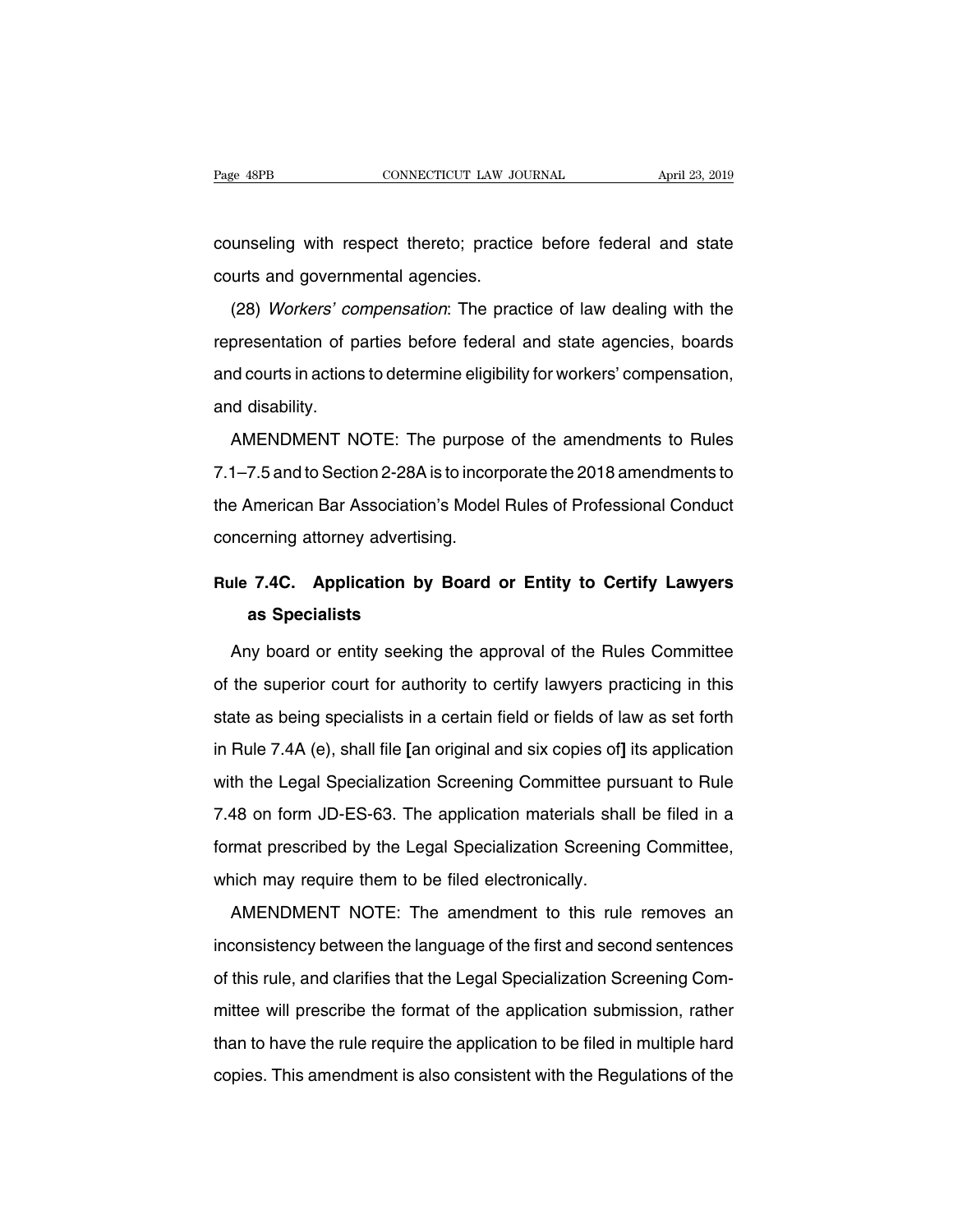April 23, 2019 CONNECTICUT LAW JOURNAL Page 49PB<br>Legal Specialization Screening Committee, which were updated in<br>January, 2016 to require that applicants file one hard copy and one April 23, 2019 CONNECTICUT LAW JOURNAL Page 49PB<br>Legal Specialization Screening Committee, which were updated in<br>January, 2016 to require that applicants file one hard copy and one<br>electronic copy of their applications. Legal Specialization Screening Committe<br>January, 2016 to require that applicants f<br>electronic copy of their applications. Legal Specialization Screening Committee, which we<br>January, 2016 to require that applicants file one hard<br>electronic copy of their applications.<br>**[Rule 7.5. Firm Names and Letterheads**<br>(a) A lawyer shall not use a firm nam muary, 2016 to require that applicants file one hard copy and one<br>ectronic copy of their applications.<br>ule 7.5. Firm Names and Letterheads<br>(a) A lawyer shall not use a firm name, letterhead or other profes-<br>onal designatio

electronic copy of their applications.<br>
[Rule 7.5. Firm Names and Letterheads<br>
(a) A lawyer shall not use a firm name, letterhead or other profes-<br>
sional designation that violates Rule 7.1. A trade name may be used<br>
by a [Rule 7.5. Firm Names and Letterheads<br>
(a) A lawyer shall not use a firm name, letterhead or other profes-<br>
sional designation that violates Rule 7.1. A trade name may be used<br>
by a lawyer in private practice if it does no (a) A lawyer shall not use a firm name, letterhead or other profes-<br>sional designation that violates Rule 7.1. A trade name may be used<br>by a lawyer in private practice if it does not imply a connection with<br>a government ag (a) A lawyer shall not use a firm name, letterhead or other profes-<br>sional designation that violates Rule 7.1. A trade name may be used<br>by a lawyer in private practice if it does not imply a connection with<br>a government a (b) A law firm with offices in more than one jurisdiction with government agency or with a public or charitable legal services ganization and is not otherwise in violation of Rule 7.1.<br>(b) A law firm with offices in more t

same name in each jurisdiction, but identification of Rule 7.1.<br>
(b) A law firm with offices in more than one jurisdiction may use the same name in each jurisdiction, but identification of the lawyers in an office of the f organization and is not otherwise in violation of Rule 7.1.<br>(b) A law firm with offices in more than one jurisdiction may use the<br>same name in each jurisdiction, but identification of the lawyers in an<br>office of the firm s (b) A law firm with offices in more than one jurisdiction may use the same name in each jurisdiction, but identification of the lawyers in an office of the firm shall indicate the jurisdictional limitations on those not li (c) That minimum sinces in the call only particulated that  $\mu$  are the particle shall indicate the jurisdictional limitations on those of the firm shall indicate the jurisdictional limitations on those of the shall not b

office of the firm shall indicate the jurisdictional limitations on those<br>not licensed to practice in the jurisdiction where the office is located.<br>(c) The name of a lawyer holding a public office shall not be used<br>in the any substantial period in which the lawyer holding a public office is located.<br>
(c) The name of a lawyer holding a public office shall not be used<br>
in the name of a law firm, or in communications on its behalf, during<br>
any (c) The name of a lawyer is<br>in the name of a law firm, or<br>any substantial period in whic<br>practicing with the firm.<br>(d) Lawyers may state or i (e) The hame of a law firm, or in communications on its behalf, during<br>the name of a law firm, or in communications on its behalf, during<br>y substantial period in which the lawyer is not actively and regularly<br>acticing with or a fact min, or in commanications on a<br>any substantial period in which the lawyer is not active<br>practicing with the firm.<br>(d) Lawyers may state or imply that they practice if<br>or other organization only when that is the f

acticing with the firm.<br>
(d) Lawyers may state or imply that they practice in a partnership<br>
other organization only when that is the fact.<br>
COMMENTARY: A firm may be designated by the names of all or<br>
me of its members, b (d) Lawyers may state or imply that they practice in a partnership<br>or other organization only when that is the fact.<br>COMMENTARY: A firm may be designated by the names of all or<br>some of its members, by the names of deceased or other organization only when that is the fact.<br>COMMENTARY: A firm may be designated by the names of all or<br>some of its members, by the names of deceased members where<br>there has been a continuing succession in the firm's COMMENTARY: A firm may be designated by the names of all or<br>some of its members, by the names of deceased members where<br>there has been a continuing succession in the firm's identity or by a<br>trade name such as the "ABC Lega Supreme Court has held that legislation may prohibit the use of trade there has been a continuing succession in the firm's identity or by a<br>trade name such as the "ABC Legal Clinic." Although the United States<br>Supreme Court has held that legislation may prohibit the use of trade<br>names in pro acceptable so long as it is not misleading. If a private firm uses a acceptable so long as it is not misleading. If a private firm uses a acceptable so long as it is not misleading. If a private firm uses a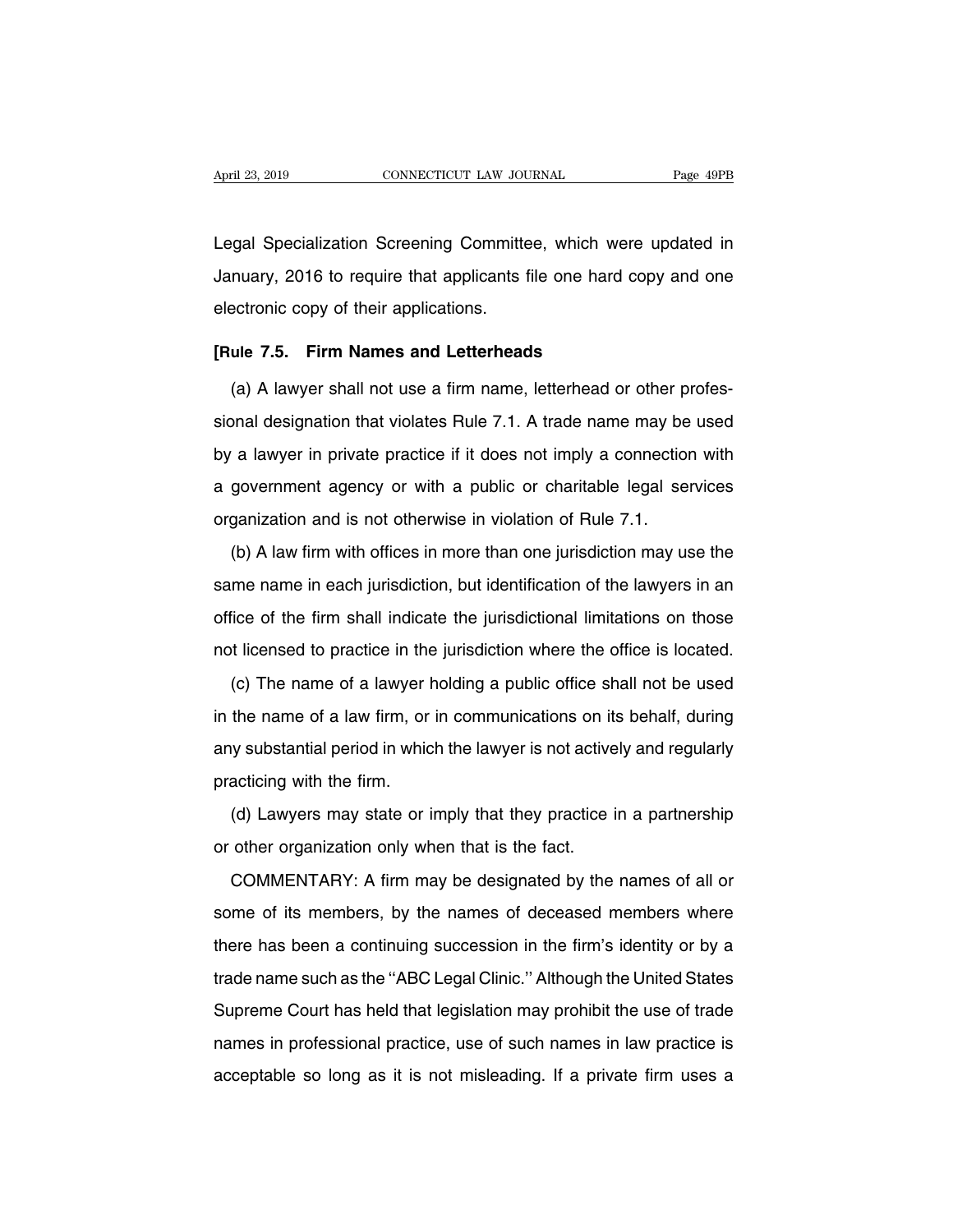The Equal Connect Connect Connect Connect Connect April 23, 2019<br>Trade name that includes a geographical name such as "Springfield<br>Legal Clinic," an express disclaimer that it is a public legal aid agency Page 50PB CONNECTICUT LAW JOURNAL April 23, 2019<br>
1998 Clinic,'' an express disclaimer that it is a public legal aid agency<br>
1998 Clinic,'' an express disclaimer that it is a public legal aid agency<br>
1999 The equired to av trade name that includes a geographical name such as "Springfield<br>Legal Clinic," an express disclaimer that it is a public legal aid agency<br>may be required to avoid a misleading implication. It may be observed<br>that any fir trade name that includes a geographical name such as "Springfield<br>Legal Clinic," an express disclaimer that it is a public legal aid agency<br>may be required to avoid a misleading implication. It may be observed<br>that any fir Legal Clinic," an express disclaimer that it is a public legal aid agency<br>may be required to avoid a misleading implication. It may be observed<br>that any firm name including the name of a deceased partner is, strictly<br>speak Logar Olimo, an express dissidint that it is a pashs logar ald agons<br>may be required to avoid a misleading implication. It may be observed<br>that any firm name including the name of a deceased partner is, strictly<br>speaking, that any firm name including the name of a deceased partner is, strictly speaking, a trade name. The use of such names to designate law firms has proven a useful means of identification. However, it is misleading to use th speaking, a trade nare<br>has proven a useful<br>to use the name of a<br>sor of the firm.<br>With regard to sul Eming, a nate change the second interaction and subsection and sproven a useful means of identification. However, it is misleading<br>use the name of a lawyer not associated with the firm or a predeces-<br>r of the firm.<br>With re

who use the name of a lawyer not associated with the firm or a predecessor of the firm.<br>Sor of the firm.<br>With regard to subsection (d), lawyers sharing office facilities, but<br>who are not in fact partners, may not denominat sor of the firm.<br>With regard to subsection (d), lawyers sharing office facilities, but<br>who are not in fact partners, may not denominate themselves as, for<br>example, "Smith and Jones," for that title suggests partnership in With regard to subse<br>who are not in fact par<br>example, "Smith and J<br>practice of law.]<br>AMENDMENT NOTI AMENDMENT NOTE: The purpose of the amendments to Rules<br>AMENDMENT NOTE: The purpose of the amendments to Rules<br>AMENDMENT NOTE: The purpose of the amendments to Rules<br>AMENDMENT NOTE: The purpose of the amendments to Rules<br>AM

example, "Smith and Jones," for that title suggests partnership in the<br>practice of law.]<br>AMENDMENT NOTE: The purpose of the amendments to Rules<br>7.1–7.5 and to Section 2-28A is to incorporate the 2018 amendments to<br>the Amer practice of law.]<br>practice of law.]<br>AMENDMENT NOTE: The purpose of the amendments to Rules<br>7.1–7.5 and to Section 2-28A is to incorporate the 2018 amendments to<br>the American Bar Association's Model Rules of Professional Co AMENDMENT NOTE: The purpose<br>7.1–7.5 and to Section 2-28A is to incor<br>the American Bar Association's Model<br>concerning attorney advertising.<br>**PROPOSED AMENDMENTS TO TI PROPOSED AMENDMENTS TO THE GENERAL PROVISIONS**<br> **PROPOSED AMENDMENTS TO THE GENERAL PROVISIONS**<br> **PROPOSED AMENDMENTS TO THE GENERAL PROVISIONS**<br> **PROPOSED AMENDMENTS TO THE GENERAL PROVISIONS CECTION 2-28A IS to Incorporate the 2018 amendments**<br>ar Association's Model Rules of Professional Condurney advertising.<br>**AMENDMENTS TO THE GENERAL PROVISIONS<br>OF THE SUPERIOR COURT RULES** 

# concerning attorney advertising.<br> **PROPOSED AMENDMENTS TO THE GENERAL PROVISIONS**<br> **OF THE SUPERIOR COURT RULES**<br> **Sec. 2-27A. Minimum Continuing Legal Education**<br>
(a) On an annual basis, each attorney admitted in Connecti

PROPOSED AMENDMENTS TO THE GENERAL PROVISIONS<br>
OF THE SUPERIOR COURT RULES<br>
c. 2-27A. Minimum Continuing Legal Education<br>
(a) On an annual basis, each attorney admitted in Connecticut shall<br>
rtify, on the registration form **OF THE SUPERIOR COURT RULES**<br>Sec. 2-27A. Minimum Continuing Legal Education<br>(a) On an annual basis, each attorney admitted in Connecticut shall<br>certify, on the registration form required by Section 2-27 (d), that the<br>atto Sec. 2-27A. Minimum Continuing Legal Education<br>
(a) On an annual basis, each attorney admitted in Connecticut shall<br>
certify, on the registration form required by Section 2-27 (d), that the<br>
attorney has completed in the l (a) On an annual basis, each attorney admitted in Connecticut shall<br>certify, on the registration form required by Section 2-27 (d), that the<br>attorney has completed in the last calendar year no less than twelve<br>credit hours (a) off an annual basis, sash alternty admitted in connectiout shall<br>certify, on the registration form required by Section 2-27 (d), that the<br>attorney has completed in the last calendar year no less than twelve<br>credit hour attorney has completed in the last calendar year no less than twelve<br>credit hours of appropriate continuing legal education, at least two<br>hours of which shall be in ethics/professionalism. The ethics and pro-<br>fessionalism attorney has sompleted in the fast caloridat year not<br>credit hours of appropriate continuing legal educati<br>hours of which shall be in ethics/professionalism. The<br>fessionalism components may be integrated with oth<br>rule shal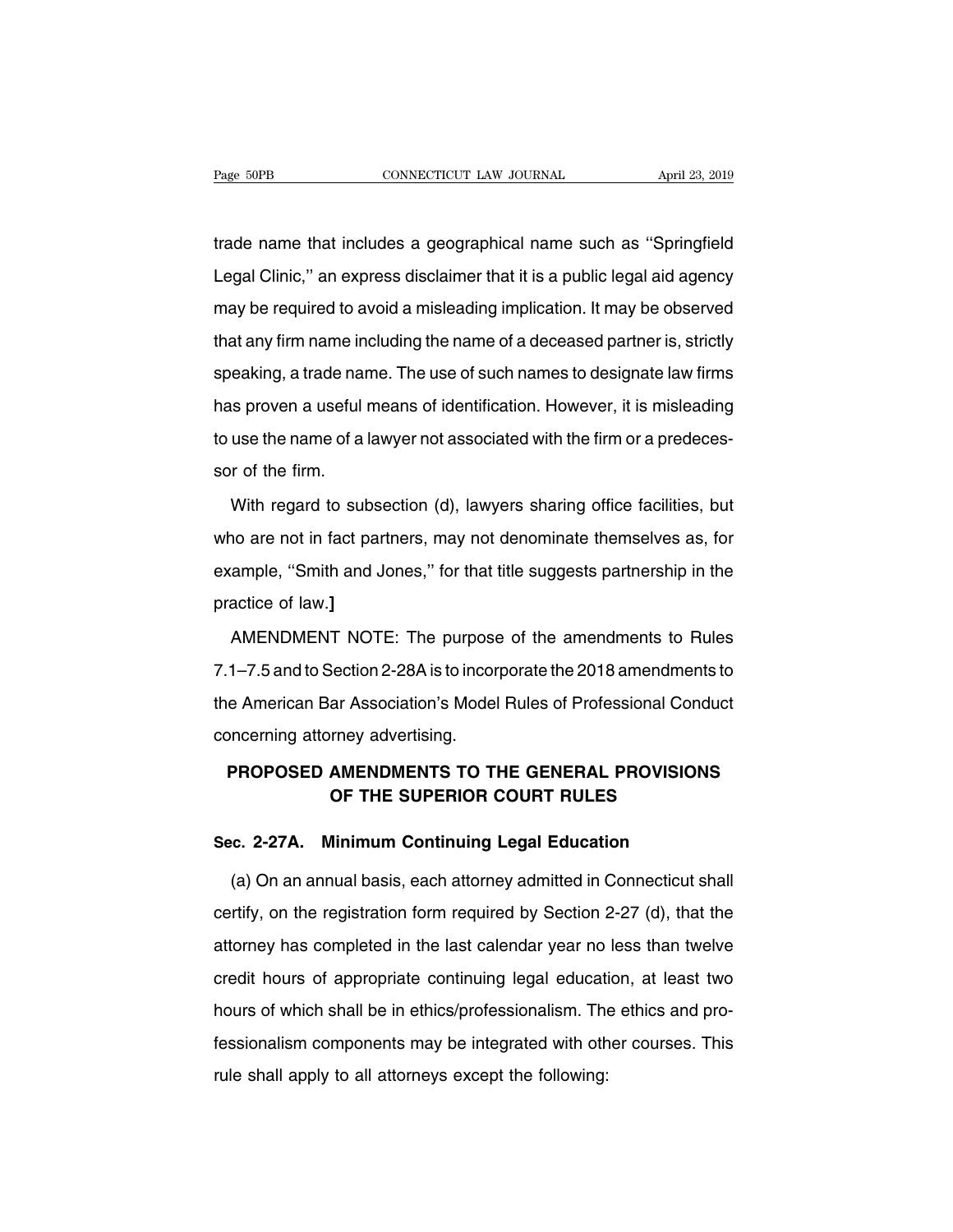THE 23, 2019<br>(1) Judges and senior judges of the supreme, appellate or superior<br>(1) Judges and senior judges of the supreme, appellate or superior<br>urts, judge trial referees, family support magistrates, family support April 23, 2019 CONNECTICUT LAW JOURNAL Page 51PB<br>
(1) Judges and senior judges of the supreme, appellate or superior<br>
courts, judge trial referees, family support magistrates, family support<br>
magistrate referees, workers' (1) Judges and senior judges of the supreme, appellate or superior<br>courts, judge trial referees, family support magistrates, family support<br>magistrate referees, workers' compensation commissioners, federal<br>judges, federal (1) Judges and senior judges of the supreme, appellate or superior<br>courts, judge trial referees, family support magistrates, family support<br>magistrate referees, workers' compensation commissioners, federal<br>judges, federal (1) dagee and denier jaagee of the courts, judge trial referees, family s<br>magistrate referees, workers' comp<br>judges, federal magistrate judges,<br>or federal bankruptcy judges;<br>(2) Attorneys who are disbarred (2) Attorneys who are disbarred, resigned pursuant to Section 2-<br>(2) Attorneys who are disbarred, resigned pursuant to Section 2-<br>(2) Attorneys who are disbarred, resigned pursuant to Section 2-<br>(3) on inactive status purs

judges, federal magistrate judges, federal administrative law judges<br>or federal bankruptcy judges;<br>(2) Attorneys who are disbarred, resigned pursuant to Section 2-<br>52, on inactive status pursuant to Section 2-56 et seq., o pursuant to Section Magnetic Judges;<br>
(2) Attorneys who are disbarred, resign<br>
52, on inactive status pursuant to Sectio<br>
pursuant to Sections 2-55 or 2-55A;<br>
(3) Attorneys who are serving on active (2) Attorneys who are disbarred, resigned pursuant to Section 2-<br>  $\alpha$ , on inactive status pursuant to Section 2-56 et seq., or retired<br>
in the armed forces of<br>
(3) Attorneys who are serving on active duty in the armed fo 52, on inactive status pursuant to Section 2-56 et seq., or r<br>pursuant to Sections 2-55 or 2-55A;<br>(3) Attorneys who are serving on active duty in the armed for<br>the United States for more than six months in such year;<br>(4)

Income 155 or 2-55 and the calendary in the calendary and the calendar year;<br>
(3) Attorneys who are serving on active duty in the armed forces of<br>
(4) Attorneys for the calendar year in which they are admitted;<br>
(5) Attorn

(3) Attorneys who are serving on active duty in the armed forces of<br>e United States for more than six months in such year;<br>(4) Attorneys for the calendar year in which they are admitted;<br>(5) Attorneys who earn less than \$1 the United States for more than six months in<br>
(4) Attorneys for the calendar year in which<br>
(5) Attorneys who earn less than \$1000 in<br>
provision of legal services in such year;<br>
(6) Attorneys who, for good cause shown, ha

(4) Attorneys for the calendar year in which they are admitted;<br>(5) Attorneys who earn less than \$1000 in compensation for the<br>ovision of legal services in such year;<br>(6) Attorneys who, for good cause shown, have been gran (5) Attorneys who earn less than \$1000 in compensation for the provision of legal services in such year;<br>(6) Attorneys who, for good cause shown, have been granted tempo-<br>rary or permanent exempt status by the statewide gr mittee. (6) Attorneys who, for good cause shown, have been granted tempo-<br>ry or permanent exempt status by the statewide grievance com-<br>ttee.<br>(b) Attorneys may satisfy the required hours of continuing legal edu-<br>tion:

cation:

Theorem II<br>
(1) Attorneys may satisfy the required hours of continuing legal edu-<br>
(1) By attending legal education courses provided by any local, state<br>
special interest bar association in this state or regional or nation (b) Attorneys may satisfy the required hours of continuing legal edu-<br>cation:<br>(1) By attending legal education courses provided by any local, state<br>or special interest bar association in this state or regional or national<br> cation:<br>
(1) By attending legal education courses provided by any local, state<br>
or special interest bar association in this state or regional or national<br>
bar associations recognized in this state or another state or terri (1) By attending legal education courses provided by any local, state<br>or special interest bar association in this state or regional or national<br>bar associations recognized in this state or another state or territory<br>of the They alternary legal education coulded provided by any local, etable or special interest bar association in this state or regional or national bar associations recognized in this state or another state or territory of the bar associations recognized in this state or another state or territory<br>of the United States or the District of Columbia (hereinafter referred<br>to as "bar association"); any private or government legal employer;<br>any court o but descellations recognized in this state of different clate of termsty<br>of the United States or the District of Columbia (hereinafter referred<br>to as "bar association"); any private or government legal employer;<br>any court to as "bar association"); any private or government legal employer;<br>any court of this or any other state or territory of the United States or<br>the District of Columbia; any organization whose program or course<br>has been revi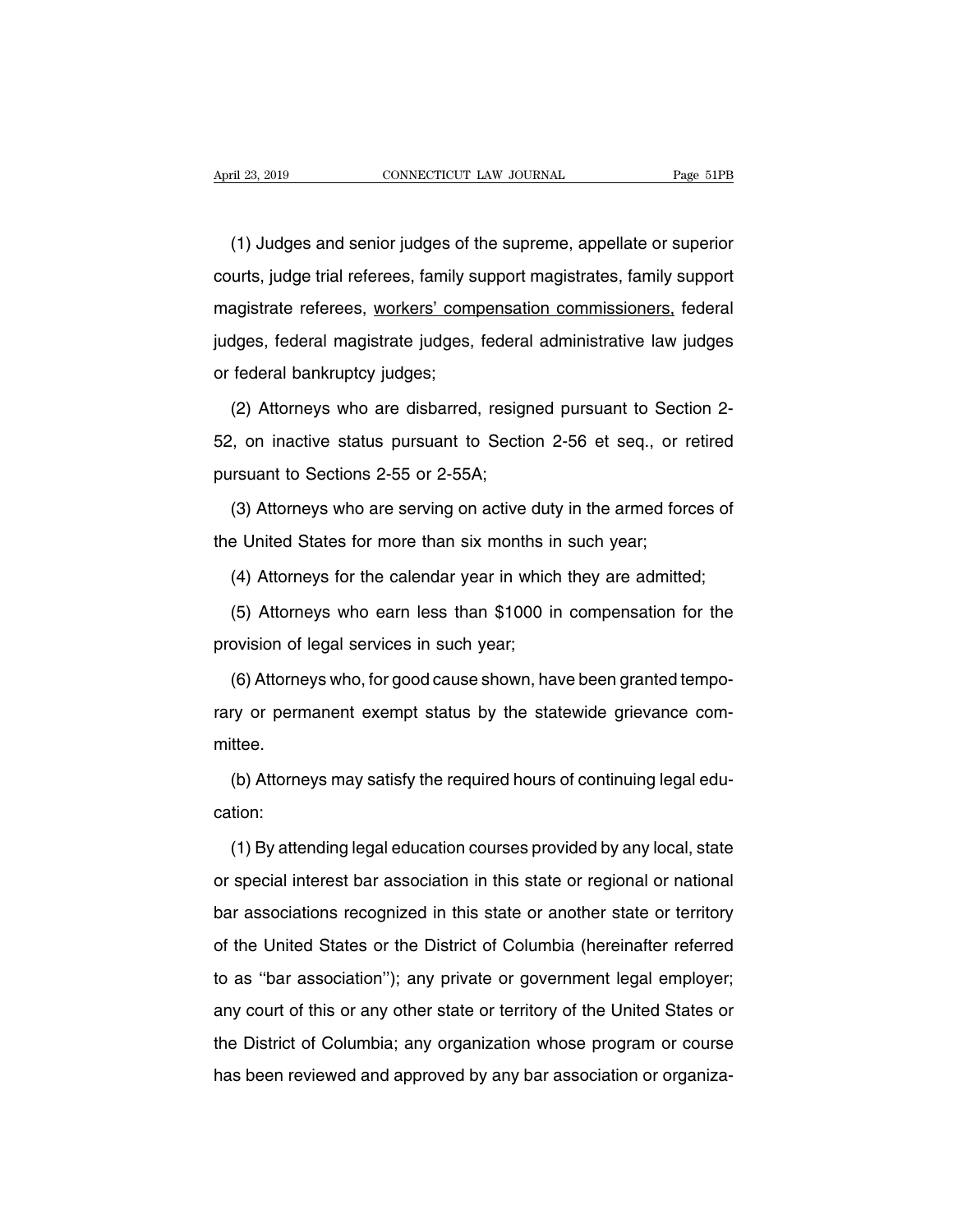The Fage 52PB<br>tion that has been established in any state or territory of the United<br>States or the District of Columbia to certify and approve continuing Page 52PB CONNECTICUT LAW JOURNAL April 23, 2019<br>
States or the District of Columbia to certify and approve continuing<br>
Legal education courses; and any other nonprofit or for-profit legal Ition that has been established in any state or territory of the United<br>States or the District of Columbia to certify and approve continuing<br>legal education courses; and any other nonprofit or for-profit legal<br>education pr tion that has been established in any state or territory of the United<br>States or the District of Columbia to certify and approve continuing<br>legal education courses; and any other nonprofit or for-profit legal<br>education pro States or the District of Columbia to certify and approve continuing<br>legal education courses; and any other nonprofit or for-profit legal<br>education providers, including law schools and other appropriate con-<br>tinuing legal legal education courses; and any other nonprofit or for-profit legal<br>education providers, including law schools and other appropriate con-<br>tinuing legal education providers, and including courses remotely pre-<br>sented by vi providers. The unity of appropriate programs or courses remotely pre-<br>
inted by video conference, webcasts, webinars, or the like by said<br>
oviders.<br>
(2) By self-study of appropriate programs or courses directly related<br>
substantive o

sented by video conference, webcasts, webinars, or the like by said<br>providers.<br>(2) By self-study of appropriate programs or courses directly related<br>to substantive or procedural law or related topics, including profes-<br>sio providers.<br>
(2) By self-study of appropriate programs or courses directly related<br>
to substantive or procedural law or related topics, including profes-<br>
sional responsibility, legal ethics, or law office management and pr (2) By self-study of appropriate programs or courses directly related<br>to substantive or procedural law or related topics, including profes-<br>sional responsibility, legal ethics, or law office management and pre-<br>pared by th (2). By self-study of appropriate programs of scalesce already related<br>to substantive or procedural law or related topics, including profes-<br>sional responsibility, legal ethics, or law office management and pre-<br>pared by t sional responsibility, legal ethics, or law office management and pre-<br>pared by those continuing legal education providers in subsection (b)<br>(1). Said self-study may include viewing and listening to all manner<br>of communica pared by those continuing legal education providers in subsection (b)<br>(1). Said self-study may include viewing and listening to all manner<br>of communication, including, but not limited to, video or audio<br>recordings or takin pared by those continuing legal education providers in subsection (b) (1). Said self-study may include viewing and listening to all manner of communication, including, but not limited to, video or audio recordings or takin of communication, including, but not limited to, video or audio<br>recordings or taking online legal courses. The selection of self-study<br>courses or programs shall be consistent with the objective of this rule,<br>which is to ma recordings or taking online legal courses. The selection of self-study<br>courses or programs shall be consistent with the objective of this rule,<br>which is to maintain and enhance the skill level, knowledge, ethics<br>and compet and competence of the attorney and shall comply with the minimum<br>quality standards set forth in subsection (c) (6).<br>(3) By publishing articles in legal publications that have as their ich is to maintain and enhance the skill level, knowledge, ethics<br>id competence of the attorney and shall comply with the minimum<br>ality standards set forth in subsection (c) (6).<br>(3) By publishing articles in legal publica

and competence of the attorney and shall comply with the minimum<br>quality standards set forth in subsection (c) (6).<br>(3) By publishing articles in legal publications that have as their<br>primary goal the enhancement of compet quality standards set forth in subsection (c) (6).<br>
(3) By publishing articles in legal publications that have as their<br>
primary goal the enhancement of competence in the legal profession,<br>
including, without limitation, s (3) By publishing articles in legal publications the<br>primary goal the enhancement of competence in the later including, without limitation, substantive and procedu<br>law practice management and professionalism.<br>(4) By teachi (1) By teaching internal of competence in the legal profession,<br>cluding, without limitation, substantive and procedural law, ethics,<br>w practice management and professionalism.<br>(4) By teaching legal seminars and courses, in including, without limitation, substantive and procedural laver<br>law practice management and professionalism.<br>(4) By teaching legal seminars and courses, including the<br>tion on panel discussions as a speaker or moderator.<br>(5

w practice management and professionalism.<br>
(4) By teaching legal seminars and courses, including the participa-<br>
n on panel discussions as a speaker or moderator.<br>
(5) By serving as a full-time faculty member at a law sch (4) By teaching legal seminars and courses, including the participation on panel discussions as a speaker or moderator.<br>
(5) By serving as a full-time faculty member at a law school accred-<br>
ited by the American Bar Associ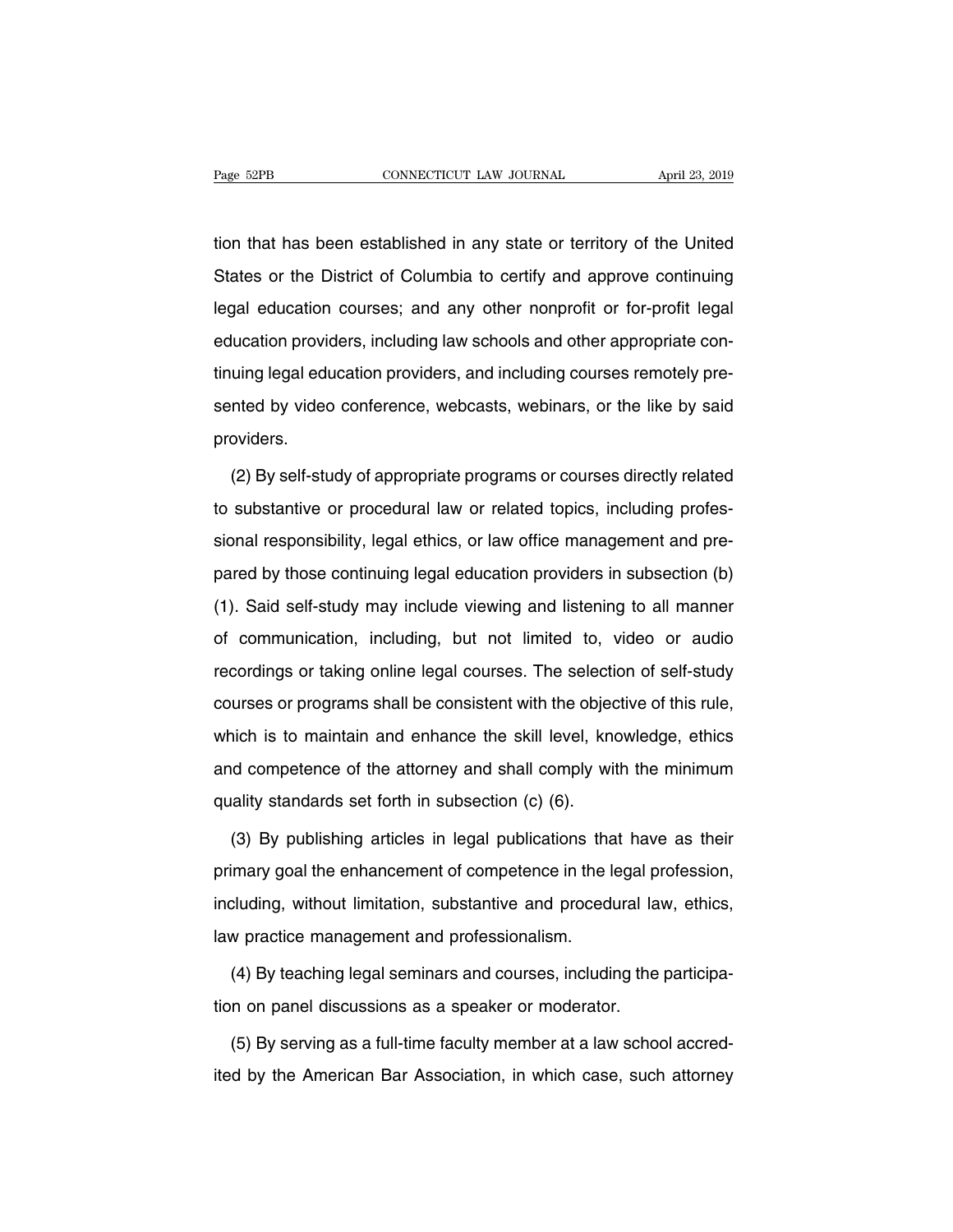April 23, 2019 CONNECTICUT LAW JOURNAL Page 53PB<br>Will be credited with meeting the minimum continuing legal education<br>requirements set forth herein. April 23, 2019 CONNECTICUT I<br>
Will be credited with meeting the min<br>
requirements set forth herein.<br>
(6) By serving as a part-time or

II be credited with meeting the minimum continuing legal education<br>quirements set forth herein.<br>(6) By serving as a part-time or adjunct faculty member at a law<br>hool accredited by the American Bar Association, in which cas will be credited with meeting the minimum continuing legal education<br>requirements set forth herein.<br>(6) By serving as a part-time or adjunct faculty member at a law<br>school accredited by the American Bar Association, in whi requirements set forth herein.<br>
(6) By serving as a part-time or adjunct faculty member at a law<br>
school accredited by the American Bar Association, in which case,<br>
such attorney will be credited with meeting the minimum c (6) By serving as a part-time or adjunct faculty member at a law<br>school accredited by the American Bar Association, in which case,<br>such attorney will be credited with meeting the minimum continuing<br>legal education requirem (c) By serving as a part lims or adjance.<br>school accredited by the American Bar Ass<br>such attorney will be credited with meeting<br>legal education requirements set forth hereir<br>for each hour of classroom instruction.<br>(c) Cred ch attorney will be credited v<br>gal education requirements se<br>r each hour of classroom inst<br>(c) Credit Computation:<br>(1) Credit for any of the above The spall education requirements set forth herein at the rate of one hour<br>
(a) Credit Computation:<br>
(b) Credit for any of the above activities shall be based on the actual<br>
struction time, which may include lecture, panel

instruction (c) Credit Computation:<br>
(c) Credit Computation:<br>
(1) Credit for any of the above activities shall be based on the actual<br>
instruction time, which may include lecture, panel discussion, and<br>
question and answer (c) Credit Computation:<br>
(1) Credit for any of the above activities shall be based on the actual<br>
instruction time, which may include lecture, panel discussion, and<br>
question and answer periods. Self-study credit shall be (1) Credit for any of the above activities shall be based on the actual<br>instruction time, which may include lecture, panel discussion, and<br>question and answer periods. Self-study credit shall be based on the<br>reading time o struction time, which may include lecture, panel discussion, and<br>lestion and answer periods. Self-study credit shall be based on the<br>ading time or running time of the selected materials or program.<br>(2) Credit for attorneys

question and answer periods. Self-study credit shall be based on the<br>reading time or running time of the selected materials or program.<br>(2) Credit for attorneys preparing for and presenting legal seminars,<br>courses or progr reading time or running time of the selected materials or program.<br>
(2) Credit for attorneys preparing for and presenting legal seminars,<br>
courses or programs shall be based on one hour of credit for each<br>
two hours of pre (2) Credit for attorneys preparing for and presenting legal seminars,<br>courses or programs shall be based on one hour of credit for each<br>two hours of preparation. A maximum of six hours of credit may be<br>credited for prepara curses or programs shall be based on one hour of credit for each<br>two hours of preparation. A maximum of six hours of credit may be<br>credited for preparation of a single program. Credit for presentation<br>shall be on an hour f two hours of preparation. A maximum of six hours of credit may be credited for preparation of a single program. Credit for presentation shall be on an hour for hour basis. Credit may not be earned more than once for the sa edited for preparation of a single program. Credit for presentation<br>all be on an hour for hour basis. Credit may not be earned more<br>an once for the same course given during a twelve month period.<br>(3) Credit for the writing

shall be on an hour for hour basis. Credit may not be earned more<br>than once for the same course given during a twelve month period.<br>(3) Credit for the writing and publication of articles shall be based<br>on the actual drafti than once for the same<br>
(3) Credit for the writin<br>
on the actual drafting time<br>
one time for credit.<br>
(4) Continuing legal ed (3) Credit for the writing and publication of articles shall be based<br>the actual drafting time required. Each article may be counted only<br>e time for credit.<br>(4) Continuing legal education courses ordered pursuant to Sectio

on the actual drafting time required. Each article may be counted only<br>one time for credit.<br>(4) Continuing legal education courses ordered pursuant to Section<br>2-37 (a) (5) or any court order of discipline shall not count a one time for credit.<br>
(4) Continuing legal education courses ordered pursua<br>
2-37 (a) (5) or any court order of discipline shall not co<br>
toward an attorney's obligation under this section.<br>
(5) Attorneys may carry forward (4) Continuing legal education courses ordered pursuant to Section<br>37 (a) (5) or any court order of discipline shall not count as credit<br>ward an attorney's obligation under this section.<br>(5) Attorneys may carry forward no 2-37 (a) (5) or any court order of discipline shall not count as credit<br>toward an attorney's obligation under this section.<br>(5) Attorneys may carry forward no more than two credit hours in<br>excess of the current annual cont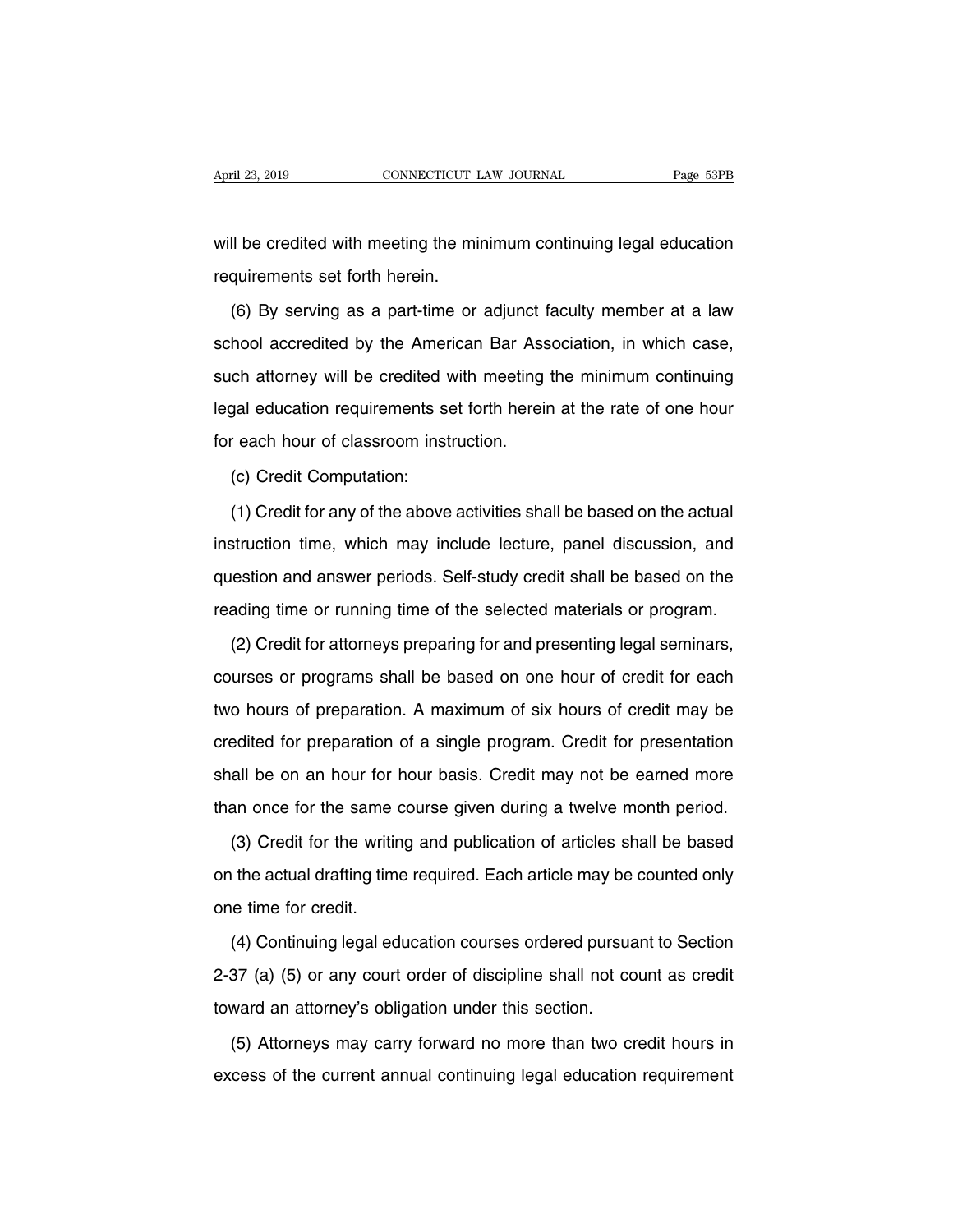Page 54PB CONNECTICUT LAW JOURNAL April 23, 2019<br>to be applied to the following year's continuing legal education<br>requirement. requirement.

be applied to the following year's continuing legal education<br>quirement.<br>(6) To be eligible for continuing legal education credit, the course<br>activity must: (A) have significant intellectual or practical content to be applied to the following year's continuing legal education<br>requirement.<br>(6) To be eligible for continuing legal education credit, the course<br>or activity must: (A) have significant intellectual or practical content<br>de (6) To be eligible for continuing legal education credit, the course or activity must: (A) have significant intellectual or practical content designed to increase or maintain the attorney's professional competence and ski (6) To be eligible for continuing legal education credit, the course<br>or activity must: (A) have significant intellectual or practical content<br>designed to increase or maintain the attorney's professional compe-<br>tence and sk (c) To be english for commaning legal causation erective, the essate<br>or activity must: (A) have significant intellectual or practical content<br>designed to increase or maintain the attorney's professional compe-<br>tence and sk designed to increase or maintain the attorney's professional competence and skills as a lawyer; (B) constitute an organized program of learning dealing with matters directly related to legal subjects and the legal professi designed to increase or maintain the attenty opportunce and skills as a lawyer; (B) constitute an organization<br>legal profession; and (C) be conducted by an inconductied by practical or academic experience.<br>(d) Atterneys sh Attarry dealing with matters directly related to legal subjects and the<br>gal profession; and (C) be conducted by an individual or group<br>alified by practical or academic experience.<br>(d) Attorneys shall retain records to prov For a profession; and (C) be compared and the qualified by practical or academic<br>(d) Attorneys shall retain record<br>for a period of seven years.

(d) Attorneys shall retain records to prove compliance with this capacitod of seven years.<br>
(e) Violation of this section shall constitute misconduct.<br>
(f) Unless it is determined that the violation of this section was u

(d) Attorneys shall retain records to prove compliance with this rule<br>
in a period of seven years.<br>
(e) Violation of this section shall constitute misconduct.<br>
(f) Unless it is determined that the violation of this section for a period of seven years.<br>
(e) Violation of this section shall constitute misconduct.<br>
(f) Unless it is determined that the violation of this section was wilful,<br>
a noncompliant attorney must be given at least sixty day (e) Violation of this section shall constitute misconduct.<br>
(f) Unless it is determined that the violation of this section was wilful<br>
a noncompliant attorney must be given at least sixty days to complete<br>
with this sectio (f) Unless it is determined that the violation of this section was wilful,<br>noncompliant attorney must be given at least sixty days to comply<br>th this section before he or she is subject to any discipline.<br>(g) A minimum cont

a noncompliant attorney must be given at least sixty days to comply<br>with this section before he or she is subject to any discipline.<br>(g) A minimum continuing legal education commission ("commis-<br>sion") shall be established with this section before he or she is subject to any discipline.<br>
(g) A minimum continuing legal education commission ("commis-<br>
sion") shall be established by the judicial branch and shall be com-<br>
posed of four superior (g) A minimum continuing legal education commission ("commis-<br>sion") shall be established by the judicial branch and shall be com-<br>posed of four superior court judges and four attorneys admitted to<br>practice in this state, sion") shall be established by the judicial branch and shall be com-<br>posed of four superior court judges and four attorneys admitted to<br>practice in this state, all of whom shall be appointed by the chief justice<br>of the su posed of four superior court judges and four attorneys admitted to<br>practice in this state, all of whom shall be appointed by the chief justice<br>of the supreme court or his or her designee and who shall serve<br>without compens practice in this state, all of whom shall be appointed by the chief justice<br>of the supreme court or his or her designee and who shall serve<br>without compensation. The charge of the commission will be to provide<br>advice regar assist with its implementation including, but not limited to, the development of a list of frequently asked questions and other development of a list of frequently asked questions and other documents to without compensation. The charge of the commission will be to provide<br>advice regarding the application and interpretation of this rule and to<br>assist with its implementation including, but not limited to, the develop-<br>ment advice regarding the application and interpretation of this rule and to<br>assist with its implementation including, but not limited to, the develop-<br>ment of a list of frequently asked questions and other documents to<br>assist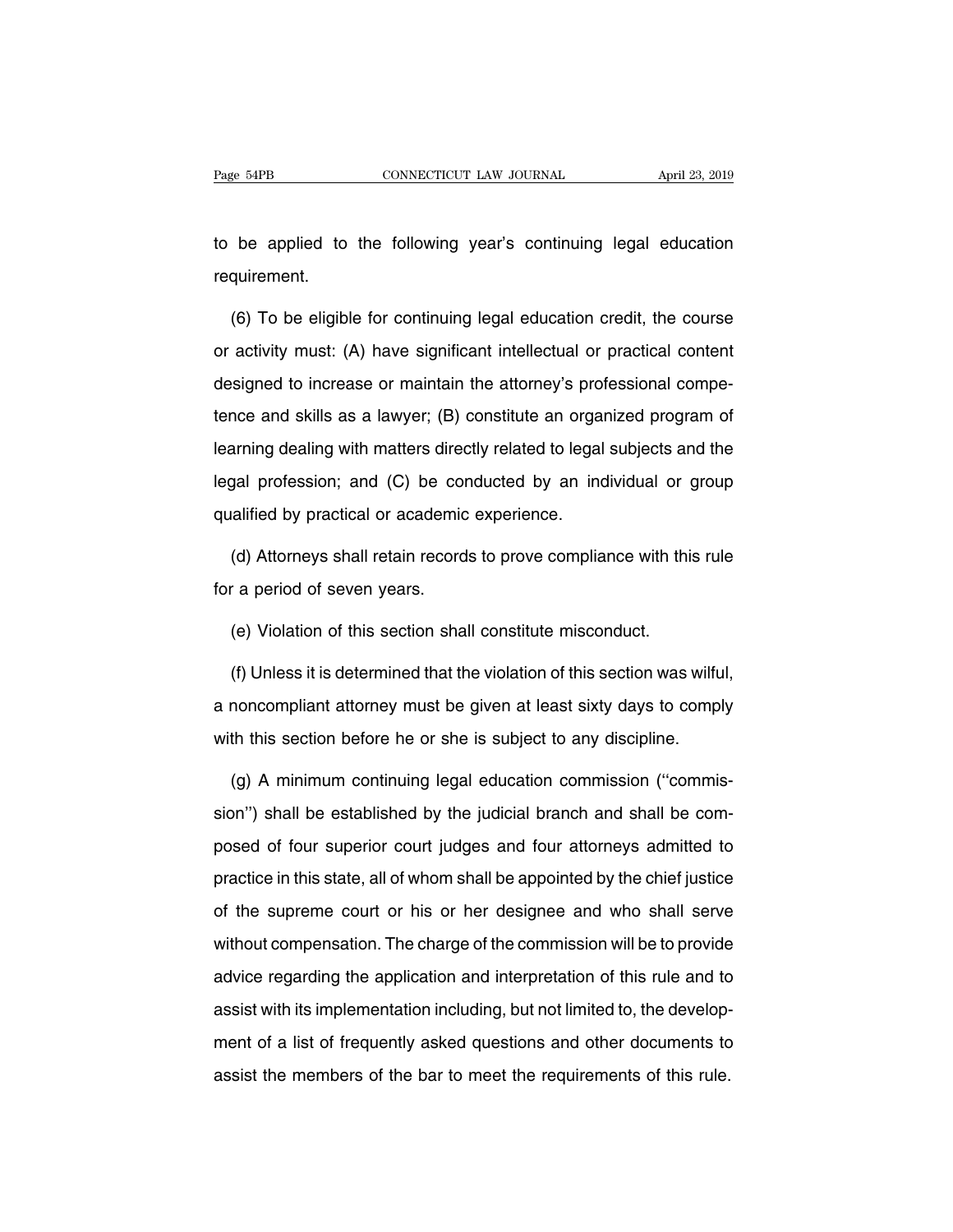THE 23, 2019<br>COMMENTARY 2017: It is the intention of this rule to provide attor-<br>COMMENTARY 2017: It is the intention of this rule to provide attor-<br>ys with relevant and useful continuing legal education covering the April 23, 2019 CONNECTICUT LAW JOURNAL Page 55PB<br>
COMMENTARY 2017: It is the intention of this rule to provide attor-<br>
neys with relevant and useful continuing legal education covering the<br>
broadest spectrum of substantive COMMENTARY 2017: It is the intention of this rule to provide attor-<br>heys with relevant and useful continuing legal education covering the<br>broadest spectrum of substantive, procedural, ethical and professional<br>subject matte COMMENTARY 2017: It is the intention of this rule to provide attor-<br>neys with relevant and useful continuing legal education covering the<br>broadest spectrum of substantive, procedural, ethical and professional<br>subject matte Least amount of substantive, procedural, ethical and professional subject matter at the lowest cost reasonably feasible and with the least amount of supervision, structure and reporting requirements, which will aid in the which will aid in the development, enhancement and maintenance of the legal knowledge and skills of practicing attorneys and with the legal knowledge and skills of practicing attorneys and will facilitate subject matter at the lowest cost reasonably feasible and with the<br>least amount of supervision, structure and reporting requirements,<br>which will aid in the development, enhancement and maintenance of<br>the legal knowledge an the delivery at the tensor sect reasonally reashed and<br>least amount of supervision, structure and reporting requent<br>which will aid in the development, enhancement and mainte<br>the legal knowledge and skills of practicing att inch will aid in the development, enhancement and maintenance of<br>
e legal knowledge and skills of practicing attorneys and will facilitate<br>
e delivery of competent legal services to the public.<br>
The rule also permits an at

the legal knowledge and skills of practicing attorneys and will facilitate<br>the delivery of competent legal services to the public.<br>The rule also permits an attorney to design his or her own course<br>of study. The law is cons the delivery of competent legal services to the public.<br>The rule also permits an attorney to design his or her own course<br>of study. The law is constantly evolving and attorneys, like all other<br>professionals, are expected t The rule also permits an attorney to design his or her own course<br>of study. The law is constantly evolving and attorneys, like all other<br>professionals, are expected to keep abreast of changes in the profes-<br>sion and the la study. The law is constantly evolving and attorneys, like all other<br>ofessionals, are expected to keep abreast of changes in the profes-<br>on and the law if they are to provide competent representation.<br>Subsection (a) provide

professionals, are expected to keep abreast of changes in the profession and the law if they are to provide competent representation.<br>Subsection (a) provides that Connecticut attorneys must complete<br>twelve credit hours of sion and the law if they are to provide competent representation.<br>Subsection (a) provides that Connecticut attorneys must complete<br>twelve credit hours of continuing legal education per calendar year.<br>Subsection (a) also li Subsection (a) provides that Connecticut attorneys must complete<br>twelve credit hours of continuing legal education per calendar year.<br>Subsection (a) also lists those Connecticut attorneys, who are exempt<br>from compliance, i Experience the military of military and the military of military exhibits the military of military, who are exempt<br>from compliance, including, among others: judges, senior judges, attor-<br>neys serving in the military, new a Subsection (a) also lists those Connecticut attorneys, who are exempt<br>from compliance, including, among others: judges, senior judges, attor-<br>neys serving in the military, new attorneys during the year in which<br>they are ad eases same insection (a) also insect also determined a taken by symmetric serving.<br>If om compliance, including, among others: judges, senior judges, attor-<br>neys serving in the military, new attorneys during the year in whi method in the military, new attorneys during the year in which<br>they are admitted to practice, attorneys who earn less than \$1000 in<br>compensation for the provision of legal services in the subject year,<br>and those who obtain subsection also provides an exemption for attorneys who are less than \$1000 in compensation for the provision of legal services in the subject year, and those who obtain an exempt status for good cause shown. The subsectio barred to prasses, anomoge the same beam to distribute the subject year,<br>compensation for the provision of legal services in the subject year,<br>and those who obtain an exempt status for good cause shown. The<br>subsection also exemplemental for any process of logal extriced in the exerget year,<br>and those who obtain an exempt status for good cause shown. The<br>subsection also provides an exemption for attorneys who are dis-<br>barred, resigned, on ina subsection also provides an exemption for attorneys who are dis-<br>barred, resigned, on inactive status due to disability, or are retired. The<br>exemption for attorneys who earn less than \$1000 in compensation<br>in a particular barred, resigned, on inactive status due to disability, or are retired. The exemption for attorneys who earn less than \$1000 in compensation in a particular year is not intended to apply to attorneys who claim that they we received, receiging at all matters clauds are to disclosing, or and result the exemption for attorneys who earn less than \$1000 in compensation in a particular year is not intended to apply to attorneys who claim that they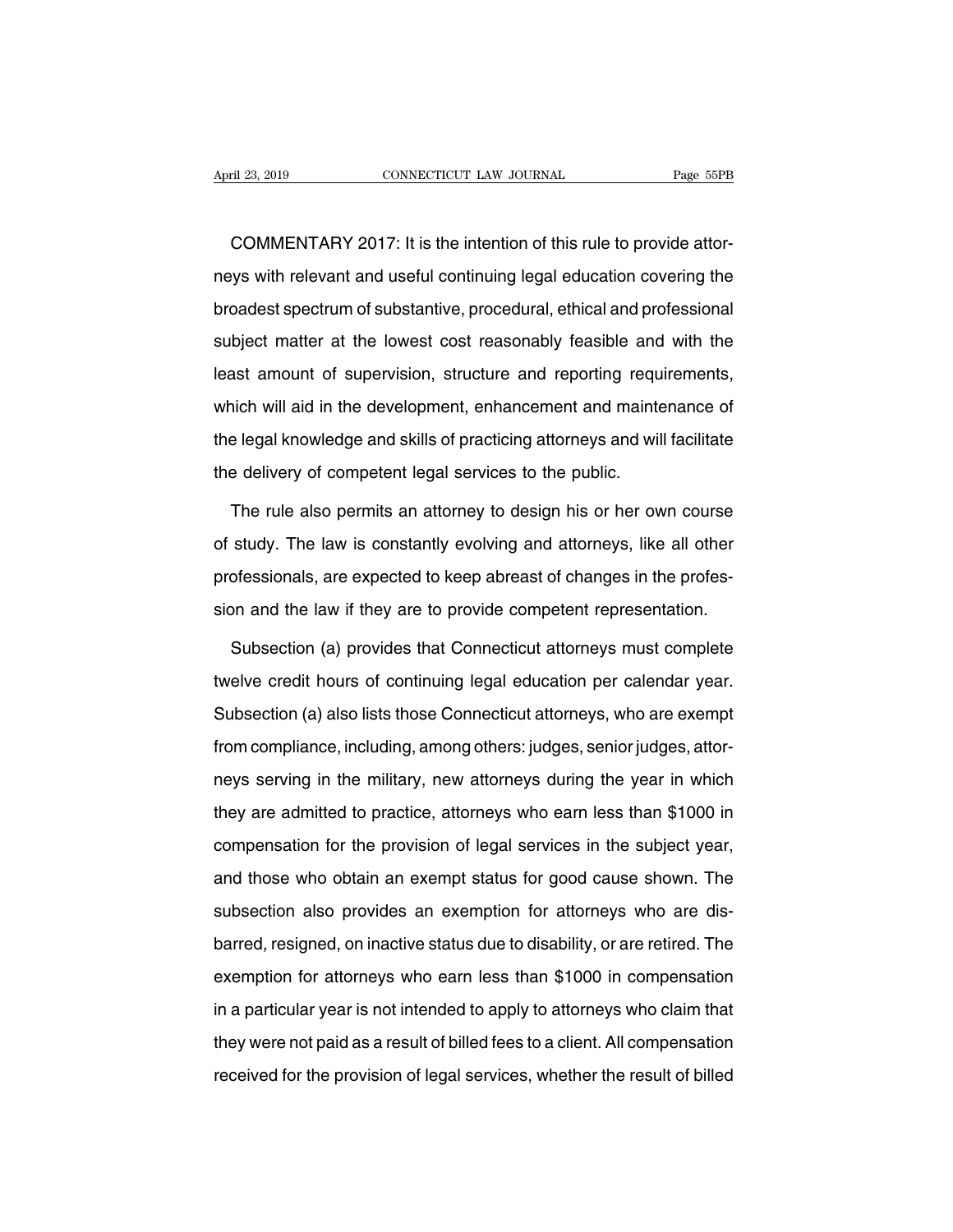Fage 56PB<br>CONNECTICUT LAW JOURNAL April 23, 2019<br>fees or otherwise, must be counted. There is no exemption for attor-<br>neys who are suspended or on administrative suspension. Page 56PB CONNECTICUT LAW JOURNAL April 23<br>
fees or otherwise, must be counted. There is no exemption for a<br>
neys who are suspended or on administrative suspension.<br>
Subsection (d) requires an attorney to maintain adequate

Subsection (d) requires an attorney to maintain adequate records<br>
Subsection (d) requires an attorney to maintain adequate records<br>
compliance. For continuing legal education courses, a certificate of fees or otherwise, must be counted. There is no exemption for attor-<br>neys who are suspended or on administrative suspension.<br>Subsection (d) requires an attorney to maintain adequate records<br>of compliance. For continuing le neys who are suspended or on administrative suspension.<br>
Subsection (d) requires an attorney to maintain adequate records<br>
of compliance. For continuing legal education courses, a certificate of<br>
attendance shall be suffic Subsection (d) requires an attorney to maintain adequate records<br>of compliance. For continuing legal education courses, a certificate of<br>attendance shall be sufficient proof of compliance. For self-study, a<br>contemporaneous of compliance. For continuing legal education courses, a certificate of attendance shall be sufficient proof of compliance. For self-study, a contemporaneous log identifying and describing the course listened to or watched er compliance. The commaning regar causarient ecanceer, a commented of<br>attendance shall be sufficient proof of compliance. For self-study, a<br>contemporaneous log identifying and describing the course listened<br>to or watched anonidance enally be called the complement of the course listened<br>to or watched and listing the date and time the course was taken, as<br>well as a copy of the syllabus or outline of the course materials, if<br>available, and, w somemporaneous registem, may also decribing are course materials, if<br>to or watched and listing the date and time the course was taken, as<br>well as a copy of the syllabus or outline of the course materials, if<br>available, and legal education, a file including a log of the time spent and taken, as<br>shall be sufficient proof of compliance. For any other form of continuing<br>legal education, a file including a log of the time spent and drafts of<br>the the prepared material shall provide sufficient proof of compliance. For any other form of continuing<br>legal education, a file including a log of the time spent and drafts of<br>the prepared material shall provide sufficient pr all be sufficient proof of compliance. For any other form of continuing<br>gal education, a file including a log of the time spent and drafts of<br>e prepared material shall provide sufficient proof of compliance.<br>COMMENTARY 201

legal education, a file including a log of the time spent and drafts of<br>the prepared material shall provide sufficient proof of compliance.<br>COMMENTARY 2019: The change to this section adds workers'<br>compensation commissione the prepared material shall provide suffi<br>COMMENTARY 2019: The change to<br>compensation commissioners to the list<br>from the requirements of this rule. COMMENTARY 2019: The change to this section adds workers'<br>compensation commissioners to the list of attorneys who are exempt<br>from the requirements of this rule.<br>**Sec. 2-28A.** Attorney Advertising; Mandatory Filing<br>(a) Apv

Imperisation commissioners to the fist of attorneys who are exempt<br>form the requirements of this rule.<br>c. 2-28A. Attorney Advertising; Mandatory Filing<br>(a) Any attorney who advertises services to the public through any<br>edi Sec. 2-28A. Attorney Advertising; Mandatory Filing<br>
(a) Any attorney who advertises services to the public through any<br>
media, electronic or otherwise, or through written or recorded commu-<br>
nication pursuant to Rule 7.2 o Sec. 2-28A. Attorney Advertising; Mandatory Filing<br>
(a) Any attorney who advertises services to the public through any<br>
media, electronic or otherwise, or through written or recorded commu-<br>
nication pursuant to Rule 7.2 o (a) Any attorney who advertises services to the public through any<br>media, electronic or otherwise, or through written or recorded commu-<br>nication pursuant to Rule 7.2 of the Rules of Professional Conduct<br>shall file a copy media, electronic or otherwise, or through written or recorded communication pursuant to Rule 7.2 of the Rules of Professional Conduct shall file a copy of each such advertisement or communication with the Statewide Grieva mication pursuant to Rule 7.2 of the Rules of Professional Conduct<br>shall file a copy of each such advertisement or communication with<br>the Statewide Grievance Committee either prior to or concurrently with<br>the attorney's fi recorded communication, except as otherwise provided in subsection, with the Statewide Grievance Committee either prior to or concurrently with the attorney's first dissemination of the advertisement or written or recorded the Statewide Grievance Committee either prior to or concurrently with<br>the attorney's first dissemination of the advertisement or written or<br>recorded communication, except as otherwise provided in subsection<br>(b) herein. Th The attorney's first dissemination of the advertisement or written or recorded communication, except as otherwise provided in subsection (b) herein. The materials shall be filed in a format prescribed by the Statewide Grie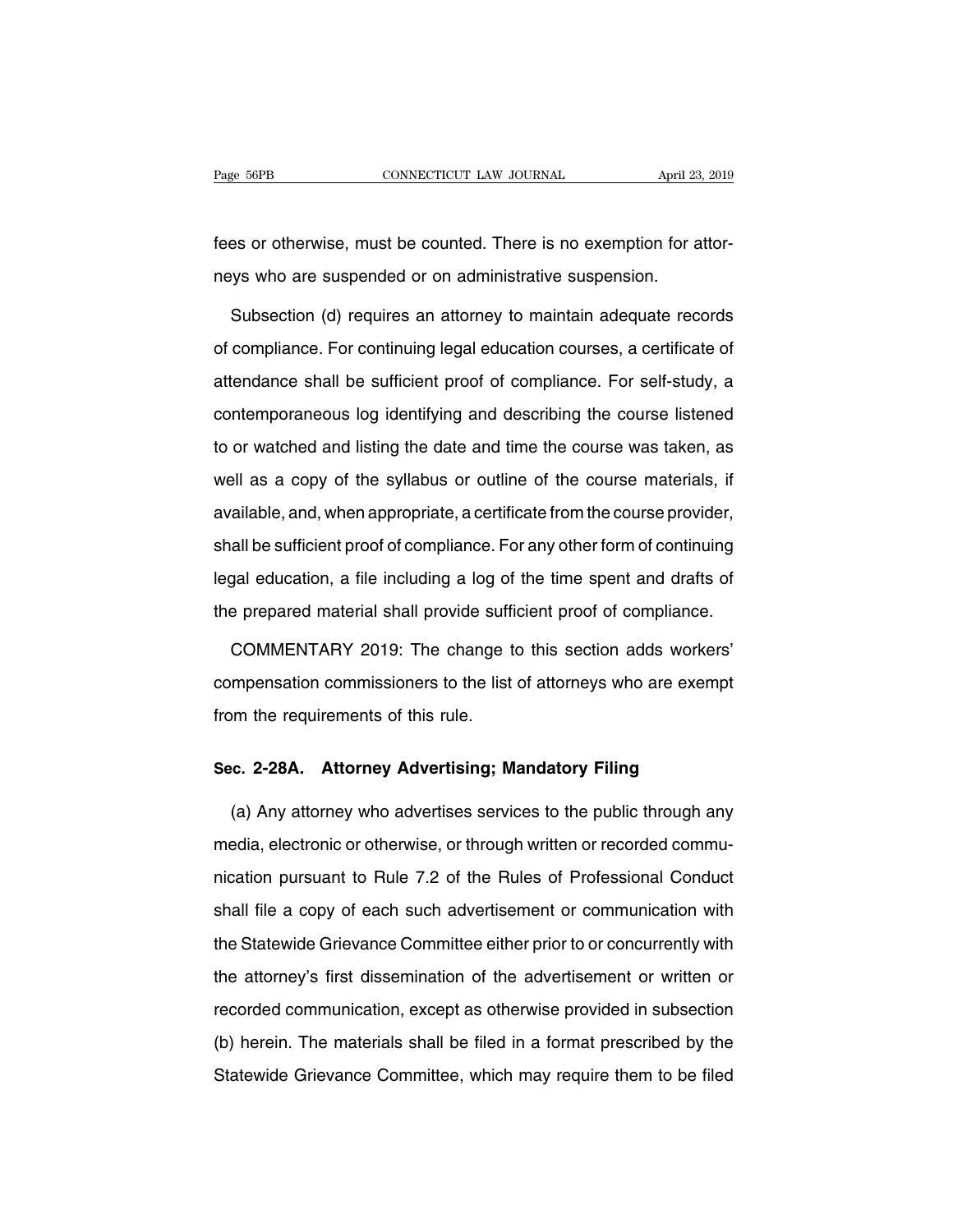electronically. Any such submission in a foreign language must include April 23, 2019 CONNECTICUT LAW JOURNAL<br>
electronically. Any such submission in a foreign lan<br>
an accurate English language translation.<br>
The filing shall consist of the following: Exertionically. Any such submission in a foreign lends<br>Consider a foreign lends accurate English language translation.<br>The filing shall consist of the following:<br>(1) A copy of the advertisement or commun

ectronically. Any such submission in a foreign language must include<br>
1 accurate English language translation.<br>
The filing shall consist of the following:<br>
(1) A copy of the advertisement or communication in the form or<br>
r forms in unitable in an accurate English language translation.<br>
The filing shall consist of the following:<br>
(1) A copy of the advertisement or communication in the form or<br>
forms in which it is to be disseminated (e.g., vi The filing shall consist of the following:<br>
(1) A copy of the advertisement or communication in the form or<br>
forms in which it is to be disseminated (e.g., videotapes, DVDs, audio-<br>
tapes, compact discs, print media, photo tising); (1) A transcript, if the advertisement or communication in the form of<br>the advertises, compact discs, print media, photographs of outdoor adver-<br>ing);<br>(2) A transcript, if the advertisement or communication is in video<br>aud tapes, compact discs<br>tising);<br>(2) A transcript, if the raudio format;<br>(3) A list of domain

ing);<br>(2) A transcript, if the advertisement or communication is in video<br>audio format;<br>(3) A list of domain names used by the attorney primarily to offer<br>gal services, which shall be updated quarterly; (2) A transcript, if the advertisement or communicat<br>or audio format;<br>(3) A list of domain names used by the attorney pr<br>legal services, which shall be updated quarterly;<br>(4) A sample envelope in which the written commun

(3) A list of domain names used by the attorney primarily to offer<br>gal services, which shall be updated quarterly;<br>(4) A sample envelope in which the written communication will be<br>closed, if the communication is to be mail (3) A list of domain names used by the attorney p<br>legal services, which shall be updated quarterly;<br>(4) A sample envelope in which the written commu<br>enclosed, if the communication is to be mailed;<br>(5) A statement listing

(4) A sample envelope in which the written communication will be closed, if the communication is to be mailed;<br>(5) A statement listing all media in which the advertisement or com-<br>unication will appear, the anticipated fre (4) A sample envelope in which the written communication will be enclosed, if the communication is to be mailed;<br>(5) A statement listing all media in which the advertisement or communication will appear, the anticipated fr enclosed, if the communication is to be mailed;<br>(5) A statement listing all media in which the advertisement or com-<br>munication will appear, the anticipated frequency of use of the adver-<br>tisement or communication in each (5) A statement listing all media in which the advertisement or com-<br>munication will appear, the anticipated frequency of use of the adver-<br>tisement or communication in each medium in which it will appear,<br>and the anticipa munication will appear, the anticipation<br>tisement or communication in ead<br>and the anticipated time period communication will be used.<br>(b) The filing requirements of su (b) The filing requirements of subsection (a) do not extend to any the following materials: and the anticipated time period<br>communication will be used.<br>(b) The filing requirements of<br>of the following materials:<br>(1) An advertisement in the

mmunication will be used.<br>
(b) The filing requirements of subsection (a) do not extend to any<br>
the following materials:<br>
(1) An advertisement in the public media that contains only [the<br>
ormation], in whole or in part, [co information], in whole or in part, **[**contained in Rule 7.2 (i) of the following materials:<br>
(1) An advertisement in the public media that contains only [the information], in whole or in part, [contained in Rule 7.2 (i) of Rules of the following materials:<br>
(1) An advertisement in the public media that contains only [the<br>
information], in whole or in part, [contained in Rule 7.2 (i) of the<br>
Rules of Professional Conduct] the following inform (1) An advertisement in the public medi<br>information], in whole or in part, [containe<br>Rules of Professional Conduct] the following<br>information is not false or misleading;<br>(A) The name of the lawyer or law firm, a lis ( $\gamma$ ) can determine an arc paints are an alled the community provided the<br>less of Professional Conduct] the following information, provided the<br>formation is not false or misleading;<br>(A) The name of the lawyer or law firm Rules of Professional Conduct] the following information, provided the<br>information is not false or misleading;<br>(A) The name of the lawyer or law firm, a listing of lawyers associated<br>with the firm, office addresses and tel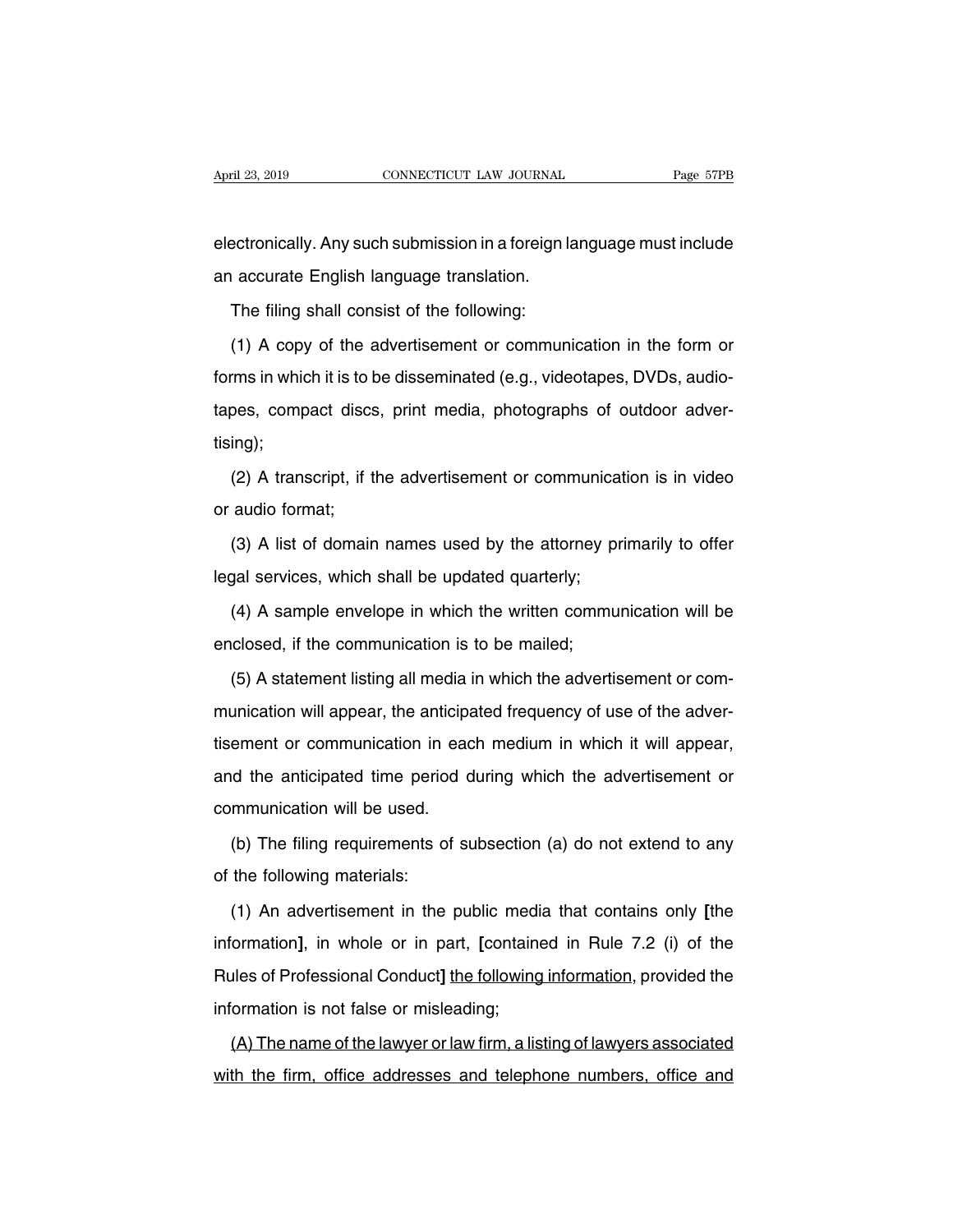Page 58PB<br>telephone service hours, fax numbers, website and e-mail addresses<br>and domain names, and a designation such as "attorney" or "law firm"; Fage 58PB CONNECTICUT LAW JOURNAL April 23, 2019<br> **Example 19 April 23, 2019**<br> **Example 19 April 23, 2019**<br> **Example 19 April 23, 2019**<br> **Example 19 April 23, 2019**<br> **Example 19 April 23, 2019**<br> **Example 19 April 23, 2019** 

ephone service hours, fax numbers, website and e-mail addresses<br>d domain names, and a designation such as "attorney" or "law firm";<br>(B) Date of admission to the Connecticut bar and any other bars<br>d a listing of federal cou telephone service hours, fax numbers, website and e-mail addresses<br>and domain names, and a designation such as "attorney" or "law firm";<br>(B) Date of admission to the Connecticut bar and any other bars<br>and a listing of fede and domain names, and a<br>
(B) Date of admission<br>
and a listing of federal continues<br>
licensed to practice;<br>
C) Technical and profes (B) Date of admission to the Connecticut bar and any other bars<br>id a listing of federal courts and jurisdictions where the lawyer is<br>ensed to practice;<br>C) Technical and professional licenses granted by the state or other<br>c and a listing of federal courts and junctions in the licensed to practice;<br>
C) Technical and professional licens<br>
recognized licensing authorities;<br>
(D) Foreign language ability;

ensed to practice;<br>(C) Technical and professional licen<br>cognized licensing authorities;<br>(D) Foreign language ability;<br>(E) Fields of law in which the lav

(C) Technical and professional licenses granted by the state or other<br>cognized licensing authorities;<br>(D) Foreign language ability;<br>(E) Fields of law in which the lawyer practices or is designated,<br>bject to the requirement recognized licensing authorities;<br>
(D) Foreign language ability;<br>
(E) Fields of law in which the lawyer practices or is designated,<br>
subject to the requirements of Rule 7.1, or is certified pursuant to<br>
Rule 7.4A; (D) Foreign la<br>(E) Fields of<br>subject to the re<br>Rule 7.4A;<br>(F) Prepaid or (E) Fields of law in which the lawyer practices or is designated,<br>bject to the requirements of Rule 7.1, or is certified pursuant to<br>ule 7.4A;<br>(F) Prepaid or group legal service plans in which the lawyer partic-<br>ates;

ipates; ule 7.4A;<br>(F) Prepaid or group legal service pla<br>ates;<br>(G) Acceptance of credit cards;<br>(H) Fee for initial consultation and fe (F) Prepaid or group legal service plans in which the lawyer parti<br>ates;<br>(G) Acceptance of credit cards;<br>(H) Fee for initial consultation and fee schedule; and<br>(I) A listing of the name and geographic location of a lawyer

ates;<br>(G) Acceptance of credit cards;<br>(H) Fee for initial consultation and fee schedule; and<br>(I) A listing of the name and geographic location of a lawyer or law<br>m as a sponsor of a public service announcement or charitabl (G) Acceptance of credit cards;<br>
(H) Fee for initial consultation and fee schedule; and<br>
(I) A listing of the name and geographic location of a lawyer or law<br>
firm as a sponsor of a public service announcement or charitabl (H) Fee for initial consultation and fee sc<br>(I) A listing of the name and geographic l<br>firm as a sponsor of a public service ann<br>civic or community program or event.<br>(2) An advertisement in a telephone dire (I) A listing of the name and geographic location of a<br>
m as a sponsor of a public service announcement<br>
vic or community program or event.<br>
(2) An advertisement in a telephone directory;<br>
(3) A listing or entry in a regul m as a sponsor of a public service announcement or ch<br>vic or community program or event.<br>(2) An advertisement in a telephone directory;<br>(3) A listing or entry in a regularly published law list;<br>(4) An announcement card sta

ic or community program or event.<br>
(2) An advertisement in a telephone directory;<br>
(3) A listing or entry in a regularly published law list;<br>
(4) An announcement card stating new or changed associations,<br>
w offices, or sim (2) An advertisement in a telephone directory;<br>
(3) A listing or entry in a regularly published law list;<br>
(4) An announcement card stating new or changed associations,<br>
new offices, or similar changes relating to an attor (3) A listing or entry in a regular<br>
(4) An announcement card statinew offices, or similar changes re<br>
tombstone professional card;<br>
(5) A communication sent only to (4) An announcement card stating new<br>w offices, or similar changes relating to<br>mbstone professional card;<br>(5) A communication sent only to:<br>(A) Existing or former clients; (A) expressional card;<br>
(A) Existing or former clients;<br>
(A) Existing or former clients;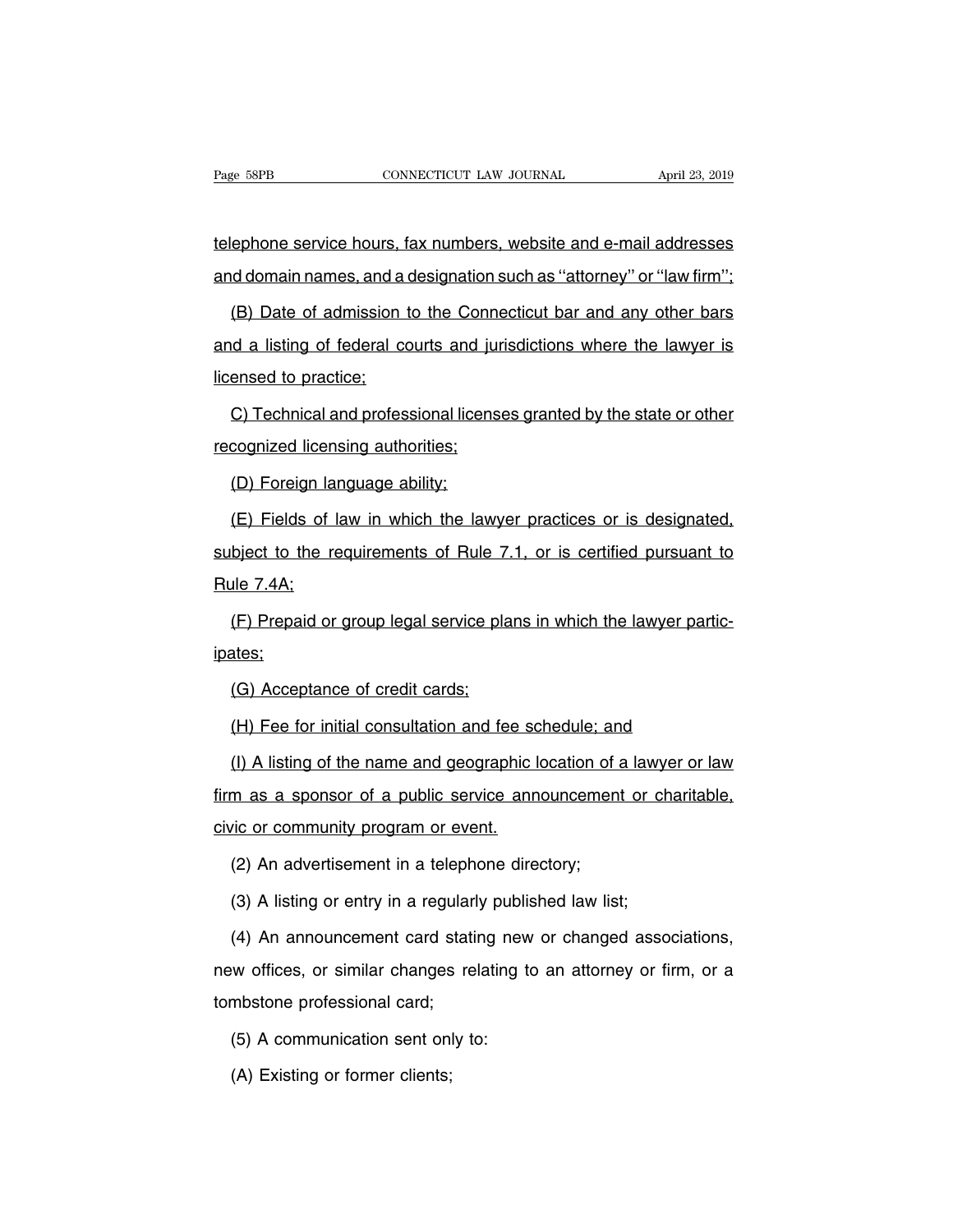(B) Other attorneys or professionals; business organizations includ-<br>Trade groups; not-for-profit organizations; governmental bodies April 23, 2019 CONNECTICUT LAW JOURNAL Page 59PB<br>
(B) Other attorneys or professionals; business organizations includ-<br>
ing trade groups; not-for-profit organizations; governmental bodies<br>
and/or and/or (B) Other attorneys or professionals; business organizations includ-<br>g trade groups; not-for-profit organizations; governmental bodies<br>d/or<br>(C) Members of a not-for-profit organization that meets the following<br>nditions: th

ing trade groups; not-for-profit organizations; governmental bodies<br>and/or<br>(C) Members of a not-for-profit organization that meets the following<br>conditions: the primary purposes of the organization do not include<br>the rendi and/or<br>(C) Members of a not-for-profit organization that meets the following<br>conditions: the primary purposes of the organization do not include<br>the rendition of legal services; the recommending, furnishing, paying<br>for or (C) Members of a not-for-profit organization that meets the following<br>conditions: the primary purposes of the organization do not include<br>the rendition of legal services; the recommending, furnishing, paying<br>for or educati conditions: the primary purposes of the organization do not include<br>the rendition of legal services; the recommending, furnishing, paying<br>for or educating persons regarding legal services is incidental and<br>reasonably relat obtained: the primary purposes of the erganization as not instate<br>the rendition of legal services; the recommending, furnishing, paying<br>for or educating persons regarding legal services is incidental and<br>reasonably related for or educating persons regarding legal services is incidental and<br>reasonably related to the primary purposes of the organization; the<br>organization does not derive a financial benefit from the rendition of<br>legal services reasonably related to the primary purposes of the organization; the organization does not derive a financial benefit from the rendition of legal services by an attorney; and the person for whom the legal services are rende classmasty related to the primary purposes of the ergamization, the<br>organization does not derive a financial benefit from the rendition of<br>legal services by an attorney; and the person for whom the legal<br>services are rende legal services by an<br>services are rendered,<br>client of the attorney v<br>the organization.<br>(6) Communication The price are rendered, and not the organization, is recognized as the<br>ent of the attorney who is recommended, furnished, or paid for by<br>e organization.<br>(6) Communication that is requested by a prospective client.<br>(7) The ent of the attorney who is recommended, furnished, or paid for by<br>e organization.<br>(6) Communication that is requested by a prospective client.<br>(7) The contents of an attorney's Internet website that appears under<br>y of the

the organization.<br>
(6) Communication that is requested by a prospective client.<br>
(7) The contents of an attorney's Internet website that appears under<br>
any of the domain names submitted pursuant to subdivision (3) of<br>
subs (6) Communication<br>(7) The contents of<br>any of the domain r<br>subsection (a).<br>(c) If requested by (7) The contents of an attorney's Internet website that appears under<br>y of the domain names submitted pursuant to subdivision (3) of<br>bsection (a).<br>(c) If requested by the Statewide Grievance Committee, an attorney<br>all prom

shall promptly submitted pursuant to subdivision (3) of<br>subsection (a).<br>(c) If requested by the Statewide Grievance Committee, an attorney<br>shall promptly submit information to substantiate statements or repre-<br>sentations m subsection (a).<br>
(c) If requested by the Statewide Grievance Committee, an attorney<br>
shall promptly submit information to substantiate statements or repre-<br>
sentations made or implied in any advertisement in the public med (c) If requested by the Statewide Grievance Con<br>shall promptly submit information to substantiate s<br>sentations made or implied in any advertisement<br>and/or written or recorded communications.<br>(d) The statewide bar counsel s (a) The statements or repre-<br>
intations made or implied in any advertisement in the public media<br>
Ind/or written or recorded communications.<br>
(d) The statewide bar counsel shall review advertisements and com-<br>
unications f

sentations made or implied in any advertisement in the public media<br>and/or written or recorded communications.<br>(d) The statewide bar counsel shall review advertisements and com-<br>munications filed pursuant to this section t and/or written or recorded communications.<br>
(d) The statewide bar counsel shall review advertisements and com-<br>
munications filed pursuant to this section that have been selected for<br>
such review on a random basis. If afte (d) The statewide bar counsel shall review advertisements and com-<br>munications filed pursuant to this section that have been selected for<br>such review on a random basis. If after such review the statewide bar<br>counsel determ (a) The statemas bar scansor shall review davoral connections and som<br>munications filed pursuant to this section that have been selected for<br>such review on a random basis. If after such review the statewide bar<br>counsel det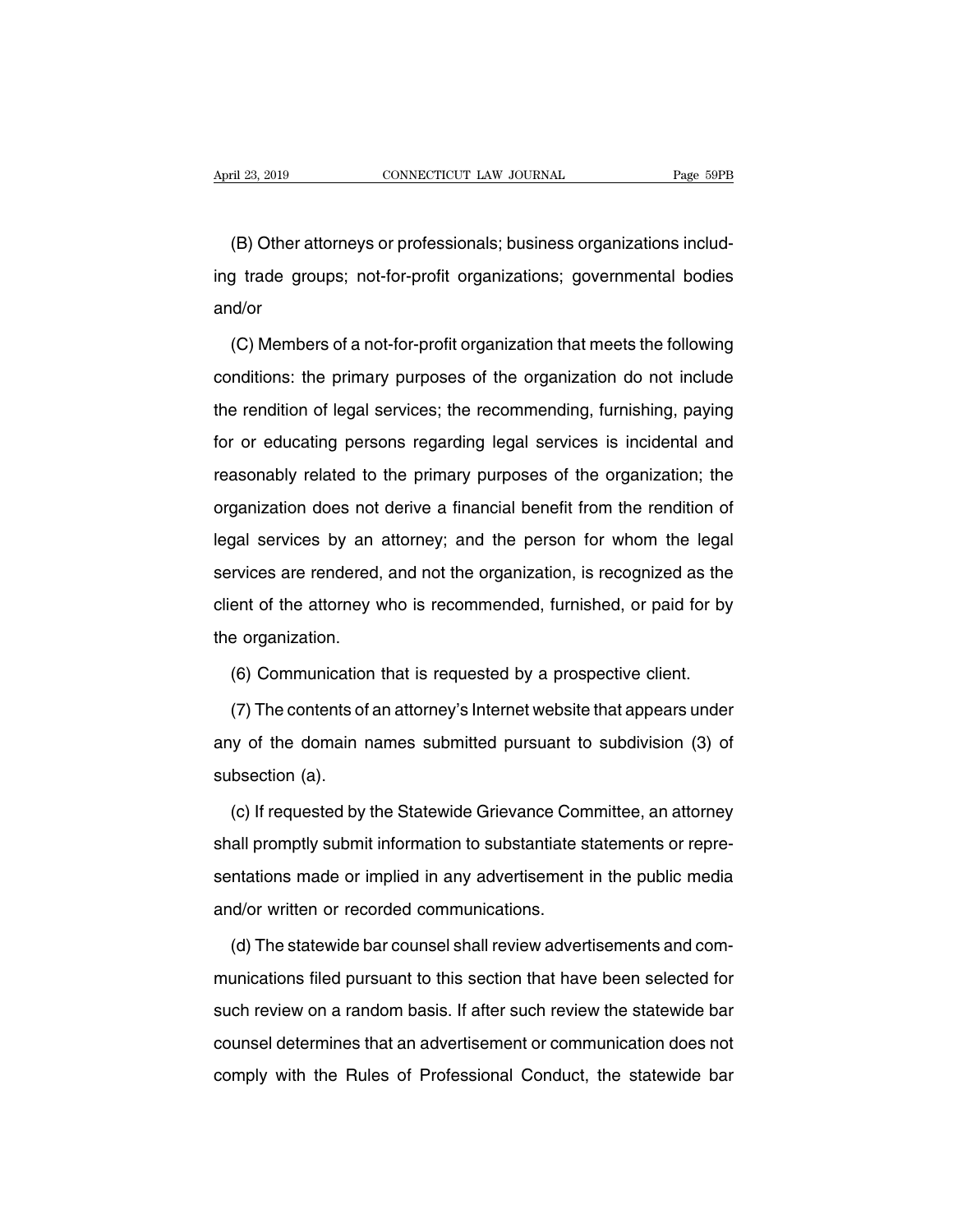Page 60PB<br>CONNECTICUT LAW JOURNAL April 23, 2019<br>Counsel shall in writing advise the attorney responsible for the adver-<br>tisement or communication of the noncompliance and shall attempt The CONNECTICUT LAW JOURNAL THE APTILER 23, 2019<br>
The noncompliance and shall attempt<br>
tisement or communication of the noncompliance and shall attempt<br>
to resolve the matter with such attorney. If the matter is not resolv to counsel shall in writing advise the attorney responsible for the advertisement or communication of the noncompliance and shall attempt<br>to resolve the matter with such attorney. If the matter is not resolved<br>to the satis counsel shall in writing advise the attorney responsible for the adver-<br>tisement or communication of the noncompliance and shall attempt<br>to resolve the matter with such attorney. If the matter is not resolved<br>to the satisf tisement or communication of the noncompliance and shall attempt<br>to resolve the matter with such attorney. If the matter is not resolved<br>to the satisfaction of the statewide bar counsel, he or she shall forward<br>the adverti to resolve the matter with such attorney. If the matter is not resolved<br>to the satisfaction of the statewide bar counsel, he or she shall forward<br>the advertisement or communication and a statement describing the<br>attempt to for the satisfaction of the statewide bar counsel, he or she shall forward<br>the advertisement or communication and a statement describing the<br>attempt to resolve the matter to the Statewide Grievance Committee<br>for review. If the advertisement or communication and a statement describing the<br>attempt to resolve the matter to the Statewide Grievance Committee<br>for review. If, after reviewing the advertisement or communication, the<br>Statewide Grievan attempt to resolve the matter to the Statewide Grievance Committee<br>for review. If, after reviewing the advertisement or communication, the<br>Statewide Grievance Committee determines that it violates the Rules<br>of Professional for review. If, after reviewing the advertisement or communication, the<br>Statewide Grievance Committee determines that it violates the Rules<br>of Professional Conduct, it shall forward a copy of its file to the disciplin-<br>ary Statewide Grievance Committee determines that<br>of Professional Conduct, it shall forward a copy of<br>ary counsel and direct the disciplinary counsel t<br>against the attorney in the Superior Court. Professional Conduct, it shall forward a copy of its file to the disciplin-<br>y counsel and direct the disciplinary counsel to file a presentment<br>ainst the attorney in the Superior Court.<br>(e) The procedure set forth in subse

ary counsel and direct the disciplinary counsel to file a presentment<br>against the attorney in the Superior Court.<br>(e) The procedure set forth in subsection (d) shall apply only to<br>advertisements and communications that are random review procedure set forth in subsection (d) shall apply only to<br>advertisements and communications that are reviewed as part of the<br>random review process. If an advertisement or communication comes<br>to the attention (e) The procedure set forth in subsection (d) shall apply only to advertisements and communications that are reviewed as part of the random review process. If an advertisement or communication comes to the attention of the advertisements and communications that are reviewed as part of the random review process. If an advertisement or communication comes to the attention of the statewide bar counsel other than through that process, it shall b random review process. If an advertisem<br>to the attention of the statewide bar cours<br>process, it shall be handled pursuant to<br>is set forth in Section 2-29 et seq. the attention of the statewide bar counsel other than through that<br>ocess, it shall be handled pursuant to the grievance procedure that<br>set forth in Section 2-29 et seq.<br>(f) The materials required to be filed by this sectio

process, it shall be handled pursuant to the grievance procedure that<br>is set forth in Section 2-29 et seq.<br>(f) The materials required to be filed by this section shall be retained<br>by the Statewide Grievance Committee for a is set forth in Section 2-29 et seq.<br>
(f) The materials required to be filed by this section shall be retained<br>
by the Statewide Grievance Committee for a period of one year from<br>
the date of their filing, unless, at the e (f) The materials required to be filed by this section shall be retained<br>by the Statewide Grievance Committee for a period of one year from<br>the date of their filing, unless, at the expiration of the one year period,<br>there by the Statewide Grievance Committee for a period of one year from<br>the date of their filing, unless, at the expiration of the one year period,<br>there is pending before the Statewide Grievance Committee, a<br>reviewing committe the date of their filing, unless, at the expiration of the one year period,<br>there is pending before the Statewide Grievance Committee, a<br>reviewing committee, or the court a proceeding concerning such mate-<br>rials, in which there is pending before the Statewide Grievance Committee, a<br>reviewing committee, or the court a proceeding concerning such mate-<br>rials, in which case the materials that are the subject of the proceeding<br>shall be retained reviewing committee, or the court a proceeding concerning such mate-<br>rials, in which case the materials that are the subject of the proceeding<br>shall be retained until the expiration of the proceeding or for such other<br>peri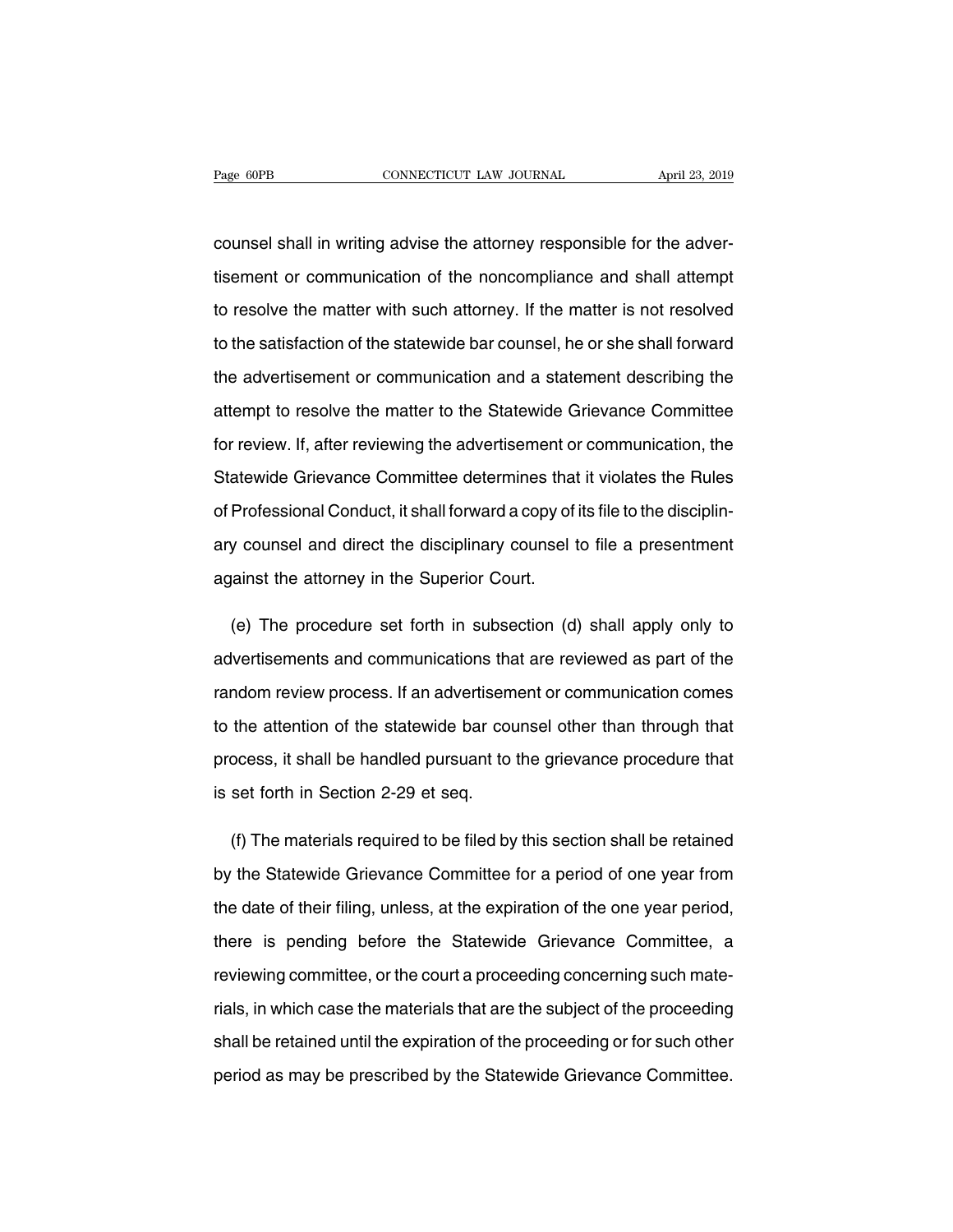(g) Except for records filed in court in connection with a presentment<br>
(g) Except for records filed in court in connection with a presentment<br>
bught pursuant to subsection (d), records maintained by the state-April 23, 2019 CONNECTICUT LAW JOURNAL Page 61PB<br>
(g) Except for records filed in court in connection with a presentment<br>
brought pursuant to subsection (d), records maintained by the state-<br>
wide bar counsel, the Statewid (g) Except for records filed in court in connection with a presentment<br>brought pursuant to subsection (d), records maintained by the state-<br>wide bar counsel, the Statewide Grievance Committee and/ or the<br>Disciplinary Couns (g) Except for records filed in court in connection with a presentment<br>brought pursuant to subsection (d), records maintained by the state-<br>wide bar counsel, the Statewide Grievance Committee and/ or the<br>Disciplinary Couns gy Enceptremeted and an economic schemeters in this preceduation<br>brought pursuant to subsection (d), records maintained by the state-<br>wide bar counsel, the Statewide Grievance Committee and/ or the<br>Disciplinary Counsel's O sizologin persualities casession (a), records inalimations by the state<br>wide bar counsel, the Statewide Grievance Committee and/ or the<br>Disciplinary Counsel's Office pursuant to this section shall not be<br>public. Nothing in Disciplinary Counsel's Office pursuant to this section shall not be public. Nothing in this rule shall prohibit the use or consideration of such records in any subsequent disciplinary or client security fund proceeding and public. Nothing in this rule shall prohibit the use or consideration of<br>such records in any subsequent disciplinary or client security fund<br>proceeding and such records shall be available in such proceedings<br>to a judge of t such records in any subsequent disciplinary or client security fund<br>proceeding and such records shall be available in such proceedings<br>to a judge of the Superior Court or to the standing committee on<br>recommendations for ad proceeding and such records shall be available in such proceedings<br>to a judge of the Superior Court or to the standing committee on<br>recommendations for admission to the bar, to disciplinary counsel, to<br>the statewide bar co to a judge of the Superior Court or to the standing committee on<br>recommendations for admission to the bar, to disciplinary counsel, to<br>the statewide bar counsel or assistant bar counsel, or, with the consent<br>of the respond to a jacyo of the<br>recommendatic<br>the statewide ba<br>the court.<br>(h) Violation e statewide bar counsel or assistant bar counsel, or, with the consent<br>the respondent, to any other person, unless otherwise ordered by<br>e court.<br>(h) Violation of subsections (a) or (c) shall constitute misconduct.<br>COMMENTA the respondent, to any other person, unless otherwise ordered by<br>e court.<br>(h) Violation of subsections (a) or (c) shall constitute misconduct.<br>COMMENTARY: The purpose of the amendments to Rules 7.1–7.5<br>d to Section 2-28A i

the court.<br>
(h) Violation of subsections (a) or (c) shall constitute misconduct.<br>
COMMENTARY: The purpose of the amendments to Rules 7.1–7.5<br>
and to Section 2-28A is to incorporate the 2018 amendments to the<br>
American Bar (h) Violation of subsections (a) or (c) shall constitute misconduct.<br>COMMENTARY: The purpose of the amendments to Rules 7.1–7.5<br>and to Section 2-28A is to incorporate the 2018 amendments to the<br>American Bar Association's M COMMENTARY: The purpose o<br>and to Section 2-28A is to incorpor<br>American Bar Association's Model<br>cerning attorney advertising. and to Section 2-28A is to incorporate the 2018 amendments to the<br>American Bar Association's Model Rules of Professional Conduct con-<br>cerning attorney advertising.<br>Sec. 3-9. Withdrawal of Appearance; Duration of Appearance

Fraing attorney advertising.<br>
Fraing attorney advertising.<br>
(a) An attorney or party whose appearance has been filed shall be<br>
eemed to have withdrawn such appearance upon the filing of a new Sec. 3-9. Withdrawal of Appearance; Duration of Appearance<br>(a) An attorney or party whose appearance has been filed shall be<br>deemed to have withdrawn such appearance upon the filing of a new<br>appearance that is stated to be Sec. 3-9. Withdrawal of Appearance; Duration of Appearance<br>
(a) An attorney or party whose appearance has been filed shall be<br>
deemed to have withdrawn such appearance upon the filing of a new<br>
appearance that is stated to (a) An attorney or party whose appearance has been filed shall be<br>deemed to have withdrawn such appearance upon the filing of a new<br>appearance that is stated to be in place of the appearance on file in<br>accordance with Sect deemed to have withdrawn such appearance upon the filing of a new<br>appearance that is stated to be in place of the appearance on file in<br>accordance with Section 3-8. Appropriate entries shall be made in the<br>court file. An a appearance that is stated to be in place of the appearance on file in<br>accordance with Section 3-8. Appropriate entries shall be made in the<br>court file. An attorney or party whose appearance is deemed to have<br>been withdrawn accordance with Section 3-8. Appropriate entries shall be made court file. An attorney or party whose appearance is deemed<br>been withdrawn may file an appearance for the limited pure<br>filing an objection to the in place of a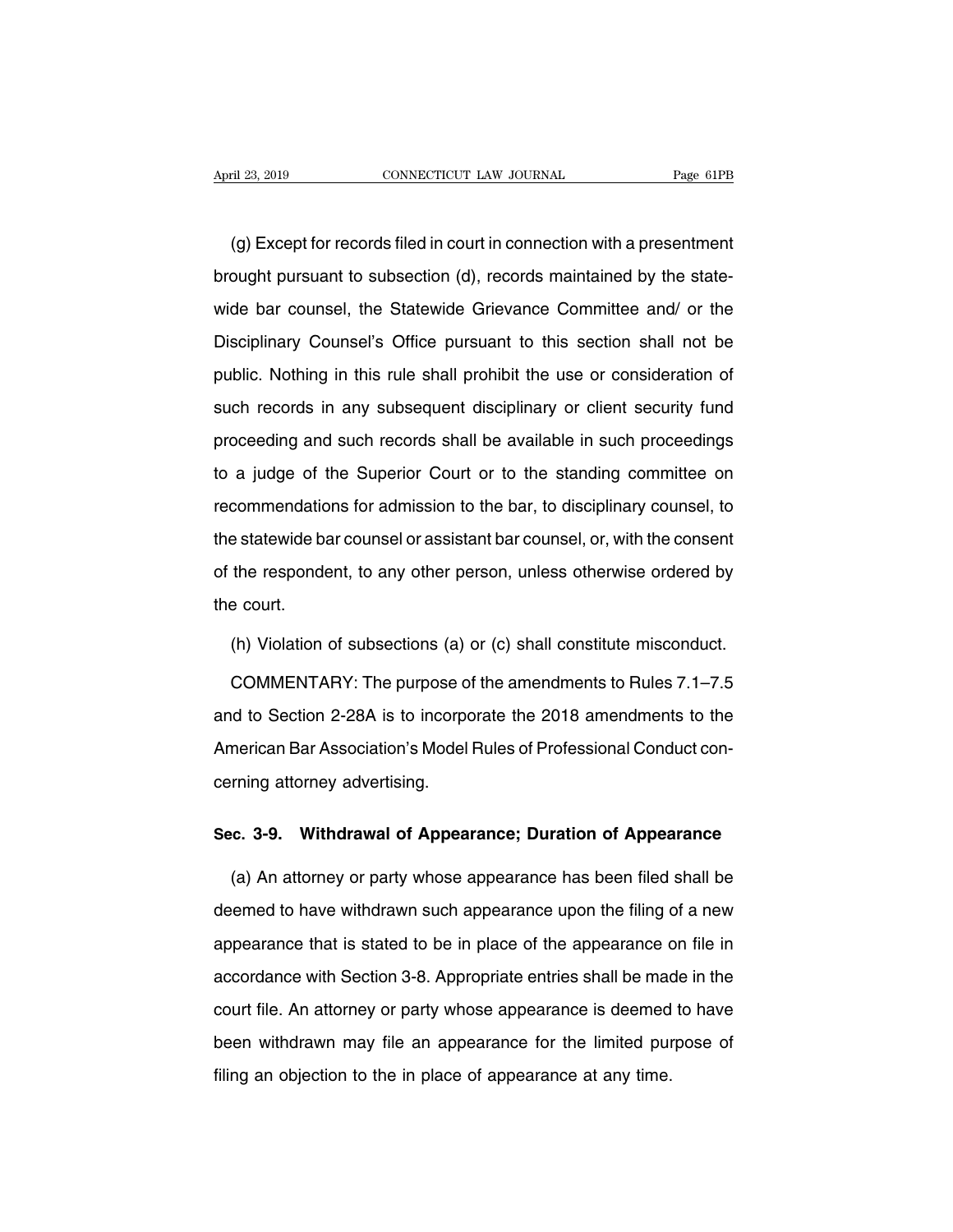(b) An attorney may withdraw his or her appearance for a party or<br>
The is in any action after the appearance of other counsel representing<br>
The is in any action after the appearance of other counsel representing Page 62PB CONNECTICUT LAW JOURNAL April 23, 2019<br>
(b) An attorney may withdraw his or her appearance for a party or<br>
parties in any action after the appearance of other counsel representing<br>
the same party or parties has b (b) An attorney may withdraw his or her appearance for a party or parties in any action after the appearance of other counsel representing the same party or parties has been entered. An application for with-<br>drawal in acco (b) An attorney may withdraw his or her appearance for a party or<br>parties in any action after the appearance of other counsel representing<br>the same party or parties has been entered. An application for with-<br>drawal in acco parties in any action after the appearance of other counsel representing<br>the same party or parties has been entered. An application for with-<br>drawal in accordance with this subsection shall state that such an<br>appearance ha partics firally deterrate the appositance of other counsel representing<br>the same party or parties has been entered. An application for with-<br>drawal in accordance with this subsection shall state that such an<br>appearance has drawal in accordance with this subsection shall state that such an appearance has been entered and that such party or parties are being represented by such other counsel at the time of the application. Such an application appearance has been entered and that such party or particular appearance has been entered and that such party or particular application may be granted by the clerk as of courappearance by other counsel has been entered.<br>(c presented by such other counsel at the time of the application. Such<br>application may be granted by the clerk as of course, if such an<br>pearance by other counsel has been entered.<br>(c) In addition to the grounds set forth in

(c) an application may be granted by the clerk as of course, if such an appearance by other counsel has been entered.<br>
(c) In addition to the grounds set forth in subsections (a), (b), and (d), a lawyer who represents a pa appearance by other counsel has been entered.<br>
(c) In addition to the grounds set forth in subsections (a), (b), and<br>
(d), a lawyer who represents a party or parties on a limited basis<br>
in accordance with Section 3-8 (b) a (c) In addition to the grounds set forth in subsections (a), (b), and (d), a lawyer who represents a party or parties on a limited basis in accordance with Section 3-8 (b) and has completed his or her representation as def (d), a lawyer who represents a party or parties on a limited basis<br>in accordance with Section 3-8 (b) and has completed his or her<br>representation as defined in the limited appearance, shall file a certifi-<br>cate of complet CL-122. presentation as defined in the limited appearance, shall file a certifi-<br>te of completion of limited appearance on judicial branch form JD-<br>-122.<br>The certificate shall constitute a full withdrawal of a limited appear-<br>rice

cate of completion of limited appearance on judicial branch form JD-<br>CL-122.<br>The certificate shall constitute a full withdrawal of a limited appear-<br>ance. Copies of the certificate must be served in accordance with<br>Section CL-122.<br>The certificate shall constitute a full withdrawal of a limited appearance. Copies of the certificate must be served in accordance with<br>Sections 10-12 through 10-17 on the client, and all attorneys and self-<br>repres The certificate shall constitute a fu<br>ance. Copies of the certificate mus<br>Sections 10-12 through 10-17 on the<br>represented parties of record.<br>(d) All appearances of counsel sh (ce. Copies of the certificate must be served in accordance with<br>
actions 10-12 through 10-17 on the client, and all attorneys and self-<br>
presented parties of record.<br>
(d) All appearances of counsel shall be deemed to have

Sections 10-12 through 10-17 on the client, and all attorneys and self-<br>represented parties of record.<br>(d) All appearances of counsel shall be deemed to have been with-<br>drawn 180 days after the entry of judgment in any act represented parties of record.<br>
(d) All appearances of counsel shall be deemed to have been with-<br>
drawn 180 days after the entry of judgment in any action seeking a<br>
dissolution of marriage or civil union, annulment, or l (d) All appearances of counsel shall be deemed to have been with-<br>drawn 180 days after the entry of judgment in any action seeking a<br>dissolution of marriage or civil union, annulment, or legal separation,<br>provided no appea drawn 180 days after the entry of judgment in any action seeking a dissolution of marriage or civil union, annulment, or legal separation, provided no appeal shall have been taken. In the event of an appeal or the filing o dissolution of marriage or civil union, annulment, or legal separation,<br>provided no appeal shall have been taken. In the event of an appeal<br>or the filing of a motion to open a judgment within such 180 days, all<br>appearances after final judgment or manner, annual such a regal experience, provided no appeal shall have been taken. In the event of an appeal<br>or the filing of a motion to open a judgment within such 180 days, all<br>appearances of coun or the filing of a motion to open a judgment within such 180 days, all<br>appearances of counsel shall be deemed to have been withdrawn<br>after final judgment on such appeal or motion or within 180 days after<br>the entry of the o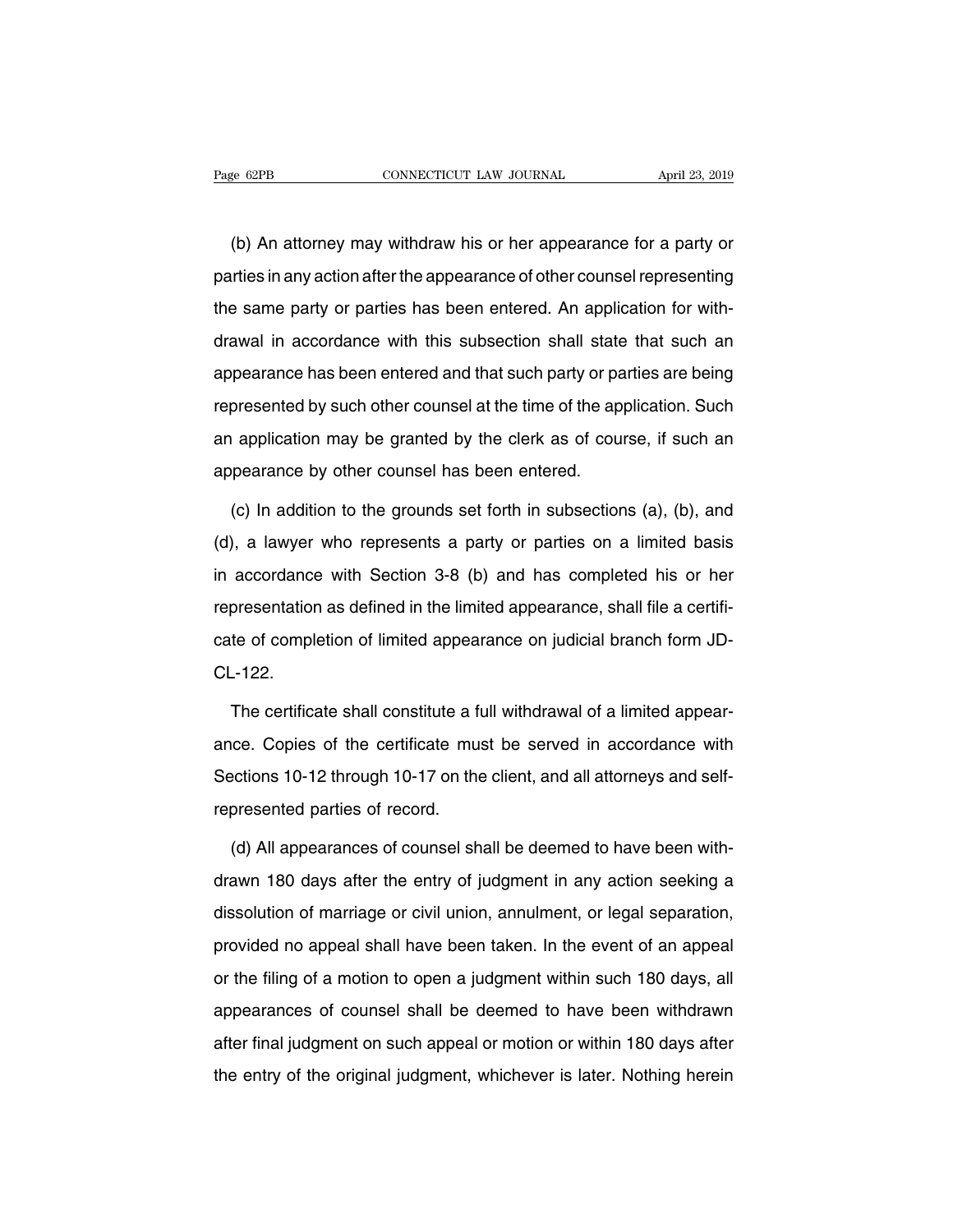Samilary 23, 2019<br>Shall preclude or prevent any attorney from filing a motion to withdraw<br>With leave of the court during that period subsequent to the entry of April 23, 2019 CONNECTICUT LAW JOURNAL Page 63PB<br>Shall preclude or prevent any attorney from filing a motion to withdraw<br>With leave of the court during that period subsequent to the entry of<br>judgment. In the absence of a s shall preclude or prevent any attorney from filing a motion to withdraw<br>with leave of the court during that period subsequent to the entry of<br>judgment. In the absence of a specific withdrawal, counsel will continue<br>of reco shall preclude or prevent any attorney from filing a motion to withdraw<br>with leave of the court during that period subsequent to the entry of<br>judgment. In the absence of a specific withdrawal, counsel will continue<br>of reco with leave of the court during that period subsequent to the entry of<br>judgment. In the absence of a specific withdrawal, counsel will continue<br>of record for all postjudgment purposes until 180 days have elapsed<br>from the en in the state of the searce dating that period subsequent to the shirt of judgment. In the absence of a specific withdrawal, counsel will continue of record for all postjudgment purposes until 180 days have elapsed from the of record for all postjudgment purposes until 180 days have elapsed<br>from the entry of judgment or, in the event an appeal or a motion to<br>open a judgment is filed within such 180 day period, until final judgment<br>on that app (e) ending the entry of judgment or, in the event an appeal or a motion to<br>
(e) and judgment is filed within such 180 day period, until final judgment<br>
(e) Except as provided in subsections (a), (b), (c) and (d), no attorn

open a judgment is filed within such 180 day period, until final judgment<br>on that appeal or determination of that motion, whichever is later.<br>(e) Except as provided in subsections (a), (b), (c) and (d), no attorney<br>shall w on that appeal or determination of that motion, whichever is later.<br>
(e) Except as provided in subsections (a), (b), (c) and (d), no attorney<br>
shall withdraw his or her appearance <u>in any civil, criminal, family,</u><br>
<u>juveni</u> (e) Except as provided in subsections (a), (b) shall withdraw his or her appearance in an injuvenile or other matter after it has been enters the court without the leave of the court.<br>(f) All appearances in invenile matte (f) All withdraw his or her appearance in any civil, criminal, family, venile or other matter after it has been entered upon the record of a court without the leave of the court.<br>(f) All appearances in juvenile matters sha

independent or other matter after it has been entered upon the record of<br>the court without the leave of the court.<br>(f) All appearances in juvenile matters shall be deemed to continue<br>during the period of delinquency probat the court without the leave of the court.<br>
(f) All appearances in juvenile matters shall be deemed to continue<br>
during the period of delinquency probation supervision or probation<br>
supervision with residential placement, f (f) All appearances in juvenile matters shall be deemed to continue<br>during the period of delinquency probation supervision or probation<br>supervision with residential placement, family with service needs<br>supervision, [or] an during the period of delinquency probation supervision or probation<br>supervision with residential placement, family with service needs<br>supervision, [or] any commitment to the commissioner of the depart-<br>ment of children and supervision with residential placement, family with service needs<br>supervision, [or] any commitment to the commissioner of the depart-<br>ment of children and families pursuant to General Statutes § 46b-129<br>or protective super supervision, [or] any commitment to the commissioner of the depart-<br>ment of children and families pursuant to General Statutes § 46b-129<br>or protective supervision. An attorney appointed by the chief public<br>defender to repr proceeding shall continue to represent to General Statutes § 46b-129 or protective supervision. An attorney appointed by the chief public defender to represent a parent in a pending neglect or uncared for proceeding shall perfective supervision. An attorney appointed by the chief public<br>defender to represent a parent in a pending neglect or uncared for<br>proceeding shall continue to represent the parent for any subsequent<br>petition to terminat defender to represent a parent in a pending neglect or uncared for<br>proceeding shall continue to represent the parent for any subsequent<br>petition to terminate parental rights if the attorney remains under con-<br>tract to the proceeding shall continue to represent the parent for any subsequent<br>petition to terminate parental rights if the attorney remains under con-<br>tract to the office of the chief public defender to represent parties in<br>child p petition to terminate parental rights if the attorney remains under con-<br>tract to the office of the chief public defender to represent parties in<br>child protection matters, the parent appears at the first hearing on the<br>ter regularity committed paromalinging in the attorney formalie and to set.<br>tract to the office of the chief public defender to represent parties in<br>child protection matters, the parent appears at the first hearing on the<br>term granted by the judicial authority or the parent requests a new attorney files a motion to withdraw pursuant to Section 3-10 that is granted by the judicial authority or the parent requests a new attorney.<br>The attorney shal Ermination petition and qualifies for appointed counsel, unless the attorney files a motion to withdraw pursuant to Section 3-10 that is granted by the judicial authority or the parent requests a new attorney.<br>The attorney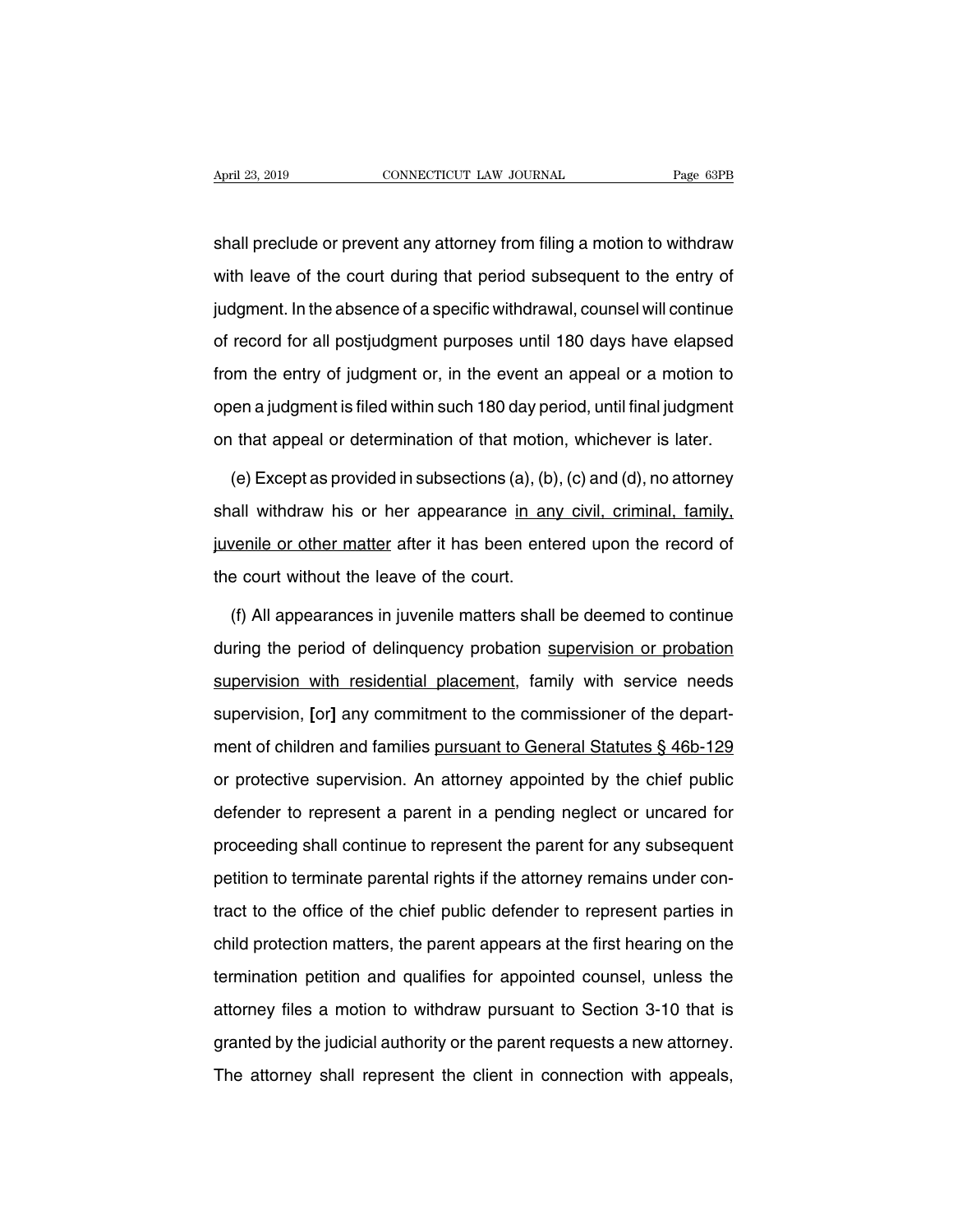Page 64PB<br>
CONNECTICUT LAW JOURNAL<br>
Subject to Section 35a-20, and with motions for review of permanency<br>
plans, revocations or postjudgment motions and shall have access to Page 64PB CONNECTICUT LAW JOURNAL April 23, 2019<br>subject to Section 35a-20, and with motions for review of permanency<br>plans, revocations or postjudgment motions and shall have access to<br>any documents filed in court. The at subject to Section 35a-20, and with motions for review of permanency<br>plans, revocations or postjudgment motions and shall have access to<br>any documents filed in court. The attorney for the child shall continue<br>to represent subject to Section 35a-20, and with motions for review of permanency<br>plans, revocations or postjudgment motions and shall have access to<br>any documents filed in court. The attorney for the child shall continue<br>to represent plans, revocations or postjudgment motions and shall have access to<br>any documents filed in court. The attorney for the child shall continue<br>to represent the child in all proceedings relating to the child, including<br>termina plans, revealible of peedalgment meters of<br>any documents filed in court. The attorney fo<br>to represent the child in all proceedings relati<br>termination of parental rights.<br>COMMENTARY: The revision to subsecti represent the child in all proceedings relating to the child, including<br>represent the child in all proceedings relating to the child, including<br>mination of parental rights.<br>COMMENTARY: The revision to subsection (e) of thi

is represent are simalitient precedually relating to the ernic, including<br>termination of parental rights.<br>COMMENTARY: The revision to subsection (e) of this section is<br>intended to clarify that except as otherwise provided following termination of parental rights.<br>
COMMENTARY: The revision to subsection (e) of this section is<br>
intended to clarify that except as otherwise provided in subsections<br>
(a), (b), (c) and (d), no attorney shall withd comming commination of parolitic rights.<br>
intended to clarify that except as otherwise provided in subsections<br>
(a), (b), (c) and (d), no attorney shall withdraw his or her appearance<br>
in any civil, criminal, family, juven permission. For example, where a criminal defendant fails to appear after an appearance has been entered, the appearance shall not be appearance in any civil, criminal, family, juvenile or other matter without the court's (a), (b), (c) and (d), no attorney shall withdraw his or her appearance<br>in any civil, criminal, family, juvenile or other matter without the court's<br>permission. For example, where a criminal defendant fails to appear<br>after in any civil, criminal, family, juvenile or other matter without the contents in any civil, criminal, family, juvenile or other matter without the content permission. For example, where a criminal defendant fails to ap af Frankling String String, School String String Counterparties while the section<br>Frankling conformation. For example, where a criminal defendant fails to appear<br>ter an appearance has been entered, the appearance shall not be after an appearance has been entered, the appearance sha<br>withdrawn by the attorney without permission of the court.<br>The revisions to subsection (f) of this section conform the<br>to the provisions of No. 18-31 of the 2018 Pub

withdrawn by the attorney without permission of the court.<br>
The revisions to subsection (f) of this section conform the section the provisions of No. 18-31 of the 2018 Public Acts.<br> **Sec. 6-3.** –**Preparation; When; By Whom** 

The revisions to subsection (f) of this section conform the section<br>the provisions of No. 18-31 of the 2018 Public Acts.<br>c. 6-3. –Preparation; When; By Whom; Filing<br>(a) Judgment files in civil, criminal, family and juveni to the provisions of No. 18-31 of the 2018 Public Acts.<br> **Sec. 6-3.** - **Preparation; When; By Whom; Filing**<br>
(a) Judgment files in civil, criminal, family and juvenile cases shall<br>
be prepared when: (1) an appeal is taken; Sec. 6-3. -Preparation; When; By Whom; Filing<br>
(a) Judgment files in civil, criminal, family and juvenile cases shall<br>
be prepared when: (1) an appeal is taken; (2) a party requests in<br>
writing that the judgment be incorpo (a) Judgment files in civil, criminal, family and juvenile cases shall<br>be prepared when: (1) an appeal is taken; (2) a party requests in<br>writing that the judgment be incorporated into a judgment file; (3) a<br>judgment has be (a) saagment mee in orm, omminar, tarming and javonine cases shall<br>be prepared when: (1) an appeal is taken; (2) a party requests in<br>writing that the judgment be incorporated into a judgment file; (3) a<br>judgment has been e be propared which. (1) an appear to takent,  $(L)$  a party requested in<br>writing that the judgment be incorporated into a judgment file; (3) a<br>judgment has been entered involving the granting of a dissolution of<br>marriage or indigment has been entered involving the granting of a dissolution of<br>inarriage or civil union, a legal separation, an annulment, injunctive<br>relief, or title to property (including actions to quiet title but excluding<br>acti marriage or civil union, a legal separation, an annulment, injunctive<br>relief, or title to property (including actions to quiet title but excluding<br>actions of foreclosure), except in those instances where judgment is<br>entere been taken from the judicial authority's judgment; (4) a judgment is<br>been taken from the judicial authority's judgment; (4) a judgment has<br>been taken from the judicial authority's judgment; (4) a judgment has<br>been entered belief, of the to property (including deficit of quiet the but excluding<br>actions of foreclosure), except in those instances where judgment is<br>entered in such cases pursuant to Section 14-3 and no appeal has<br>been taken from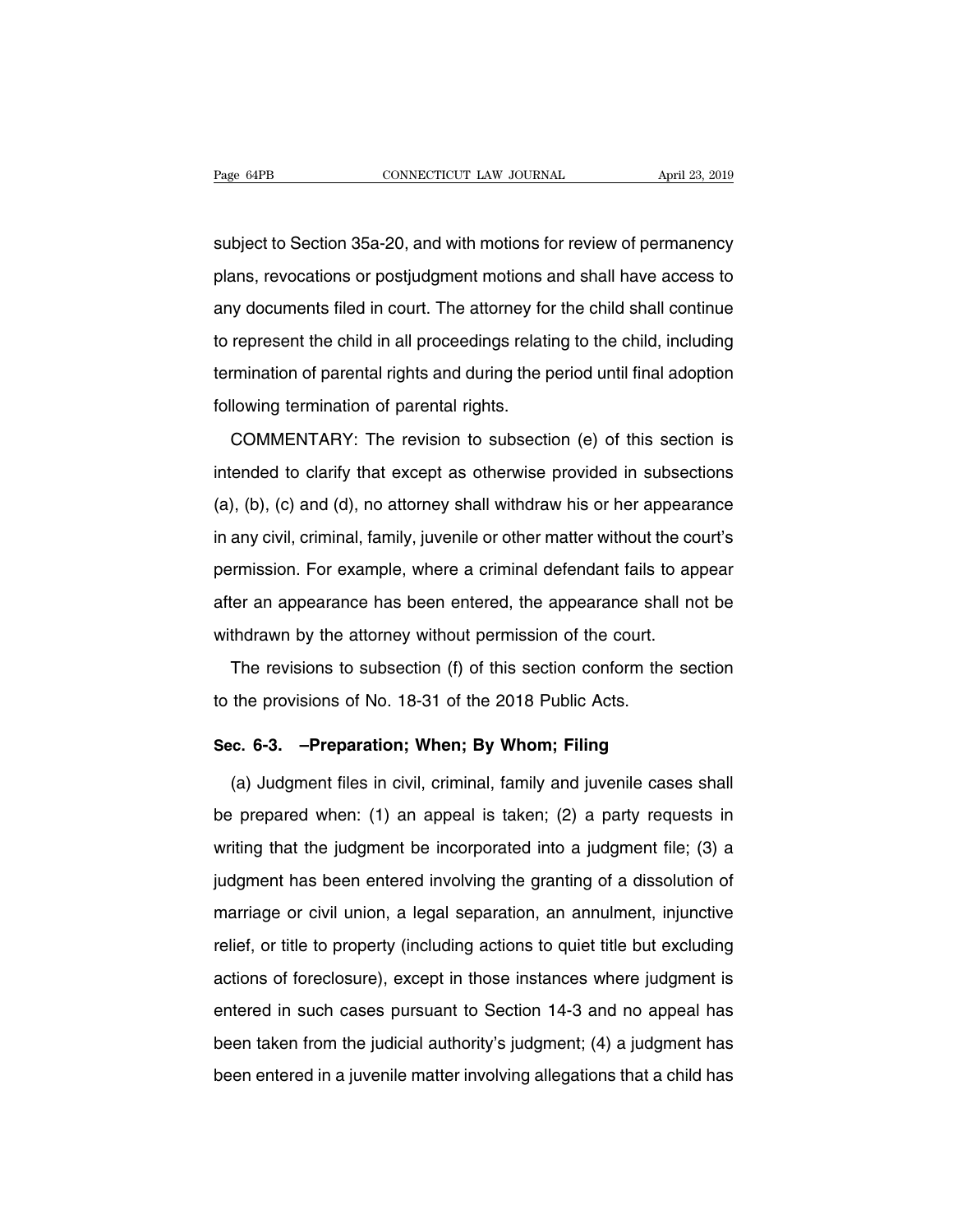been neglected, abused, or uncared for, or involving termination of April 23, 2019 **CONNECTICUT LAW JOURNAL** Page 65PB<br>been neglected, abused, or uncared for, or involving termination of<br>parental rights, [commitment of a delinquent child] or commitment of<br>a child from a family with service been neglected, abused, or uncared for, or involving termination of<br>parental rights, [commitment of a delinquent child] or commitment of<br>a child from a family with service needs; (5) in criminal cases, sentence<br>review is r been neglected, abused, or uncared for, or involving termination<br>parental rights, [commitment of a delinquent child] or commitmen<br>a child from a family with service needs; (5) in criminal cases, senter<br>review is requested; (b) Unless otherwise ordered by the judicial authority, the judgment of thild from a family with service needs; (5) in criminal cases, sentence view is requested; or (6) ordered by the judicial authority.<br>(b) Unless otherw

fall of from a family with service needs; (5) in criminal cases, sentence<br>review is requested; or (6) ordered by the judicial authority.<br>(b) Unless otherwise ordered by the judicial authority, the judgment<br>file in juvenile a child from a family with service needs; (5) in criminal cases, sentence<br>review is requested; or (6) ordered by the judicial authority.<br>(b) Unless otherwise ordered by the judicial authority, the judgment<br>file in juvenile (b) Unless otherwise ordered by the judicial authority, the judgment<br>as in juvenile cases shall be prepared by the clerk and in all other<br>ses, in the clerk's discretion, by counsel or the clerk.<br>As to judgments of foreclos

(c) choose charmed cracted by the jacketar datherity, the jacgment file in juvenile cases shall be prepared by the clerk and in all other cases, in the clerk's discretion, by counsel or the clerk.<br>As to judgments of forecl cases, in the clerk's discretion, by counsel or the clerk.<br>As to judgments of foreclosure, the clerk's office shall prepare a<br>certificate of judgment in accordance with a form prescribed by the<br>chief court administrator on As to judgments of foreclosure, the clerk's office shall prepare a<br>certificate of judgment in accordance with a form prescribed by the<br>chief court administrator only when requested in the event of a redemp-<br>tion. In those For the judgments of foreclosure, the clerk's chief chian prepare a<br>certificate of judgment in accordance with a form prescribed by the<br>chief court administrator only when requested in the event of a redemp-<br>tion. In thos confidence of judgment in accordance with a form precedible by the chief court administrator only when requested in the event of a redemption. In those cases in which a plaintiff has secured a judgment of foreclosure under anch coart daminionated only when requested in the civen of a fodem<br>tion. In those cases in which a plaintiff has secured a judgment<br>foreclosure under authority of General Statutes § 49-17, where<br>requested, the clerk shall (c) Judgment.<br>
Expectise in the files in family of General Statutes § 49-17, when<br>
quested, the clerk shall prepare a decree of foreclosure in accord-<br>
ce with a form prescribed by the chief court administrator.<br>
(c) Judgm requested, the cle<br>requested, the cle<br>ance with a form p<br>(c) Judgment fil<br>of judgment.<br>COMMENTARY

COMMENTARY: The proposed amendments to this section conform<br>
Section to the proposed amendments to this section conform<br>
Section to the provisions of No. 18-31 of the 2018 Public Acts. (c) Judgment files in family cases shall be filed within sixty days<br>of judgment.<br>COMMENTARY: The proposed amendments to this section conform<br>the section to the provisions of No. 18-31 of the 2018 Public Acts.<br>**PROPOSED AME** The proposed amendments to this section conditions of No. 18-31 of the 2018 Public A<br>**PROPOSED AMENDMENTS**<br>TO THE CIVIL RULES **The Proposed amendments to this section<br>
Islons of No. 18-31 of the 2018 Publi<br>
<b>OPOSED AMENDMENTS<br>
TO THE CIVIL RULES** the section to the provisions of No. 18-31 of the 2018 Pu<br>**PROPOSED AMENDMENTS**<br>**TO THE CIVIL RULES**<br>Sec. 8-2. Waiver of Court Fees and Costs<br>(a) Prior to the commencement of an action. or at any

PROPOSED AMENDMENTS<br>
TO THE CIVIL RULES<br>
ec. 8-2. Waiver of Court Fees and Costs<br>
(a) Prior to the commencement of an action, or at any time during<br>
pendency, a party may file with the clerk of the court in which the TO THE CIVIL RULES<br>Sec. 8-2. Waiver of Court Fees and Costs<br>(a) Prior to the commencement of an action, or at any time during<br>its pendency, a party may file with the clerk of the court in which the<br>action is pending, or in Sec. 8-2. Waiver of Court Fees and Costs<br>(a) Prior to the commencement of an action, or at any time during<br>its pendency, a party may file with the clerk of the court in which the<br>action is pending, or in which the party in (a) Prior to the commencement of an action, or at any time during<br>its pendency, a party may file with the clerk of the court in which the<br>action is pending, or in which the party intends to return a writ, sum-<br>mons and com (a) The to the commencement of an action, of at any time damig<br>its pendency, a party may file with the clerk of the court in which the<br>action is pending, or in which the party intends to return a writ, sum-<br>mons and compla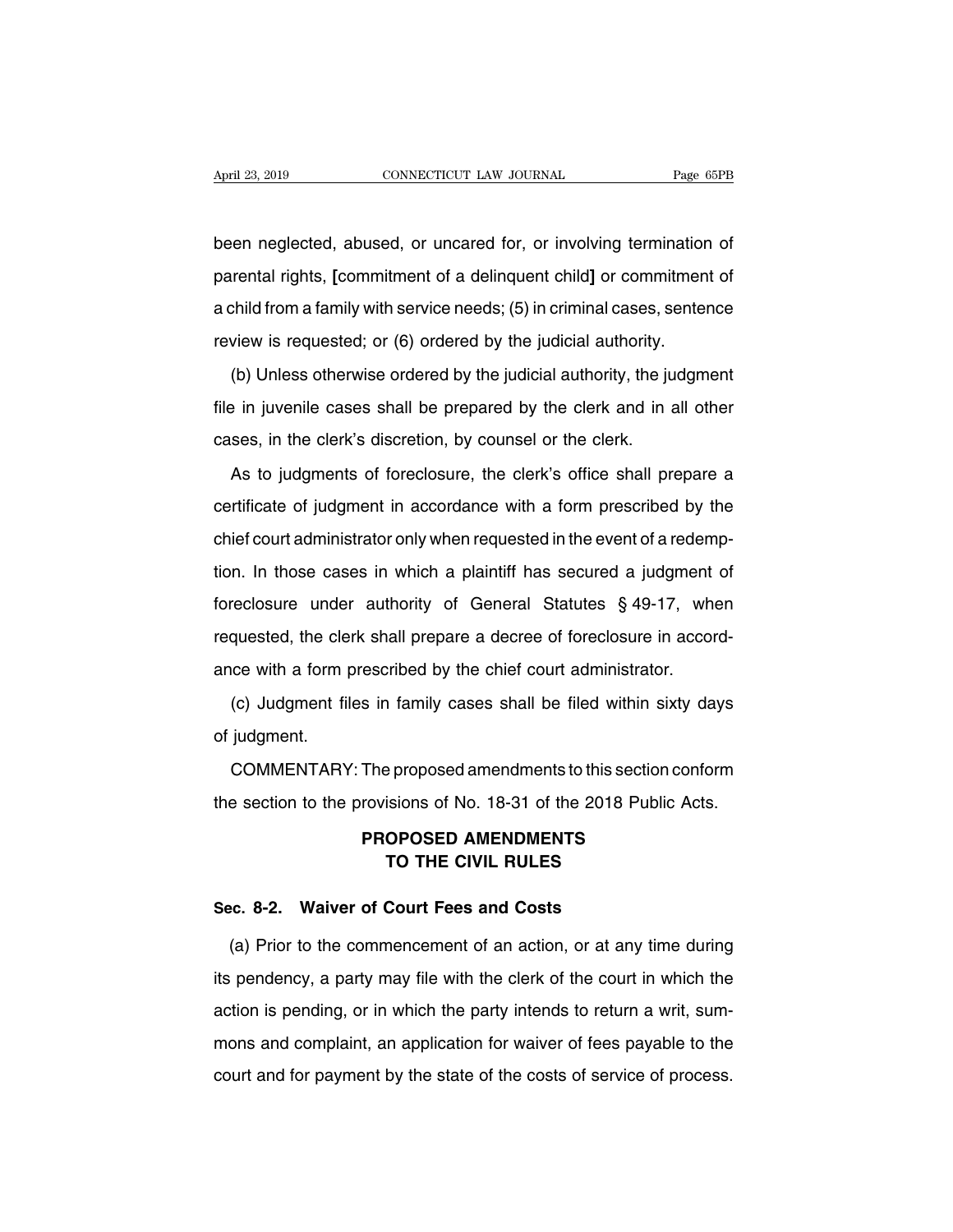The application shall set forth the facts which are the basis of the<br>Claim for waiver and for payment by the state of any costs of service Page 66PB CONNECTICUT LAW JOURNAL April 23, 2019<br>The application shall set forth the facts which are the basis of the<br>claim for waiver and for payment by the state of any costs of service<br>of process; a statement of the app The application shall set forth the facts which are the basis of the claim for waiver and for payment by the state of any costs of service of process; a statement of the applicant's current income, expenses, assets and lia The application shall set forth the facts which are the basis of the claim for waiver and for payment by the state of any costs of service of process; a statement of the applicant's current income, expenses, assets and lia claim for waiver and for payment by the state of any costs of service<br>of process; a statement of the applicant's current income, expenses,<br>assets and liabilities; pertinent records of employment, gross earnings,<br>gross wage of process; a statement of the applicant's current income, expenses, assets and liabilities; pertinent records of employment, gross earnings, gross wages and all other income; and the specific fees and costs of service of amount of each. The applicant of early missing, superiose, assets and liabilities; pertinent records of employment, gross earnings, gross wages and all other income; and the specific fees and costs of service of process so gross wages and all other income; and the specific fees and costs of<br>service of process sought to be waived or paid by the state and the<br>amount of each. The application and any representations shall be<br>supported by an affi experience of process sought to be waived or paid by the state and the<br>mount of each. The application and any representations shall be<br>upported by an affidavit of the applicant to the truth of the facts recited.<br>(b) The cl

amount of each. The application and any representations shall be<br>supported by an affidavit of the applicant to the truth of the facts recited.<br>(b) The clerk with whom such an application is filed shall refer it to<br>the cour supported by an affidavit of the applicant to the truth of the facts recited.<br>
(b) The clerk with whom such an application is filed shall refer it to<br>
the court of which he or she is clerk. If the court finds that a party (b) The clerk with whom such an application is filed shall refer it to the court of which he or she is clerk. If the court finds that a party is indigent and unable to pay a fee or fees payable to the court or to pay the c for the court of which he or she is clerk. If the court finds that a party is<br>indigent and unable to pay a fee or fees payable to the court or to<br>pay the cost of service of process, the court shall waive such fee or<br>fees a digent and unable to pay a fee or fees payable to the court or to<br>ay the cost of service of process, the court shall waive such fee or<br>es and the cost of service of process shall be paid by the state.<br>(c) There shall be a

pay the cost of service of process, the court shall waive such fee or<br>fees and the cost of service of process shall be paid by the state.<br>(c) There shall be a rebuttable presumption that a person is indigent<br>and unable to fees and the cost of service of process shall be paid by the state.<br>
(c) There shall be a rebuttable presumption that a person is indigent<br>
and unable to pay a fee or fees or the cost of service of process if<br>
(1) such per (c) There shall be a rebuttable presumption that a person is indigent<br>and unable to pay a fee or fees or the cost of service of process if<br>(1) such person receives public assistance or (2) such person's income<br>after taxes, (b) There shall be a reballable precemption that a porcent or larger and unable to pay a fee or fees or the cost of service of process if (1) such person receives public assistance or (2) such person's income after taxes, (1) such person receives public assistance or (2) such person's income<br>after taxes, mandatory wage deductions and child care expenses is<br>one hundred twenty-five percent or less of the federal poverty level.<br>For purposes o after taxes, mandatory wage deductions and child care expenses is<br>one hundred twenty-five percent or less of the federal poverty level.<br>For purposes of this subsection, "public assistance" includes, but is<br>not limited to, and diversize, mandately wage deductions and onlid date experience to<br>one hundred twenty-five percent or less of the federal poverty level.<br>For purposes of this subsection, "public assistance" includes, but is<br>not limited For purposes of this subsection, "public assistance" includes, but is<br>not limited to, state administered general assistance, temporary family<br>assistance, aid to [the aged, blind and disabled] persons who are<br>elderly, perso For parposes of this sassession, pashs assistance mistates, sand timited to, state administered general assistance, temporary far assistance, aid to [the aged, blind and disabled] persons who elderly, persons who are blind sistance, aid to [the aged, blind and disabled] persons who are<br>derly, persons who are blind or visually impaired or persons with<br>sabilities, food stamps and supplemental security income.<br>(d) Nothing in this section shall

elderly, persons who are blind or visually impaired or persons with<br>disabilities, food stamps and supplemental security income.<br>(d) Nothing in this section shall preclude the court from (1) finding<br>that a person whose inco disabilities, food stamps and supplemental security income.<br>
(d) Nothing in this section shall preclude the court from (1) finding<br>
that a person whose income does not meet the criteria of subsection<br>
(c) of this section i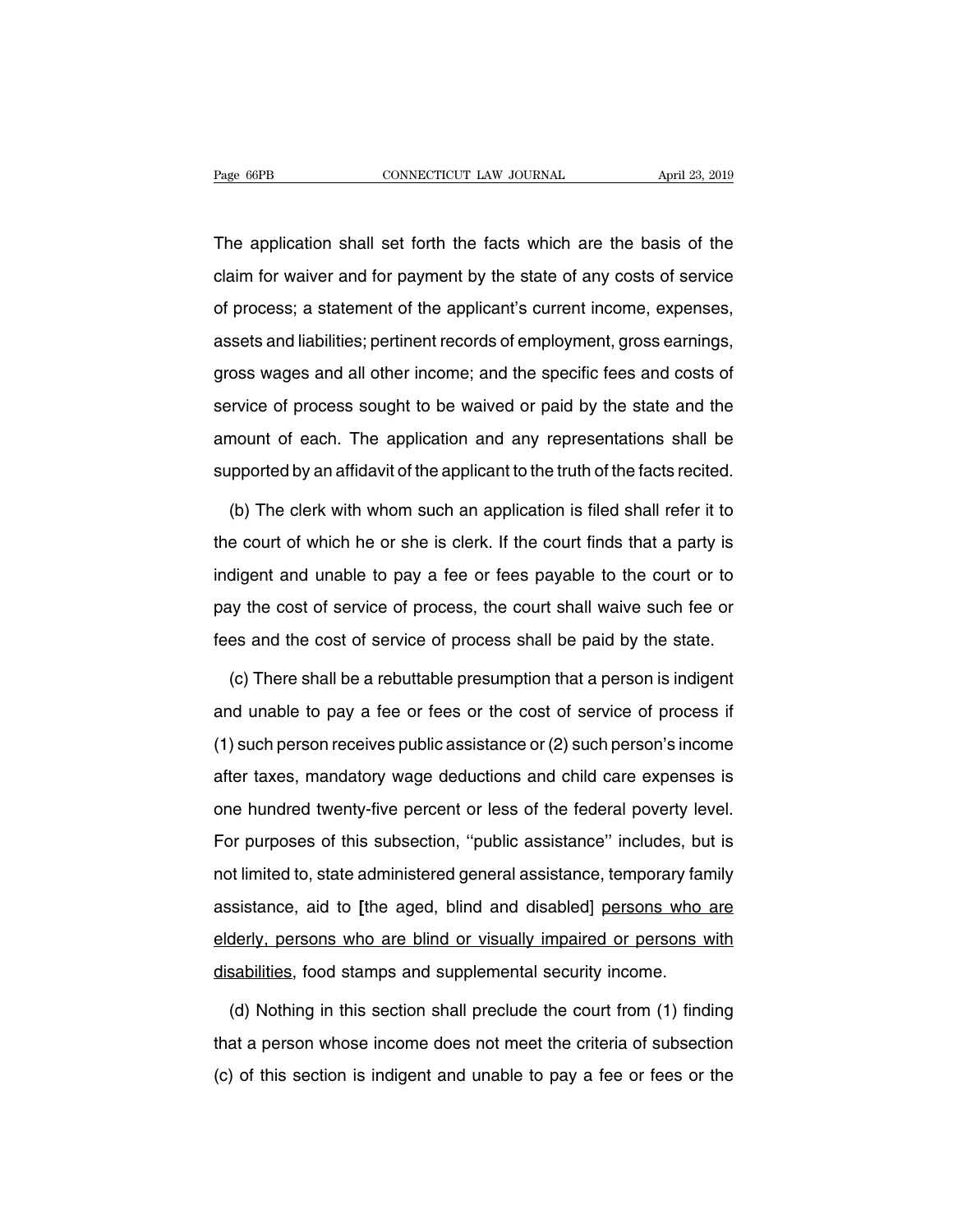April 23, 2019 CONNECTICUT LAW JOURNAL Page 67PB<br>
cost of service of process, or (2) denying an application for the waiver<br>
of the payment of a fee or fees or the cost of service of process when April 23, 2019 CONNECTICUT LAW JOURNAL Page 67PB<br>
cost of service of process, or (2) denying an application for the waiver<br>
of the payment of a fee or fees or the cost of service of process when<br>
the court finds that (A) t cost of service of process, or (2) denying an application for the waiver<br>of the payment of a fee or fees or the cost of service of process when<br>the court finds that (A) the applicant has repeatedly filed actions with<br>respe cost of service of process, or (2) denying an application for the waiver<br>of the payment of a fee or fees or the cost of service of process when<br>the court finds that (A) the applicant has repeatedly filed actions with<br>respe of the payment of a fee or fees or the cost of service of process when<br>the court finds that (A) the applicant has repeatedly filed actions with<br>respect to the same or similar matters, (B) such filings establish an<br>extende the court finds that (A) the applicant has repeatedly filed actions with<br>respect to the same or similar matters, (B) such filings establish an<br>extended pattern of frivolous filings that have been without merit, (C)<br>the app that is countinue and the same or similar matters, (B) such filings establish an extended pattern of frivolous filings that have been without merit, (C) the application sought is in connection with an action before the cou extended pattern of frivolous filings that have been without merit, (C)<br>the application sought is in connection with an action before the court<br>that is consistent with the applicant's previous pattern of frivolous<br>filings, the application sought is in connection with an actio<br>that is consistent with the applicant's previous partilings, and (D) the granting of such application w<br>flagrant misuse of Judicial Branch resources.<br>If an application If an application for the waiver of the payment of the outlet a<br>If an application for the waiver of the payment of a fee or fees or<br>Let an application for the waiver of the payment of a fee or fees or<br>Let cost of service o

filings, and (D) the granting of such application would constitute a<br>flagrant misuse of Judicial Branch resources.<br>If an application for the waiver of the payment of a fee or fees or<br>the cost of service of process is denie the request of the application for the payment of a fee or fees or<br>the cost of service of process is denied, the court clerk shall, upon<br>the request of the applicant, schedule a hearing on the application.<br>Nothing in this If an application for the waiver of the payment of a fee or fees or<br>the cost of service of process is denied, the court clerk shall, upon<br>the request of the applicant, schedule a hearing on the application.<br>Nothing in this the cost of service of proce<br>the request of the applican<br>Nothing in this section shal<br>to manage its docket.<br>COMMENTARY: The revi Example a request of the applicant, schedule a hearing on the application.<br>
Sthing in this section shall affect the inherent authority of the court<br>
manage its docket.<br>
COMMENTARY: The revisions to this section conform it Sions of the applicant, schoolars a healing of Nothing in this section shall affect the inherent automanage its docket.<br>COMMENTARY: The revisions to this section consions of No. 17-202 of the 2017 Public Acts.

to manage its docket.<br>
COMMENTARY: The revisions to this section conform it to the provisions of No. 17-202 of the 2017 Public Acts.<br> **(NEW) Sec. 13-12A.** Disclosure of Medicare Enrollment, Eligibility and Payments Receive **image 1 MMENTARY: The revisions to this section<br>is of No. 17-202 of the 2017 Public Acts.<br><b>W) Sec. 13-12A. Disclosure of Medicare<br>ity and Payments Received**<br>any civil action involving allegations of pers

IN any Civil action involving allegations of personal injury, information<br>IEW) Sec. 13-12A. Disclosure of Medicare Enrollment, Eligibil-<br>ity and Payments Received<br>In any civil action involving allegations of personal injur (NEW) Sec. 13-12A. Disclosure of Medicare Enrollment, Eligibil-<br>ity and Payments Received<br>In any civil action involving allegations of personal injury, information<br>on the claimant's Medicare enrollment status, eligibility ity and Payments Received<br>
In any civil action involving allegations of personal injury, information<br>
on the claimant's Medicare enrollment status, eligibility or payments<br>
received, which is sufficient to allow providers In any civil action involving allegations of personal injury, information<br>on the claimant's Medicare enrollment status, eligibility or payments<br>received, which is sufficient to allow providers of liability insurance,<br>inclu In any own action involving anogations or percental injary, internation<br>on the claimant's Medicare enrollment status, eligibility or payments<br>received, which is sufficient to allow providers of liability insurance,<br>includi on the clamate measure enforment etatus, engibility insurance,<br>received, which is sufficient to allow providers of liability insurance,<br>including self-insurance, no fault insurance, and/or worker's compen-<br>sation insurance including self-insurance, no fault insurance, and/or worker's compensation insurance to comply with Medicare Secondary Payer obligations, including those imposed under 42 U.S.C. § 1395y (b) (2) and 42 U.S.C. § 1395y (b) (8 by interrogatory as provided in Sections 13-6 through 13-8. The inter-<br>by interrogatory as provided in Sections 13-6 through 13-8. The inter-<br>by interrogatory as provided in Sections 13-6 through 13-8. The inter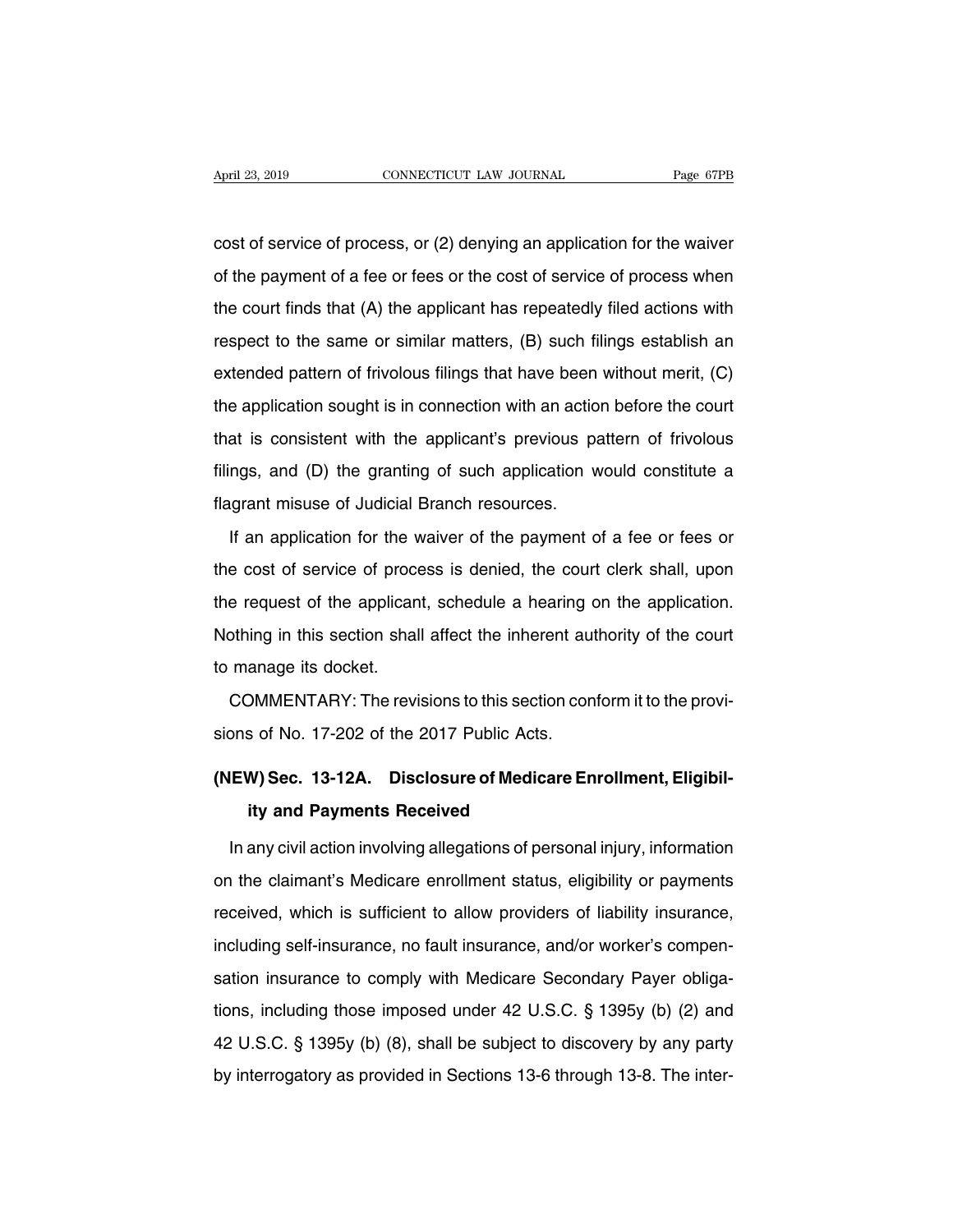Page 68PB<br>
CONNECTICUT LAW JOURNAL April 23, 2019<br>
rogatories shall be limited to those set forth in Form 217. The informa-<br>
tion disclosed pursuant to this section shall not be admissible at trial The CONNECTICUT LAW JOURNAL THE April 23, 2019<br>Trogatories shall be limited to those set forth in Form 217. The informa-<br>The information disclosed pursuant to this section shall not be admissible at trial<br>Solely by reason rogatories shall be limited to those set forth in Form 217. The informa-<br>tion disclosed pursuant to this section shall not be admissible at trial<br>solely by reason of such disclosure. Such information shall be used<br>only for rogatories shall be limited to those set forth in Form 217. The information disclosed pursuant to this section shall not be admissible at trial<br>solely by reason of such disclosure. Such information shall be used<br>only for p Fogalones shall be immed to these sections in Fight 217. The imbiting<br>tion disclosed pursuant to this section shall not be admissible at trial<br>solely by reason of such disclosure. Such information shall be used<br>only for pu Melely by reason of such disclosure. Such information shall be used<br>hly for purposes of the litigation and for complying with 42 U.S.C.<br>1395y (b) (8) and shall not be used or disclosed for any other purpose.<br>COMMENTARY: Th

enrollment is a the litigation and for complying with 42 U.S.C.<br>S 1395y (b) (8) and shall not be used or disclosed for any other purpose.<br>COMMENTARY: This new section requires disclosure of Medicare<br>enrollment, eligibility s 1395y (b) (8) and shall not be used or d<br>COMMENTARY: This new section reenrollment, eligibility and payments rece<br>ing allegations of personal injury. **COMMENTARY:** This new section requires disclosure of Medicare<br>enrollment, eligibility and payments received in any civil action involv-<br>ing allegations of personal injury.<br>**Sec. 16-4. Disqualification of Jurors and Select** 

(a) a personal injury.<br>
Fundamently and payments received in any civil action involv-<br>
Fundament of person shall be disqualified to serve as a juror if such person<br>
found by the judicial authority to exhibit any quality wh ing allegations of personal injury.<br>
Sec. 16-4. Disqualification of Jurors and Selection of Panel<br>
(a) A person shall be disqualified to serve as a juror if such person<br>
is found by the judicial authority to exhibit any qu Sec. 16-4. Disqualification of Jurors and Selection of Panel<br>(a) A person shall be disqualified to serve as a juror if such person<br>is found by the judicial authority to exhibit any quality which will impair<br>this person's c (a) A person shall be disqualified to serve as a juror if such person<br>is found by the judicial authority to exhibit any quality which will impair<br>this person's capacity to serve as a juror, except that no person shall<br>be d **EXECUTE:** (b) The clerks shall keep a list of all persons disqualified under this person's capacity to serve as a juror, except that no person shall be disqualified on the basis of deafness or <u>being hard of</u> hearing [imp

be disqualified on the basis of deafness or <u>being hard of</u> hearing<br>[impairment].<br>(b) The clerks shall keep a list of all persons disqualified under this<br>section and shall send a copy of that list to the jury administrator [impairment].<br>
(b) The clerks shall keep a list of all persons disquasection and shall send a copy of that list to the jury<br>
such time as the jury administrator may direct.<br>
(c) The clerk of the court, in impaneling the ju (b) The clerks shall keep a list of all persons disqualified under this<br>ection and shall send a copy of that list to the jury administrator at<br>the time as the jury administrator may direct.<br>(c) The clerk of the court, in i

section and shall send a copy of that list to the jury administrator at<br>such time as the jury administrator may direct.<br>(c) The clerk of the court, in impaneling the jury for the trial of each<br>cause, shall, when more juror such time as the jury administrator may direct.<br>
(c) The clerk of the court, in impaneling the jury for the trial of each<br>
cause, shall, when more jurors are in attendance than are required<br>
of the panel, designate by lot (c) The clerk of the court, in impaneling the jury for the trial of each<br>use, shall, when more jurors are in attendance than are required<br>the panel, designate by lot those who shall compose the panel.<br>COMMENTARY: The chang cause, shall, when more jurors are in attendance<br>of the panel, designate by lot those who shall com<br>COMMENTARY: The changes to this section con<br>sions of No. 17-202 of the 2017 Public Acts.

of the panel, designate by lot those who shall compose the pane<br>
COMMENTARY: The changes to this section conform it to the p<br>
sions of No. 17-202 of the 2017 Public Acts.<br> **Sec. 16-8. Oath and Admonitions to Trial Jurors**<br>

COMMENTARY: The changes to this section conform it to the provi-<br>ons of No. 17-202 of the 2017 Public Acts.<br>ec. 16-8. Oath and Admonitions to Trial Jurors<br>(a) The judicial authority shall cause the jurors selected for the sions of No. 17-202 of the 2017 Public Acts.<br>Sec. 16-8. Oath and Admonitions to Trial Jurors<br>(a) The judicial authority shall cause the jurors selected for the trial<br>to be sworn or affirmed in accordance with General Statu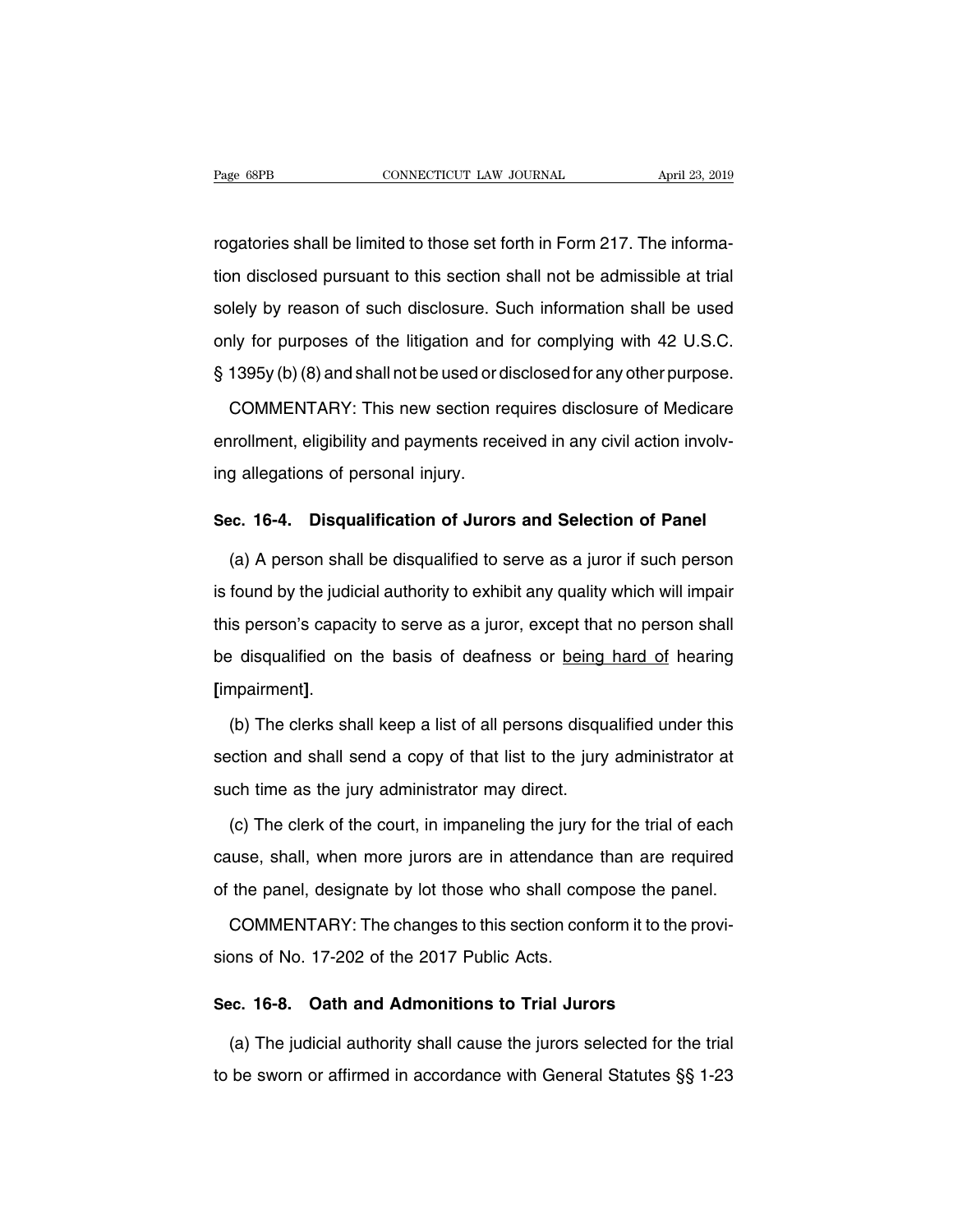April 23, 2019 CONNECTICUT LAW JOURNAL Page 69PB<br>and 1-25. The judicial authority shall admonish the jurors not to read,<br>listen to or view news reports of the case or to discuss with each April 23, 2019 CONNECTICUT LAW JOURNAL Page 69PB<br>and 1-25. The judicial authority shall admonish the jurors not to read,<br>listen to or view news reports of the case or to discuss with each<br>other or with any person not a mem and 1-25. The judicial authority shall admonish the jurors not to read,<br>listen to or view news reports of the case or to discuss with each<br>other or with any person not a member of the jury the cause under<br>consideration, ex and 1-25. The judicial authority shall admonish the jurors not to read,<br>listen to or view news reports of the case or to discuss with each<br>other or with any person not a member of the jury the cause under<br>consideration, ex listen to or view news reports of the case or to discuss with each<br>other or with any person not a member of the jury the cause under<br>consideration, except that after the case has been submitted to the<br>jury for deliberation other or with any processideration, excerning<br>giury for deliberation<br>the jury room.<br>(b) In the present Insideration, except that after the case has been submitted to the<br>ry for deliberation the jurors shall discuss it among themselves in<br>e jury room.<br>(b) In the presence of the jury, the judicial authority shall instruct<br>ly

interty for deliberation the jurors shall discuss it among themselves in<br>the jury room.<br>(b) In the presence of the jury, the judicial authority shall instruct<br>any interpreter for a [deaf or hearing impaired] juror who is d the jury room.<br>
(b) In the presence of the jury, the judicial authority shall instruct<br>
any interpreter for a [deaf or hearing impaired] juror <u>who is deaf or</u><br>
hard of hearing to refrain from participating in any manner i (b) In the presence of the jury, the judicial authority shall instruct<br>any interpreter for a [deaf or hearing impaired] juror <u>who is deaf or</u><br>hard of hearing to refrain from participating in any manner in the<br>deliberation any interpreter for a [deaf or hearing impaired] juror who is deaf or hard of hearing to refrain from participating in any manner in the deliberations of the jury and to refrain from having any communications, oral or visu than of hearing to refrain from participating in any mediberations of the jury and to refrain from having any conoral or visual, with any member of the jury except for the tion of jurors' remarks made during deliberations. eliberations of the jury and to refrain from having any communications,<br>al or visual, with any member of the jury except for the literal transla-<br>on of jurors' remarks made during deliberations.<br>COMMENTARY: The changes to oral or visual, with any member of the jury except fo<br>tion of jurors' remarks made during deliberations.<br>COMMENTARY: The changes to this section con<br>sions of No. 17-202 of the 2017 Public Acts.

tion of jurors' remarks made during deliberation<br>COMMENTARY: The changes to this sections<br>sions of No. 17-202 of the 2017 Public Acts.<br>Sec. 16-16. Jury Deliberations

BEE COMMENTATTE. The changes to this section comoment to the provi-<br>
Sons of No. 17-202 of the 2017 Public Acts.<br>
Rec. 16-16. Jury Deliberations<br>
After the case has been submitted to the jury, the jurors shall be in<br>
the c Sec. 16-16. Jury Deliberations<br>Sec. 16-16. Jury Deliberations<br>the custody of an officer who shall permit no person to be present<br>with them or to speak to them when assembled for deliberations except Sec. 16-16. Jury Deliberations<br>After the case has been submitted to the jury, the jurors shall be in<br>the custody of an officer who shall permit no person to be present<br>with them or to speak to them when assembled for delib After the case has been submitted to the jury, the jurors shall be in<br>the custody of an officer who shall permit no person to be present<br>with them or to speak to them when assembled for deliberations except<br>a qualified int the custody of an officer who shall permit no person to be present<br>with them or to speak to them when assembled for deliberations except<br>a qualified interpreter assisting a [deaf or hearing impaired] juror who<br>is deaf or h with them or to speak to them when assembled for deliberations except<br>a qualified interpreter assisting a [deaf or hearing impaired] juror who<br>is deaf or hard of hearing. The jurors shall be kept together for delibera-<br>tio maturement to epositive atom intertace instant to recise tanding on<br>a qualified interpreter assisting a [deaf or hearing impaired] juror who<br>is deaf or hard of hearing. The jurors shall be kept together for delibera-<br>tions is deaf or hard of hearing. The jurors shall be kept together for deliberations as the judicial authority reasonably directs. If the judicial authority permits the jury to recess its deliberations, the judicial authority s tions as the judicial authority reasonably directs. If the judicial authority<br>permits the jury to recess its deliberations, the judicial authority shall<br>admonish the jurors not to discuss the case until they reconvene in<br>t one of the jury to recess its deliberations, the judicial authority shall<br>admonish the jurys not to discuss the case until they reconvene in<br>the jury room. The judicial authority shall direct the jurors to select<br>one of th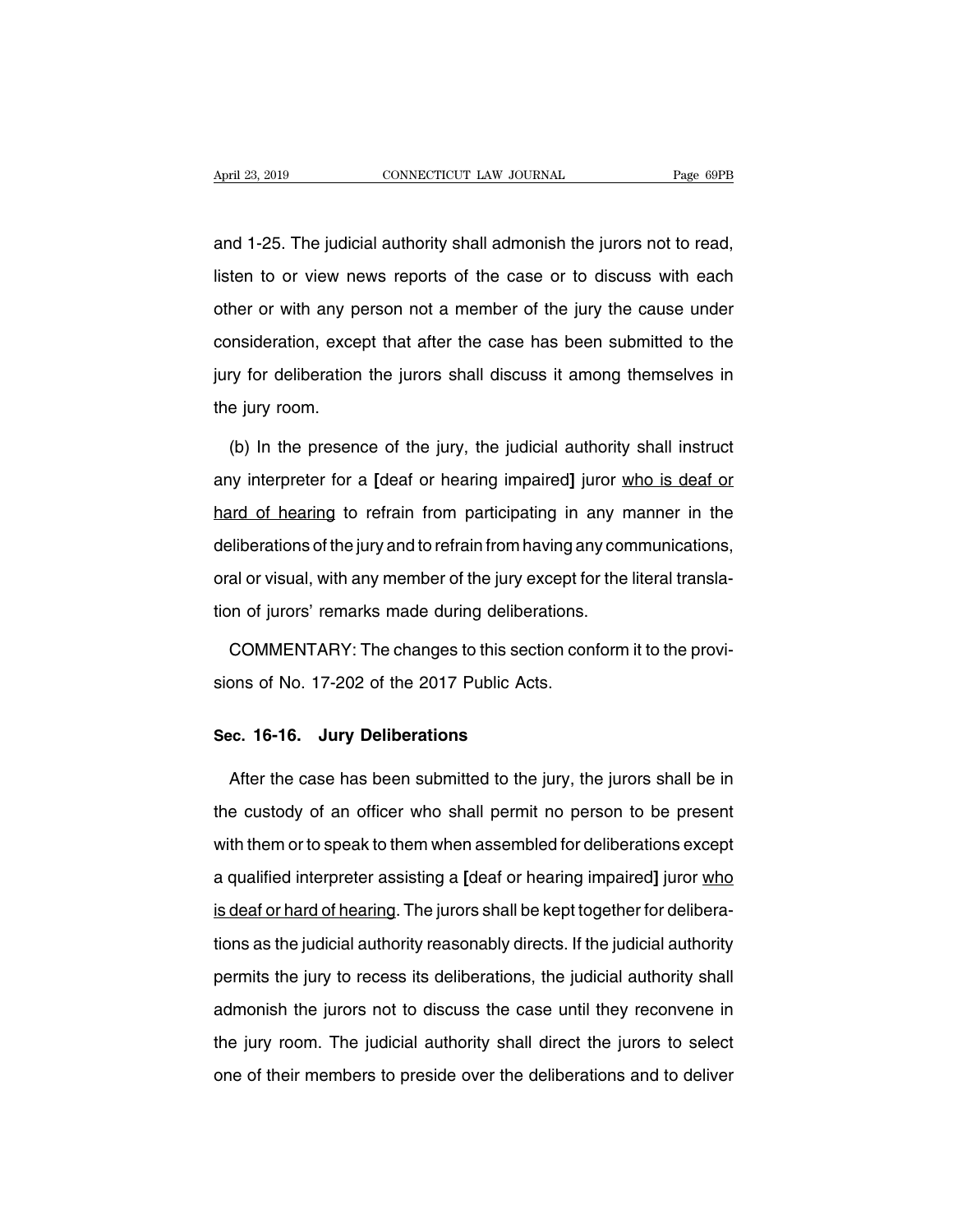Page 70PB<br>
any verdict agreed upon, and the judicial authority shall admonish the<br>
iurors that until they are discharged in the case they may communicate Page 70PB CONNECTICUT LAW JOURNAL April 23, 2019<br>any verdict agreed upon, and the judicial authority shall admonish the<br>jurors that until they are discharged in the case they may communicate<br>upon subjects connected with th any verdict agreed upon, and the judicial authority shall admonish the<br>jurors that until they are discharged in the case they may communicate<br>upon subjects connected with the trial only while they are convened<br>in the jury any verdict agreed upon, and the judicial authority shall admonish the<br>jurors that until they are discharged in the case they may communicate<br>upon subjects connected with the trial only while they are convened<br>in the jury jurors that until they are discharged in the case they may communicate<br>upon subjects connected with the trial only while they are convened<br>in the jury room. If written forms of verdict are submitted to the jury,<br>the member gatore and analysing are are<br>upon subjects connected<br>in the jury room. If written<br>the member of the jury se<br>verdict agreed upon.<br>COMMENTARY: The ch the jury room. If written forms of verdict are submitted to the jury,<br>e member of the jury selected to deliver the verdict shall sign any<br>rrdict agreed upon.<br>COMMENTARY: The changes to this section conform it to the provithe member of the jury selected to deliver the ver<br>verdict agreed upon.<br>COMMENTARY: The changes to this section con<br>sions of No. 17-202 of the 2017 Public Acts.

Verdict agreed upon.<br>
COMMENTARY: The changes to this section conform it to the provisions of No. 17-202 of the 2017 Public Acts.<br>
Sec. 23-42. →Judicial Action on Motion for Permission To With-<br> **draw Appearance** MMENTARY: The changes to<br>s of No. 17-202 of the 2017 Pi<br>**23-42. -Judicial Action on<br>draw Appearance** 

ec. 23-42. -Judicial Action on Motion for Permission To With-<br>draw Appearance<br>(a) The presiding judge shall fully examine the memoranda of law<br>ed by counsel and the petitioner, together with any relevant portions Sec. 23-42. -Judicial Action on Motion for Permission To With-<br>draw Appearance<br>(a) The presiding judge shall fully examine the memoranda of law<br>filed by counsel and the petitioner, together with any relevant portions<br>of th draw Appearance<br>
(a) The presiding judge shall fully examine the memoranda of law<br>
filed by counsel and the petitioner, together with any relevant portions<br>
of the records of prior trial court, appellate and postconviction (a) The presiding judge shall fully examine the memoranda of law<br>filed by counsel and the petitioner, together with any relevant portions<br>of the records of prior trial court, appellate and postconviction proceed-<br>ings. If, tiled by counsel and the petitioner, together with any relevant portions<br>of the records of prior trial court, appellate and postconviction proceed-<br>ings. If, after such examination, the presiding judge concludes that<br>the s such granted and positions, regently many colorant persons<br>of the records of prior trial court, appellate and postconviction proceed-<br>ings. If, after such examination, the presiding judge concludes that<br>the submissions est petitioner to prior that seart, appendix and perfect interpresent ings. If, after such examination, the presiding judge concludes that the submissions establish that the petitioner's case is wholly frivolous, such judge sh the submissions establish that the petitioner's case is wholly frivolous,<br>such judge shall grant counsel's motion to withdraw and permit the<br>petitioner to proceed as a self-represented party. A memorandum shall<br>be filed <u>u</u> the submissions establish that the petitioner's case is wholly frivolous,<br>such judge shall grant counsel's motion to withdraw and permit the<br>petitioner to proceed as a self-represented party. A memorandum shall<br>be filed <u>u</u> estitioner to proceed as a self-represented party. A memorandum shall<br>
if filed <u>under seal</u> setting forth the basis for granting any motion under<br>
ection 23-41.<br>
(b) If, after the examination required in subsection (a), t

be filed <u>under seal</u> setting forth the basis for granting any motion under<br>Section 23-41.<br>(b) If, after the examination required in subsection (a), the presiding<br>judge does not conclude that the petitioner's case is wholl Section 23-41.<br>
(b) If, after the examination required in subsection (a), the presiding<br>
judge does not conclude that the petitioner's case is wholly frivolous,<br>
such judge may deny the motion to withdraw, may appoint subs (b) If, after the examination required in subsection (a), the presiding<br>judge does not conclude that the petitioner's case is wholly frivolous,<br>such judge may deny the motion to withdraw, may appoint substitute<br>counsel for judge does not conclude that the petitioner's case is wholly frivolous, such judge may deny the motion to withdraw, may appoint substitute counsel for further proceedings under Section 23-41, or may allow the withdrawal o such judge mand<br>such judge mand<br>the withdrawa<br>the petitioner.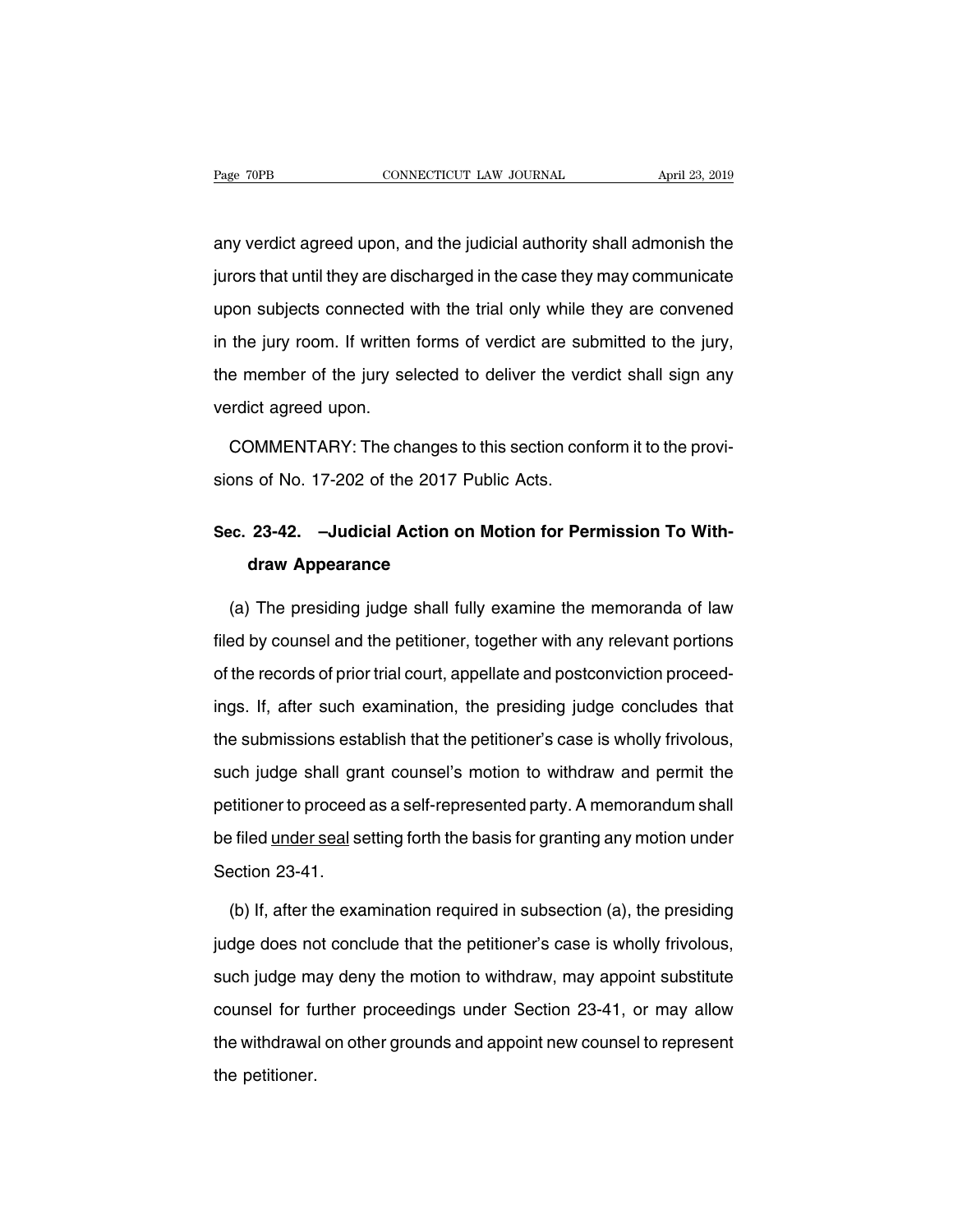ril 23, 2019<br>COMMENTARY: The change to this section includes the explicit<br>quirement that the presiding judge's memorandum of decision on April 23, 2019 CONNECTICUT LAW JOURNAL Page 71PB<br>COMMENTARY: The change to this section includes the explicit<br>requirement that the presiding judge's memorandum of decision on<br>motions for leave to withdraw, filed by appoint COMMENTARY: The change to this section includes the explicit<br>requirement that the presiding judge's memorandum of decision on<br>motions for leave to withdraw, filed by appointed counsel pursuant to<br>this section, is to be fil COMMENTARY: The change to this section includes the explicit<br>requirement that the presiding judge's memorandum of decision on<br>motions for leave to withdraw, filed by appointed counsel pursuant to<br>this section, is to be fil requirement that the presiding judge's memorandum of decision on<br>motions for leave to withdraw, filed by appointed counsel pursuant to<br>this section, is to be filed under seal. This requirement brings the rule<br>into conformi requirement that the preclaing jazge e memorializant of assistion on<br>motions for leave to withdraw, filed by appointed counsel pursuant to<br>this section, is to be filed under seal. This requirement brings the rule<br>into conf this section, is to be filed under seal. This requirement brings the rule<br>into conformity with the Rules of Appellate Procedure, wherein the trial<br>court's decision on a motion for leave to withdraw, filed by appointed<br>coun and section, is to be mod and a count in<br>into conformity with the Rules of Appella<br>court's decision on a motion for leave to<br>counsel pursuant to Section 62-9 (d) (3)<br>an appeal has already been filed. **Secarative Accession on a motion for leave to withdraw, filed by appointed counsel pursuant to Section 62-9 (d) (3), is sealed, in cases in which an appeal has already been filed.<br><b>Sec. 23-68. Where Presence of Person May** Interactive Audiovisual Device<br> **Interactive Audiovisual Device<br>
Interactive Audiovisual Device**<br> **Interactive Audiovisual Device** 

(a) Upon motion of any party, and at the discretion of the judicial<br>(a) Upon motion of any party, and at the discretion of the judicial<br>(a) Upon motion of any party, and at the discretion of the judicial<br>ithority, any part Sec. 23-68. Where Presence of Person May Be by Means of an<br>Interactive Audiovisual Device<br>(a) Upon motion of any party, and at the discretion of the judicial<br>authority, any party, [or] counsel, witness, or other participan Interactive Audiovisual Device<br>
(a) Upon motion of any party, and at the discretion of the judicial<br>
authority, any party, [or] counsel<u>, witness, or other participant in a</u><br>
proceeding may appear by means of an interactiv (a) Upon motion of any party, and at the discretion of the judicial<br>authority, any party. [or] counsel<u>, witness, or other participant in a</u><br>proceeding may appear by means of an interactive audiovisual device<br>at any procee authority, any party, [or] counsel, witness, or other participant in a proceeding may appear by means of an interactive audiovisual device at any proceeding in any civil matter, including all proceedings within the jurisd proceeding may appear by means of an interactive audiovisual device<br>at any proceeding in any civil matter, including all proceedings within<br>the jurisdiction of the small claims section, or any family matter, includ-<br>ing al at any proceeding if<br>the jurisdiction of the<br>ing all proceedings<br>trate division.<br>(b) Upon order of e jurisdiction of the small claims section, or any family matter, includ-<br>g all proceedings within the jurisdiction of the family support magis-<br>ate division.<br>(b) Upon order of the judicial authority, an incarcerated indiv

ing all proceedings within the jurisdiction of the family support magis-<br>trate division.<br>(b) Upon order of the judicial authority, an incarcerated individual<br>may be required to appear by means of an interactive audiovisual trate division.<br>
(b) Upon order of the judicial authority<br>
may be required to appear by means c<br>
device in any civil or family matter.<br>
(c) For purposes of this section, an in (b) Upon order of the judicial authority, an incarcerated individual<br>ay be required to appear by means of an interactive audiovisual<br>evice in any civil or family matter.<br>(c) For purposes of this section, an interactive aud

may be required to appear by means of an interactive audiovisual<br>device in any civil or family matter.<br>(c) For purposes of this section, an interactive audiovisual device<br>must operate so that the judicial authority; any pa device in any civil or family matter.<br>
(c) For purposes of this section, an interactive audiovisual device<br>
must operate so that <u>the judicial authority</u>; any party and his or her<br>
counsel, if any[,]; and any person appear (c) For purposes of this section, an interactive audiovisual device<br>must operate so that <u>the judicial authority</u>; any party and his or her<br>counsel, if any[,]; and any person appearing by means of an interactive<br>audiovisua the judicial authority; an intertwite the intertwited must operate so that <u>the judicial authority</u>; any party and his or her counsel, if any[,]; and any person appearing by means of an interactive audiovisual device pursu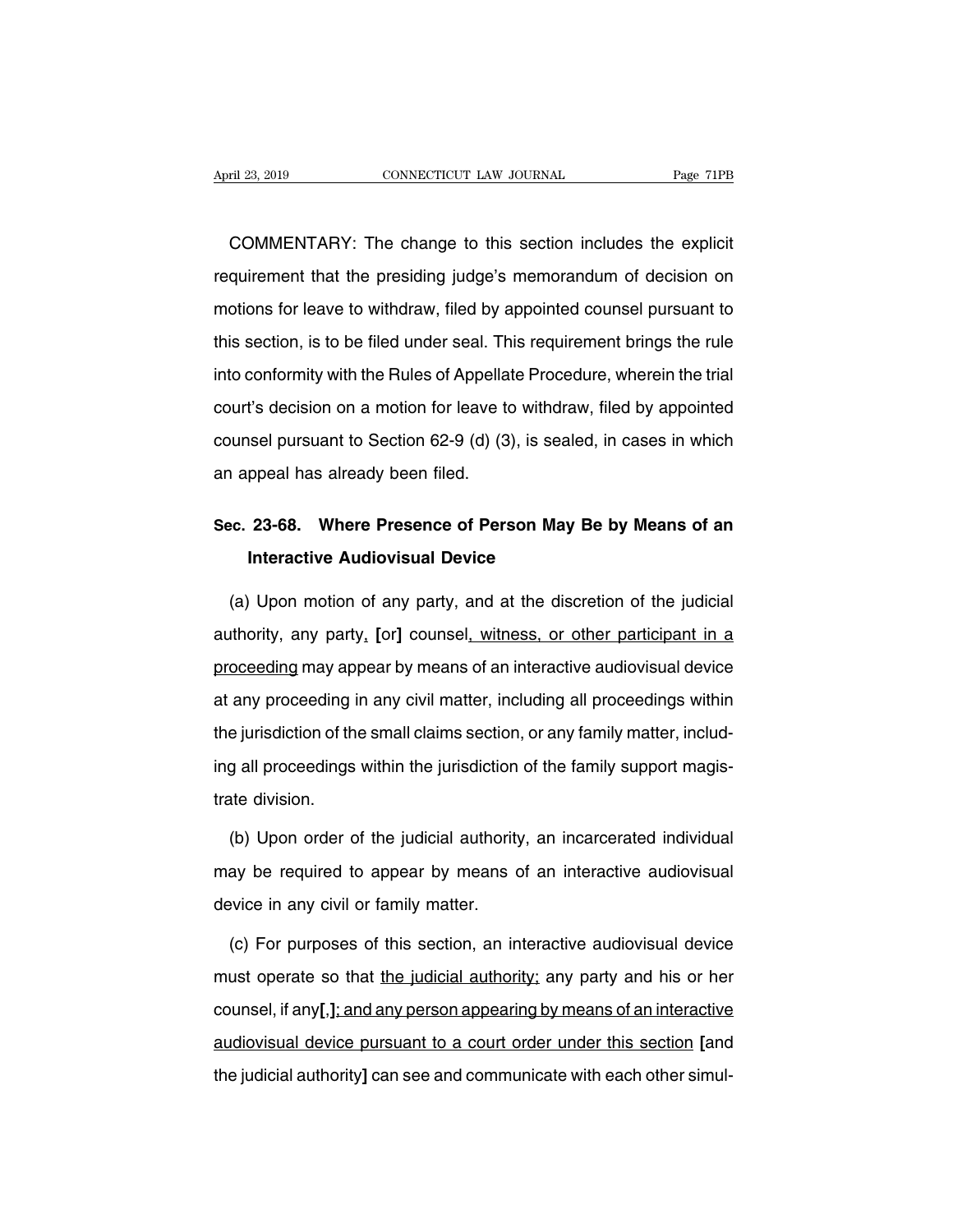Page 72PB<br>
CONNECTICUT LAW JOURNAL<br>
taneously. In addition, a procedure by which an incarcerated individual<br>
and his or her counsel can confer in private must be provided. Page 72PB CONNECTICUT LAW JOURNAL April 23, 2019<br>taneously. In addition, a procedure by which an incarcerated individual<br>and his or her counsel can confer in private must be provided.

(d) In addition, a procedure by which an incarcerated individual<br>(d) Unless otherwise required by law or unless otherwise ordered<br>(d) Unless otherwise required by law or unless otherwise ordered<br>(the judicial authority, pr taneously. In addition, a procedure by which an incarcerated individual<br>and his or her counsel can confer in private must be provided.<br>(d) Unless otherwise required by law or unless otherwise ordered<br>by the judicial author and his or her counsel can confer in private must be provided.<br>
(d) Unless otherwise required by law or unless otherwise ordered<br>
by the judicial authority, prior to any proceeding in which a person<br>
appears by means of an (d) Unless otherwise required by law or unless otherwise ordered<br>by the judicial authority, prior to any proceeding in which a person<br>appears by means of an interactive audiovisual device, copies of all<br>documents which may by the judicial authority, prior to any proceeding in which a person<br>appears by means of an interactive audiovisual device, copies of all<br>documents which may be offered at the proceeding shall be provided to<br>all counsel an pears by means of an interactive audiovisual device, copies of all<br>ocuments which may be offered at the proceeding shall be provided to<br>l counsel and self-represented parties in advance of the proceeding.<br>(e) Nothing conta

documents which may be offered at the proceeding shall be provided to<br>all counsel and self-represented parties in advance of the proceeding.<br>(e) Nothing contained in this section shall be construed to limit the<br>discretion all counsel and self-represented parties in advance of the proceeding.<br>
(e) Nothing contained in this section shall be construed to limit the<br>
discretion of the judicial authority to deny a request to appear by means<br>
of a (e) Nothing contained in this section shall be construed to limit the discretion of the judicial authority to deny a request to appear by means of an interactive audiovisual device where, in the judicial authority's judgme discretion of the judicial authority to deny a request to appear by means<br>of an interactive audiovisual device where, in the judicial authority's<br>judgment, the interest of justice or the presentation of the case require<br>th of an interactive audiovisual<br>judgment, the interest of jus<br>that the party, [or] counsel, ing appear in person. dgment, the interest of justice or the presentation of the case require<br>at the party, [or] counsel<u>, witness, or other participant in the proceed-</u><br>g appear in person.<br>(f) For purposes of this section, judicial authority i

that the party, [or] counsel, witness, or other participant in the proceed-<br>ing appear in person.<br>(f) For purposes of this section, judicial authority includes family<br>support magistrates and magistrates appointed by the ch ing appear in person.<br>
(f) For purposes of this section, judicial authority includes family<br>
support magistrates and magistrates appointed by the chief court<br>
administrator pursuant to General Statutes § 51-193*l*.<br>
COMME

support magistrates and magistrates appointed by the chief court<br>administrator pursuant to General Statutes § 51-193*l*.<br>COMMENTARY: The rule has been amended to permit witnesses<br>and other participants in a proceeding to a administrator pursuant to General Statutes § 51-193/.<br>COMMENTARY: The rule has been amended to permit witnesses<br>and other participants in a proceeding to appear by means of an<br>interactive audiovisual device upon motion and COMMENTARY: The rule has been amended to permit witnesses<br>and other participants in a proceeding to appear by means of an<br>interactive audiovisual device upon motion and at the discretion of the<br>judicial authority. This rev and other participants in a proceeding to appear by means of an interactive audiovisual device upon motion and at the discretion of the judicial authority. This revision broadens the application of the rule to include appe interactive audiovisual device upon motion and at the discretion of the judicial authority. This revision broadens the application of the rule to include appearances by means of an interactive audiovisual device by expert judicial authority. This revision broadens the application of the rule to<br>include appearances by means of an interactive audiovisual device<br>by expert witnesses or other witnesses which will increase the court's<br>flexibility include appearances by means of an inte<br>by expert witnesses or other witnesses wh<br>flexibility in scheduling matters, minimize<br>nesses, and reduce the costs of litigation.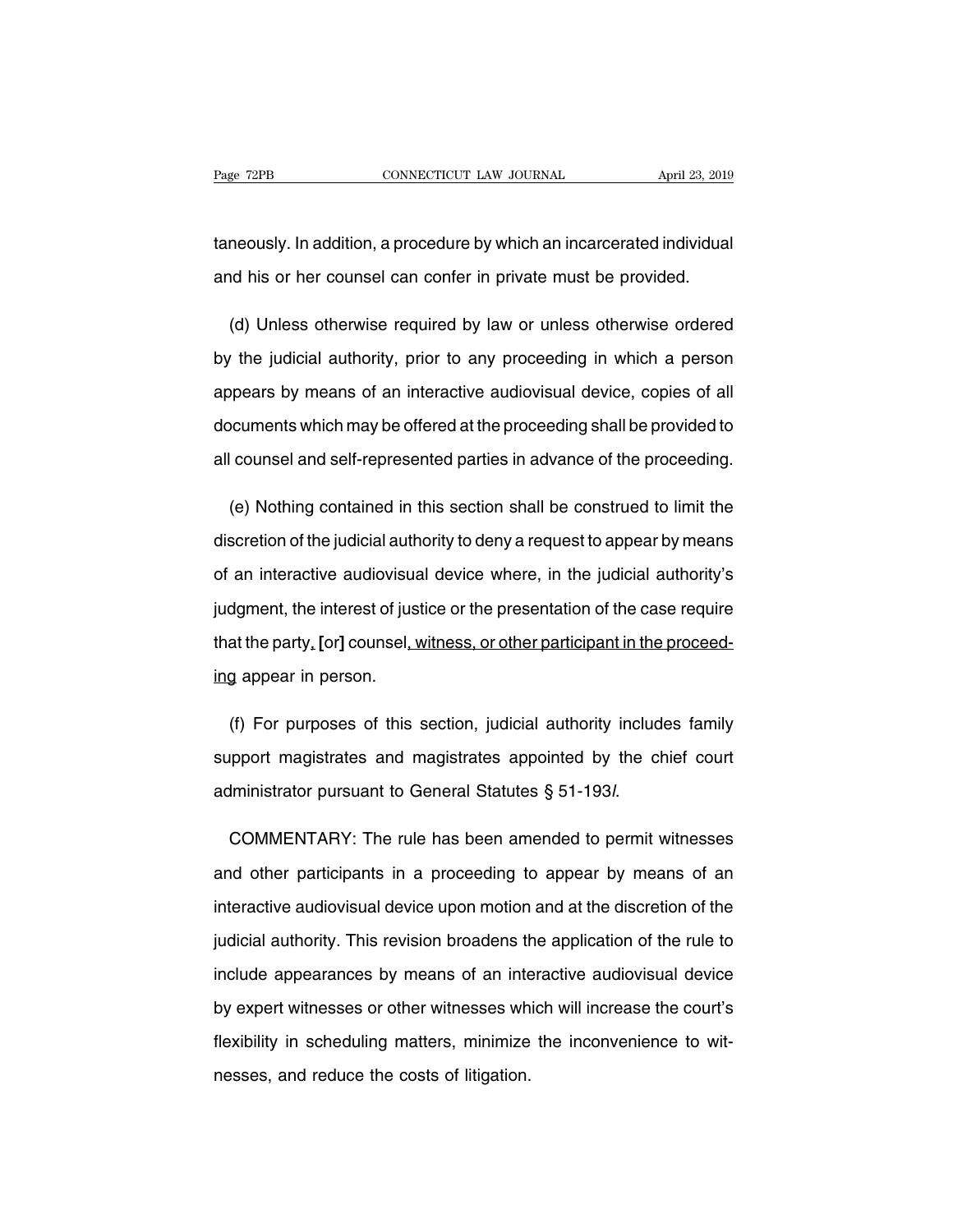## **PAGES CONNECTICUT LAW JOURNAL** Page 73F<br> **PROPOSED AMENDMENTS TO THE**<br> **FAMILY RULES FECTICUT LAW JOURNAL<br>D AMENDMENTS TO THE<br>FAMILY RULES**

### **PROPOSED AMENDMENTS TO THE<br>FAMILY RULES<br>Sec. 25-5. Automatic Orders upon Service of Complaint or<br>Application Application** on 25-5. Automatic Orders upon Service of Complaint or<br>Application<br>The following automatic orders shall apply to both parties, with<br>trice of the automatic orders to be made with service of process of

Sec. 25-5. Automatic Orders upon Service of Complaint or<br>Application<br>The following automatic orders shall apply to both parties, with<br>service of the automatic orders to be made with service of process of<br>a complaint for di Application<br>The following automatic orders shall apply to both parties, with<br>service of the automatic orders to be made with service of process of<br>a complaint for dissolution of marriage or civil union, legal separation,<br>o The following automatic orders shall apply to both parties, with<br>service of the automatic orders to be made with service of process of<br>a complaint for dissolution of marriage or civil union, legal separation,<br>or annulment, service of the automatic orders to be made with service of process of<br>a complaint for dissolution of marriage or civil union, legal separation,<br>or annulment, or of an application for custody or visitation. An automatic<br>ord a complaint for dissolution of marriage or civil union, legal separation,<br>or annulment, or of an application for custody or visitation. An automatic<br>order shall not apply if there is a prior, contradictory order of a judic plant term association of maintage of orm anon, logal expansion, or annulment, or of an application for custody or visitation. An automatic order shall not apply if there is a prior, contradictory order of a judicial autho or annumont, or oran appproation or sustedy or visitation. An additionate<br>order shall not apply if there is a prior, contradictory order of a judicial<br>authority. The automatic orders shall be effective with regard to the<br>p authority. The automatic orders shall be effective with regard to the plaintiff or the applicant upon the signing of the complaint or the application and with regard to the defendant or the respondent upon service and shal plaintiff or the applicant upon the signing of the complaint or the application and with regard to the defendant or the respondent upon service and shall remain in place during the pendency of the action, unless terminated panning of the defendant or the defendant or the defendant or the and shall remain in place during the pender terminated, modified, or amended by furthe upon motion of either of the parties: (a) In all cases involving a child or children, whether or not the unties are married or in a civil union: terminated, modified, or amended by further exponention of either of the parties:<br>
(a) In all cases involving a child or chiliparties are married or in a civil union:<br>
(1) Neither party shall permanently remove

(a) In all cases involving a child or children, whether or not the<br>rties are married or in a civil union:<br>(1) Neither party shall permanently remove the minor child or children<br>om the state of Connecticut, without written from the state of Connecticut, without written consent of the other or  $\alpha$  or  $\alpha$  in a civil union:<br>
(1) Neither party shall permanently remove the minor child or children<br>
from the state of Connecticut, without written parties are married or in a civil un<br>
(1) Neither party shall permanen<br>
from the state of Connecticut, wit<br>
order of a judicial authority.<br>
(2) A party vacating the family r (1) Neither party shall permanently remove the minor child or children<br>om the state of Connecticut, without written consent of the other or<br>der of a judicial authority.<br>(2) A party vacating the family residence shall notif

from the state of Connecticut, without written consent of the other or<br>order of a judicial authority.<br>(2) A party vacating the family residence shall notify the other party<br>or the other party's attorney, in writing, within order of a judicial authority.<br>
(2) A party vacating the family residence shall notify the other party<br>
or the other party's attorney, in writing, within forty-eight hours of<br>
such move, of an address where the relocated p (2) A party vacating the family residence shall notify the other party<br>or the other party's attorney, in writing, within forty-eight hours of<br>such move, of an address where the relocated party can receive<br>communication. Th (L) Then y recently is a term y recentled channel<br>or the other party's attorney, in writing, within for<br>such move, of an address where the relocated p<br>communication. This provision shall not apply if and t<br>is a prior, cont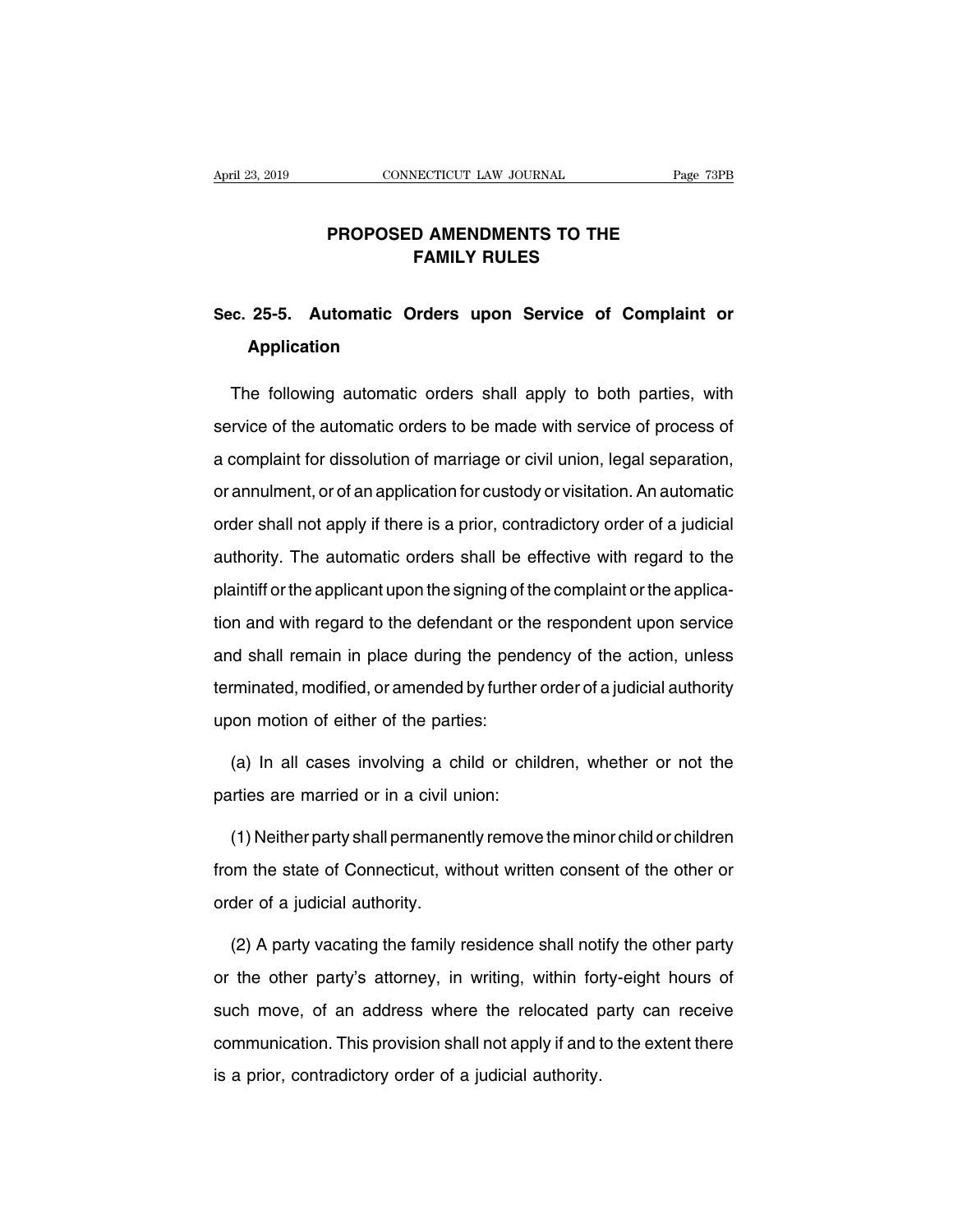(3) If the parents of minor children live apart during this proceeding,<br>
(3) If the parents of minor children live apart during this proceeding,<br>
ey shall assist their children in having contact with both parties, which They shall assist their children in having contact with both parties, which<br>is consistent with the habits of the family, personally, by telephone, (3) If the parents of minor children live apart during this proceeding,<br>they shall assist their children in having contact with both parties, which<br>is consistent with the habits of the family, personally, by telephone,<br>and (3) If the parents of minor children live apart during this proceeding,<br>they shall assist their children in having contact with both parties, which<br>is consistent with the habits of the family, personally, by telephone,<br>and (c) if the parefits of fillmer children in baving contact with both pais consistent with the habits of the family, personally, by and in writing. This provision shall not apply if and to the is a prior, contradictory order consistent with the habits of the family, personally, by telephone,<br>d in writing. This provision shall not apply if and to the extent there<br>a prior, contradictory order of a judicial authority.<br>(4) Neither party shall caus

and in writing. This provision shall not apply if and to the extent there<br>is a prior, contradictory order of a judicial authority.<br>(4) Neither party shall cause the children of the marriage or the civil<br>union to be removed is a prior, contradictory order of a judicial authority.<br>
(4) Neither party shall cause the children of the marriage or the civil<br>
union to be removed from any medical, hospital and dental insurance<br>
coverage, and each par (4) Neither party shall cause the children of the marriage o<br>union to be removed from any medical, hospital and dental ir<br>coverage, and each party shall maintain the existing medical,<br>and dental insurance coverage in full (5) The parties shall maintain the existing medical, hospital<br>d dental insurance coverage in full force and effect.<br>(5) The parties shall participate in the parenting education program<br>thin sixty days of the return day or

coverage, and each party shall maintain the existing medical, hospital<br>and dental insurance coverage in full force and effect.<br>(5) The parties shall participate in the parenting education program<br>within sixty days of the r and dental insurance co<br>
(5) The parties shall  $\mu$ <br>
within sixty days of the<br>
of the application.<br>
(6) These orders do n (5) The parties shall participate in the parenting education program<br>thin sixty days of the return day or within sixty days from the filing<br>the application.<br>(6) These orders do not change or replace any existing court orde within sixty days of the return day or within sixty days from the application.<br>
(6) These orders do not change or replace any existing court including criminal protective and civil restraining orders.<br>
(b) In all cases inv

the application.<br>(6) These orders do not change or replace any existing court orders,<br>cluding criminal protective and civil restraining orders.<br>(b) In all cases involving a marriage or civil union, whether or not<br>sre are c (6) These orders do no<br>including criminal protec<br>(b) In all cases involv<br>there are children:<br>(1) Neither party shall

cluding criminal protective and civil restraining orders.<br>
(b) In all cases involving a marriage or civil union, whether or not<br>
ere are children:<br>
(1) Neither party shall sell, transfer, exchange, assign, remove, or<br>
dany (b) In all cases involving a marriage or civil union, whether or not<br>there are children:<br>(1) Neither party shall sell, transfer, exchange, assign, remove, or<br>in any way dispose of, without the consent of the other party in there are children:<br>
(1) Neither party shall sell, transfer, exchange, assign, remove, or<br>
in any way dispose of, without the consent of the other party in writing,<br>
or an order of a judicial authority, any property, excep (1) Neither party shall sell, transfer, exchange, assign, remove, or<br>in any way dispose of, without the consent of the other party in writing,<br>or an order of a judicial authority, any property, except in the usual<br>course o (1) Nothior party shall boll, transfer, exchange, assign, remove, or<br>in any way dispose of, without the consent of the other party in writing,<br>or an order of a judicial authority, any property, except in the usual<br>course o (a) A) an order of a judicial authority, any property, except in the usual<br>urse of business or for customary and usual household expenses<br>for reasonable attorney's fees in connection with this action.<br>(A) Nothing in subsec

party from purchasing or selling securities, in the usual course of the party from purchasing or selling securities, in the usual course of the parties' investment decisions, whether held in an individual or jointly parties' investment decisions, whether held in an individual or jointly<br>held investment decisions, whether held in an individual or jointly<br>held investment account, provided that the purchase or sale is: (i) (A) Nothing in subsection (b) (1) shall be construed to preclude a party from purchasing or selling securities, in the usual course of the parties' investment decisions, whether held in an individual or jointly held inves party from purchasing or selling securities, in the usual course of the parties' investment decisions, whether held in an individual or jointly held investment account, provided that the purchase or sale is: (i) intended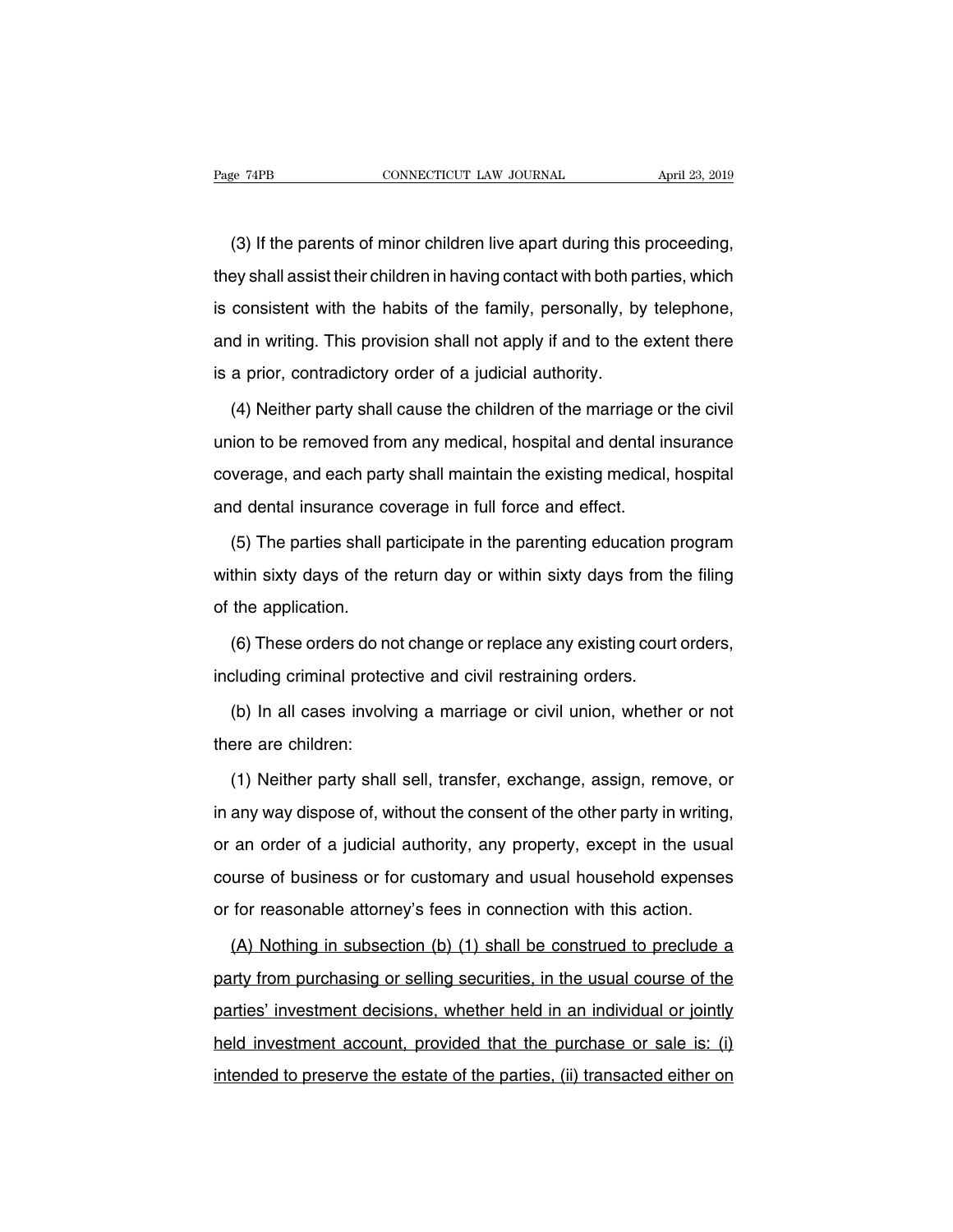an open and public market or at an arm's length on a private market, April 23, 2019 CONNECTICUT LAW JOURNAL Page 75PB<br>
an open and public market or at an arm's length on a private market,<br>
and (iii) completed in such manner that the purchased securities or<br>
sales proceeds resulting from a s an open and public market or at an arm's length on a private market,<br>and (iii) completed in such manner that the purchased securities or<br>sales proceeds resulting from a sale remain, subject to the provisions<br>and exceptions an open and public market or at an arm's length on a private market,<br>and (iii) completed in such manner that the purchased securities or<br>sales proceeds resulting from a sale remain, subject to the provisions<br>and exceptions and (iii) completed in such manner that the purchased securities or sales proceeds resulting from a sale remain, subject to the provisions and exceptions recited in subsection (b) (1), in the account in which the securitie sales proceeds resulting from a sale remain, subject to the provisions<br>and exceptions recited in subsection (b) (1), in the account in which the<br>securities or cash were maintained immediately prior to the transaction.<br>Noth and exceptions recited in subsection (b) (1), in the account in which the<br>securities or cash were maintained immediately prior to the transaction.<br>Nothing contained in this subsection shall be construed to apply to a<br>party securities or cash were maintained immediately prior to the transaction.<br>Nothing contained in this subsection shall be construed to apply to a<br>party's purchase or sale on a private market of an interest in an entity<br>that c Mothing contained in this s<br>party's purchase or sale or<br>that conducts a business i<br>an active participant.<br>(B) Notwithstanding the r In the party's purchase or sale on a private market of an interest in an entity<br>at conducts a business in which the party is or intends to become<br>active participant.<br>(B) Notwithstanding the requirement of subparagraph (A)

that conducts a business in which the party is or intends to become<br>an active participant.<br>(B) Notwithstanding the requirement of subparagraph (A) of subsec-<br>tion (b) (1) that the transaction be made in the usual course of an active participant.<br>
(B) Notwithstanding the requirement of subparagraph (A) of subsec-<br>
tion (b) (1) that the transaction be made in the usual course of the<br>
parties' investment decisions, if historically the parties' (B) Notwithstanding the requirement of subparagraph (A) of subsection (b) (1) that the transaction be made in the usual course of the parties' investment decisions, if historically the parties' usual course of investment tion (b) (1) that the transaction be made in the usual course of the parties' investment decisions, if historically the parties' usual course of investment decisions involves their discussion of proposed transactions with parties' investment decisions, if historically the parties' usual course<br>of investment decisions involves their discussion of proposed transac-<br>tions with each other before they are made, but a sale proposed by<br>one party i painted investment decisions involves their discussion of proposed transactions with each other before they are made, but a sale proposed by one party is a matter of such urgency as to timing that the party proposing the s by such discussion in the team of the estate of the party is a matter of such urgency as to timing that the party proposing the sale has a good faith belief that the delay occasioned by such discussion would result in loss one party is a matter of such urgency as to timing that the party<br>proposing the sale has a good faith belief that the delay occasioned<br>by such discussion would result in loss to the estate of the parties,<br>then the party pr proposing the sale has a good faith belief that the delay occasioned<br>by such discussion would result in loss to the estate of the parties,<br>then the party proposing the sale may proceed with the transaction<br>without such pri by such discussion would result in loss to the estate of the parties,<br>then the party proposing the sale may proceed with the transaction<br>without such prior discussion, but shall notify the other party of the<br>transaction im mitted by this subparagraph (B) shall be subject to all other party of the transaction without such prior discussion, but shall notify the other party of the transaction immediately upon its execution; provided, that a sal without such prior discussion, but shall notify the other party of the<br>transaction immediately upon its execution; provided, that a sale per-<br>mitted by this subparagraph (B) shall be subject to all other conditions<br>and pro transaction immediately upon its execution; provided, that a sale per-<br>mitted by this subparagraph (B) shall be subject to all other conditions<br>and provisions of subparagraph (A) of subsection (b) (1), so long as<br>the trans tted by this subparagraph (B) shall be subject to all<br>d provisions of subparagraph (A) of subsection (b<br>e transaction is intended to preserve the estate of<br>(2) Neither party shall conceal any property.<br>(3) Neither party sh (3) deprovisions of subparagraph (A) of subsection (b) (1), so long as<br>
(2) Neither party shall conceal any property.<br>
(3) Neither party shall encumber (except for the filing of a lis pendens)<br>
thout the consent of the oth

the transaction is intended to preserve the estate of the parties<br>
(2) Neither party shall conceal any property.<br>
(3) Neither party shall encumber (except for the filing of a lis pendens)<br>
without the consent of the other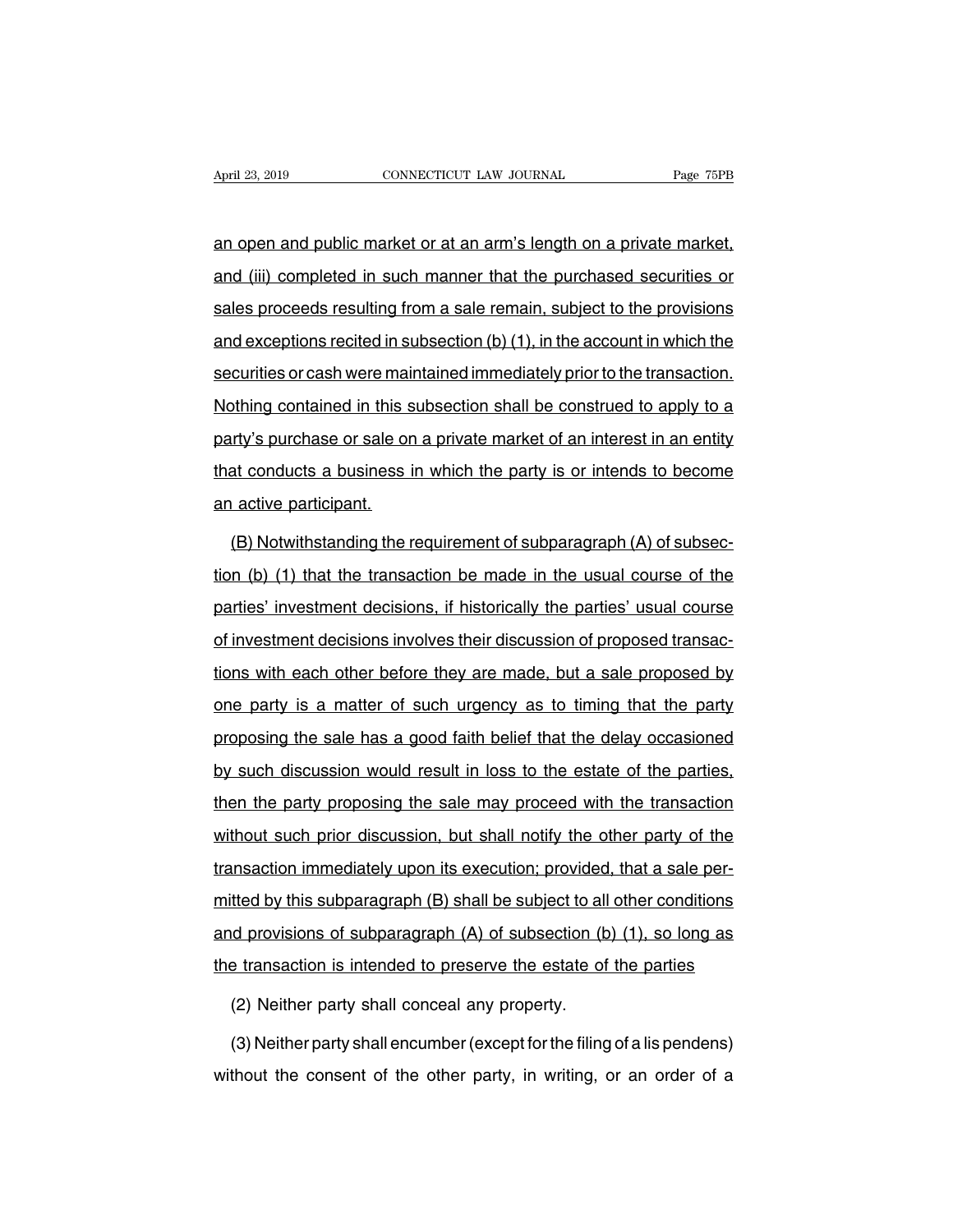Page 76PB<br>
CONNECTICUT LAW JOURNAL April 23, 2019<br>
indicial authority, any property except in the usual course of business<br>
or for customary and usual household expenses or for reasonable Page 76PB CONNECTICUT LAW JOURNAL April 23, 2019<br>
indicial authority, any property except in the usual course of business<br>
or for customary and usual household expenses or for reasonable<br>
attorney's fees in connection with judicial authority, any property except in the usual cor for customary and usual household expenses<br>attorney's fees in connection with this action. (4) dicial authority, any property except in the usual course of business<br>for customary and usual household expenses or for reasonable<br>torney's fees in connection with this action.<br>(4) Neither party shall cause any asset,

or for customary and usual household expenses or for reasonable<br>attorney's fees in connection with this action.<br>(4) Neither party shall cause any asset, or portion thereof, co-owned<br>or held in joint name, to become held in attorney's fees in connection with this action.<br>
(4) Neither party shall cause any asset, or portion thereof, co-owned<br>
or held in joint name, to become held in his or her name solely without<br>
the consent of the other part authority. held in joint name, to become held in his or her name solely without<br>
e consent of the other party, in writing, or an order of the judicial<br>
thority.<br>
(5) Neither party shall incur unreasonable debts hereafter, including,<br>

the consent of the other party, in writing, or an order of the judicial<br>authority.<br>(5) Neither party shall incur unreasonable debts hereafter, including,<br>but not limited to, further borrowing against any credit line secure authority.<br>
(5) Neither party shall incur unreasonable debts hereafter, including,<br>
but not limited to, further borrowing against any credit line secured by<br>
the family residence, further encumbrancing any assets, or unrea (5) Neither party shall incur unreasonable debts hereafter, including<br>but not limited to, further borrowing against any credit line secured by<br>the family residence, further encumbrancing any assets, or unreason-<br>ably usin It not limited to, further borrowing against any credit line secured by<br>
19 family residence, further encumbrancing any assets, or unreason-<br>
19 using credit cards or cash advances against credit cards.<br>
16) Neither party

the family residence, further encumbrancing any assets, or unreason-<br>ably using credit cards or cash advances against credit cards.<br>(6) Neither party shall cause the other party to be removed from<br>any medical, hospital and ably using credit cards or cash advances against credit cards.<br>
(6) Neither party shall cause the other party to be removed from<br>
any medical, hospital and dental insurance coverage, and each party<br>
shall maintain the exis (6) Neither party shall cause the<br>any medical, hospital and dental in<br>shall maintain the existing medical,<br>erage in full force and effect. is medical, hospital and dental insurance coverage, and each party<br>all maintain the existing medical, hospital and dental insurance cov-<br>age in full force and effect.<br>(7) Neither party shall change the beneficiaries of any

insulf maintain the existing medical, hospital and dental insurance coverage in full force and effect.<br>
(7) Neither party shall change the beneficiaries of any existing life insur-<br>
insurance policies, and each party shall erage in full force and effect.<br>
(7) Neither party shall change the beneficiaries of any existing life<br>
insurance policies, and each party shall maintain the existing life insur-<br>
ance, automobile insurance, homeowners or (7) Neither party shall change in surance policies, and each ance, automobile in surance, in full force and effect. surance policies, and each party shall maintain the existing life insur-<br>ce, automobile insurance, homeowners or renters insurance policies<br>full force and effect.<br>(8) If the parties are living together on the date of servi

ance, automobile insurance, homeowners or renters insurance policies<br>in full force and effect.<br>(8) If the parties are living together on the date of service of these<br>orders, neither party may deny the other party use of th in full force and effect.<br>
(8) If the parties are living together on the date of service of these<br>
orders, neither party may deny the other party use of the current<br>
primary residence of the parties, whether it be owned or (8) If the parties are living together on the date of service of these orders, neither party may deny the other party use of the current primary residence of the parties, whether it be owned or rented property, without ord orders, neither party may deny the other party use of the primary residence of the parties, whether it be owned or rerefy, without order of a judicial authority. This provision shall if there is a prior, contradictory orde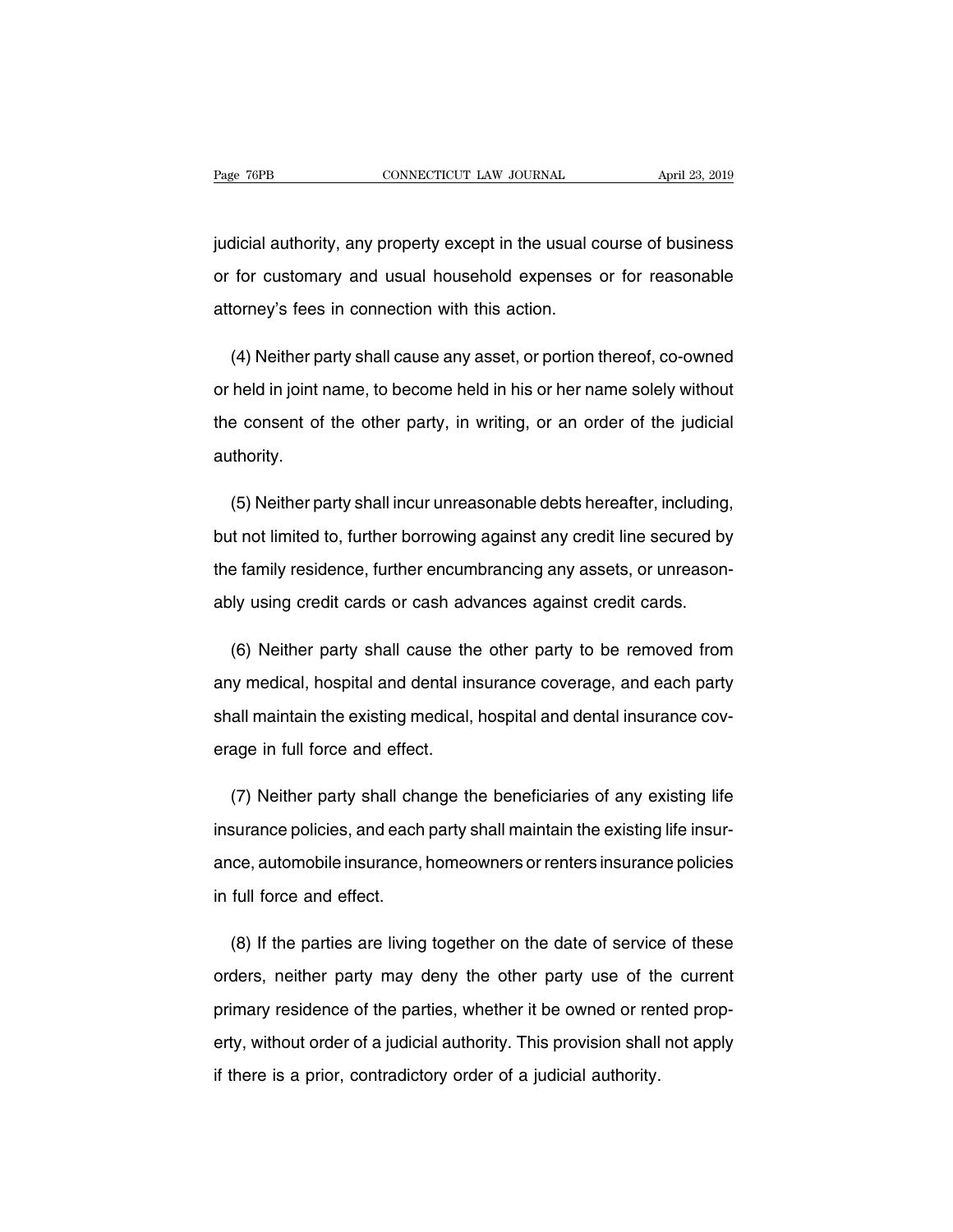$\begin{array}{ll}\n\text{ril 23, 2019} & \text{C}\n\text{(c) In all cases:}\n\text{(1) The parties shall}\n\end{array}$ The parties shall each complete and exchange sworn financial<br>
(1) The parties shall each complete and exchange sworn financial<br>
atements substantially in accordance with a form prescribed by the (c) In all cases:<br>(1) The parties shall each complete and exchange sworn financial<br>statements substantially in accordance with a form prescribed by the<br>chief court administrator within thirty days of the return day. The pa (c) In all cases:<br>
(1) The parties shall each complete and exchange sworn financial<br>
statements substantially in accordance with a form prescribed by the<br>
chief court administrator within thirty days of the return day. The (1) The parties shall each complete and exchange sworn financial<br>statements substantially in accordance with a form prescribed by the<br>chief court administrator within thirty days of the return day. The parties<br>may thereaft (1) The parties shall cash complete and expirally event intaneal.<br>statements substantially in accordance with a form prescribed by the<br>chief court administrator within thirty days of the return day. The parties<br>may thereaf orders in accordance within thirty days of the return day. The parties<br>may thereafter enter and submit to the court a stipulated interim order<br>allocating income and expenses, including, if applicable, proposed<br>orders in ac (2) The case management date for this case is . The parties shall comply with Section 25-50 to determine if their actual

presence at the conduct is required on that date.<br>
The parties shall comply with Section 25-50 to determ<br>
presence at the court is required on that date.<br>
(d) The automatic orders of a judicial authority as er (d) The automatic orders of a judicial authority as enumerated above

The parties shall comply with Section 25-50 to determine if their actual<br>presence at the court is required on that date.<br>(d) The automatic orders of a judicial authority as enumerated above<br>shall be set forth immediately f presence at the court is required on that date.<br>
(d) The automatic orders of a judicial authority as enumerated above<br>
shall be set forth immediately following the party's requested relief in<br>
any complaint for dissolution (d) The automatic orders of a judicial authority as enumerated above<br>shall be set forth immediately following the party's requested relief in<br>any complaint for dissolution of marriage or civil union, legal separation,<br>or a (a) the dublination of a glueblar dubinity do on<br>shall be set forth immediately following the party's re<br>any complaint for dissolution of marriage or civil union,<br>or annulment, or in any application for custody or vis<br>set **Failure to obey these orders may be punishable by contempt**<br> **Failure to obey these orders may be punishable by contempt**<br> **Failure to obey these orders may be punishable by contempt**<br> **Court. If you object to or seek mod** 

or annulment, or in any application for custody or visitation, and shall<br>set forth the following language in bold letters:<br>**Failure to obey these orders may be punishable by contempt**<br>of court. If you object to or seek mod **during the following language in bold letters:**<br> **during the pendency of these orders may be punishable by contempt of court. If you object to or seek modification of these orders during the pendency of the action, you ha before a judge within a reasonable formulation** of these orders during the pendency of the action, you have the right to a hearing before a judge within a reasonable time.<br>The clerk shall not accept for filing any complai

during the pendency of the action, you have the right to a hearing<br>before a judge within a reasonable time.<br>The clerk shall not accept for filing any complaint for dissolution of<br>marriage or civil union, legal separation, before a judge within a reasonable time.<br>The clerk shall not accept for filing any complaint for dissolution of<br>marriage or civil union, legal separation, or annulment, or any applica-<br>tion for custody or visitation, that The clerk shall not accept for filing any complaint for dissolution of<br>arriage or civil union, legal separation, or annulment, or any applica-<br>n for custody or visitation, that does not comply with this subsection.<br>COMMENT

marriage or civil union, legal separation, or annulment, or any applica-<br>tion for custody or visitation, that does not comply with this subsection.<br>COMMENTARY: New subparagraph (A) of subsection (b) (1) is<br>intended to allo during the pendency of a dissolution action in a manner which is<br>commented to allow one party to make certain investment transactions<br>during the pendency of a dissolution action in a manner which is<br>consistent with the par commentanty: New subparagraph (A) of subsection (b) (1) is<br>intended to allow one party to make certain investment transactions<br>during the pendency of a dissolution action in a manner which is<br>consistent with the parties' p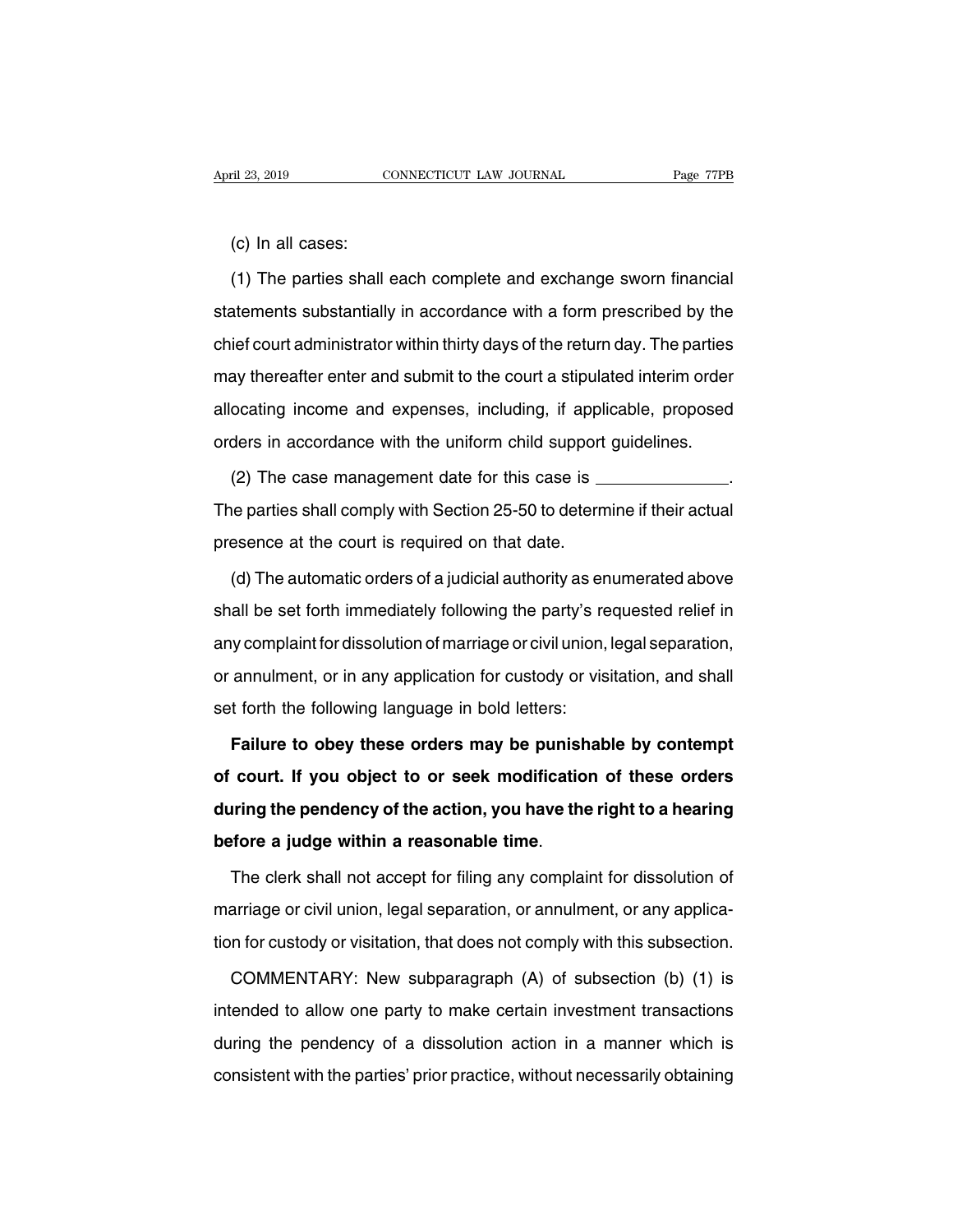The prior consent of the other party or a court order. A transaction by<br>the prior consent of the other party or a court order. A transaction by<br>one party without the consent of the other should be considered "in Page 78PB CONNECTICUT LAW JOURNAL April 23, 2019<br>the prior consent of the other party or a court order. A transaction by<br>one party without the consent of the other should be considered "in<br>the usual course of the parties' the prior consent of the other party or a court order. A transaction by<br>one party without the consent of the other should be considered "in<br>the usual course of the parties' investment decisions" only if the party<br>making th the prior consent of the other party or a court order. A transaction by<br>one party without the consent of the other should be considered "in<br>the usual course of the parties' investment decisions" only if the party<br>making th and phot concent of the ciner party of a coart eract. A transaction by<br>one party without the consent of the other should be considered "in<br>the usual course of the parties' investment decisions" only if the party<br>making the the usual course of the parties' investment decisions" only if the party<br>making the transaction has historically and consistently been the sole<br>decision-maker with regard to transactions of similar type and magni-<br>tude. If decision-maker with regard to transactions of similar type and magni-<br>decision-maker with regard to transactions of similar type and magni-<br>tude. If a transaction is in the usual course of the parties' investment<br>decisions the transaction make method, and consistently been the cole<br>decision-maker with regard to transactions of similar type and magni-<br>tude. If a transaction is in the usual course of the parties' investment<br>decisions, the othe The provisions of subparagraph (A) do not apply to a transaction that permits the sale of a business under this rule, whether the parties and permitted.<br>The provisions of subparagraph (A) do not apply to a transaction that decisions, the other requirements of new subparagraph (A) of subsection (b) (1) must also be met in order for the transaction to be permitted.<br>The provisions of subparagraph (A) do not apply to a transaction that permits t decisions, the calcrited<br>tion (b) (1) must also be met in c<br>The provisions of subparagrap<br>permits the sale of a business<br>active participant, or not.<br>New subparagraph (B) of su New yet, these allows that the transformation (b) depended to a transaction that<br>transits the sale of a business under this rule, whether the party is an<br>tive participant, or not.<br>New subparagraph (B) of subsection (b) (1

the premist the sale of a business under this rule, whether the party is an active participant, or not.<br>
New subparagraph (B) of subsection (b) (1) is intended to allow, in<br>
the limited emergency circumstances described, meetive participant, or not.<br>
New subparagraph (B) of subsection (b) (1) is intended to allow, in<br>
the limited emergency circumstances described, a unilateral sale which<br>
meets all of the requirements of subparagraph (A) e New subparagraph (B) of subsection (b) (1) is intended to allow, in<br>the limited emergency circumstances described, a unilateral sale which<br>meets all of the requirements of subparagraph (A) except that it is not<br>of a type h the limited emerged<br>the limited emerged<br>of a type histor<br>the sale. **Propose SET AMENDE AMERY CONCERNATION SET AMENDMENTS TO THE<br>
PROPOSED AMENDMENTS TO THE<br>
JUVENILE RULES** ents of subparagraph (A) except the sole decision of the party<br> **ED AMENDMENTS TO THE<br>
JUVENILE RULES** 

## **Sec. 26-1. Definitions Applicable to Proceedings on Juvenile Matters**

JUVENILE RULES<br>
E. 26-1. Definitions Applicable to Proceedings on Juvenile<br>
Matters<br>
In these definitions and in the rules of practice and procedure on<br>
venile matters, the singular shall include the plural and the plural, Sec. 26-1. Definitions Applicable to Proceedings on Juvenile<br>Matters<br>In these definitions and in the rules of practice and procedure on<br>juvenile matters, the singular shall include the plural and the plural,<br>the singular w **Matters**<br>In these definitions and in the rule<br>juvenile matters, the singular shall ir<br>the singular where appropriate.<br>(a) The definitions of the terms "chi In these definitions and in the rules of practice and procedure on<br>venile matters, the singular shall include the plural and the plural,<br>e singular where appropriate.<br>(a) The definitions of the terms "child," ["youth,"] "a

in these definitions direct in the rates of priceds dire prosecute on<br>juvenile matters, the singular shall include the plural and the plural,<br>the singular where appropriate.<br>(a) The definitions of the terms "child," ["yout for,'' ''alcohol-dependent child,'' ''family with service needs,'' ''alcohol-dependent child,'' ''family with service needs,'' ''drug-<br>for,'' ''alcohol-dependent child,'' ''family with service needs,'' ''drug-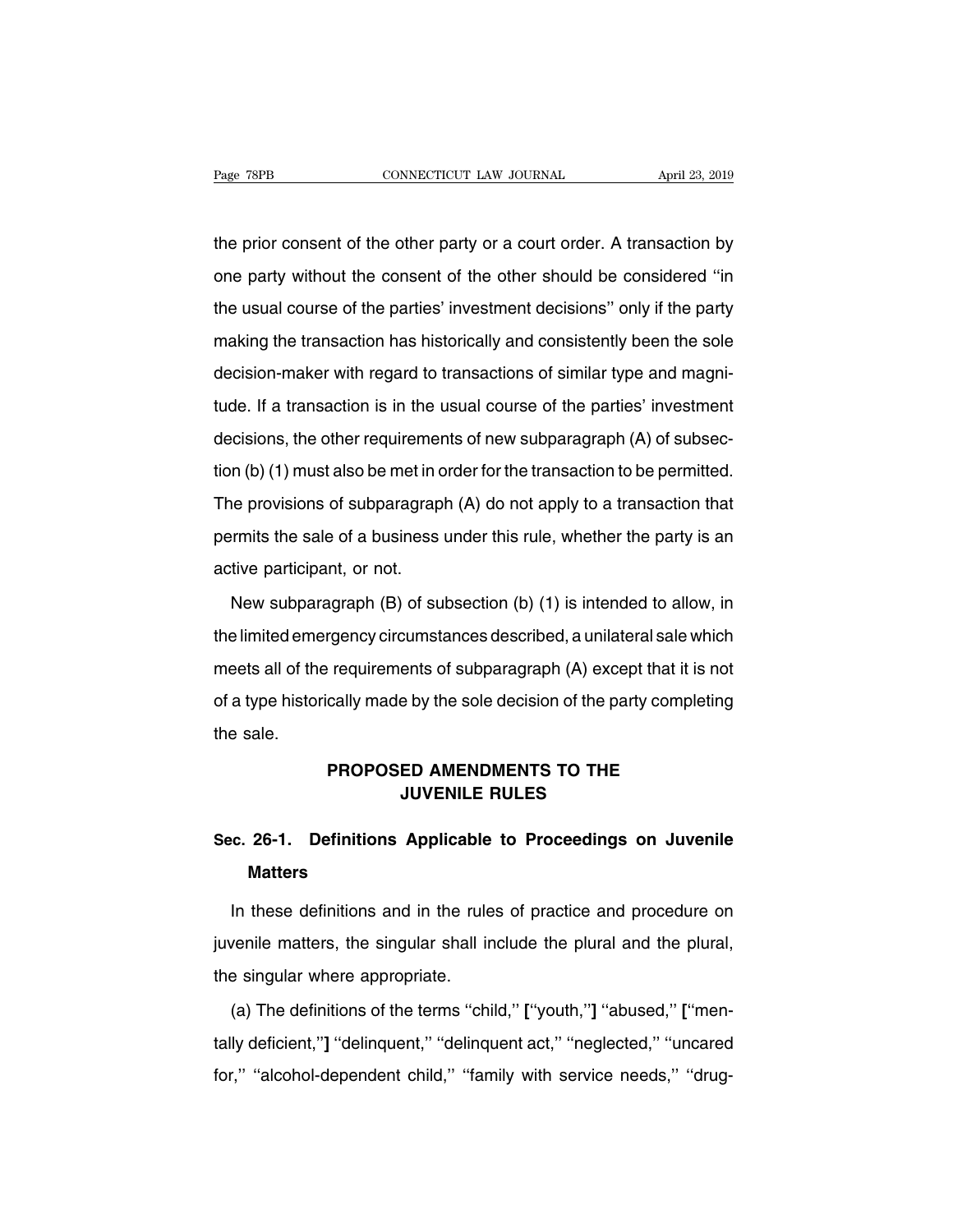dependent child,'' ''serious juvenile offense,'' ''serious juvenile April 23, 2019 CONNECTICUT LAW JOURNAL Page 79PB<br>
dependent child," "serious juvenile offense," "serious juvenile<br>
offender," [and] "serious juvenile repeat offender," <u>"pre-dispositional</u><br>
study," and "risk and needs asse dependent child," "serious juvenile offense," "serious juvenile<br>offender," [and] "serious juvenile repeat offender," "pre-dispositional<br>study," and "risk and needs assessment" shall be as set forth in<br>General Statutes § 46 dependent child," "serious juvenile offense," "serious juvenile<br>offender," [and] "serious juvenile repeat offender," "pre-dispositional<br>study," and "risk and needs assessment" shall be as set forth in<br>General Statutes § 46 dependent child," "serious juvenile offense," "serious juvenile<br>offender," [and] "serious juvenile repeat offender," "pre-dispositional<br>study," and "risk and needs assessment" shall be as set forth in<br>General Statutes § 46 Letter and "risk and needs assessment" shall be as set forth in<br>
the inferred Statutes § 46b-120. The definition of "victim" shall be as set<br>
the inferred Statutes § 46b-122.<br>
(b) "Commitment" means an order of the judicia

General Statutes § 46b-120. The definition of "victim" shall be as set<br>forth in General Statutes § 46b-122.<br>(b) "Commitment" means an order of the judicial authority whereby<br>custody and/or guardianship of a child [or yout forth in General Statutes § 46b-122.<br>
(b) "Commitment" means an order of the judicial authority where<br>
custody and/or guardianship of a child [or youth] are transferred<br>
the commissioner of the department of children and f (b) "Commitment" means an order of the judicial authority whereby<br>stody and/or guardianship of a child [or youth] are transferred to<br>e commissioner of the department of children and families.<br>(c) "Complaint" means a writte

custody and/or guardianship of a child [or youth] are transferred to<br>the commissioner of the department of children and families.<br>(c) "Complaint" means a written allegation or statement presented<br>to the judicial authority the commissioner of the department of children and families.<br>
(c) "Complaint" means a written allegation or statement presented<br>
to the judicial authority that a child's [or youth's] conduct as a delinquent<br>
or situation a (c) "Complaint" means a written allegation or statement presented<br>to the judicial authority that a child's [or youth's] conduct as a delinquent<br>or situation as a child from a family with service needs brings the child<br>[or (c) "Complaint" means a written allegation or statement presented<br>to the judicial authority that a child's [or youth's] conduct as a delinquent<br>or situation as a child from a family with service needs brings the child<br>[or situation as a child from a family with service needs brings the child<br>
r youth] within the jurisdiction of the judicial authority as prescribed<br>
General Statutes § 46b-121.<br>
(d) "Detention" means a secure building or staf [or youth] within the jurisdiction of the judicial authority as prescribed<br>by General Statutes § 46b-121.<br>(d) "Detention" means a secure building or staff secure facility for the<br>temporary care of a child who is the subje

General Statutes § 46b-121.<br>
(d) "Detention" means a secure building or staff secure facility for the<br>
mporary care of a child who is the subject of a delinquency complaint.<br>
(e) "Family support center" means a community-b (d) "Detention" means a secure building or staff secure facility for the<br>temporary care of a child who is the subject of a delinquency complaint.<br>(e) "Family support center" means a community-based service cen-<br>ter for ch temporary care of a child who is the subject of a delinquency complaint.<br>
(e) "Family support center" means a community-based service cen-<br>
ter for children and families involved with a complaint that has been<br>
filed with (e) "Family support center" means a community-based service center for children and families involved with a complaint that has been filed with the superior court under General Statutes § 46b-149, that provides multiple se (c) Tammy support somet misanic a seminality sassa service someter for children and families involved with a complaint that has been filed with the superior court under General Statutes § 46b-149, that provides multiple se filed with the superior court under General Statutes § 4<br>provides multiple services, or access to such services, for<br>of preventing such children and families from having furt<br>ment with the court as families with service ne bovides multiple services, or access to such services, for the purpose<br>preventing such children and families from having further involve-<br>ent with the court as families with service needs.<br>(f) "Guardian" means a person who

of preventing such children and families from having further involve-<br>ment with the court as families with service needs.<br>(f) "Guardian" means a person who has a judicially created relation-<br>ship with a child [or youth], w ment with the court as families with service needs.<br>
(f) "Guardian" means a person who has a judicially created relation-<br>
ship with a child [or youth], which is intended to be permanent and<br>
self-sustaining, as evidenced (f) "Guardian" means a person who has a judicially created relationship with a child [or youth], which is intended to be permanent and self-sustaining, as evidenced by the transfer to the caretaker of the following parenta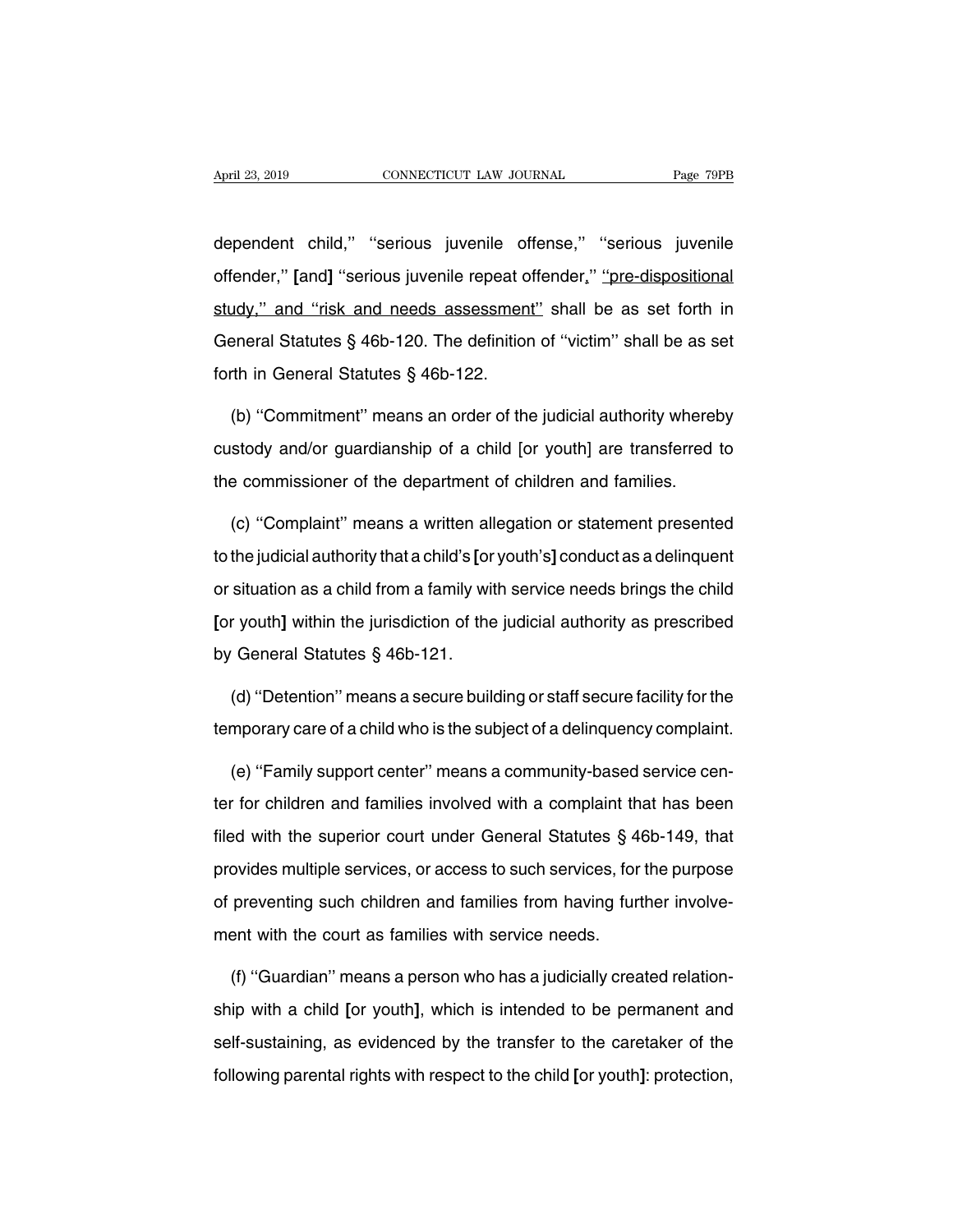Page 80PB CONNECTICUT LAW JOURNAL April 23, 2019<br>education, care and control of the person, custody of the person and<br>decision making. Page 80PB<br>education, care and condecision making.<br>(a) "Hearing" means

lucation, care and control of the person, custody of the person and<br>cision making.<br>(g) "Hearing" means an activity of the court on the record in the<br>esence of a judicial authority and shall include (1) "Adjudicatory education, care and control of the person, custody of the person and<br>decision making.<br>(g) "Hearing" means an activity of the court on the record in the<br>presence of a judicial authority and shall include (1) "Adjudicatory<br>h decision making.<br>
(g) "Hearing" means an activity of the court on the record in the<br>
presence of a judicial authority and shall include (1) "Adjudicatory<br>
hearing": A court hearing to determine the validity of the facts al (g) "Hearing" means an activity of the court on the record in the presence of a judicial authority and shall include (1) "Adjudicatory hearing": A court hearing to determine the validity of the facts alleged in a petition gy from the matter which is the sector of the reservation and<br>presence of a judicial authority and shall include (1) "Adjudicatory<br>hearing": A court hearing to determine the validity of the facts alleged<br>in a petition or i hearing": A court hearing to determine the validity of the facts alleged<br>in a petition or information to establish thereby the judicial authority's<br>jurisdiction to decide the matter which is the subject of the petition or<br> meaning in technicaliting to determine the rainting or the taste anegotal<br>in a petition or information to establish thereby the judicial authority's<br>jurisdiction to decide the matter which is the subject of the petition or in a penner of information to setablish indices, the jable abundance is denoted private distributed information; (2) "Contested hearing on an order of temporary custody" means a hearing on an ex parte order of temporary cu information; (2) "Contested hearing on an order of temporary custody"<br>means a hearing on an ex parte order of temporary custody or an<br>order to appear which is held not later than ten days from the day of<br>a preliminary hear means a hearing on an ex parte order of temporary custody or an order to appear which is held not later than ten days from the day of a preliminary hearing on such orders. Contested hearings shall be held on consecutive da the request of the respondent; (3) "Dispositive hearing": The judicial<br>and reduces of the respondent; (3) "Dispositive hearings shall be<br>the request of the respondent; (3) "Dispositive hearing": The judicial<br>authority's ju a preliminary hearing on such orders. Contested hearings shall be<br>held on consecutive days except for compelling circumstances or at<br>the request of the respondent; (3) "Dispositive hearing": The judicial<br>authority's jurisd the promininary frequisitivity of the petition or informating the state of the request of the respondent; (3) "Dispositive hearing": The judicial authority's jurisdiction to adjudicate the matter which is the subject of th the request of the respondent; (3) "Dispositive hearing": The judicial authority's jurisdiction to adjudicate the matter which is the subject of the petition or information having been established, a court hearing in which authority's jurisdiction to adjudicate the matter which is the subject of<br>the petition or information having been established, a court hearing<br>in which the judicial authority, after considering the social study or<br>predispo Ithe petition or information having been established, a court hearing<br>in which the judicial authority, after considering the social study or<br>predispositional study and the total circumstances of the child [or<br>youth], order in which the judicial authority, after considering the social study or predispositional study and the total circumstances of the child [or youth], orders whatever action is in the best interests of the child [, youth] or f presented in a single hearing; (4) "Preliminary hearing; (4) the child of the judicial authority, evidence concerning adjudication and disposition may be presented in a single hearing; (4) "Preliminary hearing" means a hea youth] or family and, where applicable, the community. In the discretion<br>of the judicial authority, evidence concerning adjudication and disposi-<br>tion may be presented in a single hearing; (4) "Preliminary hearing"<br>means a of the judicial authority, evidence concerning adjudication and disposition may be presented in a single hearing; (4) "Preliminary hearing"<br>means a hearing on an ex parte order of temporary custody or an<br>order to appear or Francy Judentical durinotity, Christmer Concerning disjudication direction displane.<br> **I** increases a hearing on an ex parte order of temporary custody or an<br>
order to appear or the first hearing on a petition alleging tha means a hearing on an ex parte order of temporary custody or an order to appear or the first hearing on a petition alleging that a child [or youth] is uncared for, abused, or neglected. A preliminary hearing on any ex part In terms of the first hearing on a petition alleging that a child<br>for youth] is uncared for, abused, or neglected. A preliminary hearing<br>on any ex parte custody order or order to appear shall be held not<br>later than ten day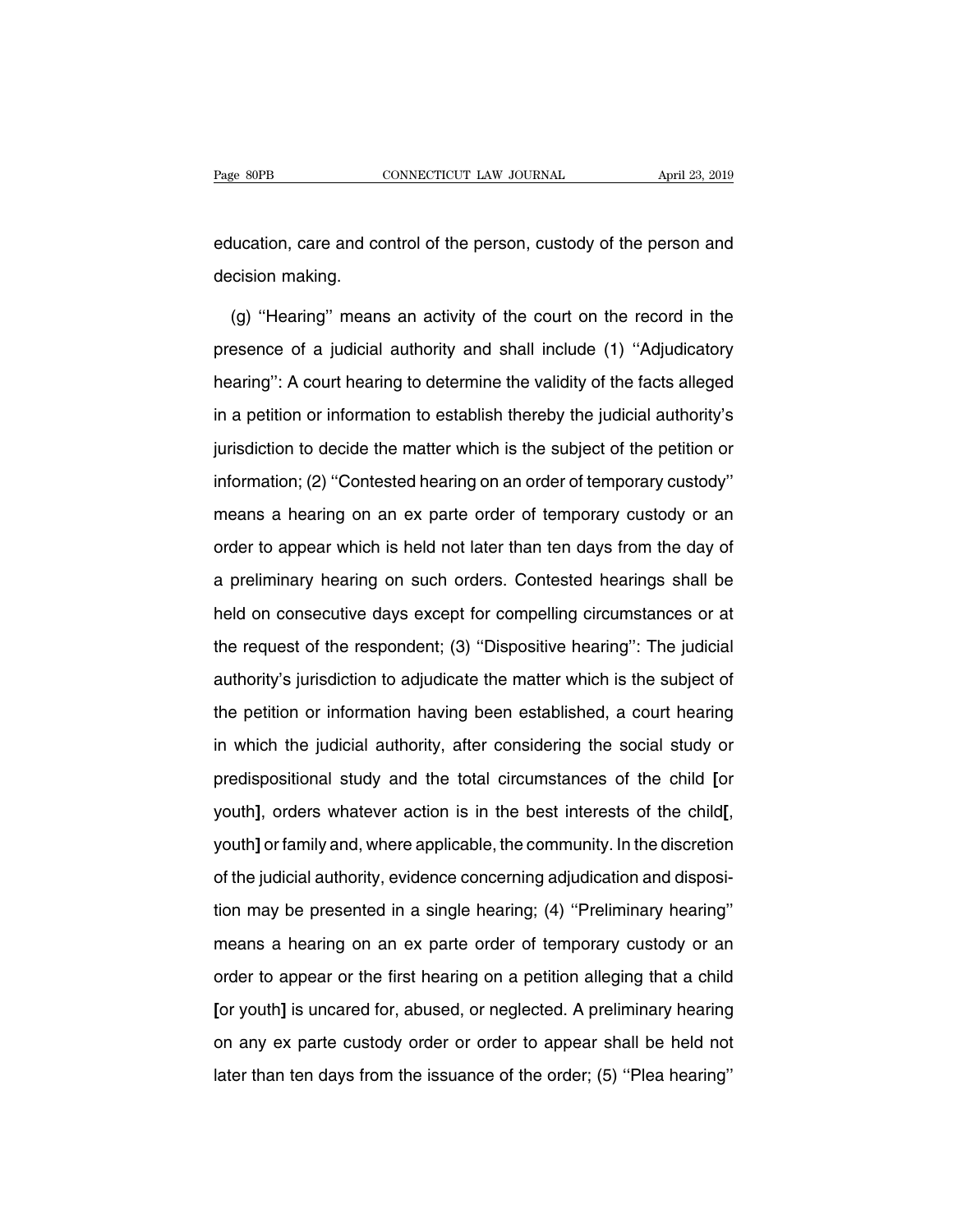is a hearing at which (i) a parent or guardian who is a named respondent April 23, 2019 CONNECTICUT LAW JOURNAL Page SIPB<br>is a hearing at which (i) a parent or guardian who is a named respondent<br>in a neglect, uncared for or dependency petition, upon being advised<br>of his or her rights, admits, d is a hearing at which (i) a parent or guardian who is a named respondent<br>in a neglect, uncared for or dependency petition, upon being advised<br>of his or her rights, admits, denies, or pleads nolo contendere to<br>allegations c is a hearing at which (i) a parent or guardian who is a named respondent<br>in a neglect, uncared for or dependency petition, upon being advised<br>of his or her rights, admits, denies, or pleads nolo contendere to<br>allegations c in a neglect, uncared for or dependency petition, upon being advised<br>of his or her rights, admits, denies, or pleads nolo contendere to<br>allegations contained in the petition; or (ii) a child [or youth] who is a<br>named respo please, ansaids for or dependency pottent, apon being daribed of his or her rights, admits, denies, or pleads nolo contendere to allegations contained in the petition; or (ii) a child [or youth] who is a named respondent i allegations contained in the petition; or (ii) a child [or youth] who is a named respondent in a delinquency petition or information enters a plea of not guilty, guilty, or nolo contendere upon being advised of the charges all galaxies contained in the pention, or (ii) a sink [or youth] who is a named respondent in a delinquency petition or information enters a plea of not guilty, guilty, or nolo contendere upon being advised of the charges in a family a family with service needs petition admits or denies a plea of not guilty, guilty, or nolo contendere upon being advised of the charges against him or her contained in the information or petition, or a hearing the charges against him or her contained in the information or petition, or a hearing at which a child [or youth] who is a named respondent in a family with service needs petition admits or denies the allegations contained or a hearing at which a child [or youth] who is a named respondent<br>in a family with service needs petition admits or denies the allegations<br>contained in the petition upon being advised of the allegations[.]; (6)<br>"Probation parter in a family with service needs petition admits or denies the allegations<br>contained in the petition upon being advised of the allegations[.]; (6)<br>"Probation status review hearing" means a hearing requested, ex<br>parte, contained in the petition upon being advised of the allegations[.]; (6)<br>"Probation status review hearing" means a hearing requested, ex<br>parte, by a probation officer regardless of whether a new offense or<br>violation has bee "Probation status review hearing" means a hearing requested, ex<br>parte, by a probation officer regardless of whether a new offense or<br>violation has been filed. The court may grant the ex parte request, in<br>the best interest parte, by a probation officer regardle<br>violation has been filed. The court m<br>the best interest of the child or the p<br>the request within seven days.<br>(h) "Indian child" means an unma blation has been filed. The court may grant the ex parte request, in<br>
e best interest of the child or the public, and convene a hearing on<br>
e request within seven days.<br>
(h) "Indian child" means an unmarried person under a

the best interest of the child or the public, and convene a hearing on<br>the request within seven days.<br>(h) "Indian child" means an unmarried person under age eighteen<br>who is either a member of a federally recognized Indian the request within seven days.<br>
(h) "Indian child" means an unmarried person under age eighteen<br>
who is either a member of a federally recognized Indian tribe or is<br>
eligible for membership in a federally recognized Indian (h) "Indian child" means an unmarried person under age eighteen<br>who is either a member of a federally recognized Indian tribe or is<br>eligible for membership in a federally recognized Indian tribe and is<br>the biological child who is either a member of a federally recognized Indian tribe or is eligible for membership in a federally recognized Indian tribe and is the biological child of a member of a federally recognized Indian tribe, and is invo ceedings. e biological child of a member of a federally recognized Indian tribe,<br>id is involved in custody proceedings, excluding delinquency pro-<br>edings.<br>(i) "Parent" means a biological mother or father or adoptive mother<br>father ex

and is involved in custody proceedings, excluding delinquency proceedings.<br>
(i) "Parent" means a biological mother or father or adoptive mother<br>
or father except a biological or adoptive mother or father whose paren-<br>
tal the ceedings.<br>
(i) "Parent" means a biological mother or father or adoptive mother<br>
or father except a biological or adoptive mother or father whose paren-<br>
tal rights have been terminated; or the father of any child [or y (i) "Parent" means a biological mother or father or adoptive mother<br>or father except a biological or adoptive mother or father whose paren-<br>tal rights have been terminated; or the father of any child [or youth]<br>born out of (1) he has been adjudicated the father of such child [or youth]<br>born out of wedlock, provided at the time of the filing of the petition<br>(1) he has been adjudicated the father of such child [or youth] by a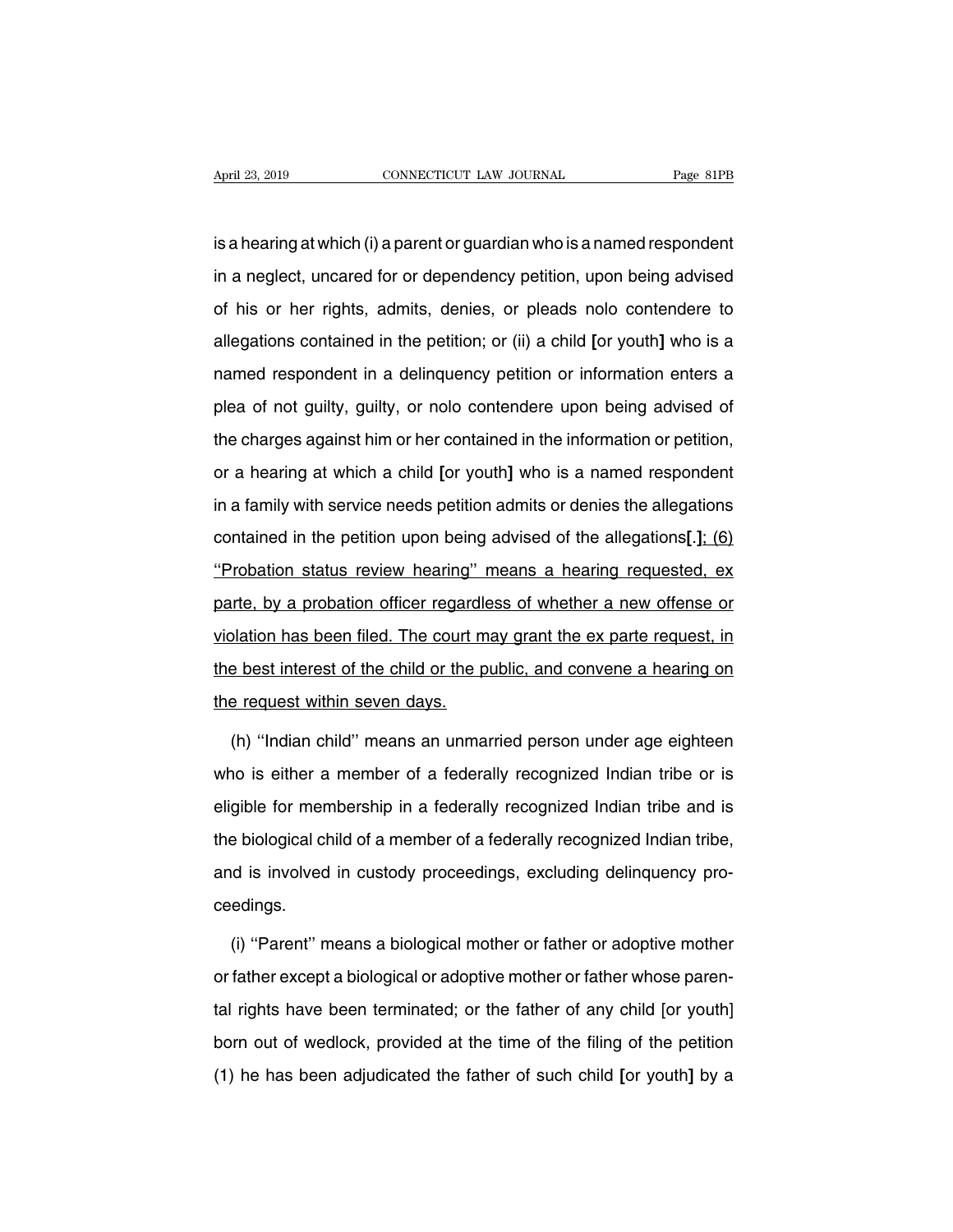Page 82PB<br>
connectricut LAW JOURNAL<br>
court which possessed the authority to make such adjudication, or (2)<br>
he has acknowledged in writing to be the father of such child [or youth], he has acknowledged in writing to be the father of such adjudication, or (2)<br>he has acknowledged in writing to be the father of such child **[**or youth**]**, or (3) he has contributed regularly to the support of such child, o court which possessed the authority to make such adjudication, or (2)<br>he has acknowledged in writing to be the father of such child [or youth],<br>or (3) he has contributed regularly to the support of such child, or (4)<br>his n for paternity it may be the father of such diagrams interest of the has acknowledged in writing to be the father of such child [or youth], or (3) he has contributed regularly to the support of such child, or (4) his name he has contributed regularly to the support of such child, or (4)<br>his name appears on the birth certificate, or (5) he has filed a claim<br>for paternity as provided under General Statutes § 46b-172a, or (6)<br>he has been named bis name appears on the b<br>for paternity as provided un<br>he has been named in the p<br>youth] by the mother.<br>(i) "Parties" includes: (1) (i)  $\mu$  is a provided under General Statutes § 46b-172a, or (6)  $\mu$  has been named in the petition as the father of the minor child [or uth] by the mother.<br>(i) "Parties" includes: (1) The child [or youth] who is the sub

he has been named in the petition as the father of the minor child [or youth] by the mother.<br>
(j) "Parties" includes: (1) The child [or youth] who is the subject of<br>
a proceeding and those additional persons as defined her youth] by the mother.<br>
(j) "Parties" includes: (1) The child [or youth] who is the subject of<br>
a proceeding and those additional persons as defined herein; (2)<br>
"Legal party": Any person, including a parent, whose legal re (j) "Parties" includes: (1) The child [or youth] who is the subject of<br>a proceeding and those additional persons as defined herein; (2)<br>"Legal party": Any person, including a parent, whose legal relationship<br>to the matter a proceeding and those additional persons as defined herein; (2)<br>"Legal party": Any person, including a parent, whose legal relationship<br>to the matter pending before the judicial authority is of such a nature<br>and kind as t "Legal party": Any person, including a parent, whose legal relationship<br>to the matter pending before the judicial authority is of such a nature<br>and kind as to mandate the receipt of proper legal notice as a condition<br>prec to the matter pending before the judicial authority is of such a nature<br>and kind as to mandate the receipt of proper legal notice as a condition<br>precedent to the establishment of the judicial authority's jurisdiction<br>to ad and kind as to mandate the receipt of proper legal notice as a condition<br>precedent to the establishment of the judicial authority's jurisdiction<br>to adjudicate the matter pending before it; and (3) "Intervening party":<br>Any 35a-4. adjudicate the matter pending before it; and (3) "Intervening party":<br>iy person who is permitted to intervene in accordance with Section<br>ia-4.<br>(k) "Permanency plan" means a plan developed by the commis-<br>pher of the departm

Since 2.1 Since 2.1 Since 2.1 Since 2.1 Since 2.1 Since 2.1 Since 2.1 Since 2.1 Since 35a-4.<br>
Since 4.<br>
(k) "Permanency plan" means a plan developed by the commissioner of the department of children and families for the pe placement of a child in the reviewed by the commisioner of the department of children and families for the perman<br>placement of a child [or youth] in the commissioner's care.<br>Permanency plans shall be reviewed by the judici (k) "Permanency plan" means a plan developed by the commis-<br>pher of the department of children and families for the permanent<br>acement of a child [or youth] in the commissioner's care.<br>Permanency plans shall be reviewed by

present of the department of children and families for the permanent<br>placement of a child [or youth] in the commissioner's care.<br>Permanency plans shall be reviewed by the judicial authority as<br>prescribed in General Statute placement of a child [or youth] in the<br>Permanency plans shall be reviev<br>prescribed in General Statutes §§ 17a<br>(k), [46b-141,] and 46b-149 (j).<br>(*l*) "Petition" means a formal pleadir Permanency plans shall be reviewed by the judicial authority as<br>escribed in General Statutes §§ 17a-110 (b), 17a-111b (c), 46b-129<br>), [46b-141,] and 46b-149 (j).<br>(/) "Petition" means a formal pleading, executed under oath,

prescribed in General Statutes §§ 17a-110 (b), 17a-111b (c), 46b-129<br>(k), [46b-141,] and 46b-149 (j).<br>(*l*) "Petition" means a formal pleading, executed under oath, alleging<br>that the respondent is within the judicial autho (k),  $[46b-141,]$  and  $46b-149$  (j).<br>
( $\beta$  "Petition" means a formal pleading, executed under oath, alleging<br>
that the respondent is within the judicial authority's jurisdiction to adjudi-<br>
cate the matter which is the s ( $\hbar$  "Petition" means a formal pleading, executed under oath, alleging<br>that the respondent is within the judicial authority's jurisdiction to adjudi-<br>cate the matter which is the subject of the petition by reason of cit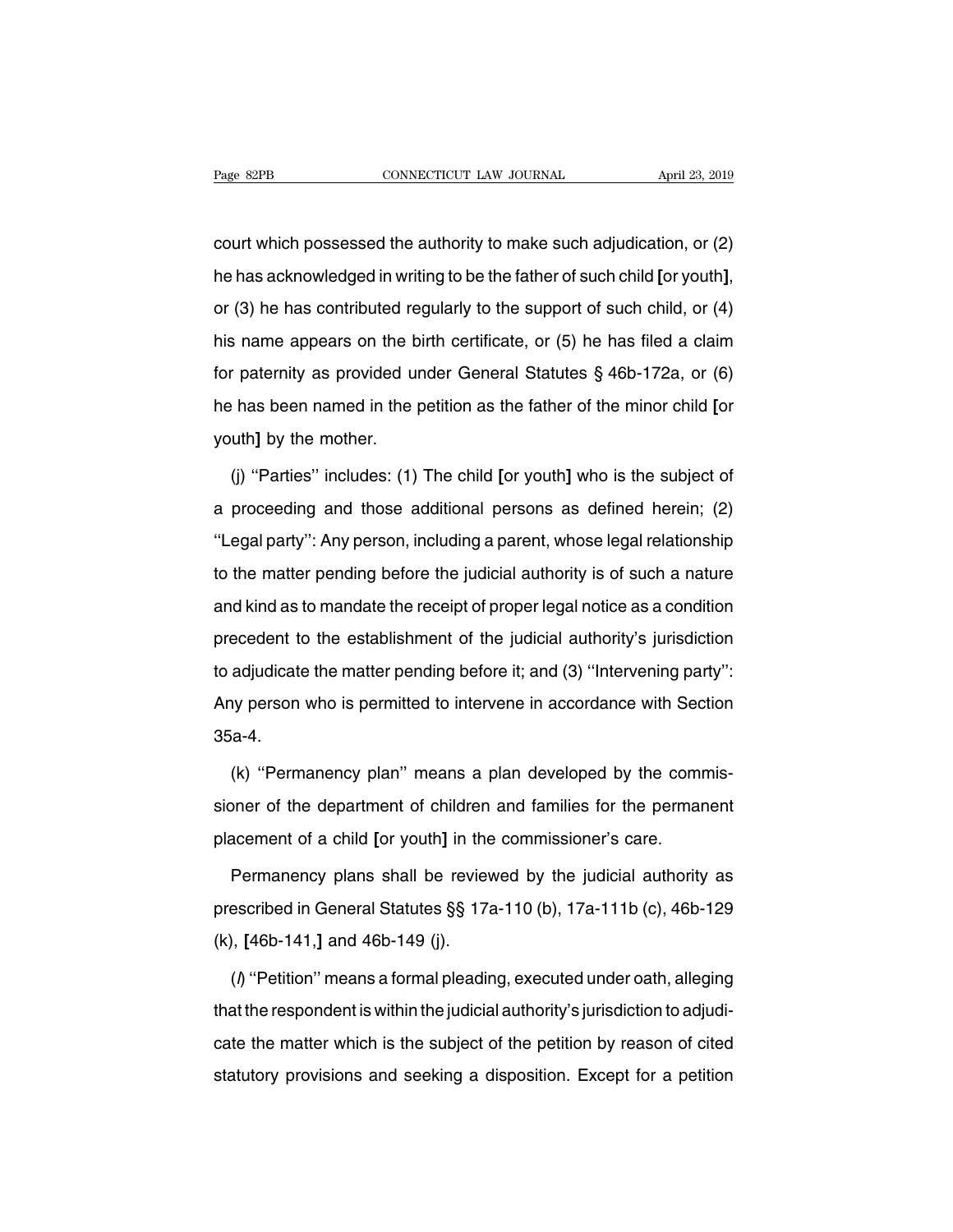For erasure of record, such petitions invoke a judicial hearing and shall<br>tor erasure of record, such petitions invoke a judicial hearing and shall<br>be filed by any one of the parties authorized to do so by statute. April 23, 2019 CONNECTICUT LAW JOURNAL Page 83PB<br>for erasure of record, such petitions invoke a judicial hearing and shall<br>be filed by any one of the parties authorized to do so by statute.

r erasure of record, such petitions invoke a judicial hearing and shall<br>filed by any one of the parties authorized to do so by statute.<br>(m) "Information" means a formal pleading filed by a prosecutor<br>eging that a child [or for erasure of record, such petitions invoke a judicial hearing and shall<br>be filed by any one of the parties authorized to do so by statute.<br>(m) "Information" means a formal pleading filed by a prosecutor<br>alleging that a c be filed by any one of the parties a<br>
(m) "Information" means a formatle<br>
alleging that a child [or youth] in a<br>
judicial authority's jurisdiction.<br>
(n) <sup>[[[D</sup>rebation" means a lage] at (m) "Information" means a formal pleading filed by a prosecutor<br>eging that a child [or youth] in a delinquency matter is within the<br>dicial authority's jurisdiction.<br>(n) ["Probation" means a legal status created in delinque

alleging that a child [or youth] in a delinquency matter is within the<br>judicial authority's jurisdiction.<br>(n) ["Probation" means a legal status created in delinquency cases<br>following conviction whereby a respondent child i in judicial authority's jurisdiction.<br>
(n) ["Probation" means a legal status created in delinquency cases<br>
following conviction whereby a respondent child is permitted to remain<br>
in the home or in the physical custody of a (n) ["Probation" means a legal status created in delinquency cases<br>following conviction whereby a respondent child is permitted to remain<br>in the home or in the physical custody of a relative or other fit person<br>subject to following conviction whereby a respondent child is permitted to remain<br>in the home or in the physical custody of a relative or other fit person<br>subject to supervision by the court through the court's probation officers<br>and in the home or in the physical custody of a relative or other fit person<br>subject to supervision by the court through the court's probation officers<br>and upon such terms as the judicial authority determines, subject to the<br>c subject to supervision by the court through the court's probation officers<br>and upon such terms as the judicial authority determines, subject to the<br>continuing jurisdiction of the judicial authority.] "Probation supervision and upon such terms as the judicial authority determines, subject to the continuing jurisdiction of the judicial authority.] "Probation supervision"<br>means a legal status whereby a juvenile who has been adjudicated<br>delinque continuing jurisdiction of the judicial authority.] "Probation supervision"<br>means a legal status whereby a juvenile who has been adjudicated<br>delinquent is placed by the court under the supervision of juvenile<br>probation for continuing jurisdiction of the judicial authority.] "Probation supervision"<br>means a legal status whereby a juvenile who has been adjudicated<br>delinquent is placed by the court under the supervision of juvenile<br>probation for (inquent is placed by the court under the supervision of juvenile<br>obation for a specified period of time and upon such terms as the<br>urt determines.<br>(o) "Probation supervision with residential placement" means a legal<br>atus

probation for a specified period of time and upon such terms as the<br>court determines.<br>(0) "Probation supervision with residential placement" means a legal<br>status whereby a juvenile who has been adjudicated delinquent is<br>pl court determines.<br>
(o) "Probation supervision with residential placement" means a legal<br>
status whereby a juvenile who has been adjudicated delinquent is<br>
placed by the court under the supervision of juvenile probation for (o) "Probation supervision with residential placement" means a legal<br>status whereby a juvenile who has been adjudicated delinquent is<br>placed by the court under the supervision of juvenile probation for a<br>specified period o tatus whereby a juvenile who has been adjudicated delinquent is<br>placed by the court under the supervision of juvenile probation for a<br>specified period of time, upon such terms as the court determines,<br>that include a period placed by the court under the supervision of juvenile probation for a specified period of time, upon such terms as the court determines, that include a period of placement in a secure or staff-secure residential treatment specified period of time<br>that include a period of p<br>treatment facility, as ord<br>in the community. at include a period of placement in a secure or staff-secure residential<br>
interpret facility, as ordered by the court, and a period of supervision<br>
the community.<br> **[**(o)](p) "Respondent" means a person who is alleged to b

treatment facility, as ordered by the court, and a period of supervision<br>in the community.<br>[(o)](p) "Respondent" means a person who is alleged to be a delin-<br>quent or a child from a family with service needs, or a parent o in the community.<br>
[(o)](p) "Respondent" means a person who is alleged to be a delin-<br>
quent or a child from a family with service needs, or a parent or a<br>
guardian of a child [or youth] who is the subject of a petition al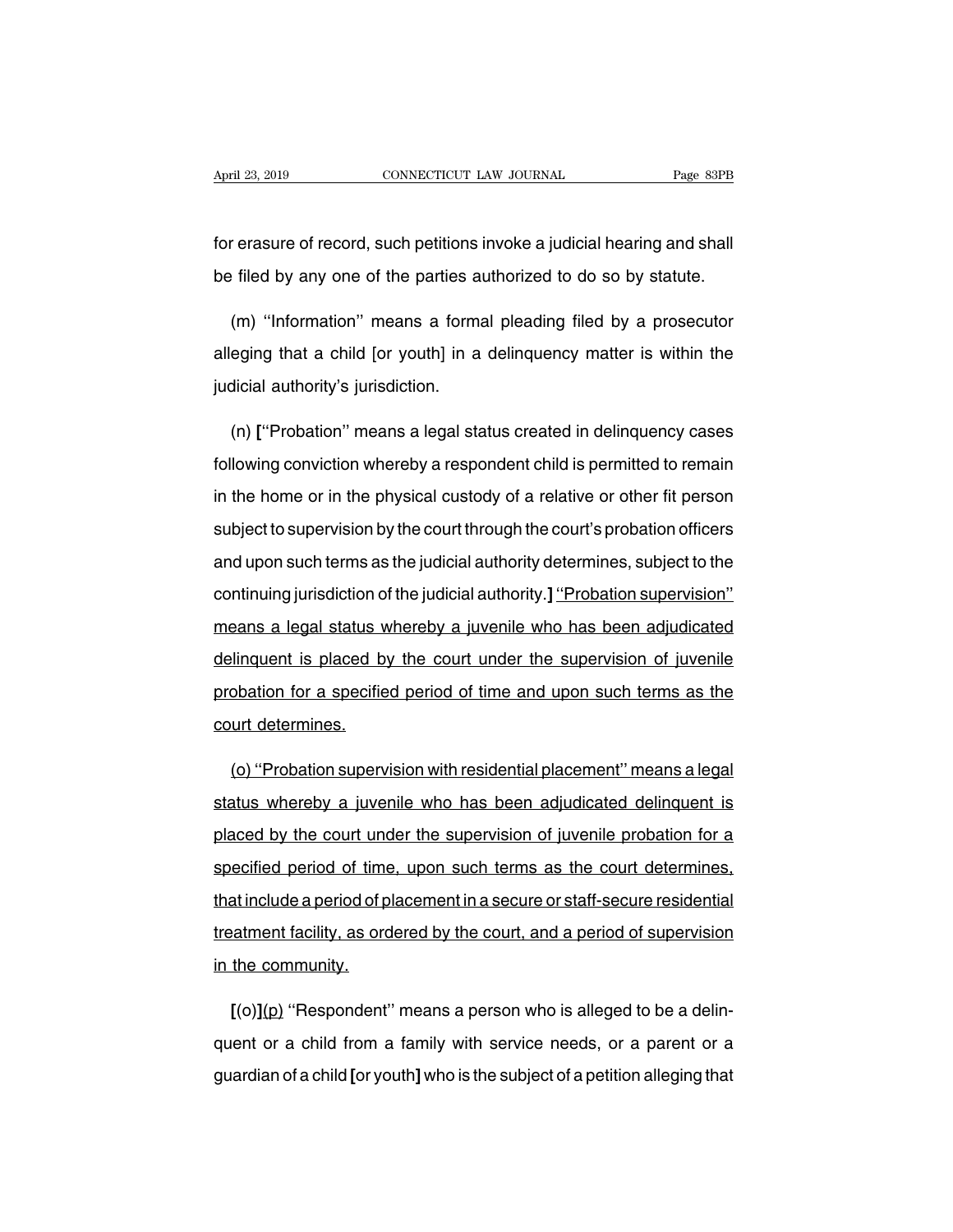The connecticut can be connected.<br>The child is uncared for, abused, neglected, or requesting termination<br>of parental rights. Page 84PB<br>
the child is uncared for,<br>
of parental rights.<br>
(g) "Secure-residentia

(e) child is uncared for, abused, neglected, or requesting termination<br>parental rights.<br>(q) "Secure-residential facility" means a hardware-secured residen-<br>I facility that includes direct staff supervision, surveillance en the child is uncared for, abused, neglected, or requesting termination<br>of parental rights.<br>(q) "Secure-residential facility" means a hardware-secured residen-<br>tial facility that includes direct staff supervision, surveilla of parental rights.<br>
(q) "Secure-residential facility" means a hardware-secured residen-<br>
tial facility that includes direct staff supervision, surveillance enhance-<br>
ments and physical barriers that allow for close superv (q) "Secure-residential facility" means a hardwa<br>tial facility that includes direct staff supervision, su<br>ments and physical barriers that allow for clos<br>controlled movement in a treatment setting.<br> $[(p)](r)$  "Specific step **I** facility that includes direct staff supervision, surveillance enhance-<br>ents and physical barriers that allow for close supervision and<br>ntrolled movement in a treatment setting.<br> $[(p)](r)$  "Specific steps" means those jud

ments and physical barriers that allow for close supervision and<br>controlled movement in a treatment setting.<br>[(p)](r) "Specific steps" means those judicially determined steps the<br>parent or guardian and the commissioner of controlled movement in a treatment setting.<br>
[(p)](r) "Specific steps" means those judicially determined steps the<br>
parent or guardian and the commissioner of the department of children<br>
and families should take in order f  $[(p)](f)$  "Specific steps" means those judicially determined steps the<br>parent or guardian and the commissioner of the department of children<br>and families should take in order for the parent or guardian to retain<br>or regain

and families should take in order for the parent or guardian to retain<br>or regain custody of a child [or youth].<br>[(q)](s) "Staff secure facility" means a residential facility: (1) that<br>does not include construction features or regain custody of a child [or youth].<br>
[(q)](s) "Staff secure facility" means a residential facility: (1) that<br>
does not include construction features designed to physically restrict<br>
the movements and activities of juv  $[(q)](s)$  "Staff secure facility" means a residential facility: (1) that does not include construction features designed to physically restrict the movements and activities of juvenile residents who are placed therein, (2) to an include construction features designed to physically restrict<br>the movements and activities of juvenile residents who are placed<br>therein, (2) that may establish reasonable rules restricting entrance<br>to and egress from activities of individual individual individual purposes were placed therein, (2) that may establish reasonable rules restricting entrance to and egress from the facility, and (3) in which the movements and activities of in therein, (2) that may establish reasonable rules restricting entrance<br>to and egress from the facility, and (3) in which the movements and<br>activities of individual juvenile residents may, for treatment purposes,<br>be restrict supervision. (tivities of individual juvenile residents may, for treatment purposes,<br>
experienced or subject to control through the use of intensive staff<br>
pervision.<br>
(t) "Staff-secure residential facility" means a residential facilit

be restricted or subject to control through the use of intensive staff<br>supervision.<br>(t) "Staff-secure residential facility" means a residential facility that<br>provides residential treatment for children in a structured sett supervision.<br>
(t) "Staff-secure residential facility" me<br>
provides residential treatment for children<br>
the children are monitored by staff.<br>
[(r)](u) "Supervision" includes: (1) "Non (t) "Staff-secure residential facility" means a residential facility that<br>ovides residential treatment for children in a structured setting where<br>e children are monitored by staff.<br>[(r)](<u>u</u>) "Supervision" includes: (1) "N

provides residential treatment for children in a structured setting where<br>the children are monitored by staff.<br>
[(r)](u) "Supervision" includes: (1) "Nonjudicial supervision": A legal<br>
status without the filing of a petiti the children are monitored by staff.<br>  $[(r)](\mu)$  "Supervision" includes: (1) "Nonjudicial supervision": A legal<br>
status without the filing of a petition or a court conviction or adjudication<br>
but following the child's admis  $f(r)[(u)]$  "Supervision" includes: (1) "Nonjudicial supervision": A legal<br>status without the filing of a petition or a court conviction or adjudication<br>but following the child's admission to a complaint wherein a probation<br> Except the parent is increased. (1) Nonjamoial supervision  $\mathcal{N}$  regarded status without the filing of a petition or a court conviction or adjudication but following the child's admission to a complaint wherein a proba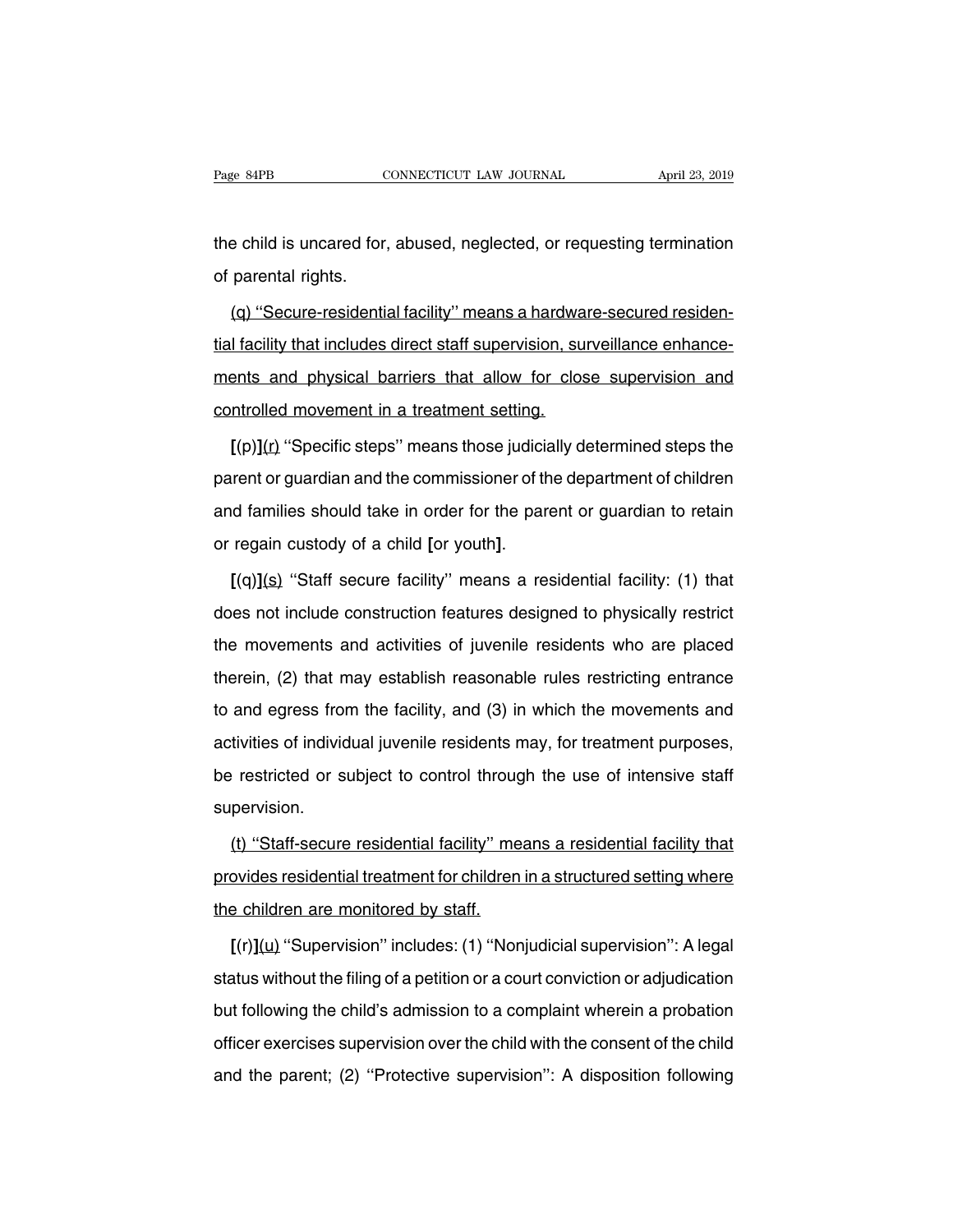April 23, 2019 CONNECTICUT LAW JOURNAL Page 85PB<br>adjudication in neglected, abused or uncared for cases created by an<br>order of the judicial authority requesting a supervising agency other April 23, 2019 CONNECTICUT LAW JOURNAL Page 85PB<br>adjudication in neglected, abused or uncared for cases created by an<br>order of the judicial authority requesting a supervising agency other<br>than the court to assume the respo adjudication in neglected, abused or uncared for cases created by an<br>order of the judicial authority requesting a supervising agency other<br>than the court to assume the responsibility of furthering the welfare<br>of the family adjudication in neglected, abused or uncared for cases created by an<br>order of the judicial authority requesting a supervising agency other<br>than the court to assume the responsibility of furthering the welfare<br>of the family **Example 10** place of the judicial authority requesting a supervising agency other<br>than the court to assume the responsibility of furthering the welfare<br>of the family and best interests of the child [or youth] when the chi than the court to assume the responsibility of furthering the welfare<br>of the family and best interests of the child [or youth] when the child's<br>[or youth's] place of abode remains with the parent or any suitable or<br>worthy of the family and best interests of the child [or youth] when the child's<br>[or youth's] place of abode remains with the parent or any suitable or<br>worthy person, or when the judicial authority vests custody or guardian-<br>ship In the ranny and seen increase of the child [or youri] when the office of the courth's] place of abode remains with the parent or any suitable or worthy person, or when the judicial authority vests custody or guardianship For youting place of about formal to with the patent of any danashe of<br>worthy person, or when the judicial authority vests custody or guardian-<br>ship in another suitable and worthy person, subject to the continuing<br>jurisdic ship in another suitable and worthy person, subject to the continuing<br>surisdiction of the court; and (3) "Judicial supervision": A legal status<br>similar to probation for a child adjudicated to be from a family with<br>service pended proceedings under General Statutes § 46b-133b or § 46b-133e. 133e. Final to probation for a simal digital<br>statute to so finite family with<br>provide needs or subject to supervision pursuant to an order of sus-<br>inded proceedings under General Statutes  $\S$  46b-133b or  $\S$  46b-<br>3e.<br>**[(s)](v)** 

bended proceedings under General Statutes  $\S$  46b-133b or  $\S$  46b-133e.<br>
[(s)](y) "Take into Custody Order" means an order by a judicial authority that a child be taken into custody and immediately turned over to a detent 133e.<br>  $[(s)](v)$  "Take into Custody Order" means an order by a judicial<br>
authority that a child be taken into custody and immediately turned<br>
over to a detention superintendent where probable cause has been<br>
found that the  $[(s)](v)$  "Take into Custody Order" means an order by a judicial authority that a child be taken into custody and immediately turned over to a detention superintendent where probable cause has been found that the child has authority that a child be taken into custody and immediately turned<br>over to a detention superintendent where probable cause has been<br>found that the child has committed a delinquent act, there is no less<br>restrictive alterna Example, that a stillar sollar<br>found that the child has come<br>restrictive alternative available<br>forth in Section 31a-13.<br>COMMENTARY: The propo of to a accomment experiments in the c prosainc cause that soon<br>and that the child has committed a delinquent act, there is no less<br>strictive alternative available, and the child meets the criteria set<br>th in Section 31a-13

to General Statutes and the child meets the criteria set<br>forth in Section 31a-13.<br>COMMENTARY: The proposed amendments to this section conform<br>to General Statutes § 46b-120, as amended by No. 18-31, § 25, of<br>the 2018 Public forth in Section 31a-13.<br>COMMENTARY: The proto General Statutes § 46b-<br>the 2018 Public Acts. COMMENTARY: The proposed amendments to this section conform<br>to General Statutes § 46b-120, as amended by No. 18-31, § 25, of<br>the 2018 Public Acts.<br>Sec. 27-4A. Ineligibility for Nonjudicial Handling of Delin-<br>quency Complai eneral Statutes § 46b-120<br>
2018 Public Acts.<br> **27-4A. Ineligibility for<br>
<b>quency Complaint**<br>
the case of a delinguency

EXEC 27-4A. Ineligibility for Nonjudicial Handling of Delin-<br>
quency Complaint<br>
In the case of a delinquency complaint, a child shall not be eligible<br>
r nonjudicial handling if one or more of the following apply, unless Sec. 27-4A. Ineligibility for Nonjudicial Handling of Delin-<br>quency Complaint<br>In the case of a delinquency complaint, a child shall not be eligible<br>for nonjudicial handling if one or more of the following apply, unless<br>wai quency Complaint<br>In the case of a delinquency of<br>tor nonjudicial handling if one of<br>waived by the judicial authority: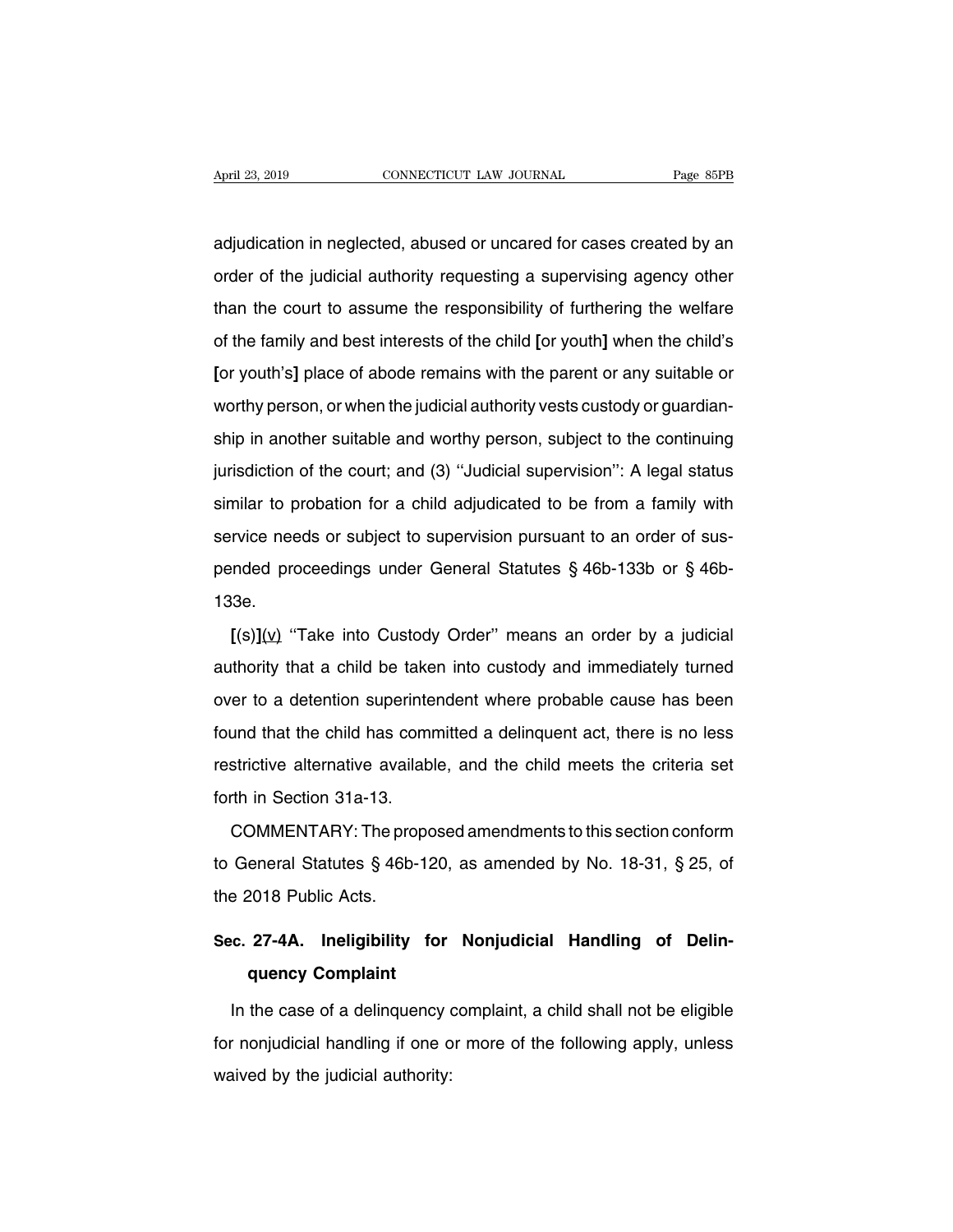e 86PB<br>
CONNECTICUT L<br>
(1) The alleged misconduct:<br>
(A) is a serious juvenile offense ur EXECTICUT LAW JOURNAL April 23, 2019<br>
(1) The alleged misconduct:<br>
(A) is a serious juvenile offense under General Statutes § 46b-120,<br>
any other felony or violation of General Statutes § 53a-54d; (1) The alleged misconduct:<br>
(A) is a serious juvenile offense under General Statutes § 46b-120<br>
or any other felony or violation of General Statutes § 53a-54d;<br>
(B) concerns the theft or unlawful use or operation of a mo (1) The alleged misconduct:<br>
(A) is a serious juvenile offense under General Statutes § 46b-120,<br>
or any other felony or violation of General Statutes § 53a-54d;<br>
(B) concerns the theft or unlawful use or operation of a m

(i) its a ser<br>
or any other<br>
(B) concern<br>
cle; or<br>
(C) concern If the use or possession of a firearm.<br>
(B) concerns the theft or unlawful use or operation of a<br>
cle; or<br>
(C) concerns the sale of, or possession of with intent<br>
illegal drugs or the use or possession of a firearm.<br>
(2) T

(N) is a senset javoning shones and checken collected statutes  $\frac{1}{5}$  for  $\frac{1}{10}$ , any other felony or violation of General Statutes  $\frac{5}{5}$  53a-54d;<br>(B) concerns the theft or unlawful use or operation of a motor (2) School are thort of dilation does be operation of a fineter voil.<br>
(C) concerns the sale of, or possession of with intent to sell, any<br>
egal drugs or the use or possession of a firearm.<br>
(2) The child was previously [c (C) concerns the sale of, or possession of with intent<br>illegal drugs or the use or possession of a firearm.<br>(2) The child was previously [convicted] adjudicated c<br>adjudged a child from a family with service needs.<br>(3) The

(3) The child was previously [convicted] adjudicated delinquent or<br>(2) The child was previously [convicted] adjudicated delinquent or<br>ljudged a child from a family with service needs.<br>(3) The child admitted nonjudicially a (2) The child was pr<br>adjudged a child from<br>(3) The child admitted<br>been delinquent.<br>(4) The alleged mis (2) The shild from a family with service needs.<br>(3) The child admitted nonjudicially at least twice previously to having<br>ten delinquent.<br>(4) The alleged misconduct was committed by a child while on<br>obation or under judicia edgaged a small nonited nonjudicially at least the definition or under judicial supervision.<br>
(4) The alleged misconduct was committed probation or under judicial supervision.<br>
(5) If the nature of the alleged misconductio

(5) Incommutation is a head time probably to having<br>the delinquent.<br>(4) The alleged misconduct was committed by a child while on<br>obation or under judicial supervision.<br>(5) If the nature of the alleged misconduct warrants j

vention.

COMMENTARY: The proposed amendments to this section conform<br>COMMENTARY: The proposed amendments to this section conform<br>e section to the provisions of No. 18-31 of the 2018 Public Acts. (5) If the nature of the alleged misconduct warrants judicial inter-<br>vention.<br>COMMENTARY: The proposed amendments to this section conform<br>the section to the provisions of No. 18-31 of the 2018 Public Acts.<br>Sec. 39.6. Begi vention.<br>
COMMENTARY: The proposed amendments<br>
the section to the provisions of No. 18-31 of t<br> **Sec. 30-6. Basis for Detention**<br>
No child may be held in detention unless a

COMMENTARY: The proposed amendments to this section conform<br>
a section to the provisions of No. 18-31 of the 2018 Public Acts.<br> **c. 30-6. Basis for Detention**<br>
No child may be held in detention unless a judge of the superi the section to the provisions of No. 18-31 of the 2018 Public Acts.<br> **Sec. 30-6.** Basis for Detention<br>
No child may be held in detention unless a judge of the superior<br>
court determines, based on the available facts that t Sec. 30-6. Basis for Detention<br>No child may be held in detention unless a judge of the superior<br>court determines, based on the available facts that there is probable<br>cause to believe that the child has committed the delinq No child may be held in detention unless a judge of the superior<br>court determines, based on the available facts that there is probable<br>cause to believe that the child has committed the delinquent acts<br>alleged, that there i Fro since may be note in determine annoted a judge of the edpentic<br>court determines, based on the available facts that there is probable<br>cause to believe that the child has committed the delinquent acts<br>alleged, that there that the child has committed the delinquent acts<br>alleged, that there is no appropriate less restrictive alternative available<br>and that there is (1) probable cause to believe that the <u>level of risk</u><br>that the child [will] p alleged, that there is no appropriate less restrictive alternative available<br>and that there is (1) probable cause to believe that the <u>level of risk</u><br>that the child [will] poses [a risk] to public safety if released to the and that there is (1) probable cause to believe that the <u>level of risk</u><br>that the child [will] poses [a risk] to public safety if released to the<br>community prior to the court hearing or disposition cannot be managed<br>in a l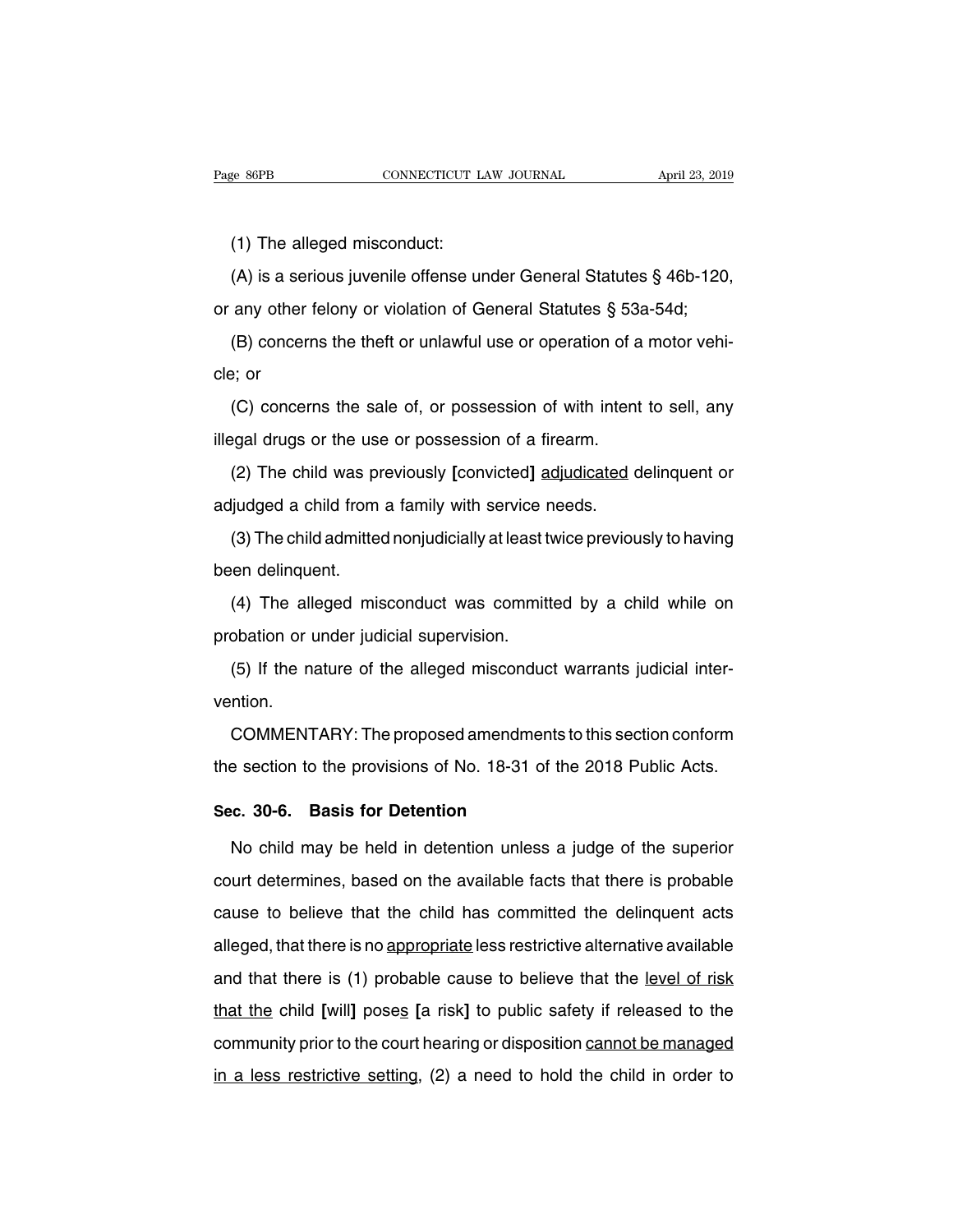April 23, 2019 CONNECTICUT LAW JOURNAL Page 87PB<br>
ensure the child's appearance before the court <u>or compliance with</u><br>
court process, as demonstrated by the child's previous failure to April 23, 2019 CONNECTICUT LAW JOURNAL Page 87PB<br>
ensure the child's appearance before the court <u>or compliance with</u><br>
court process, as demonstrated by the child's previous failure to<br>
respond to the court process, or (3) ensure the child's appearance before the court <u>or compliance with</u><br>court process, as demonstrated by the child's previous failure to<br>respond to the court process, or (3) a need to hold the child for another<br>jurisdiction. ensure the child's appearance before the court <u>or compliance with</u><br>court process, as demonstrated by the child's previous failure to<br>respond to the court process, or (3) a need to hold the child for another<br>jurisdiction. court process, as demonstrated by the child's previous failure to<br>respond to the court process, or (3) a need to hold the child for another<br>jurisdiction. The court in exercising its discretion to detain under Gen-<br>eral Sta respond to the court process, or (3) a need to hold the child for another<br>jurisdiction. The court in exercising its discretion to detain under Gen-<br>eral Statutes § 46b-133 (e) may consider as an alternative to detention<br>a detention. The court in exercising its discretion to detain under General Statutes § 46b-133 (e) may consider as an alternative to detention a suspended detention order with graduated sanctions based upon a detention risk eral Statutes § 46b-1<br>a suspended detention<br>detention risk [assess]<br>judicial branch.<br>COMMENTARY: T all statutes 3 155 156 (c) lina) scholast as all alternative to december.<br>Suspended detention order with graduated sanctions based upon a<br>tention risk [assessment] screening for such child developed by the<br>dicial branch.<br>C

eration risk [assessment] screening for such child developed by the<br>judicial branch.<br>COMMENTARY: The amendments to this section conform to General Statutes § 46b-133, as amended by No. 18-31, § 33, of the 2018<br>Public Acts. Such the Material<br>Public Acts.<br>Public Acts.<br>NEW\ See. 30.1 COMMENTARY: The amendments to this section conform to General Statutes § 46b-133, as amended by No. 18-31, § 33, of the 2018<br>Public Acts.<br>(NEW) Sec. 30-12. Where Presence of a Detained Child May Be<br>by Means of an Interacti Statutes § 46b-133, as amended by No. 18-31, § 33, of the 20<br>ic Acts.<br>**W) Sec. 30-12. Where Presence of a Detained Child May**<br>**by Means of an Interactive Audiovisual Device**<br>The appearance of a detained child for proceedin

ublic Acts.<br> **EW) Sec. 30-12. Where Presence of a Detained Child May Be**<br> **by Means of an Interactive Audiovisual Device**<br>
(a) The appearance of a detained child for proceedings held in<br>
cordance with Sections 30-10 and 30 (NEW) Sec. 30-12. Where Presence of a Detained Child May Be<br>by Means of an Interactive Audiovisual Device<br>(a) The appearance of a detained child for proceedings held in<br>accordance with Sections 30-10 and 30-11 may, with th by Means of an Interactive Audiovisual Device<br>
(a) The appearance of a detained child for proceedings held in<br>
accordance with Sections 30-10 and 30-11 may, with the consent of<br>
the detained child, the consent of counsel f (a) The appearance of a detained child for proceedings held in accordance with Sections 30-10 and 30-11 may, with the consent of the detained child, the consent of counsel for the detained child, and in the discretion of t (a) The appositance of a detained of matricr precedently from in<br>accordance with Sections 30-10 and 30-11 may, with the consent of<br>the detained child, the consent of counsel for the detained child, and<br>in the discretion of the detained child, the consent of counsel for the detained child, and<br>in the discretion of the judicial authority on motion of a party or on its<br>own motion, be made by means of an interactive audiovisual device.<br>Such inte inclusted shild, the schild authority on motion of a party or on its<br>in the discretion of the judicial authority on motion of a party or on its<br>own motion, be made by means of an interactive audiovisual device.<br>Such intera are also below of any journal during of mission of a party of off his<br>own motion, be made by means of an interactive audiovisual device.<br>Such interactive audiovisual device must operate so that such detained<br>child, counsel Such interactive audiovisual device must operate so that such detained<br>child, counsel, and the judicial authority if the proceeding is in court,<br>can see and communicate with each other simultaneously. In addition,<br>a proced clust inclusive didiovided development of the didical can see and communicate with a procedure by which such detainties private must be provided.<br>(b) Unless otherwise require (b) unless otherwise required by law or unless otherwise ordering in the procedure by which such detained child can confer with counsel in vate must be provided.<br>(b) Unless otherwise required by law or unless otherwise ord

by which such detained child can confer with counsel in<br>private must be provided.<br>(b) Unless otherwise required by law or unless otherwise ordered<br>by the judicial authority, prior to a detention hearing in which a detained child appears by means of an interactive audiovisual device, copies<br>child appears by means of an interactive audiovisual device, copies<br>child appears by means of an interactive audiovisual device, copies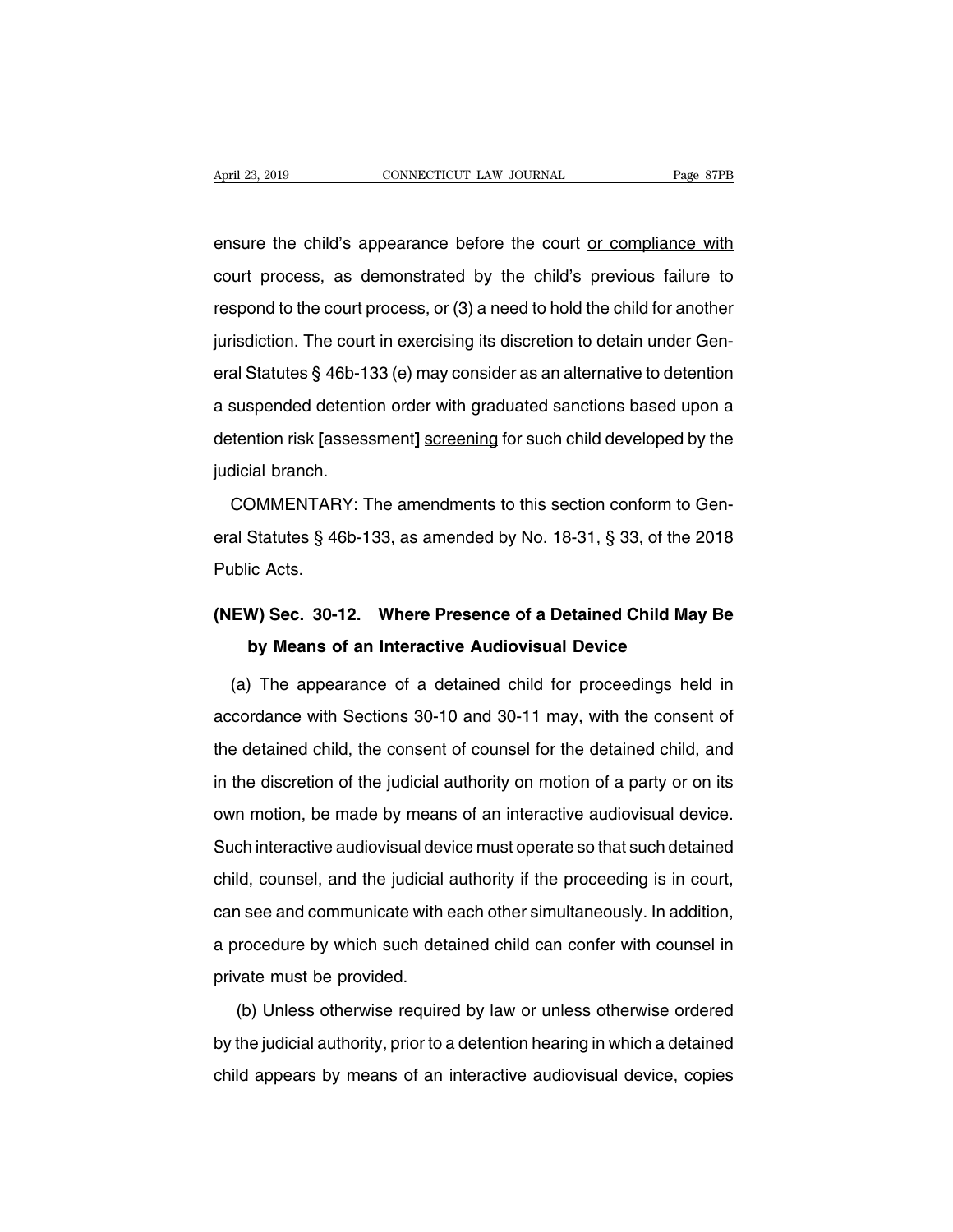Page 88PB<br>
connecticular LAW JOURNAL<br>
of all documents which may be offered at the detention hearing shall<br>
be provided to all counsel. Page 88PB<br>
of all documents which may be d<br>
be provided to all counsel.<br>
COMMENTARY: This new ru

all documents which may be offered at the detention hearing shall<br>provided to all counsel.<br>COMMENTARY: This new rule provides for a detained child to<br>pear by means of an interactive audiovisual device at detention of all documents which may be offered at the detention hearing shall<br>be provided to all counsel.<br>COMMENTARY: This new rule provides for a detained child to<br>appear by means of an interactive audiovisual device at detention<br> be provided to all counsel.<br>
COMMENTARY: This new rule provides for a detained child<br>
appear by means of an interactive audiovisual device at detention<br>
hearings held in accordance with Sections 30-10 and 30-11. COMMENTARY: This new rule provides for a detained child to<br>appear by means of an interactive audiovisual device at detention<br>hearings held in accordance with Sections 30-10 and 30-11.<br>**Sec. 30a-3. -Standards of Proof; Bu** 

pear by means of an interactive audiovisual device at detention<br>arings held in accordance with Sections 30-10 and 30-11.<br>**c. 30a-3. -Standards of Proof; Burden of Going Forward**<br>(a) The standard of proof for a delinquenc hearings held in accordance with Sections 30-10 and 30-11.<br> **Sec. 30a-3.** -Standards of Proof; Burden of Going Forward<br>
(a) The standard of proof for a delinquency [conviction] <u>adjudication</u><br>
is evidence beyond a reasonab Sec. 30a-3. –Standards of Proof; Burden of Going Fo<br>
(a) The standard of proof for a delinquency [conviction] <u>ac</u><br>
is evidence beyond a reasonable doubt and for a family wi<br>
needs adjudication is clear and convincing evid (a) The standard of proof for a delinquency [conviction] adjudication<br>evidence beyond a reasonable doubt and for a family with service<br>eds adjudication is clear and convincing evidence.<br>(b) The burden of going forward with is evidence beyond a rea<br>needs adjudication is clea<br>(b) The burden of goin<br>juvenile prosecutor.<br>COMMENTARY: The a

reds adjudication is clear and convincing evidence.<br>
(b) The burden of going forward with evidence shall rest with the<br>
venile prosecutor.<br>
COMMENTARY: The amendments to this section conform the sec-<br>
n to the provisions o (b) The burden of going forward with evidence shall rest with<br>juvenile prosecutor.<br>COMMENTARY: The amendments to this section conform the s<br>tion to the provisions of No. 18-31 of the 2018 Public Acts.

iuvenile prosecutor.<br>
COMMENTARY: The amendments to this section<br>
tion to the provisions of No. 18-31 of the 2018 Pu<br> **Sec. 30a-5. Dispositional Hearing**<br>
(a) The dispositional hearing may follow immedia

COMMENTARY: The amendments to this section conform the sec-<br>n to the provisions of No. 18-31 of the 2018 Public Acts.<br>c. 30a-5. Dispositional Hearing<br>(a) The dispositional hearing may follow immediately upon [a convic-<br>n o tion to the provisions of No. 1<br>**Sec. 30a-5.** Di**spositional H**<br>(a) The dispositional hearing<br>tion or] an adjudication.<br>(b) The judicial authority m

ince. **30a-5.** Dispositional Hearing<br>
(a) The dispositional hearing may follow immediately upon [a convic-<br>
in or] an adjudication.<br>
(b) The judicial authority may admit into evidence any testimony<br>
at is considered releva (a) The dispositional hearing may follow immediately upon [a conviction or] an adjudication.<br>
(b) The judicial authority may admit into evidence any testimony<br>
that is considered relevant to the issue of the disposition, i tion or] an adjudication.<br>
(b) The judicial authority may admit into evidence any testimony<br>
that is considered relevant to the issue of the disposition, in any form<br>
the judicial authority finds of probative value, but no (b) The judicial authority may admit into evidence any testimony<br>that is considered relevant to the issue of the disposition, in any form<br>the judicial authority finds of probative value, but no disposition shall<br>be made by (b) The jadiotal dationly fildy damk like evidence driv technicity<br>that is considered relevant to the issue of the disposition, in any form<br>the judicial authority finds of probative value, but no disposition shall<br>be made the judicial authority finds of probative value, but no disposition shall<br>be made by the judicial authority until the predispositional study, unless<br>waived, has been submitted. A written predispositional study may be<br>waive of the particle and the predispositional study, unless<br>waived, has been submitted. A written predispositional study may be<br>waived by the judicial authority for good cause shown upon the request<br>of the parties, provided tha bothace by the judicial authority antitine prodispositional study, antices<br>waived by the judicial authority for good cause shown upon the request<br>of the parties, provided that the basis for the waiver and the probation<br>off waived by the judicial authority for good cause shown upon the request<br>of the parties, provided that the basis for the waiver and the probation<br>officer's oral summary of any investigation are both placed on the<br>record. The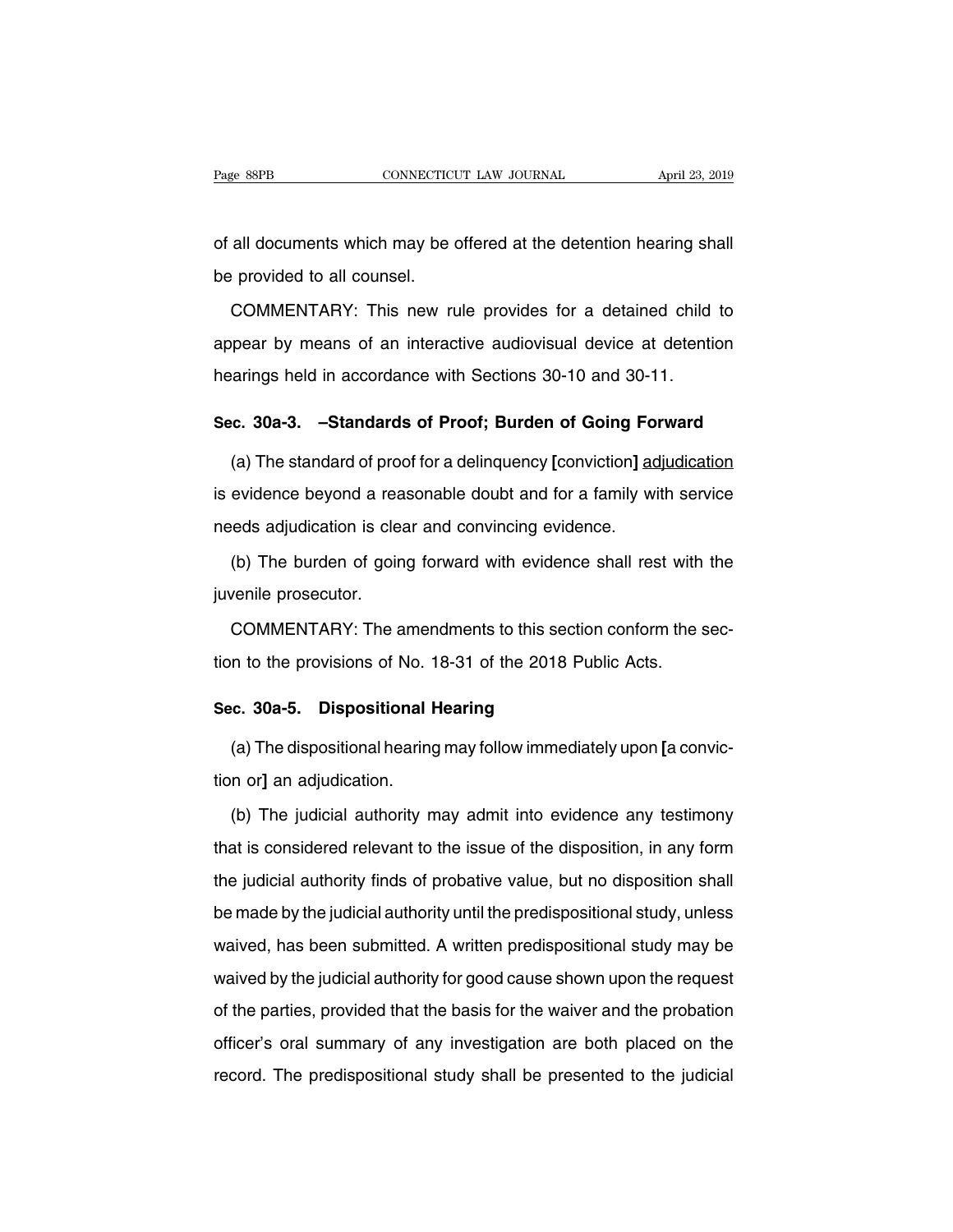April 23, 2019 CONNECTICUT LAW JOURNAL Page 89PB<br>authority and copies thereof shall be provided to all counsel in sufficient<br>time for them to prepare adequately for the dispositional hearing, April 23, 2019 CONNECTICUT LAW JOURNAL Page 89PB<br>authority and copies thereof shall be provided to all counsel in sufficient<br>time for them to prepare adequately for the dispositional hearing,<br>and, in any event, no less tha authority and copies thereof shall be provided to all counsel in sufficient<br>time for them to prepare adequately for the dispositional hearing,<br>and, in any event, no less than forty-eight hours prior to the date of<br>the disp authority and copies t<br>time for them to pre<br>and, in any event, no<br>the disposition.<br>(c) The prosecutor (a) The prosecutor and the child [or youth] and parent or guardian all have the right to produce witnesses on behalf of any dispositional parent or guardian all have the right to produce witnesses on behalf of any disposit

shall have the right to propals decepted by the dispositional healing,<br>and, in any event, no less than forty-eight hours prior to the date of<br>the disposition.<br>(c) The prosecutor and the child [or youth] and parent or guard and, in any ovent, he less than it<br>the disposition.<br>(c) The prosecutor and the child<br>shall have the right to produce with<br>plan they may wish to offer.<br>(d) Prior to any disposition, the (c) The prosecutor and the child [or youth] and parent or guardian<br>all have the right to produce witnesses on behalf of any dispositional<br>an they may wish to offer.<br>(d) Prior to any disposition, the child [or youth] shall

reasonable opportunity to make a personal statement to the judicial<br>and they may wish to offer.<br>(d) Prior to any disposition, the child [or youth] shall be allowed a<br>reasonable opportunity to make a personal statement to t plan they may wish to offer.<br>
(d) Prior to any disposition, the child [or you<br>
reasonable opportunity to make a personal st<br>
authority in mitigation of any disposition.<br>
(e) The judicial authority shall determine an (d) Prior to any disposition, the child [or youth] shall be allowed a<br>asonable opportunity to make a personal statement to the judicial<br>thority in mitigation of any disposition.<br>(e) The judicial authority shall determine a

reasonable opportunity to make a personal statement to the judicial<br>authority in mitigation of any disposition.<br>(e) The judicial authority shall determine an appropriate disposition<br>upon [conviction] adjudication of a chil e make a persenal statement<br>authority in mitigation of any disposition.<br>(e) The judicial authority shall determine an appropr<br>upon [conviction] <u>adjudication</u> of a child as delinquent<br>with General Statutes §§ 46b-140 and 4 (e) The judicial authority shall determine an appropriate disposition<br>on [conviction] adjudication of a child as delinquent in accordance<br>th General Statutes §§ 46b-140 and 46b-141.<br>(f) The judicial authority shall determi

upon [conviction] adjudication of a child as delinquent in accordance<br>with General Statutes  $\S$  46b-140 and 46b-141.<br>(f) The judicial authority shall determine an appropriate disposition<br>upon adjudication of a child from and the General Statutes §§ 46b-140 and 46b-141.<br>
(f) The judicial authority shall determine an ap<br>
upon adjudication of a child from a family with ser<br>
ance with General Statutes § 46b-149 (h).<br>
(g) The judicial authority (f) The judicial authority shall determine an appropriate disposition<br>on adjudication of a child from a family with service needs in accord-<br>ce with General Statutes § 46b-149 (h).<br>(g) The judicial authority shall determi

upon adjudication of a child from a family with service needs in accord-<br>ance with General Statutes  $\S$  46b-149 (h).<br>(g) The judicial authority shall determine the appropriate disposition<br>upon a finding that a child adjud ance with General Statutes § 46b-149 (h).<br>(g) The judicial authority shall determine the approp<br>upon a finding that a child adjudicated as a child free<br>service needs has violated a valid court order.<br>COMMENTARY: The amendm (g) The judicial authority shall determine the appropriate disposition<br>on a finding that a child adjudicated as a child from a family with<br>rvice needs has violated a valid court order.<br>COMMENTARY: The amendments to this s the provisions of No. 18-31 of the 2018 Public Acts.<br>See 2016 Comments of No. 18-31 of the 2018 Public Acts.<br>See 2016 Comment on Pobels of Victim.

Service needs has violated a valid court order.<br> **COMMENTARY:** The amendments to this section conform the s<br>
tion to the provisions of No. 18-31 of the 2018 Public Acts.<br> **Sec. 30a-6.** - Statement on Behalf of Victim<br>
When

COMMENTARY: The amendments to this section conform the sec-<br>n to the provisions of No. 18-31 of the 2018 Public Acts.<br>c. 30a-6. -Statement on Behalf of Victim<br>Whenever a victim of a delinquent act, the parent or guardian o such victim or such victim or such victim victims<br>
sec. 30a-6. -Statement on Behalf of Victim<br>
Whenever a victim of a delinquent act, the parent or guardian of<br>
such victim or such victim's counsel exercises the right to a Sec. 30a-6. -Statement on Behalf of Victim<br>Whenever a victim of a delinquent act, the parent or guardian of<br>such victim or such victim's counsel exercises the right to appear<br>before the judicial authority for the purpose o Whenever a victim of a delinquent act, the parent or guardian of<br>such victim or such victim's counsel exercises the right to appear<br>before the judicial authority for the purpose of making a statement to<br>the judicial author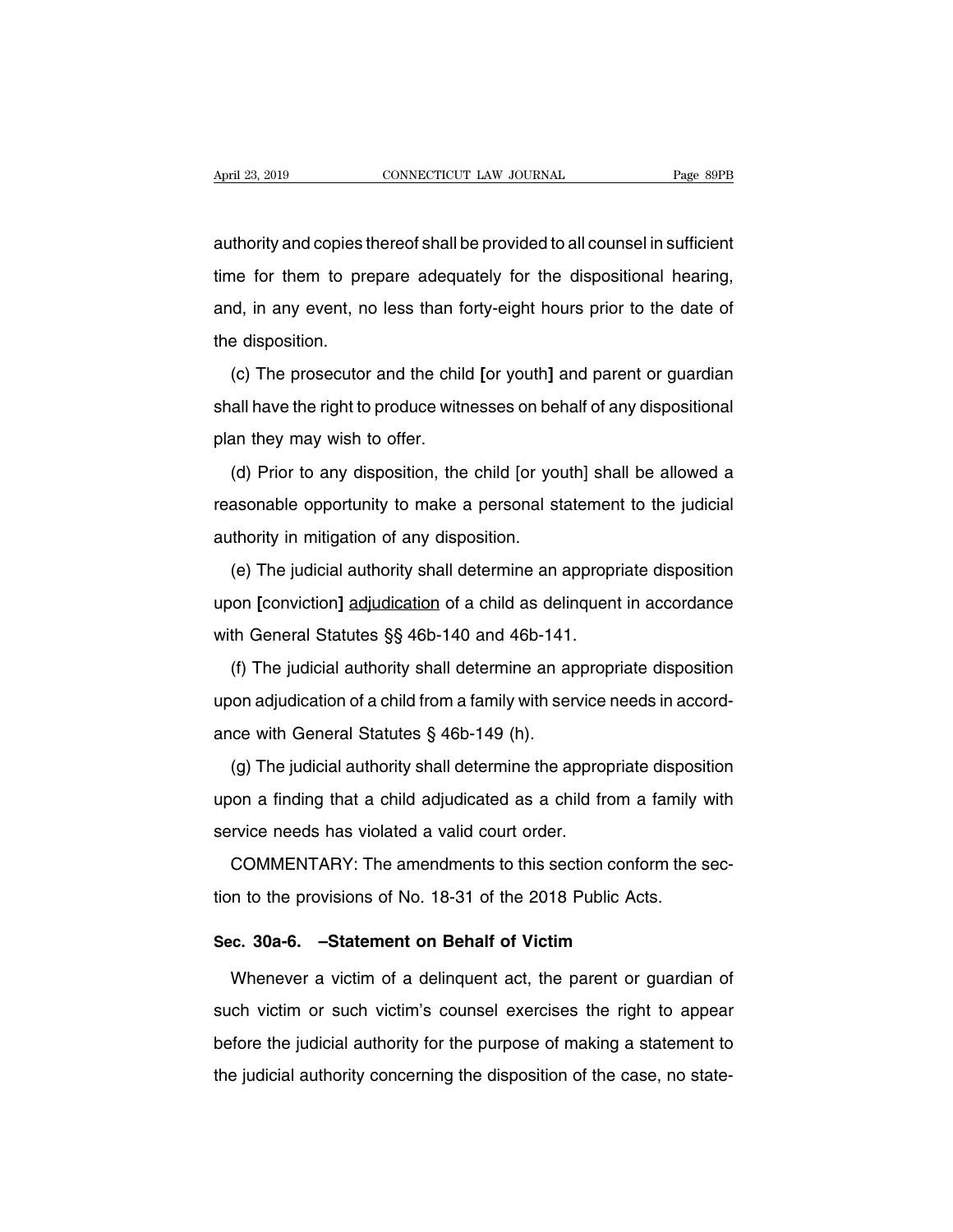Page 90PB<br>
CONNECTICUT LAW JOURNAL<br>
ment shall be received unless the delinquent has signed a statement<br>
of responsibility, confirmed a plea agreement or been [convicted] <u>adju-</u> Page 90PB **connecticut LAW JOURNAL** April 23, 2019<br>ment shall be received unless the delinquent has signed a statement<br>of responsibility, confirmed a plea agreement or been **[**convicted**]** <u>adju-</u><br>dicated</u> as a delinquent. ment shall be received unless<br>of responsibility, confirmed a p<br>dicated as a delinquent.<br>COMMENTARY: The amen ent shall be received unless the delinquent has signed a statement<br>responsibility, confirmed a plea agreement or been [convicted] adju-<br>cated as a delinquent.<br>COMMENTARY: The amendments to this section conform the sec-<br>n t of responsibility, confirmed a plea agreement or been [convicted] a<br>dicated as a delinquent.<br>COMMENTARY: The amendments to this section conform the s<br>tion to the provisions of No. 18-31 of the 2018 Public Acts.

**Sec. Starting as a delinquent.**<br> **COMMENTARY:** The amendments to this section contion to the provisions of No. 18-31 of the 2018 Public A<br> **Sec. 31a-5. Motion for Judgment of Acquittal**<br>
(a) After the close of the inven

(COMMENTANT). The amendments to this section comonit the sec-<br>
in to the provisions of No. 18-31 of the 2018 Public Acts.<br> **c. 31a-5.** Motion for Judgment of Acquittal<br>
(a) After the close of the juvenile prosecutor's case Sec. 31a-5. Motion for Judgment of Acquittal<br>
(a) After the close of the juvenile prosecutor's case in chief, upon<br>
motion of the child [or youth] or upon its own motion, the judicial<br>
authority shall order the entry of a Sec. 31a-5. Motion for Judgment of Acquittal<br>
(a) After the close of the juvenile prosecutor's case in chief, upon<br>
motion of the child [or youth] or upon its own motion, the judicial<br>
authority shall order the entry of a (a) After the close of the juvenile prosecutor's case in chief, upon<br>motion of the child [or youth] or upon its own motion, the judicial<br>authority shall order the entry of a judgment of acquittal as to any<br>principal offens which the enset of the javonne preseduate of ease in other, apont<br>motion of the child [or youth] or upon its own motion, the judicial<br>authority shall order the entry of a judgment of acquittal as to any<br>principal offense c authority shall order the entry of a judgment of acquittal as to any<br>principal offense charged and as to any lesser included offense for<br>which the evidence would not reasonably permit an adjudication [or<br>finding of guilty] principal offense charged and as to any lesser included offense for<br>which the evidence would not reasonably permit an adjudication [or<br>finding of guilty]. Such judgment of acquittal shall not apply to any<br>lesser included o principal offense charged and as to any lesser included offense for<br>which the evidence would not reasonably permit an adjudication [or<br>finding of guilty]. Such judgment of acquittal shall not apply to any<br>lesser included o (b) ding of guilty]. Such judgment of acquittal shall not apply to any<br>sser included offense for which the evidence would reasonably permit<br>finding of guilty.<br>(b) The judicial authority shall either grant or deny the motio

lesser included offense for which the evidence would reasonably permit<br>a finding of guilty.<br>(b) The judicial authority shall either grant or deny the motion before<br>calling upon the child [or youth] to present the responden a finding of guilty.<br>
(b) The judicial authority shall either grant or deny the motion before<br>
calling upon the child [or youth] to present the respondent's case in<br>
chief. If the motion is not granted, the respondent may (b) The judicial authority shall either grant or de<br>calling upon the child [or youth] to present the r<br>chief. If the motion is not granted, the responden<br>without having reserved the right to do so.<br>COMMENTARY: The amendmen Iling upon the child [or youth] to present the respondent's case in<br>ief. If the motion is not granted, the respondent may offer evidence<br>thout having reserved the right to do so.<br>COMMENTARY: The amendments to this section chief. If the motion is not granted, the respondent may offer evide<br>without having reserved the right to do so.<br>COMMENTARY: The amendments to this section conform the s<br>tion to the provisions of No. 18-31 of the 2018 Publi

without having reserved the right to do so.<br>
COMMENTARY: The amendments to this<br>
tion to the provisions of No. 18-31 of the 2<br> **Sec. 31a-11.** Motion for New Trial<br>
(a) Upon motion of the obild for youth]

(COMMENTANT). The amendments to this section comonit the sec-<br>n to the provisions of No. 18-31 of the 2018 Public Acts.<br>c. 31a-11. Motion for New Trial<br>(a) Upon motion of the child [or youth], the judicial authority may<br>an Sec. 31a-11. Motion for New Trial<br>
(a) Upon motion of the child [or youth], the judicial authority may<br>
grant a new trial if it is required in the interest of justice in accordance<br>
with Section 42-53 of the rules of crimi Sec. 31a-11. Motion for New Trial<br>(a) Upon motion of the child [or youth], the judicia<br>grant a new trial if it is required in the interest of justice<br>with Section 42-53 of the rules of criminal procedure.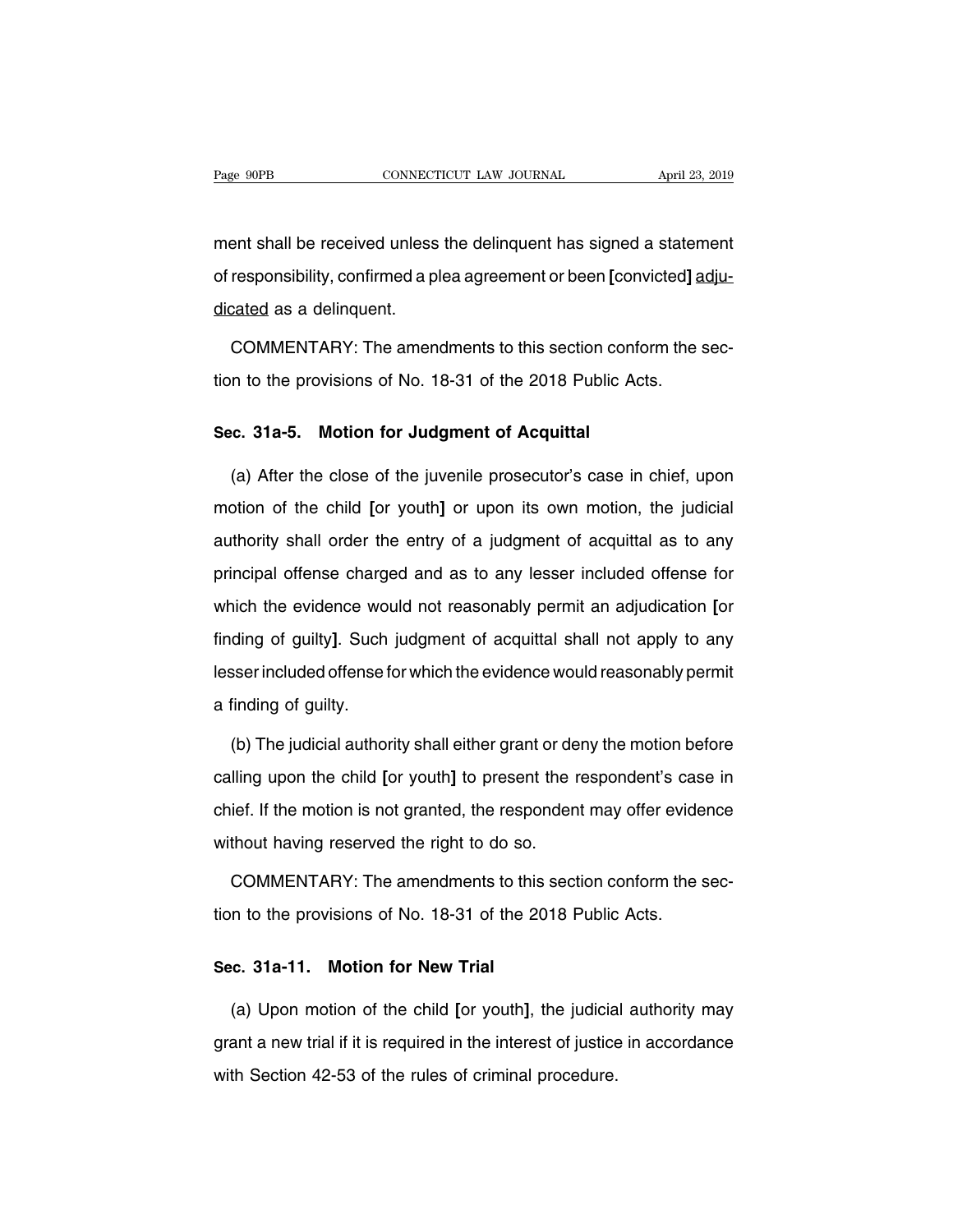(b) Unless otherwise permitted by the judicial authority in the inter-<br>
(b) Unless otherwise permitted by the judicial authority in the inter-<br>
ts of justice, a motion for a new trial shall be made within five days April 23, 2019 CONNECTICUT LAW JOURNAL Page 91PB<br>
(b) Unless otherwise permitted by the judicial authority in the inter-<br>
ests of justice, a motion for a new trial shall be made within five days<br>
after an adjudication [or (b) Unless otherwise permitted by the judicial authority in the interests of justice, a motion for a new trial shall be made within five days after an adjudication [or finding of guilty] or within any further time the judi (b) Unless otherwise permitted by the judicial authority<br>ests of justice, a motion for a new trial shall be made wit<br>after an adjudication [or finding of guilty] or within any fur<br>judicial authority allows during the five (c) once our chinese permitted by the jaunchar dutterity in the life.<br>Its of justice, a motion for a new trial shall be made within five days<br>ter an adjudication [or finding of guilty] or within any further time the<br>dicial

after an adjudication [or finding of guilty] or within any further time the judicial authority allows during the five day period.<br>
(c) A request for a new trial on the ground of newly discovered evidence shall require a p judicial authority allows during or gainty or which any farmer and provide in accordance shall require a petition for a new trial and shall be brought in accordance with General Statutes § 52-270. The judicial authority ma (c) A request for a new trial on the ground of newly discovevidence shall require a petition for a new trial and shall be brown in accordance with General Statutes § 52-270. The judicial autimay grant the petition even tho idence shall require a petition for a new trial and shall be brought<br>accordance with General Statutes  $\S$  52-270. The judicial authority<br>ay grant the petition even though an appeal is pending.<br>COMMENTARY: The amendments t In accordance with General Statutes § 52-270. The judicial author<br>may grant the petition even though an appeal is pending.<br>COMMENTARY: The amendments to this section conform the s<br>tion to the provisions of No. 18-31 of the

may grant the petition even though an appeal is pending.<br>
COMMENTARY: The amendments to this section conform the sec-<br>
tion to the provisions of No. 18-31 of the 2018 Public Acts.<br> **Sec. 31a-18. Modification of Probation a** 

COMMENTARY: The amendments to this section conform the sec-<br>n to the provisions of No. 18-31 of the 2018 Public Acts.<br>c. 31a-18. Modification of Probation and Supervision<br>(a) At any time during the period of probation[,] s tion to the provisions of No. 18-31 of the 2018 Public Acts.<br> **Sec. 31a-18. Modification of Probation and Supervision**<br>
(a) At any time during the period of probation[,] supervision [or<br>
suspended commitment] <u>or probation</u> Sec. 31a-18. Modification of Probation and Supervision<br>(a) At any time during the period of probation[,] supervision [or<br>suspended commitment] <u>or probation supervision with residential</u><br>placement, after hearing and for go (a) At any time during the period of probation[,] supervision [or suspended commitment] <u>or probation supervision with residential</u> placement, after hearing and for good cause shown, the judicial authority may modify or en by the judicial authority under this section or otherwise. The judicial authority may modify or enlarge the conditions, whether originally imposed by the judicial authority under this section or otherwise. The judicial aut placement, after hearing and for good cause shown, the judicial author-<br>ity may modify or enlarge the conditions, whether originally imposed<br>by the judicial authority under this section or otherwise. The judicial<br>authority ity may modify or enlarge the conditions, whether originally imposed<br>by the judicial authority under this section or otherwise. The judicial<br>authority may extend the period of probation supervision or probation<br>supervision for a total maximum supervision or otherwise. The judicial<br>suthority may extend the period of probation supervision or probation<br>supervision with residential placement by not more than twelve months,<br>for a total maximum su authority may extend the period of probation supervision or probation<br>supervision with residential placement by not more than twelve months,<br>for a total maximum supervision period not to exceed thirty months<br>as deemed appr supervision with residential placement by not more than twelve months,<br>for a total maximum supervision period not to exceed thirty months<br>as deemed appropriate by the judicial authority. The judicial authority<br>shall cause for a total maximum supervision period not to exceed thirty months<br>as deemed appropriate by the judicial authority. The judicial authority<br>shall cause a copy of any such order to be delivered to the child [or<br>youth] and to havior of the individual outhority. The judicial authority shall cause a copy of any such order to be delivered to the child [or youth] and to such child's [or youth's] parent, guardian or other person having control over shall cause a copy of<br>shall cause a copy of<br>youth] and to such child<br>having control over su<br>probation officer.<br>(b) The child, attorn (b) The child, attorney, juvenile prosecutor or parent may, in the child of disagreement, in writing request the judicial authority not later and of disagreement, in writing request the judicial authority not later event of disagreement, in writing request the judicial authority not later<br>event of disagreement, in writing request the judicial authority not later<br>event of disagreement, in writing request the judicial authority not lat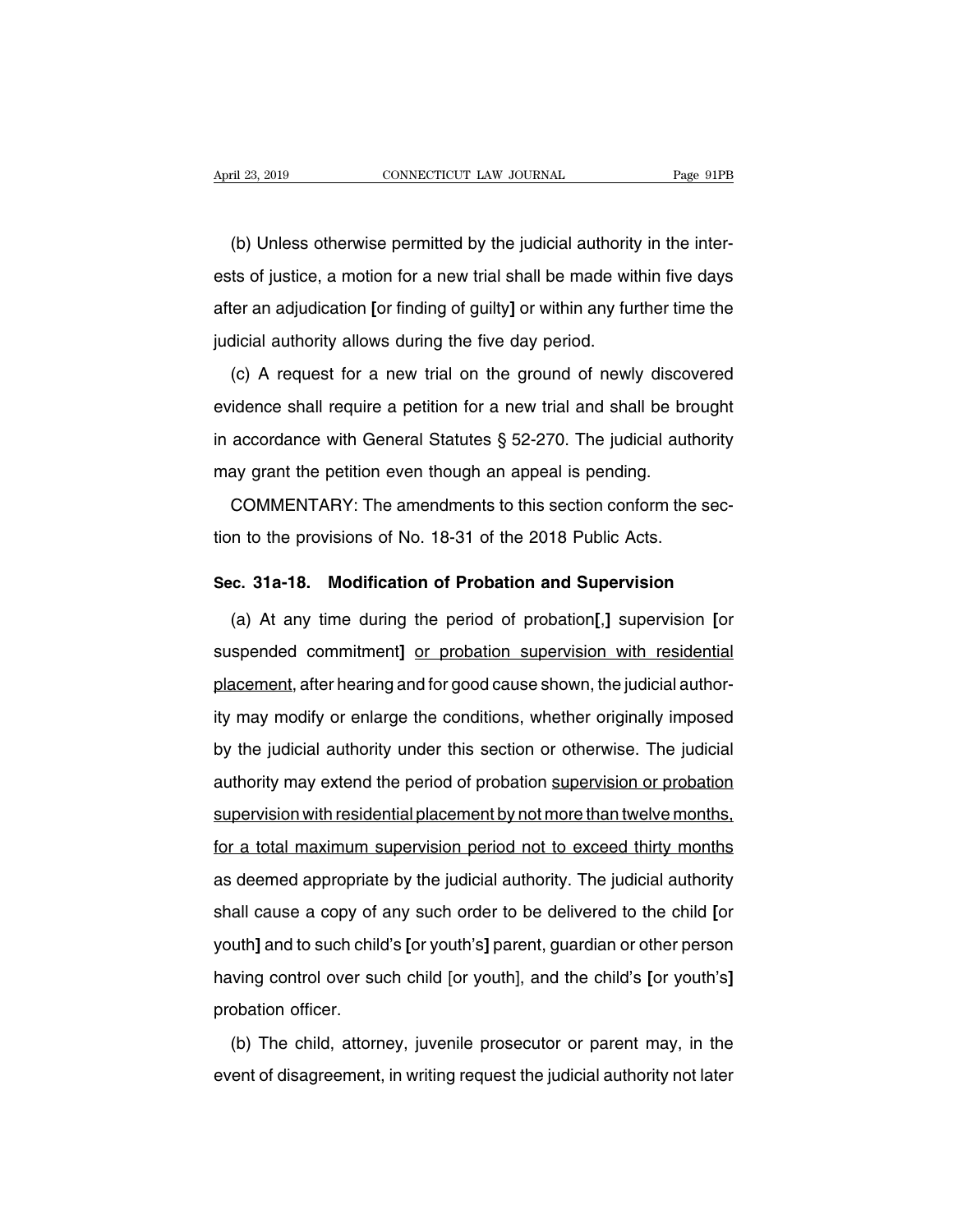The Page 92PB<br>
than five days of the receipt thereof for a hearing on the propriety of<br>
the modification. In the absence of any request, the modification of The modification. In the absence of any request, the modification of<br>the modification. In the absence of any request, the modification of<br>the terms of probation may be effected by the probation officer with than five days of the receipt thereof for a hearing on the propriety of<br>the modification. In the absence of any request, the modification of<br>the terms of probation may be effected by the probation officer with<br>the approval than five days of the receipt thereof for a hearing on the prop<br>the modification. In the absence of any request, the modifica<br>the terms of probation may be effected by the probation offic<br>the approval of the supervisor and e modification. In the absence of any request, the modification of<br>e terms of probation may be effected by the probation officer with<br>e approval of the supervisor and the judicial authority.<br>COMMENTARY: The amendments to t

the terms of probation may be effected by the probation officer with<br>the approval of the supervisor and the judicial authority.<br>COMMENTARY: The amendments to this section conform to Gen-<br>eral Statutes § 46b-140a, as amende the approval of th<br>COMMENTARY<br>eral Statutes § 46<br>Public Acts. COMMENTARY: The amendments to this section conform to General Statutes § 46b-140a, as amended by No. 18-31, § 37, of the 2018<br>Public Acts.<br>**[Sec. 31a-19. Motion for Extension of Delinquency Commitment;**<br>**Motion for Review** Statutes § 46b-140a, as amended by No. 18-31, § 37, e<br>ic Acts.<br>**Motion for Review of Permanency Plan**<br>Notion for Review of Permanency Plan

Fig. 31a-19. Motion for Extension of Delinquency Commitment;<br>Motion for Review of Permanency Plan<br>(a) The commissioner of the department of children and families<br>ay file a motion for an extension of a delinquency commitmen Sec. 31a-19. Motion for Extension of Delinquency Commitment;<br>Motion for Review of Permanency Plan<br>(a) The commissioner of the department of children and families<br>may file a motion for an extension of a delinquency commitme Motion for Review of Permanency Plan<br>
(a) The commissioner of the department of children and families<br>
may file a motion for an extension of a delinquency commitment beyond<br>
the eighteen month or four year period on the gr (a) The commissioner of the department of children and families<br>may file a motion for an extension of a delinquency commitment beyond<br>the eighteen month or four year period on the grounds that such<br>extension is for the bes re sommestion of a delinquency commitment beyond<br>the eighteen month or four year period on the grounds that such<br>extension is for the best interests of the child or the community. The<br>clerk shall give notice to the child, the eighteen month or four year period on the grounds that such<br>extension is for the best interests of the child or the community. The<br>clerk shall give notice to the child, the child's parent or guardian,<br>counsel of record extension is for the best interests of the child or the community. The<br>clerk shall give notice to the child, the child's parent or guardian,<br>counsel of record for the parent or guardian and child at the time of<br>disposition for the second of the child, the child's parent or guardian,<br>counsel of record for the parent or guardian and child at the time of<br>disposition and, if applicable, the guardian ad litem not later than<br>fourteen days prior to counsel of record for the parent or guardian and child at the time of disposition and, if applicable, the guardian ad litem not later than fourteen days prior to the hearing upon such motion. The judicial authority may, af disposition and, if applicable, the guardian ad litem not later than<br>fourteen days prior to the hearing upon such motion. The judicial<br>authority may, after hearing and upon finding such extension is in the<br>best interests o fourteen days prior to the hearing upon such motion. The jud<br>authority may, after hearing and upon finding such extension is in<br>best interests of the child or the community, continue the commitm<br>for an additional period of thority may, after hearing and upon finding such extension is in the<br>st interests of the child or the community, continue the commitment<br>r an additional period of not more than eighteen months.<br>(b) Not later than twelve mo

best interests of the child or the community, continue the commitment<br>for an additional period of not more than eighteen months.<br>(b) Not later than twelve months after a child is committed as a<br>delinquent to the commission for an additional period of not more than eighteen months.<br>
(b) Not later than twelve months after a child is committed as a<br>
delinquent to the commissioner of the department of children and<br>
families, the judicial authori (b) Not later than twelve months after a child is committed as a delinquent to the commissioner of the department of children and families, the judicial authority shall hold a permanency hearing. Such a hearing will be hel delinquent to the commissioner of the department of children and<br>families, the judicial authority shall hold a permanency hearing. Such<br>a hearing will be held every twelve months thereafter if the child<br>remains committed.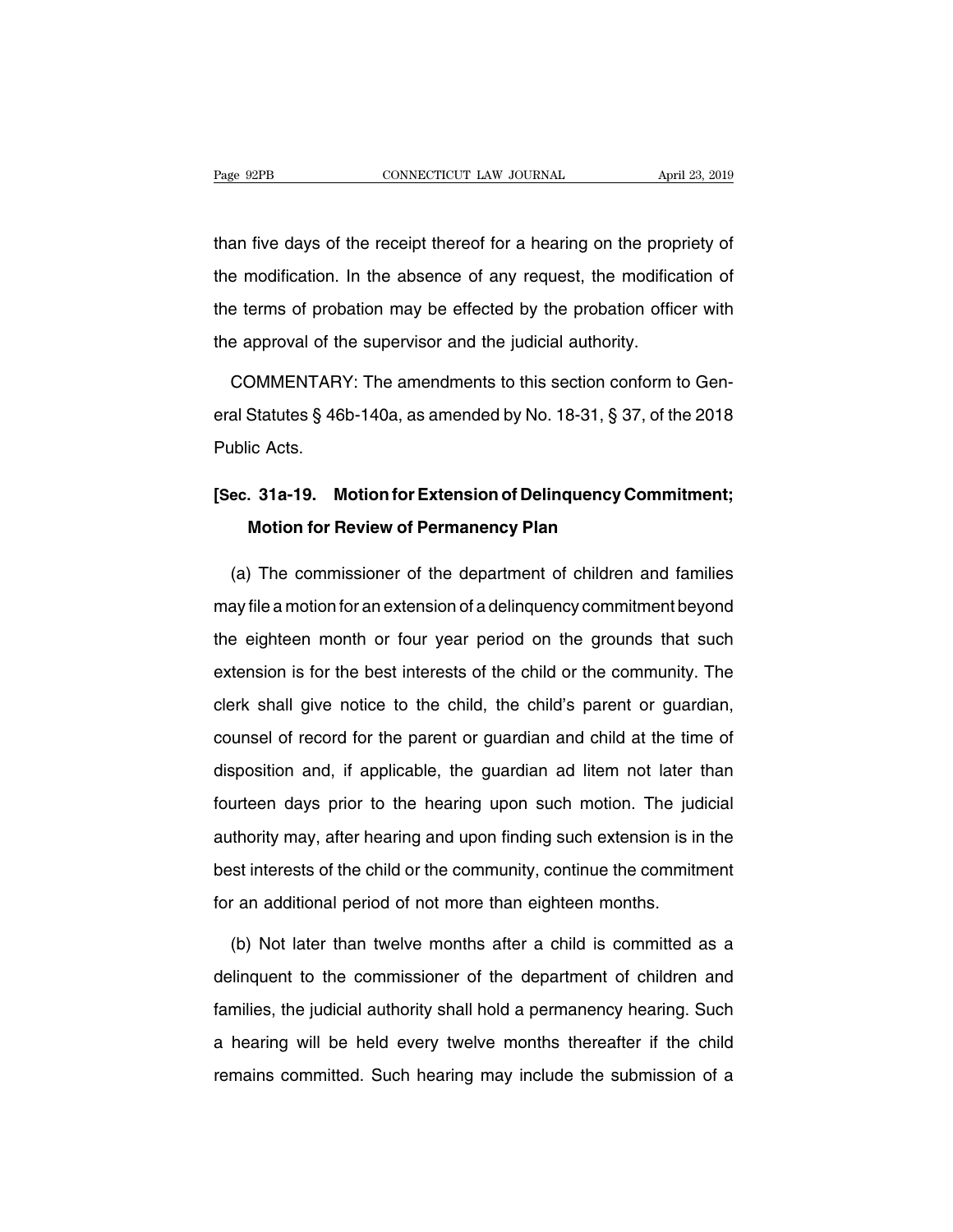April 23, 2019 CONNECTICUT LAW JOURNAL Page 93PB<br>motion to the judicial authority by the commissioner to either modify<br>or extend the commitment. April 23, 2019 CONNECTICU<br>
motion to the judicial authority by<br>
or extend the commitment.<br>
(c) At least sixty days prior to

(c) At least sixty days prior to each permanency hearing required<br>(c) At least sixty days prior to each permanency hearing required<br>der subsection (b) of this section, the commissioner of the departmotion to the judicial authority by the commissioner to either modify<br>or extend the commitment.<br>(c) At least sixty days prior to each permanency hearing required<br>under subsection (b) of this section, the commissioner of th mental delays and committed the committed the committed the committeent.<br>
(c) At least sixty days prior to each permanency hearing required<br>
under subsection (b) of this section, the commissioner of the depart-<br>
ment of ch (c) At least sixty days prior to each permanency hearing required<br>under subsection (b) of this section, the commissioner of the depart-<br>ment of children and families shall file a permanency plan with the<br>judicial authority under subsection (b) of this section, the commissioner of the depart-<br>ment of children and families shall file a permanency plan with the<br>judicial authority. At each permanency hearing, the judicial authority<br>shall review of the children and families shall file a permanency plan with the judicial authority. At each permanency hearing, the judicial authority shall review and approve a permanency plan that is in the best interests of the chil inence of smarter and narmies shall me a permanency plant with the judicial authority<br>shall review and approve a permanency plan that is in the best interests<br>of the child and takes into consideration the child's need for shall review and approve a permanency plan that is in the best interests<br>of the child and takes into consideration the child's need for perma-<br>nency. The judicial authority shall also determine whether the commis-<br>sioner o of the child and takes into consideration the ch<br>nency. The judicial authority shall also determine<br>sioner of the department of children and families<br>efforts to achieve the permanency plan.]<br>COMMENTARY: The repeal of this and and take the constantant the stime is the repention<br>they. The judicial authority shall also determine whether the commis-<br>pher of the department of children and families has made reasonable<br>forts to achieve the permane sioner of the department of children and families has<br>efforts to achieve the permanency plan.]<br>COMMENTARY: The repeal of this section consions of No. 18-31 of the 2018 Public Acts.<br>PROPOSED AMENDMENTS

The repeal of this section conforms to the<br>port the 2018 Public Acts.<br>**PROPOSED AMENDMENTS<br>TO THE CRIMINAL RULES** E permanency pian.<sub>J</sub><br>The repeal of this section conforms to the<br>of the 2018 Public Acts.<br>**PROPOSED AMENDMENTS<br>TO THE CRIMINAL RULES** sions of No. 18-31 of the 2018 Public Acts<br>**PROPOSED AMENDM<br>TO THE CRIMINAL R**<br>Sec. 38-8. Ten Percent Cash Bail<br>Unless otherwise ordered by the iudicial

PROPOSED AMENDMENTS<br>TO THE CRIMINAL RULES<br>c. 38-8. Ten Percent Cash Bail<br>Unless otherwise ordered by the judicial authority, 10 percent cash<br>il shall be automatically available for surety bonds not exceeding TO THE CRIMINAL RULES<br>
Sec. 38-8. Ten Percent Cash Bail<br>
Unless otherwise ordered by the judicial authority, 10 percent cash<br>
bail shall be automatically available for surety bonds not exceeding<br>
\$20,000. For surety bond a Sec. 38-8. Ten Percent Cash Bail<br>Unless otherwise ordered by the judicial authority, 10 percent cash<br>bail shall be automatically available for surety bonds not exceeding<br>\$20,000. For surety bond amounts exceeding \$20,000, Unless otherwise ordered by the judicial authority, 10 percent cash<br>bail shall be automatically available for surety bonds not exceeding<br>\$20,000. For surety bond amounts exceeding \$20,000, 10% cash bail<br>may be granted purs bail shall be automatically available for surety bonds not exceeding<br>\$20,000. For surety bond amounts exceeding \$20,000, 10% cash bail<br>may be granted pursuant to an order of the judicial authority. This 10<br>percent option a sail onall be addentated.if the<br>\$20,000. For surety bond am<br>may be granted pursuant to<br>percent option applies to bo<br>the police department.<br>When 10 percent cash ba ay be granted pursuant to an order of the judicial authority. This 10<br>rcent option applies to bonds set by court as well as bonds set at<br>e police department.<br>When 10 percent cash bail is [granted] <u>authorized either automa</u>

percent option applies to bonds set by court as well as bonds set at<br>the police department.<br>When 10 percent cash bail is [granted] authorized either automati-<br>cally or pursuant to court order, upon the depositing in cash, the police department.<br>the police department.<br>When 10 percent cash bail is [granted] authorized either automati-<br>cally or pursuant to court order, upon the depositing in cash, by the<br>defendant or any person in his or her b When 10 percent cash bail is [granted] authorized either automati-<br>cally or pursuant to court order, upon the depositing in cash, by the<br>defendant or any person in his or her behalf other than a paid surety,<br>of 10 percent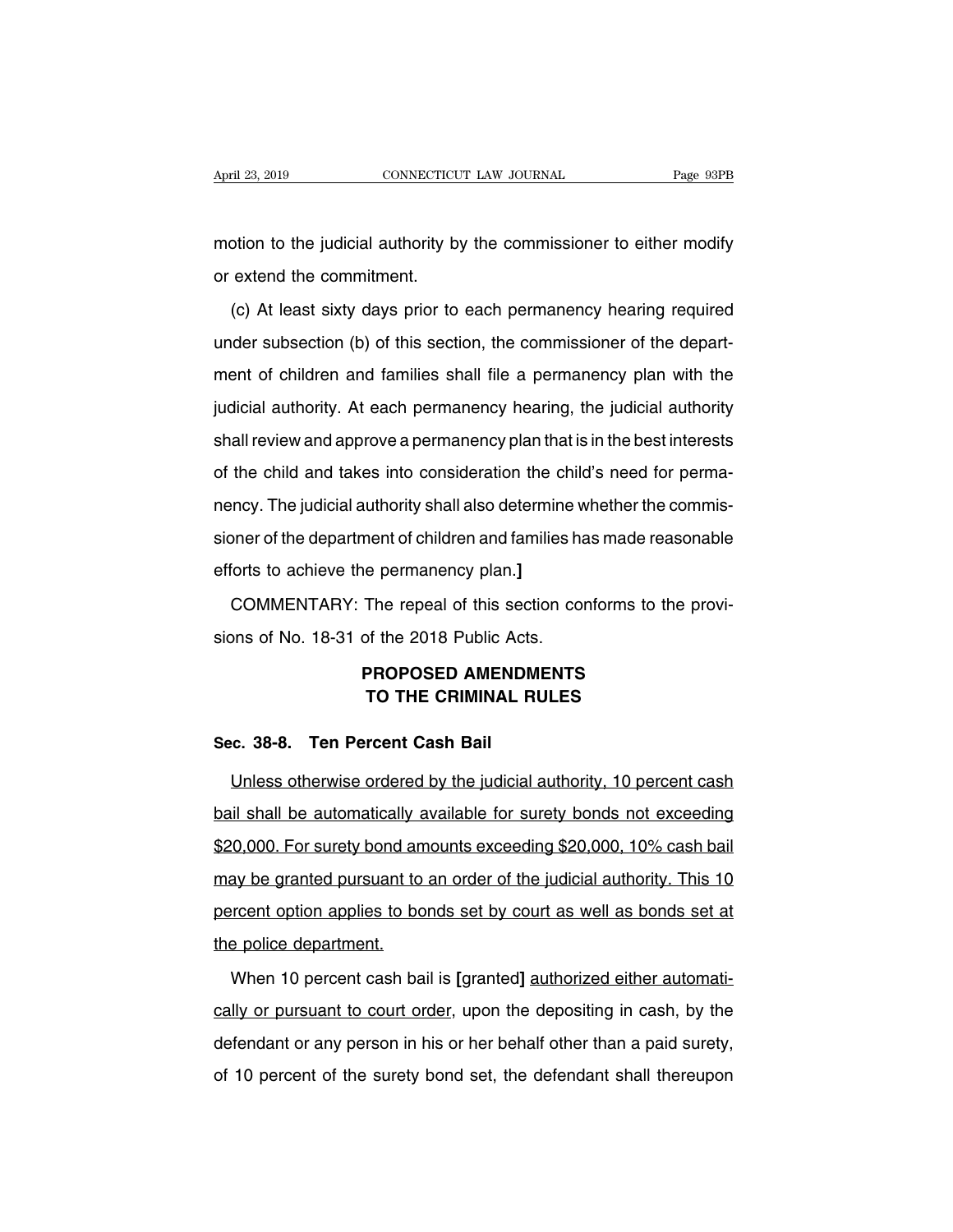Page 94PB<br>
be admitted to bail in the same manner as a defendant who has<br>
executed a bond for the full amount. If such bond is forfeited, the executed a bond for the full amount. If such bond is forfeited, the<br>defendant shall be liable for the full amount. If such bond is forfeited, the<br>defendant shall be liable for the full amount of the bond. Upon discharge be admitted to bail in the same manner as a defendant who has<br>executed a bond for the full amount. If such bond is forfeited, the<br>defendant shall be liable for the full amount of the bond. Upon discharge<br>of the bond, the 1 be admitted to bail in the same manner as a defendant who has<br>executed a bond for the full amount. If such bond is forfeited, the<br>defendant shall be liable for the full amount of the bond. Upon discharge<br>of the bond, the 1 executed a bond for the full amount. If such bond is forfeited, the defendant shall be liable for the full amount of the bond. Upon discharge of the bond, the 10 percent cash deposit made with the clerk shall be returned t defendant shall be liable for the<br>defendant shall be liable for<br>returned to the person de<br>required by statute.<br>COMMENTARY: The c The bond, the 10 percent cash deposit made with the clerk shall be<br>turned to the person depositing the same, less any fee that may be<br>quired by statute.<br>COMMENTARY: The change to this section will allow for 10 percent<br>sh b

raturned to the person depositing the same, less any fee that may be<br>required by statute.<br>COMMENTARY: The change to this section will allow for 10 percent<br>cash bail to be automatically available for surety bonds under \$20, both at the policit appointing the came, tool<br>required by statute.<br>COMMENTARY: The change to this section will<br>cash bail to be automatically available for surety b<br>both at court and at the police department.<br>Sec. 42-5. Dis COMMENTARY: The change to this section will allow for 10 percent<br>cash bail to be automatically available for surety bonds under \$20,000<br>both at court and at the police department.<br>**Sec. 42-5. Disqualification of Jurors and** Sh bail to be automatically available for surety bonds under \$20,000<br>th at court and at the police department.<br>c. 42-5. Disqualification of Jurors and Selection of Panel<br>A person shall be disqualified to serve as a juror i

found at the police department.<br> **Sec. 42-5. Disqualification of Jurors and Selection of Panel**<br>
A person shall be disqualified to serve as a juror if such person is<br>
found by the judicial authority to exhibit any quality Sec. 42-5. Disqualification of Jurors and Selection of Panel<br>A person shall be disqualified to serve as a juror if such person is<br>found by the judicial authority to exhibit any quality which will impair<br>that person's capac A person shall be disqualified to serve as a juror if such person is<br>found by the judicial authority to exhibit any quality which will impair<br>that person's capacity to serve as a juror, except that no person shall<br>be disqu If yestern shall be disqualitied at the clerk shall the person is disquality to serve as a juror, except that no person shall be disqualified on the basis of deafness or <u>being hard of</u> hearing [impairment]. The clerk shal that person's capacity to serve as a juror, except that no person shall<br>be disqualified on the basis of deafness or <u>being hard of</u> hearing<br>[impairment]. The clerk shall keep a list of all persons disqualified under<br>this s at a person o supulary to serve used jurer, steept that he person shall<br>be disqualified on the basis of deafness or being hard of hearing<br>[impairment]. The clerk shall keep a list of all persons disqualified under<br>this sec Impairment]. The clerk shall keep a list of all persons disqualified under<br>this section and shall send a copy of that list to the jury administrator<br>at such time as the jury administrator may direct. The clerk of the<br>court this section and shall send a copy of that list to the jury administrator<br>at such time as the jury administrator may direct. The clerk of the<br>court, in impaneling the jury for the trial of each cause, shall, when<br>more juro all such time as the jury administrator may dire<br>court, in impaneling the jury for the trial of each<br>more jurors are in attendance than are required for<br>by lot those who shall compose the panel.<br>COMMENTARY: The changes to and the jury daminimated thay allocated the section of the unit, in impaneling the jury for the trial of each cause, shall, when ore jurors are in attendance than are required for the panel, designate lot those who shall c sourt, in impanoing the jury for the that or easing<br>more jurors are in attendance than are required for the<br>by lot those who shall compose the panel.<br>COMMENTARY: The changes to this section con<br>sions of No. 17-202 of the 2

DMMENTARY: The changes to this section confor<br>
s of No. 17-202 of the 2017 Public Acts.<br>
42-10. Selection of Jury; [Deaf or Hearing In<br>
Who Are Deaf or Hard of Hearing<br>
the request of a [deaf or hearing impaired] juro

# by lot those who shall compose the panel.<br>
COMMENTARY: The changes to this section conform it to the provisions of No. 17-202 of the 2017 Public Acts.<br> **Sec. 42-10. Selection of Jury; [Deaf or Hearing Impaired] Jurors**<br> **W**

by the request of the 2017 Public Acts.<br>
At the request of a **[deaf or hearing** impaired] **Jurors**<br>
Who Are Deaf or Hard of Hearing<br>
At the request of a [deaf or hearing impaired] juror who is deaf or<br>
At the request of a Sec. 42-10. Selection of Jury; [Deaf or Hearing Impaired] Jurors<br>Who Are Deaf or Hard of Hearing<br>At the request of a [deaf or hearing impaired] juror who is deaf or<br>hard of hearing or at the request of the judicial authori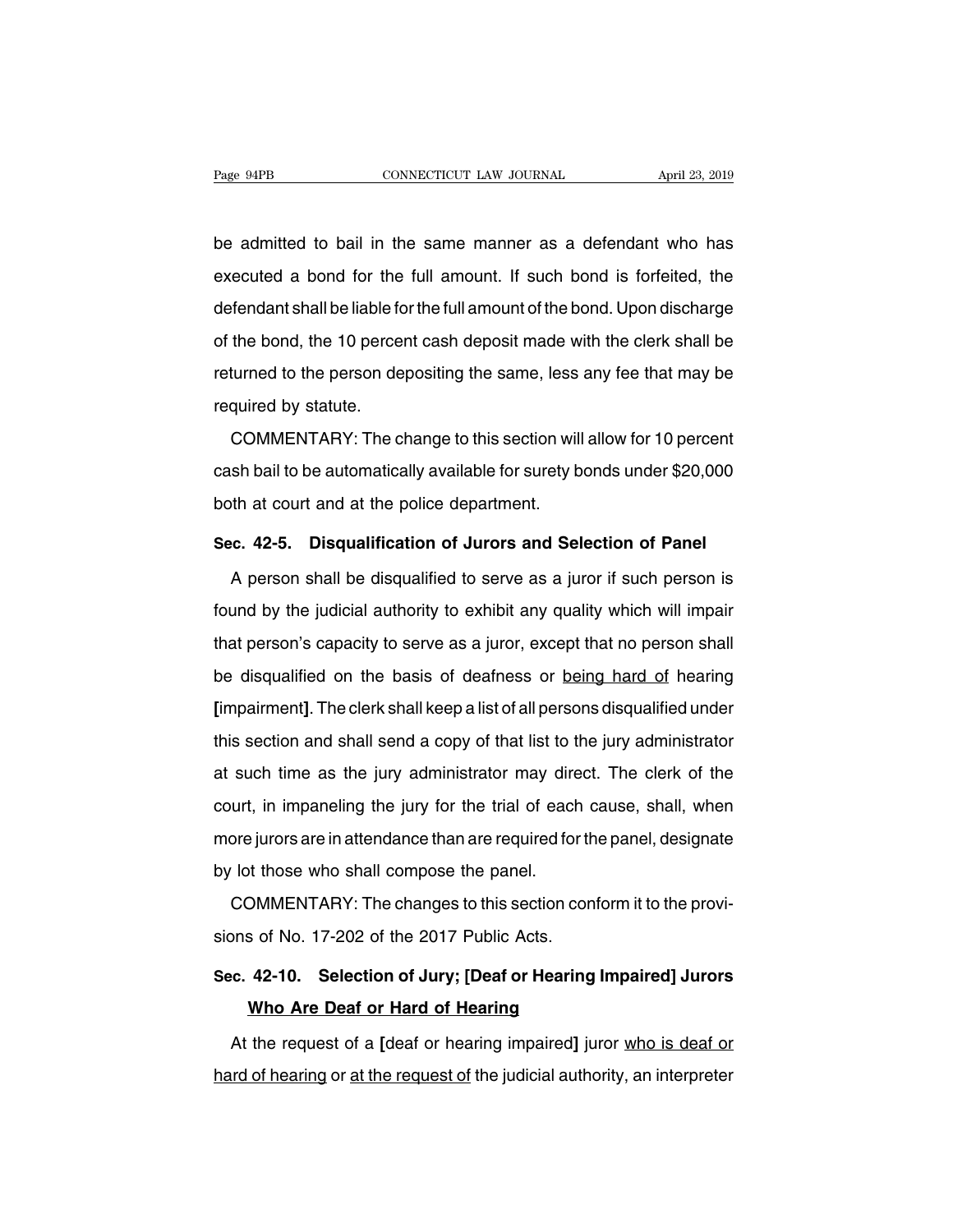April 23, 2019 **CONNECTICUT LAW JOURNAL** Page 95PB<br>or interpreters provided by the **[**commission on the deaf and hearing<br>impaired] Judicial Branch and qualified under General Statutes § 46a-April 23, 2019 CONNECTICUT LAW JOURNAL Page 95PB<br>
or interpreters provided by the [commission on the deaf and hearing<br>
impaired] Judicial Branch and qualified under General Statutes § 46a-<br>
33a shall assist such juror duri or interpreters provided by the [commission on the deaf and hearing<br>impaired] Judicial Branch and qualified under General Statutes § 46a-<br>33a shall assist such juror during the juror orientation program and<br>all subsequent or interpreters provided by the [commission on the deaf and hearing<br>impaired] Judicial Branch and qualified under General Statutes § 46a-<br>33a shall assist such juror during the juror orientation program and<br>all subsequent eration. 33a shall assist such juror during the juror orientation program and<br>all subsequent proceedings, and when the jury assembles for delib-<br>eration.<br>COMMENTARY: The changes to this section conform it to the provi-<br>sions of No.

all subsequent proceedings, and when the jury assembles for deliberation.<br>COMMENTARY: The changes to this section conform it to the provisions of No. 17-202 of the 2017 Public Acts and recognize that the Commission on the eration.<br>COMMENTARY: The changes to this section conform it to the provisions of No. 17-202 of the 2017 Public Acts and recognize that the<br>Commission on the Deaf and Hearing Imparied was dissolved and no<br>longer provides in COMMENTARY: The changes to this section conform it to the provisions of No. 17-202 of the 2017 Public Acts and recognize that the Commission on the Deaf and Hearing Imparied was dissolved and no longer provides interpreter Somman<br>Sions of No. 17-202 of<br>Commission on the Delonger provides interp<br>hard of hearing. Commission on the Deaf and Hearing Imparied was dissolved and<br>
longer provides interpreters to the Branch for people who are deaf<br>
hard of hearing.<br>
Sec. 42-14. Oath and Admonitions to Trial Jurors<br>
(a) The judicial author

(a) The judicial authority shall cause the jurors selected for the trial<br>(a) The judicial authority shall cause the jurors selected for the trial<br>be sworn or affirmed in accordance with General Statutes §§ 1-23 the sec. 42-14. Oath and Admonitions to Trial Jurors<br>
(a) The judicial authority shall cause the jurors selected for the trial<br>
to be sworn or affirmed in accordance with General Statutes §§ 1-23<br>
and 1-25. The judicial au Sec. 42-14. Oath and Admonitions to Trial Jurors<br>
(a) The judicial authority shall cause the jurors selected for the trial<br>
to be sworn or affirmed in accordance with General Statutes §§ 1-23<br>
and 1-25. The judicial author (a) The judicial authority shall cause the jurors selected for the trial<br>to be sworn or affirmed in accordance with General Statutes  $\S$  1-23<br>and 1-25. The judicial authority shall admonish the jurors not to read,<br>listen to be sworn or affirmed in accordance with General Statutes §§ 1-23<br>and 1-25. The judicial authority shall admonish the jurors not to read,<br>listen to or view news reports of the case or to discuss with each<br>other or with a consideration, except that after the case or to discuss with each<br>other or with any person not a member of the jury the cause under<br>consideration, except that after the case has been submitted to the<br>jury for deliberation listen to or view news reports of the case or to discuss with each<br>other or with any person not a member of the jury the cause under<br>consideration, except that after the case has been submitted to the<br>jury for deliberation listen to or view news reports of the case or to discuss with each<br>other or with any person not a member of the jury the cause under<br>consideration, except that after the case has been submitted to the<br>jury for deliberation msideration, except that after the case has been submitted to the<br>y for deliberation the jurors shall discuss it among themselves in<br>e jury room.<br>(b) In the presence of the jury, the judicial authority shall instruct<br>y int

interty for deliberation the jurors shall discuss it among themselves in<br>the jury room.<br>(b) In the presence of the jury, the judicial authority shall instruct<br>any interpreter for a [deaf or hearing impaired] juror who is d the jury room.<br>
(b) In the presence of the jury, the judicial authority shall instruct<br>
any interpreter for a [deaf or hearing impaired] juror <u>who is deaf or</u><br>
hard of hearing to refrain from participating in any manner i (b) In the presence of the jury, the judicial authority shall instruct<br>any interpreter for a [deaf or hearing impaired] juror who is deaf or<br>hard of hearing to refrain from participating in any manner in the<br>deliberations any interpreter for a [deaf or hearing impaired] juror who is deaf or hard of hearing to refrain from participating in any manner in the deliberations of the jury and to refrain from having any communications, oral or visu than of hearing to refrain from participating in a deliberations of the jury and to refrain from having at oral or visual, with any member of the jury except for tion of jurors' remarks made during deliberations.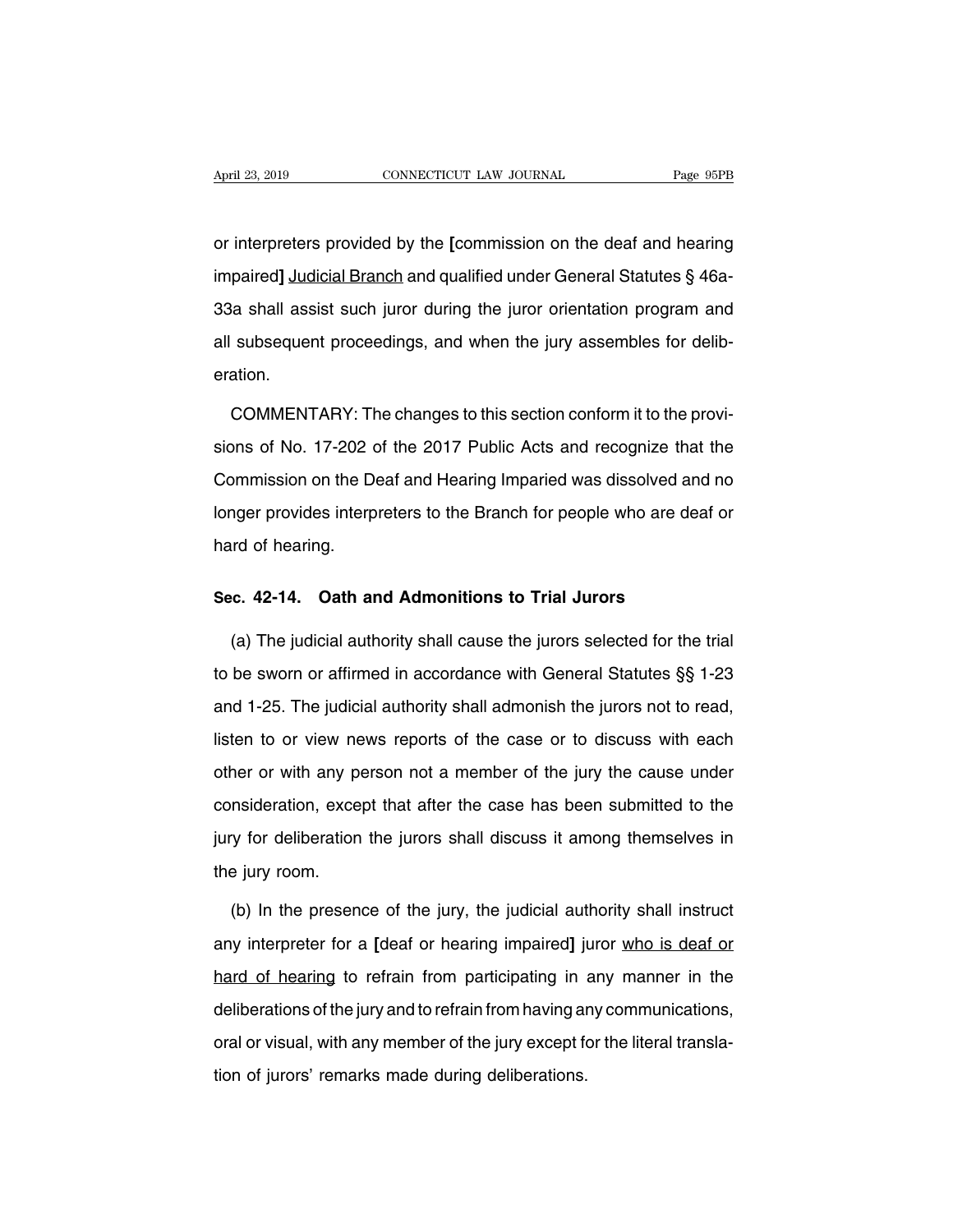EXECT SERU CONSECTICUT LAW JOURNAL April 23, 2019<br>COMMENTARY: The changes to this section conform it to the provi-<br>Display of No. 17-202 of the 2017 Public Acts. Page 96PB CONNECTICUT LAW JOURNAL<br>COMMENTARY: The changes to this section con<br>sions of No. 17-202 of the 2017 Public Acts. **COMMENTARY: The changes to this sectionally sigms of No. 17-202 of the 2017 Public Acts.<br><b>Sec. 42-21. Jury Deliberations**<br>After the case has been submitted to the iu

COMMENTARY: The changes to this section conform it to the provi-<br>bns of No. 17-202 of the 2017 Public Acts.<br>c. 42-21. Jury Deliberations<br>After the case has been submitted to the jury, the jurors shall be in<br>e custody of an sions of No. 17-202 of the 2017 Public Acts.<br>Sec. 42-21. Jury Deliberations<br>After the case has been submitted to the jury, the jurors shall be in<br>the custody of an officer who shall permit no person to be present<br>with them Sec. 42-21. Jury Deliberations<br>After the case has been submitted to the jury, the jurors shall be in<br>the custody of an officer who shall permit no person to be present<br>with them or to speak to them when assembled for delib After the case has been submitted to the jury, the jurors shall be in<br>the custody of an officer who shall permit no person to be present<br>with them or to speak to them when assembled for deliberations except<br>a qualified int After the case has been submitted to the jury, the jurors shall be in<br>the custody of an officer who shall permit no person to be present<br>with them or to speak to them when assembled for deliberations except<br>a qualified int with them or to speak to them when assembled for deliberations except<br>a qualified interpreter assisting a [deaf or hearing impaired] juror who<br>is deaf or hard of hearing. The jurors shall be kept together for delibera-<br>tio maturation to epount a mem when assembled in demonstrations except<br>a qualified interpreter assisting a [deaf or hearing impaired] juror who<br>is deaf or hard of hearing. The jurors shall be kept together for delibera-<br>tions is deaf or hard of hearing. The jurors shall be kept together for deliberations as the judicial authority reasonably directs. If the judicial authority permits the jury to recess its deliberations, the judicial authority s tions as the judicial authority reasonably directs. If the judicial authority<br>permits the jury to recess its deliberations, the judicial authority shall<br>admonish the jurors not to discuss the case until they reconvene in<br>t permits the jury to recess its deliberations, the judicial authority shall<br>admonish the jurors not to discuss the case until they reconvene in<br>the jury room. The judicial authority shall direct the jurors to select<br>one of admonish the jurors not to discuss the case until they reconvene in<br>the jury room. The judicial authority shall direct the jurors to select<br>one of their members to preside over the deliberations and to deliver<br>any verdict the jury room. The judicial authority shall direct the jurors to select<br>one of their members to preside over the deliberations and to deliver<br>any verdict agreed upon, and the judicial authority shall admonish the<br>jurors th and y from. The jaunchi dationly only allow the jarote to solote one of their members to preside over the deliberations and to deliver any verdict agreed upon, and the judicial authority shall admonish the jurors that unti any verdict agreed upon, and the judicial authority shall admonish the<br>jurors that until they are discharged in the case they may communicate<br>upon subjects connected with the trial only while they are convened<br>in the jury pursuant to Section 42-23, the member of the jury selected to deliver<br>the version subjects connected with the trial only while they are convened<br>in the jury room. If written forms of verdict are submitted to the jury<br>pursu parors that arm they are disonarged in the sase they m<br>upon subjects connected with the trial only while the<br>in the jury room. If written forms of verdict are subr<br>pursuant to Section 42-23, the member of the jury se<br>the v in the jury room. If written forms of verdict are submitted to the jury<br>pursuant to Section 42-23, the member of the jury selected to deliver<br>the verdict shall sign any verdict agreed upon.<br>COMMENTARY: The changes to this pursuant to Section 42-23, the member of the jury sele<br>the verdict shall sign any verdict agreed upon.<br>COMMENTARY: The changes to this section conform<br>sions of No. 17-202 of the 2017 Public Acts

the verdict shall sign any verdict agreed upon.<br>
COMMENTARY: The changes to this section correlations of No. 17-202 of the 2017 Public Acts<br> **Sec. 42-22. Sequestration of Jury**<br>
If a case involves the penalty of capital pu

COMMENTARY: The changes to this section conform it to the provi-<br>bns of No. 17-202 of the 2017 Public Acts<br>c. 42-22. Sequestration of Jury<br>If a case involves the penalty of capital punishment or imprisonment<br>r life or is o sions of No. 17-202 of the 2017 Public Acts<br>Sec. 42-22. Sequestration of Jury<br>If a case involves the penalty of capital punishment or imprisonment<br>for life or is of such notoriety or its issues are of such a nature that,<br>a Sec. 42-22. Sequestration of Jury<br>If a case involves the penalty of capital punishment or imprisonment<br>for life or is of such notoriety or its issues are of such a nature that,<br>absent sequestration, highly prejudicial matt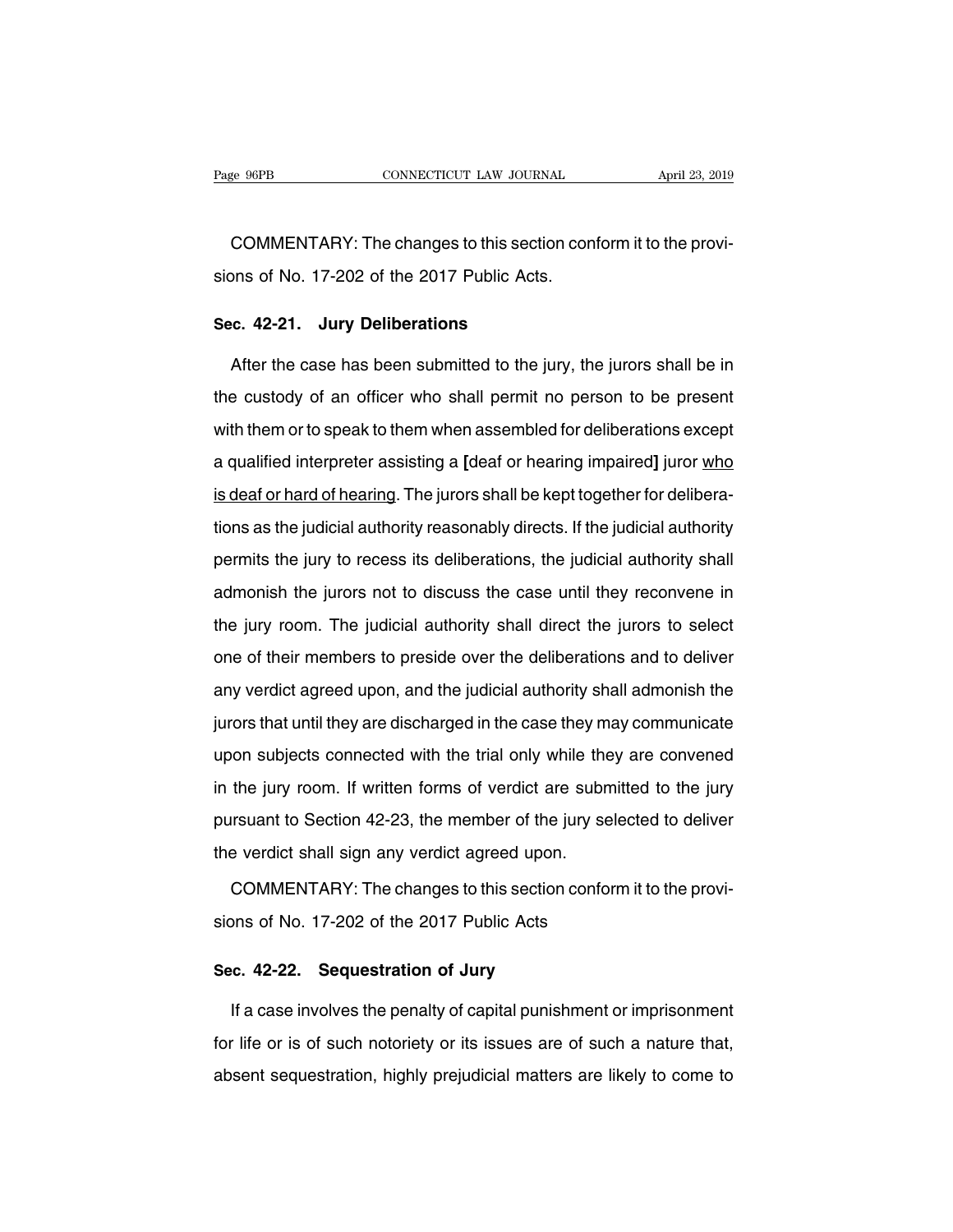April 23, 2019 CONNECTICUT LAW JOURNAL Page 97PB<br>the jury's attention, the judicial authority, upon its own motion or the<br>motion of either party, may order that the jurors remain together in motion of either party, may order that the jurors remain together in the custody of an officer during the trial and until they are discharged the jury's attention, the judicial authority, upon its own motion or the<br>motion of either party, may order that the jurors remain together in<br>the custody of an officer during the trial and until they are discharged<br>from fu the jury's attention, the judicial authority, upon its own motion or the<br>motion of either party, may order that the jurors remain together in<br>the custody of an officer during the trial and until they are discharged<br>from fu interpreter or interpreters assisting a **[**deaf or hearing impaired] juror who is deaf or hard of hearing. A motion to sequester may be made who is deaf or hard of hearing. A motion to sequester may be made motion of either party, may ofder that the juriors fernant together in<br>the custody of an officer during the trial and until they are discharged<br>from further consideration of the case. Such order shall include an<br>interprete the custody of an officer during the that and until they are discharged<br>from further consideration of the case. Such order shall include an<br>interpreter or interpreters assisting a [deaf or hearing impaired] juror<br>who is de sequestration. erpreter or interpreters assisting a fuear or riearing impaired jurior<br>no is deaf or hard of hearing. A motion to sequester may be made<br>any time. The jury shall not be informed which party requested<br>questration.<br>COMMENTARY who is deal of hard of healing. A motion to sequester<br>at any time. The jury shall not be informed which pa<br>sequestration.<br>COMMENTARY: The changes to this section conform<br>sions of No. 17-202 of the 2017 Public Acts<br>Sec. 43-

sequestration.<br>
COMMENTARY: The changes to this section conform it to the<br>
sions of No. 17-202 of the 2017 Public Acts<br>
Sec. 43-36. –Finding That Appeal Is Frivolous<br>
The presiding judge shall fully examine memorandum of

COMMENTARY: The changes to this section conform it to the provi-<br>ons of No. 17-202 of the 2017 Public Acts<br>c. 43-36. - Finding That Appeal Is Frivolous<br>The presiding judge shall fully examine memorandum of law of<br>unsel and sions of No. 17-202 of the 2017 Public Acts<br>Sec. 43-36. - Finding That Appeal Is Frivolous<br>The presiding judge shall fully examine memorandum of law of<br>counsel and the defendant, together with any relevant portions of the<br> Sec. 43-36. – Finding That Appeal Is Frivolous<br>The presiding judge shall fully examine memorandum of law of<br>counsel and the defendant, together with any relevant portions of the<br>record and transcript of the trial. If, afte The presiding judge shall fully examine memorandum of law of counsel and the defendant, together with any relevant portions of the record and transcript of the trial. If, after such examination, the presiding judge conclud Fire presiding judge shall langt examine internolation of law of<br>counsel and the defendant, together with any relevant portions of the<br>record and transcript of the trial. If, after such examination, the presid-<br>ing judge c counser and the defendant, together with any relevant portions of the<br>record and transcript of the trial. If, after such examination, the presid-<br>ing judge concludes that the defendant's appeal is wholly frivolous,<br>such ju record and transcript of the that. It, after such examination, the presid-<br>ing judge concludes that the defendant's appeal is wholly frivolous,<br>such judge may grant counsel's motion to withdraw and permit the<br>defendant to Ing judge concludes that the detendant s appe<br>such judge may grant counsel's motion to with<br>defendant to proceed as a self-represented party<br>shall file a memorandum <u>under seal</u> setting for<br>finding that the appeal is wholl Cri judge may grant counsers motion to withdraw and permit the<br>fendant to proceed as a self-represented party. The presiding judge<br>all file a memorandum <u>under seal</u> setting forth the basis for the<br>ding that the appeal is

deferidant to proceed as a sen-represented party. The presiding judge<br>shall file a memorandum <u>under seal</u> setting forth the basis for the<br>finding that the appeal is wholly frivolous.<br>COMMENTARY: The change to this section shall life a memorandum <u>under sear</u> setting form the basis for the<br>finding that the appeal is wholly frivolous.<br>COMMENTARY: The change to this section includes the explicit<br>requirement that the presiding judge's memorandu Infiding that the appear is wholly involudes.<br>COMMENTARY: The change to this section includes the explicit<br>requirement that the presiding judge's memorandum of decision on<br>motions for leave to withdraw, filed by appointed COMMENTART. The change to this section includes the explicit<br>requirement that the presiding judge's memorandum of decision on<br>motions for leave to withdraw, filed by appointed counsel pursuant to<br>this section, is to be fil requirement that the presiding judge's memorandum of decision on<br>motions for leave to withdraw, filed by appointed counsel pursuant to<br>this section, is to be filed under seal. This requirement brings the rule<br>into conformi motions for leave to withdraw, filed by appointed counser pursuant to<br>this section, is to be filed under seal. This requirement brings the rule<br>into conformity with the Rules of Appellate Procedure, wherein the trial<br>court this section, is to be filed under seal. This requirement brings the rule<br>into conformity with the Rules of Appellate Procedure, wherein the trial<br>court's decision on a motion for leave to withdraw, filed by appointed<br>coun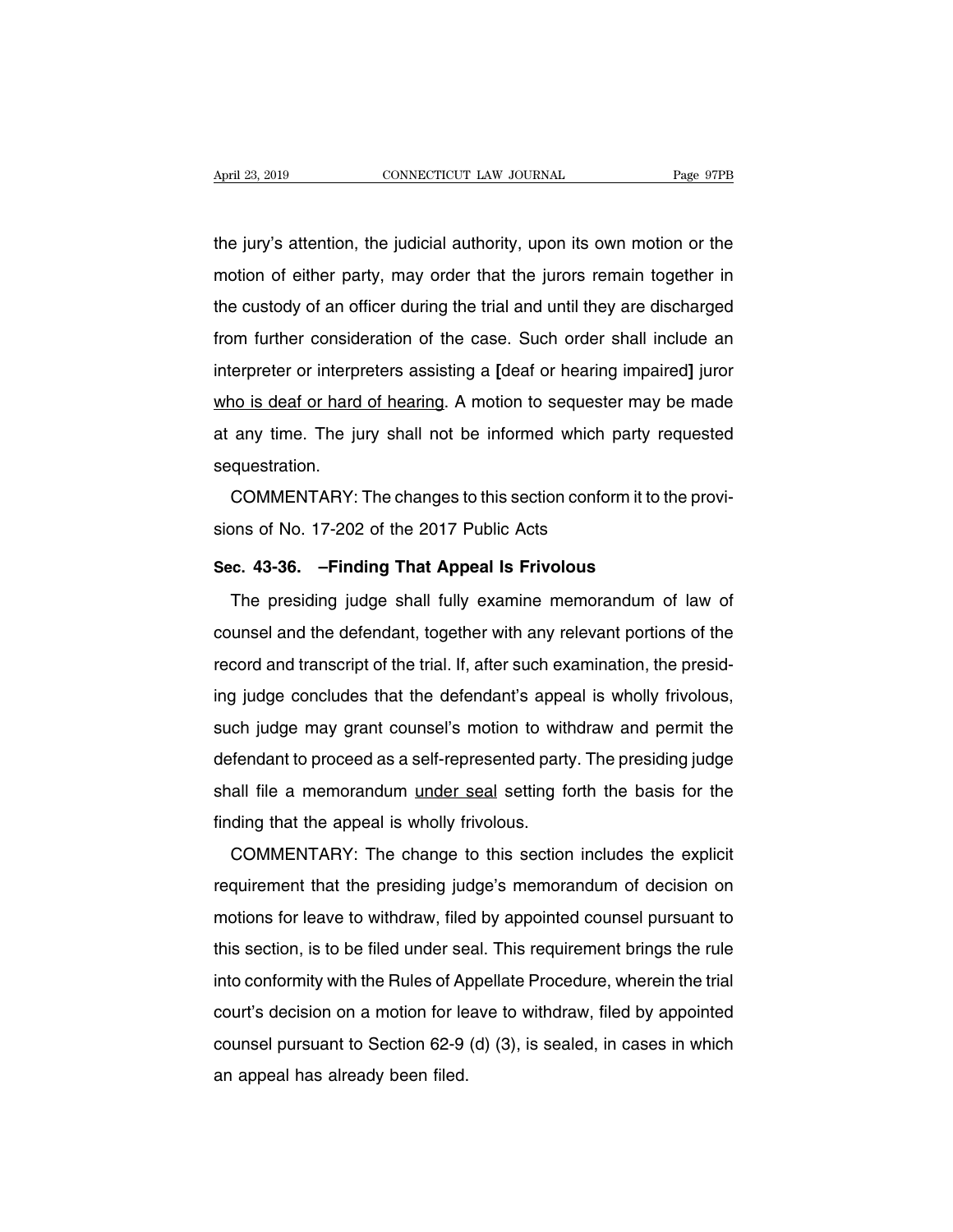# **PROPOSED NEW PRACTICE BOOK FORM**<br> **PROPOSED NEW PRACTICE BOOK FORM**<br> **PROPOSED NEW PRACTICE BOOK FORM**

### **(NECTICUT LAW JOURNAL<br>
<b>NEW PRACTICE BOOK FO**<br> **(NEW) Form 217**<br>
Interrogatories **Interrogatories**<br>Civil Actions Alleging Personal Injury **PROPOSED NEW PRACTICE BOOK FORM<br>(NEW) Form 217<br>Interrogatories<br>Civil Actions Alleging Personal Injury<br>Medicare Enrollment, Eligibility and Payments PROPOSED NEW PRACTICE BOOK FORM<br>
(NEW) Form 217<br>
Interrogatories<br>
Civil Actions Alleging Personal Injury<br>
Medicare Enrollment, Eligibility and Payments**

| $(NEVI)$ FORM $ZII$<br><b>Interrogatories</b><br><b>Civil Actions Alleging Personal Injury</b><br><b>Medicare Enrollment, Eligibility and Payments</b> |                        |  |
|--------------------------------------------------------------------------------------------------------------------------------------------------------|------------------------|--|
|                                                                                                                                                        |                        |  |
| (Plaintiff)                                                                                                                                            | : JUDICIAL DISTRICT OF |  |
| VS.                                                                                                                                                    | : AT                   |  |
| (Defendant)                                                                                                                                            | : (Date)               |  |
| The undersigned, on behalf of the ___                                                                                                                  | , hereby               |  |
| propounds the following interrogatories to be answered under oath by                                                                                   |                        |  |
| the party being served within sixty (60) days of the service hereof in                                                                                 |                        |  |

the party being served within sixty (60) days of the service hereof in The undersigned, on behalf of the<br>propounds the following interrogatories to be answe<br>the party being served within sixty (60) days of the<br>compliance with Practice Book Section 13-2.<br>Definition: "You" shall mean the party opounds the following interrogatories to be answered under oath by<br>e party being served within sixty (60) days of the service hereof in<br>mpliance with Practice Book Section 13-2.<br>Definition: "You" shall mean the party to wh

the party being served within sixty (60) days of the service hereof in<br>compliance with Practice Book Section 13-2.<br>Definition: "You" shall mean the party to whom these interrogatories<br>are directed except that if suit has b compliance with Practice Book Section 13-2.<br>Definition: "You" shall mean the party to whom these interrog<br>are directed except that if suit has been instituted by the represe<br>of the estate of a decedent, ward, or incapable Definition: "You" shall mean the party to whom these interrogatories<br>e directed except that if suit has been instituted by the representative<br>the estate of a decedent, ward, or incapable person,<br>"You" shall also refer to t

are directed except that if suit has been instituted by the representative<br>of the estate of a decedent, ward, or incapable person,<br>"You" shall also refer to the party's decedent, ward or incapable<br>person unless the context otherwise. "You" shall also refer to the party's decedent, ward or incapable<br>
rson unless the context of an interrogatory clearly indicates<br>
nerwise.<br>
In answering these interrogatories, You are required to provide all<br>
ormation with

person unless the context of an interrogatory clearly indicates<br>otherwise.<br>In answering these interrogatories, You are required to provide all<br>information within your knowledge, possession or power. If an interrog-<br>atory h otherwise.<br>
In answering these interrogatories, You are required to provide all<br>
information within your knowledge, possession or power. If an interrog-<br>
atory has subparts, answer each subpart separately and in full and<br> In answering these interrogatories, You are required to provide all<br>information within your knowledge, possession or power. If an interrog-<br>atory has subparts, answer each subpart separately and in full and<br>do not limit th Information within your knowledge, possession or power. If an interrogatory has subparts, answer each subpart separately and in full and do not limit the answer to the interrogatory as a whole. If any interrogatories canno (1) State the following:<br>(1) State the following:<br>(1) State the following: (a) not limit the answerd<br>vies cannot be ans<br>(1) State the follow<br>(a) your full name: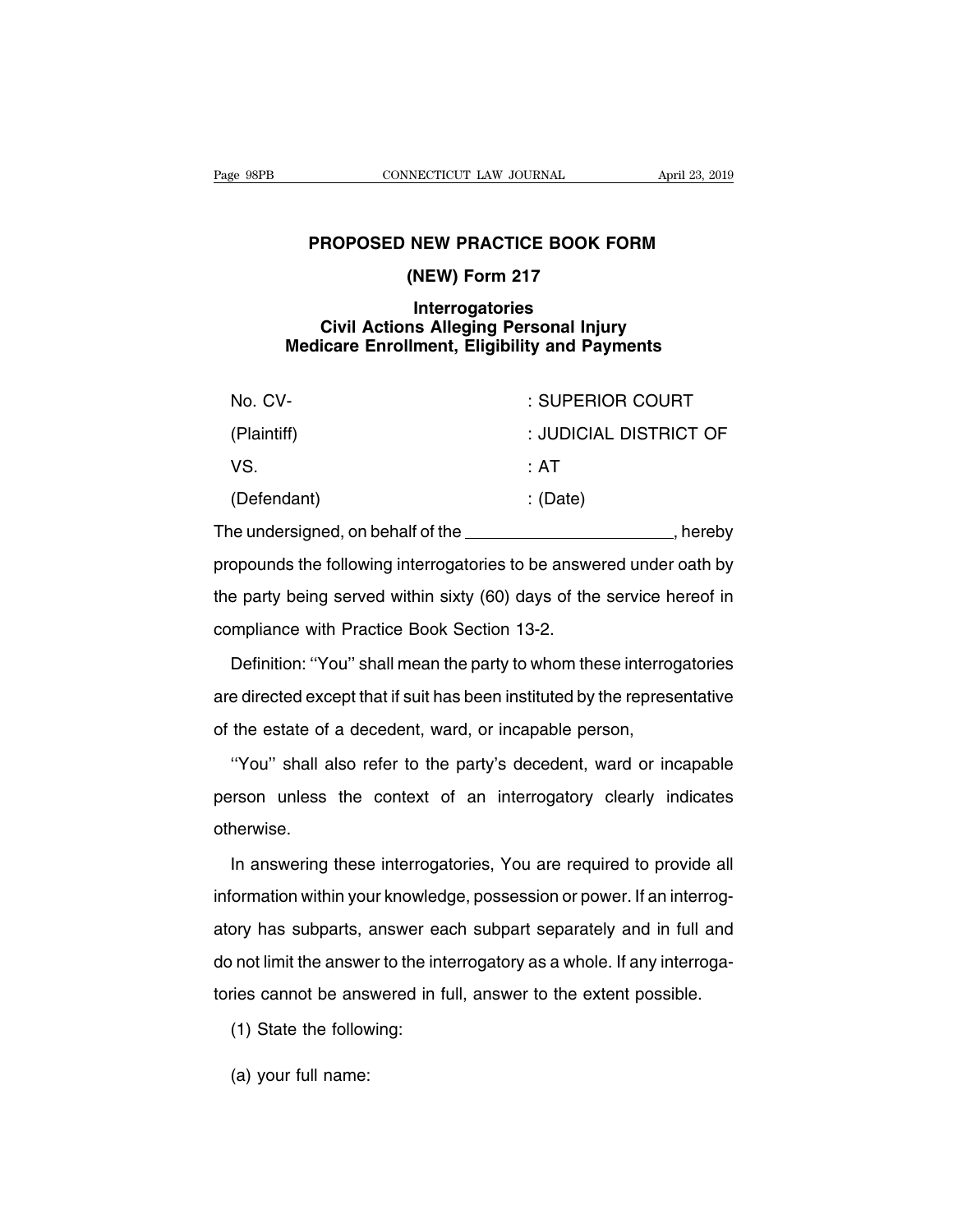(b) any other name(s) by which You have been known:<br>
(b) any other name(s) by which You have been known:<br>
(c) your date of birth: Filed 23, 2019<br>(b) any other name(s) by w<br>(c) your date of birth:<br>(d) your home address: (b) any other name(s) by whi<br>(c) your date of birth:<br>(d) your home address:<br>(e) your business address: (b) any other name(s) by which<br>(c) your date of birth:<br>(d) your home address:<br>(e) your business address:

- 
- 
- 

(c) your date of birth:<br>(d) your home address:<br>(e) your business address:<br>(2) State whether You have ever been enrolled in a plan offered<br>irsuant to any Medicare Part: (d) your home address:<br>
(e) your business address:<br>
(2) State whether You have ever<br>
pursuant to any Medicare Part:<br>
(e) If your appurer to the provisue (2) State whether You have ever been enrolled in a plan offered<br>in to any Medicare Part:<br>(a) If your answer to the previous Interrogatory (2) is affirmative,<br>ate the following: (2) State whether You<br>pursuant to any Medicar<br>(a) If your answer to<br>state the following:<br>(i) the effective data(a)

irsuant to any Medicare Part:<br>(a) If your answer to the pre<br>ate the following:<br>(i) the effective date(s):<br>(ii) your Medicare claim numl (a) If your answer to the previous Intern<br>ate the following:<br>(i) the effective date(s):<br>(ii) your Medicare claim number(s):<br>(iii) your name exactly as it appears on y (i) the effective date(s):<br>
(ii) your Medicare claim number(s):<br>
(iii) your name exactly as it appears on your Medicare card:<br>
(3) State whather a also effected pursuant to any Medicare Part bas

(i) the effective date(s):<br>
(ii) your Medicare claim number(s):<br>
(iii) your name exactly as it appears on your Medicare card:<br>
(3) State whether a plan offered pursuant to any Medicare Part has<br>
id any bills for treatment (ii) your Medicare claim number(s):<br>
(iii) your name exactly as it appears on your Medicare card:<br>
(3) State whether a plan offered pursuant to any Medicare Part has<br>
paid any bills for treatment of any injuries allegedly (iii) your name exactly as it appears on your Media<br>
(3) State whether a plan offered pursuant to any Media<br>
paid any bills for treatment of any injuries allegedly<br>
result of the incident alleged in your complaint:<br>
(a) I (3) State whether a plan offered pursuant to any Medicare Part has<br>id any bills for treatment of any injuries allegedly sustained as a<br>sult of the incident alleged in your complaint:<br>(a) If your answer to the previous Inte paid any bills for treatment<br>result of the incident alleged<br>(a) If your answer to the<br>state the amount paid:

(a) If your answer to the previous In<br>state the amount paid:<br>4. If You are not presently enrolled<br>whether You are eligible to enroll:<br>5. If You are not presently enrolled

sult of the incident alleged in your complaint:<br>
(a) If your answer to the previous Interrogatory (3) is affirmative,<br>
ate the amount paid:<br>
4. If You are not presently enrolled in any Medicare Part, state<br>
nether You are 4. If You are not presently enrolled in any Medicare Part, state<br>whether You are eligible to enroll:<br>5. If You are not presently enrolled in any Medicare Part, State<br>whether You plan to apply within the next thirty-six (36

ate the amount paid:<br>4. If You are not presently enrolled in any Medicare Part, state<br>nether You are not presently enrolled in any Medicare Part, State<br>nether You plan to apply within the next thirty-six (36) months:

BY

5. If You are not presently enrolled in any Medicare Part, State<br>
nether You plan to apply within the next thirty-six (36) months:<br>
BY<br>
I,<br>
Nereby certify that I have<br>
viewed the above interrogatories and responses thereto reviewed the above interrogatories and responses thereto and that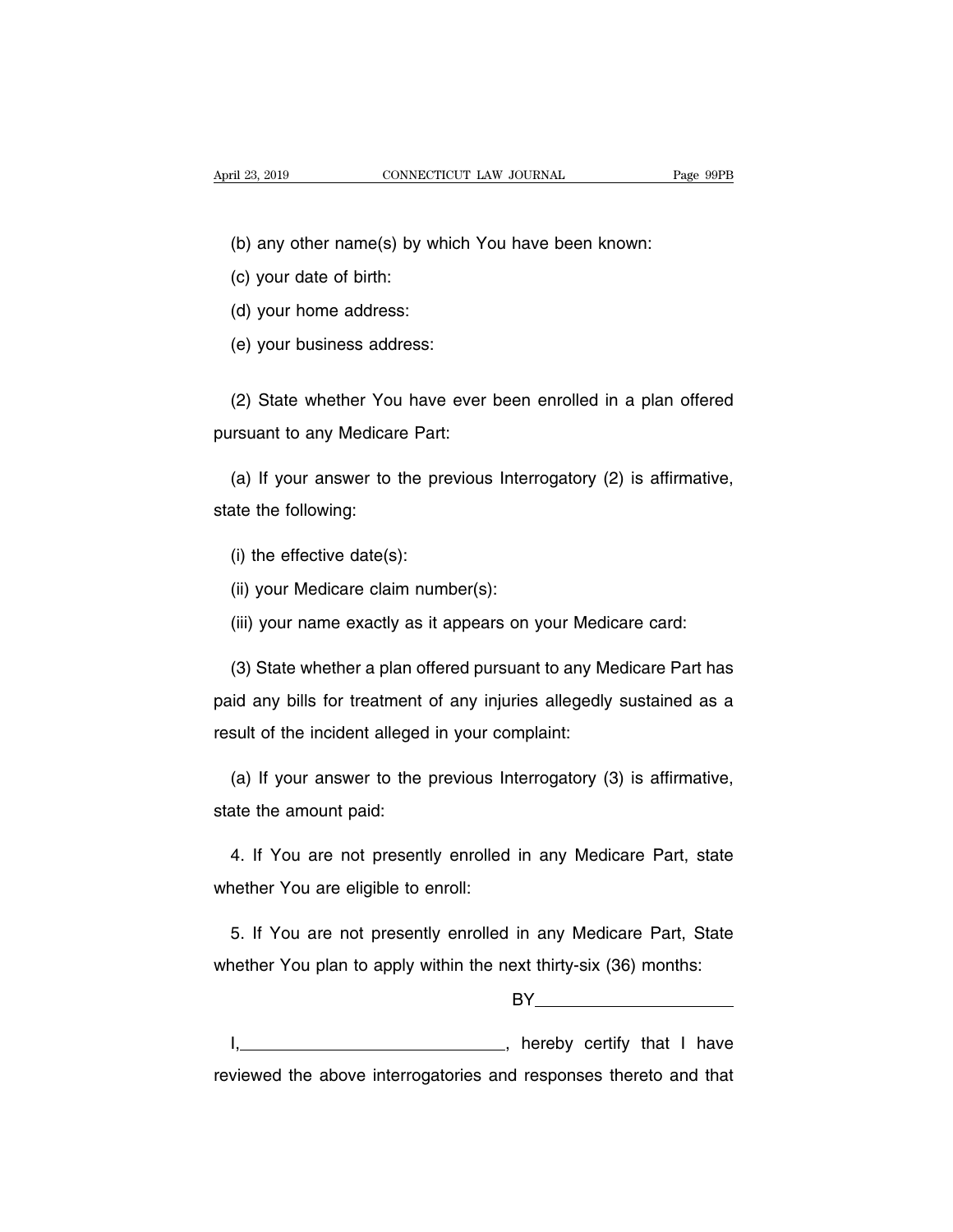Page 100PB CONNECTICUT LAW JOURNAL April 23, 2019<br>they are true and accurate to the best of my knowledge and belief.

Subscribed and sworn to before me this day of and accurate<br>d and sworn<br>, 20\_\_\_\_. efore me this <u>\_\_\_</u><br>Notary Public/<br>Commissioner of th Notary Public/<br>
Commissioner of the Superior Court<br>
IEICATION

### **CERTIFICATION**

Notary Public/<br>
Commissioner of the Superior Court<br> **CERTIFICATION**<br>
I certify that a copy of this document was or will immediately be<br>
ailed or delivered electronically or non-electronically on (date): COMMISSION COMMISSION<br>
CERTIFICATION<br>
I certify that a copy of this document was or will immediately be<br>
mailed or delivered electronically or non-electronically on (date):<br>
to all attorneys and self-represented parties of **CERTIFICATION**<br>opy of this document was or will immediately be<br>ed electronically or non-electronically on (date):<br>to all attorneys and self-represented parties of<br>arties who have not appeared in this matter and I certify that a copy of this document was or will immediately be<br>mailed or delivered electronically or non-electronically on (date):<br>to all attorneys and self-represented parties of<br>record and to all parties who have not I certify that a copy of this document was or will immediately be mailed or delivered electronically or non-electronically on (date):<br>  $\_\_\_\_\_\_$ to all attorneys and self-represented parties of record and to all parties who nalise of delivered electronically of heri electronically on (date).<br>
Let not a let the consent of all parties who have not appeared in this matter and<br>
that written consent for electronic delivery was received from all at nextranged and to all parties who have not appeared in this matter and<br>at written consent for electronic delivery was received from all attor-<br>ys and self-represented parties receiving electronic delivery.<br>Name and address that written consent for electronic delivery was neys and self-represented parties receiving elements and address of each party and attorne<br>immediately be mailed or delivered to\*<br>\*If necessary, attach additional sheet or s

by and self-represented parties receiving electronic delivery.<br>
Name and address of each party and attorney that copy was or will<br>
mediately be mailed or delivered to\*<br>
\*If necessary, attach additional sheet or sheets with Name and address of each party and attorney that copy was or will<br>immediately be mailed or delivered to\*<br>\*If necessary, attach additional sheet or sheets with the name and<br>address which the copy was or will immediately be to. address which the copy was or will immediately be mailed or delivered<br>to.<br>Signed (Signature of filer) Print or type name of person signing Date Signed

| Signed (Signature of filer) | Print or type name of person signing | Date Signed |
|-----------------------------|--------------------------------------|-------------|
|-----------------------------|--------------------------------------|-------------|

Mailing address (Number, street, town, state and zip code) or E-mail address, if applicable Telephone number

gined (Signature of filer) Print or type name of person signing Date Signed<br>
iling address (Number, street, town, state and zip code) or E-mail address, if applicable Telephone number<br>
COMMENTARY: This new Form 217, establ Signed (Signature of filer) Print or type name of person signing Date Signed<br>
Mailing address (Number, street, town, state and zip code) or E-mail address, if applicable Telephone number<br>
COMMENTARY: This new Form 217, est COMMENTARY: This new Form 217, established pursuant to (New)<br>Section 13-12A, sets forth questions regarding Medicare enrollment<br>status, eligibility or payments received and may be used in any civil